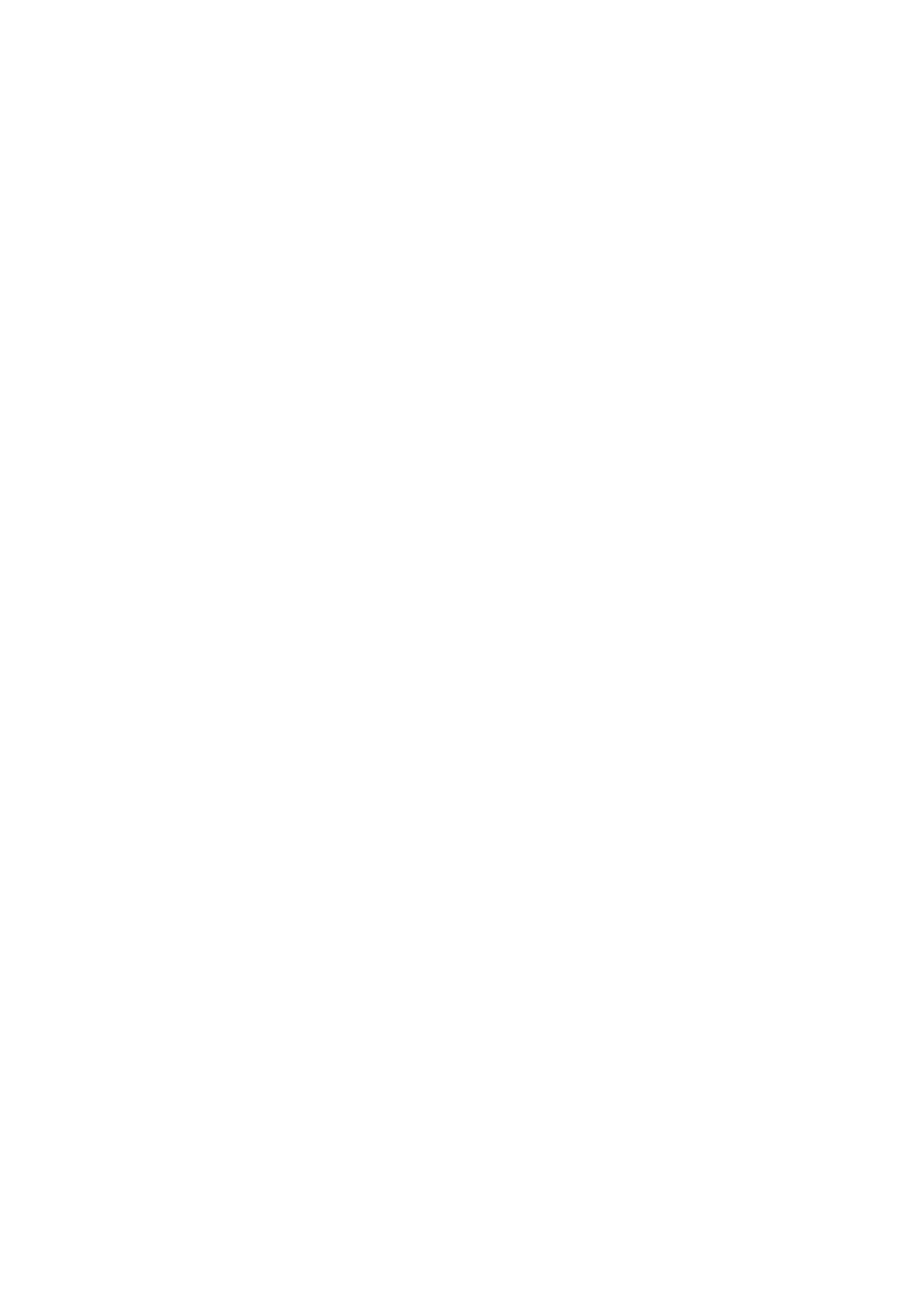| I.    |                                                                                         |                                                                                    |  |  |
|-------|-----------------------------------------------------------------------------------------|------------------------------------------------------------------------------------|--|--|
| Π.    |                                                                                         |                                                                                    |  |  |
|       | A.                                                                                      |                                                                                    |  |  |
|       | <b>B.</b>                                                                               |                                                                                    |  |  |
| III.  |                                                                                         |                                                                                    |  |  |
|       | A.                                                                                      |                                                                                    |  |  |
|       |                                                                                         | 1.<br>2.<br>Export Subsidies under the Agreement on Agriculture12<br>3.<br>4.      |  |  |
|       | <b>B.</b>                                                                               |                                                                                    |  |  |
|       |                                                                                         | Subsidies Contingent Upon Export under the SCM Agreement14<br>1.<br>2.<br>3.<br>4. |  |  |
|       | $\mathcal{C}$ .                                                                         |                                                                                    |  |  |
|       |                                                                                         | 1.<br>2.                                                                           |  |  |
|       | D.                                                                                      |                                                                                    |  |  |
|       |                                                                                         | 1.<br>2.                                                                           |  |  |
|       | Ε.                                                                                      |                                                                                    |  |  |
|       |                                                                                         | 1.<br>2.<br>3.<br>4.                                                               |  |  |
| IV.   |                                                                                         |                                                                                    |  |  |
| V.    | Article 1.1 of the <i>SCM Agreement</i> : "Foregoing Revenue" that is "Otherwise Due"24 |                                                                                    |  |  |
| VI.   |                                                                                         |                                                                                    |  |  |
| VII.  | Footnote 59 to the SCM Agreement: Avoiding Double Taxation of Foreign-Source            |                                                                                    |  |  |
| VIII. |                                                                                         |                                                                                    |  |  |
| IX.   |                                                                                         |                                                                                    |  |  |
|       | A.                                                                                      | Law, Regulation or Requirement Affecting the Internal Use of Imported and          |  |  |
|       | <b>B.</b>                                                                               |                                                                                    |  |  |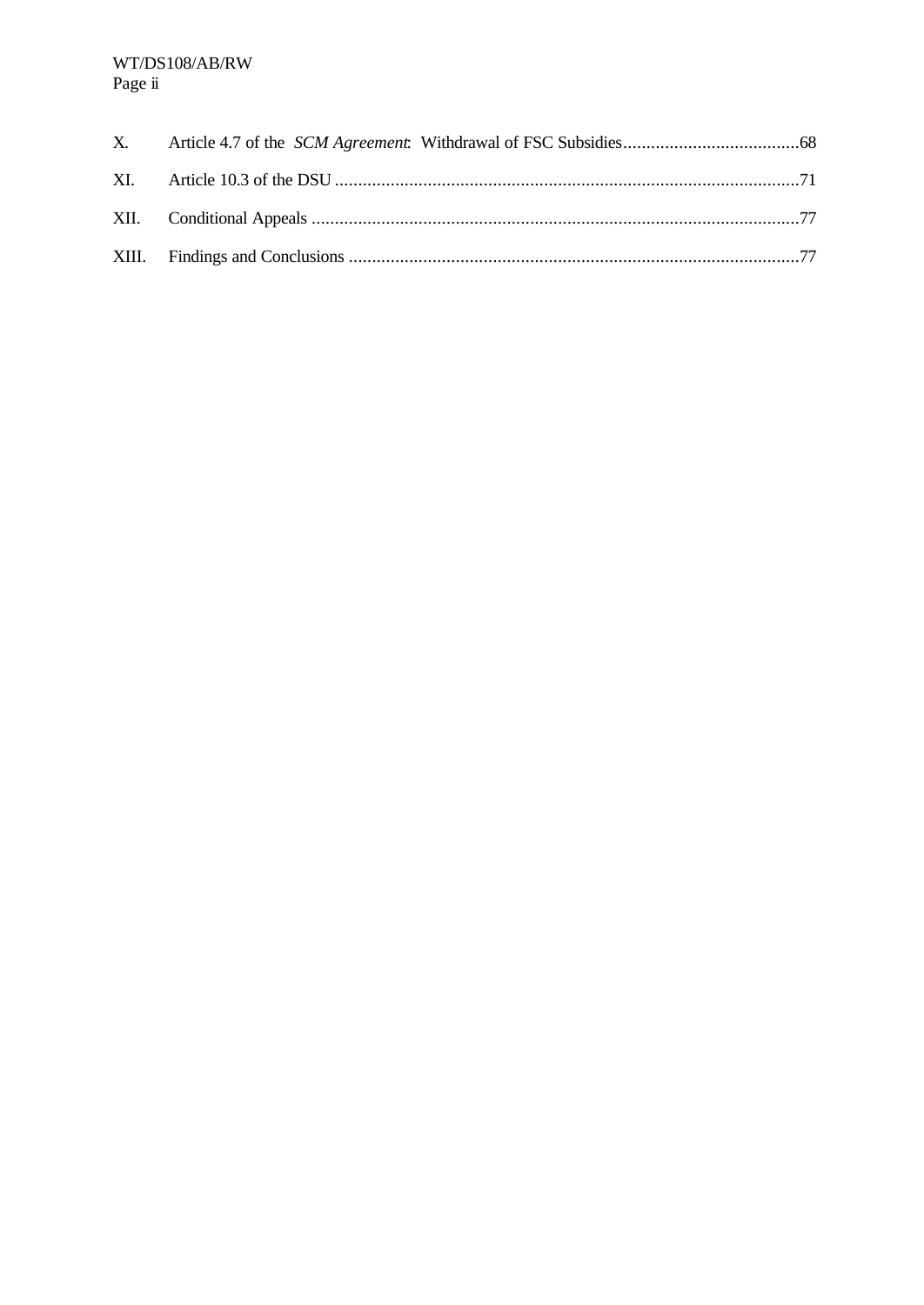#### WORLD TRADE ORGANIZATION APPELLATE BODY

**United States – Tax Treatment For "Foreign Sales Corporations"**

Recourse To Article 21.5 of the DSU by the European Communities

United States, *Appellant/Appellee* European Communities, *Appellant/Appellee*

Australia, *Third Participant* Canada, *Third Participant* India, *Third Participant* Japan, *Third Participant*

AB-2001-8

Present:

Feliciano, Presiding Member Ganesan, Member Taniguchi, Member

#### **I. Introduction**

1. The United States appeals certain issues of law and legal interpretations in the Panel Report, *United States – Tax Treatment for* "*Foreign Sales Corporations*" *– Recourse to Article 21.5. of the* DSU by the European Communities (the "Panel Report").<sup>1</sup> The Panel was established to consider a complaint by the European Communities concerning the consistency of the United States FSC Replacement and Extraterritorial Income Exclusion Act (the "ETI Act")<sup>2</sup> with the *Agreement on Subsidies and Countervailing Measures* (the "*SCM Agreement*"), the *Agreement on Agriculture*, and the *General Agreement on Tariffs and Trade 1994* (the "GATT 1994"). The ETI Act is a measure taken by the United States with a view to complying with the recommendations and rulings of the Dispute Settlement Body (the "DSB") in *United States – Tax Treatment for "Foreign Sales Corporations"* (" $US - FSC$ ").<sup>3</sup> Pertinent aspects of the ETI Act are described in Section II below, as well as in paragraphs 2.1-2.8 of the Panel Report.

<sup>1</sup>WT/DS108/RW, 20 August 2001.

<sup>&</sup>lt;sup>2</sup>United States Public Law 106-519, 114 Stat. 2423 (2000).

 $3$ The recommendations and rulings of the DSB resulted from the adoption, by the DSB, of the Appellate Body Report in *US – FSC*, WT/DS108/AB/R, adopted 20 March 2000 (the "original Appellate Body Report"). In this Report, we refer to the panel that considered the original complaint brought by the European Communities as the "original panel" and to its report as the "original panel report".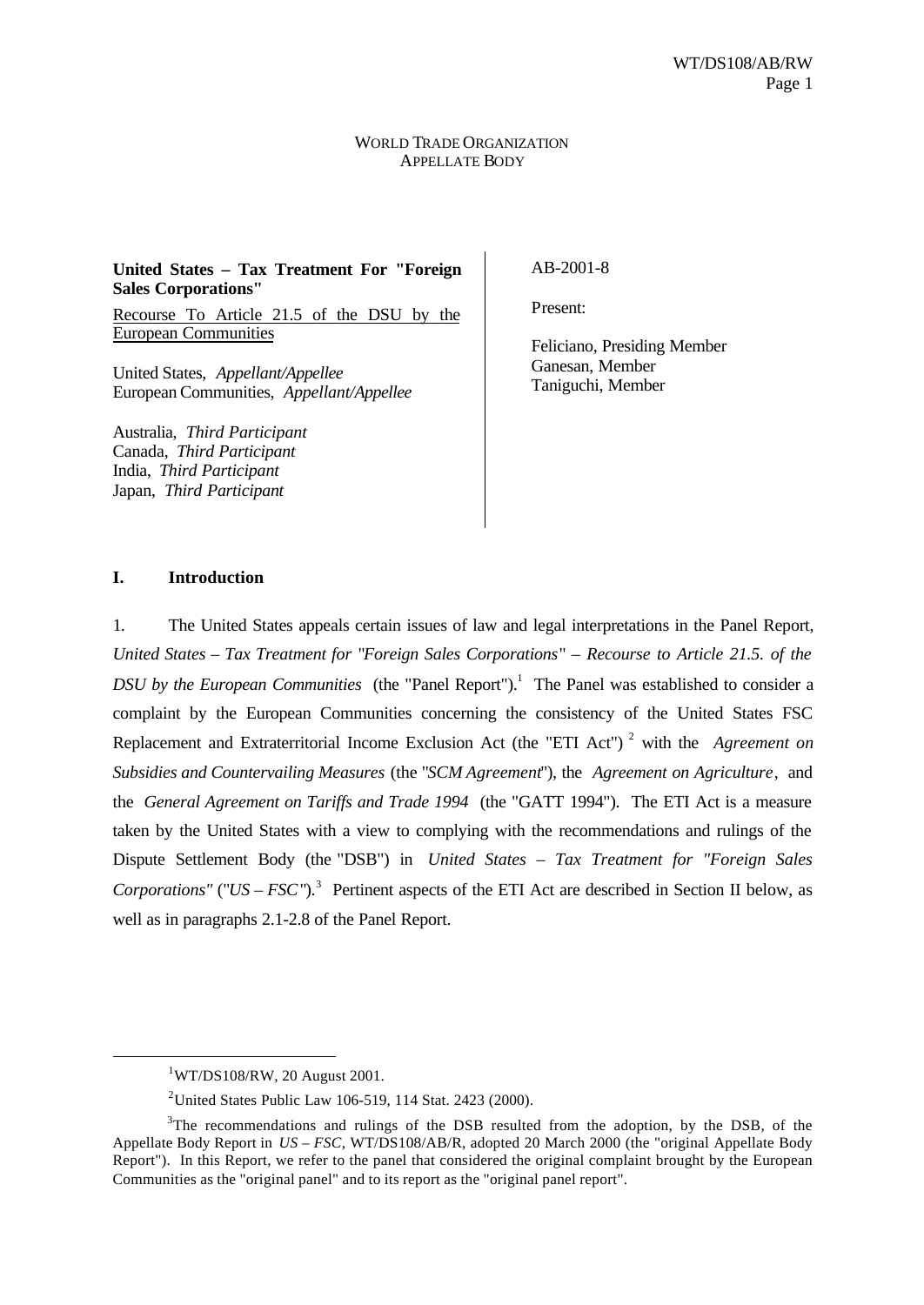2. In *US – FSC*, the original panel concluded that the "FSC measure", consisting of Sections 921-927 of the United States Internal Revenue Code (the "IRC") and related measures establishing special tax treatment for foreign sales corporations, was inconsistent with the United States' obligations under the *SCM Agreement* and under the *Agreement on Agriculture*. 4 The Appellate Body upheld the original panel's finding that the FSC measure was inconsistent with United States' obligations under the *SCM Agreement* and modified the Panel's findings under the *Agreement on Agriculture*.

3. On 20 March 2000, the DSB adopted the reports of the original panel and the Appellate Body. The DSB recommended that the United States bring the FSC measure into conformity with its obligations under the covered agreements and that the FSC subsidies found to be prohibited export subsidies within the meaning of the *SCM Agreement* be withdrawn without delay, namely, "at the latest with effect from 1 October 2000.<sup>15</sup> At its meeting on 12 October 2000, the DSB acceded to a request made by the United States to modify the time-period for complying with the DSB's recommendations and rulings in this dispute so as to expire on 1 November  $2000$ .<sup>6</sup> On 15 November 2000, with a view to such compliance, the United States promulgated the ETI Act.<sup>7</sup> The background of this dispute is set out in further detail in the Panel Report.<sup>8</sup>

4. The European Communities considered that the ETI Act did not comply with the recommendations and rulings of the DSB and that it was not consistent with the United States' obligations under the *SCM Agreement*, the *Agreement on Agriculture*, and the GATT 1994. The European Communities therefore requested that the matter be referred to the original panel pursuant to Article 21.5 of the *Understanding on Rules and Procedures Governing the Settlement of Disputes* (the "DSU").<sup>9</sup> On 20 December 2000, in accordance with Article 21.5 of the DSU, the DSB referred the matter to the original panel.<sup>10</sup> The Panel Report was circulated to the Members of the World Trade Organization (the "WTO") on 20 August 2001.

<sup>4</sup>Original Panel Report, *US – FSC*, WT/DS108/R, adopted 20 March 2000, as modified by the Appellate Body Report, WT/DS108/AB/R, para. 8.1.

<sup>5</sup> *Ibid*., para. 8.8.

 ${}^{6}$ WT/DSB/M/90, paras. 6-7. See also Panel Report, para. 1.3.

<sup>&</sup>lt;sup>7</sup>Panel Report, para. 1.5.

<sup>8</sup> *Ibid*., paras. 1.1-1.13.

 $9$ WT/DS108/16, 8 December 2000.

<sup>10</sup>WT/DS108/19, 5 January 2001.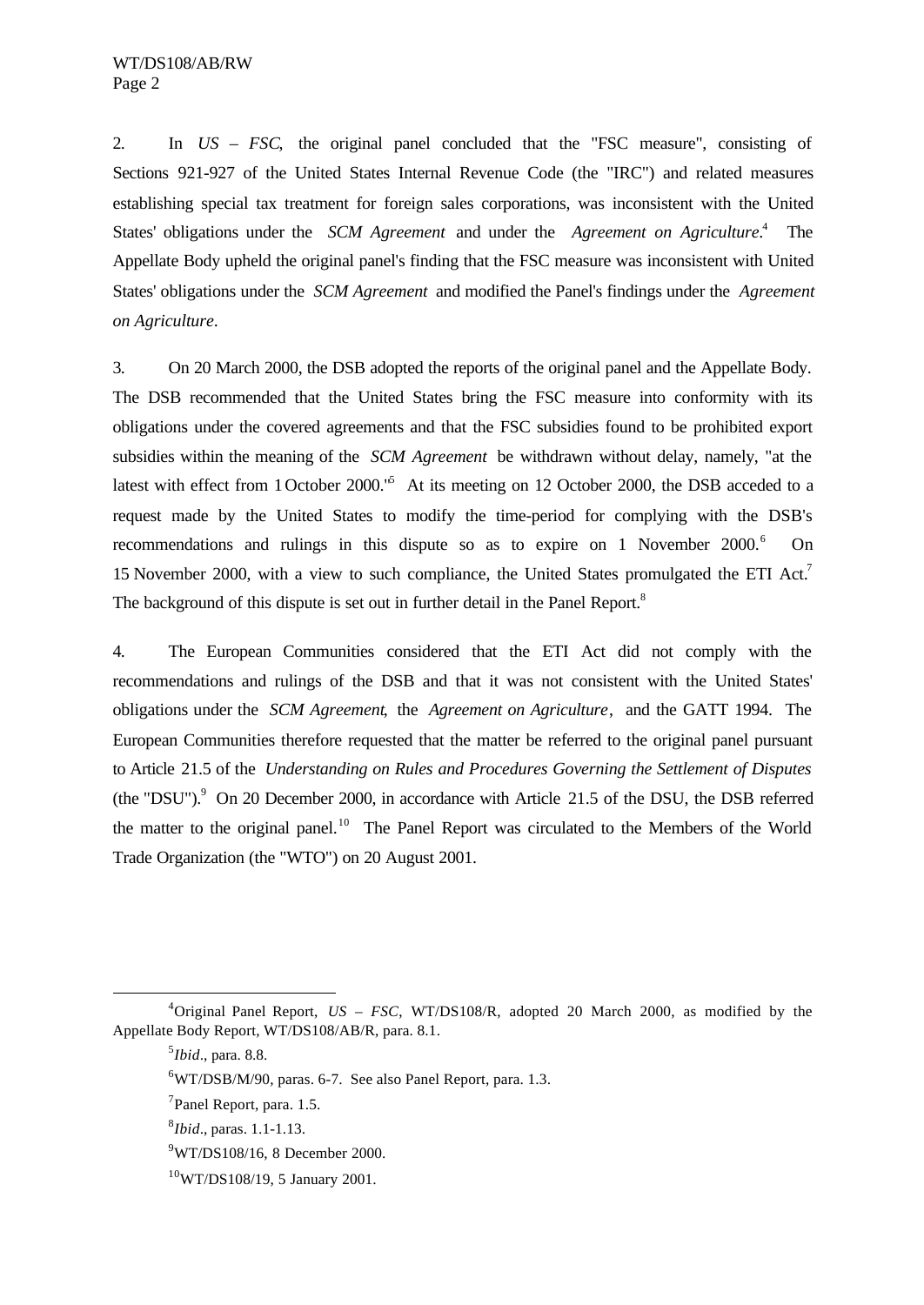- 5. The Panel concluded that:
	- (a) the [ETI] Act is inconsistent with Article 3.1(a) of the *SCM Agreement* as it involves subsidies "contingent… upon export performance" within the meaning of Article 3.1(a) of the *SCM Agreement* by reason of the requirement of "use outside the United States" and fails to fall within the scope of the fifth sentence of footnote 59 of the *SCM Agreement* because it is not a measure to avoid the double taxation of foreign-source income within the meaning of footnote 59 of the *SCM Agreement*;
	- (b) the United States has acted inconsistently with its obligation under Article 3.2 of the *SCM Agreement* not to maintain subsidies referred to in paragraph 1 of Article 3 of the *SCM Agreement*;
	- (c) the [ETI] Act, by reason of the requirement of "use outside the United States", involves export subsidies as defined in Article 1(e) of the *Agreement on Agriculture* for the purposes of Article 10.1 of the *Agreement on Agriculture* and the United States has acted inconsistently with its obligations under Article 10.1 of the *Agreement on Agriculture* by applying the export subsidies, with respect to both scheduled and unscheduled agricultural products, in a manner that, at the very least, threatens to circumvent its export subsidy commitments under Article 3.3 of the *Agreement on Agriculture* and, by acting inconsistently with Article 10.1, the United States has acted inconsistently with its obligation under Article 8 of the *Agreement on Agriculture*;
	- (d) the [ETI] Act is inconsistent with Article III:4 of the *GATT 1994* by reason of the foreign articles/labour limitation as it accords less favourable treatment within the meaning of that provision to imported products than to like products of US origin; and
	- (e) the United States has not fully withdrawn the FSC subsidies found to be prohibited export subsidies inconsistent with Article 3.1(a) of the *SCM Agreement* and has therefore failed to implement the recommendations and rulings of the DSB made pursuant to Article 4.7 *SCM Agreement.* 11

6. The Panel also concluded that to the extent the United States had acted inconsistently with the *SCM Agreement*, the *Agreement on Agriculture* and the GATT 1994, the United States had nullified or impaired benefits accruing to the European Communities under those agreements.<sup>12</sup>

7. On 15 October 2001, the United States notified the DSB of its intention to appeal certain issues of law covered in the Panel Report and legal interpretations developed by the Panel, pursuant to

<sup>&</sup>lt;sup>11</sup>Panel Report, para. 9.1.

<sup>12</sup>*Ibid.*, para. 9.2.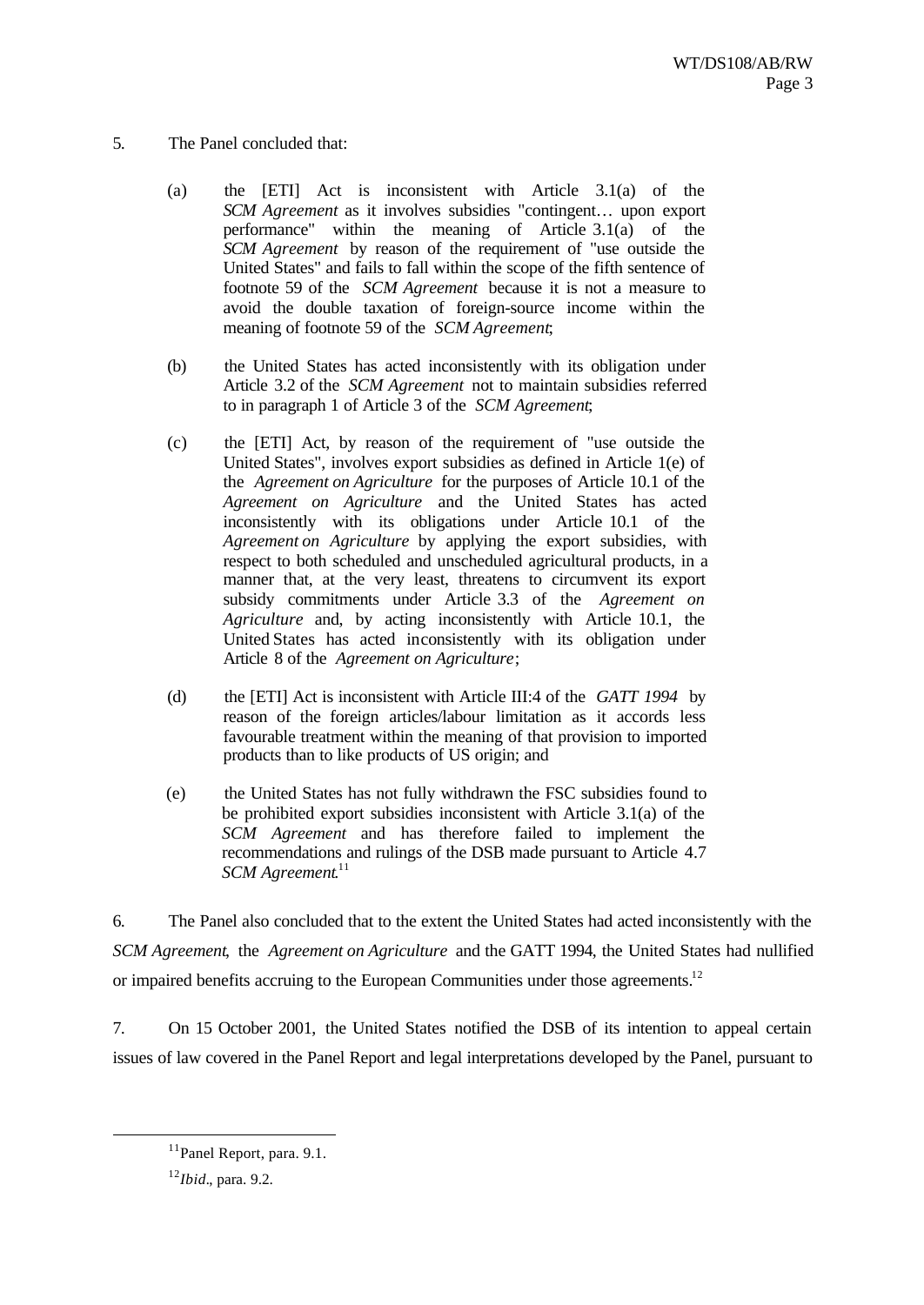paragraph 4 of Article 16 of the DSU, and filed a Notice of Appeal pursuant to Rule 20 of the *Working Procedures for Appellate Review* (the "*Working Procedures*").<sup>13</sup>

8. By letter of 22 October 2001, the United States requested the Appellate Body pursuant to Rule 16(2) of the *Working Procedures* to modify the timetable set out in the Working Schedule for Appeal for the filing of the appellant's submissions by the United States. The United States stated that suspected bioterrorist attacks had compromised the ability of the United States to conduct the necessary consultations with the United States Congress with regard to this appeal.<sup>14</sup> According to the United States, the effect of these circumstances was such that adhering to the original timetable would result in manifest unfairness to the United States. In its letter of 23 October 2001, the European Communities did not object to the request made by the United States, but requested that, in order to preserve the balance of procedural rights afforded to the participants in this appeal, the Appellate Body extend the deadline for the filing of the European Communities' appellee's submission by 14 days. In a letter dated 23 October 2001, the Division of the Appellate Body hearing the appeal accepted that the circumstances identified by the United States constituted "exceptional circumstances" within the meaning of Rule 16(2) of the *Working Procedures* and that maintaining the deadline for submission of the appellants' submission would result in "manifest unfairness" to the United States. Accordingly, the Division agreed to modify the Working Schedule for this appeal to allow the United States an additional seven days for the filing of its appellant's submission. In the same letter, the Division also extended by seven days the deadlines for the filing of the other appellant's submissions, the appellee's submission, and the third participants' submissions.

9. On 1 November 2001, the United States filed its appellant's submission.<sup>15</sup> On 6 November 2001, the European Communities filed its other appellant's submission. <sup>16</sup> On 16 November 2001, the European Communities and the United States each filed an appellee's submission.<sup>17</sup> On the same day, Australia, Canada, India and Japan each filed a third participant's submission.<sup>18</sup>

l

<sup>15</sup>Pursuant to Rule 21(1) of the *Working Procedures*.

<sup>13</sup>WT/DS108/21, 15 October 2001.

<sup>&</sup>lt;sup>14</sup>In its letter, the United States explained that, due to the delivery of the bacterium anthrax to the United States Congress, several buildings had been temporarily closed, including buildings housing the offices of United States Senate officials with jurisdiction over the issues arising in this appeal.

<sup>16</sup>Pursuant to Rule 23(1) of the *Working Procedures*.

<sup>17</sup>Pursuant to Rules 22 and 23(3) of the *Working Procedures*.

<sup>18</sup>Pursuant to Rule 24 of the *Working Procedures*.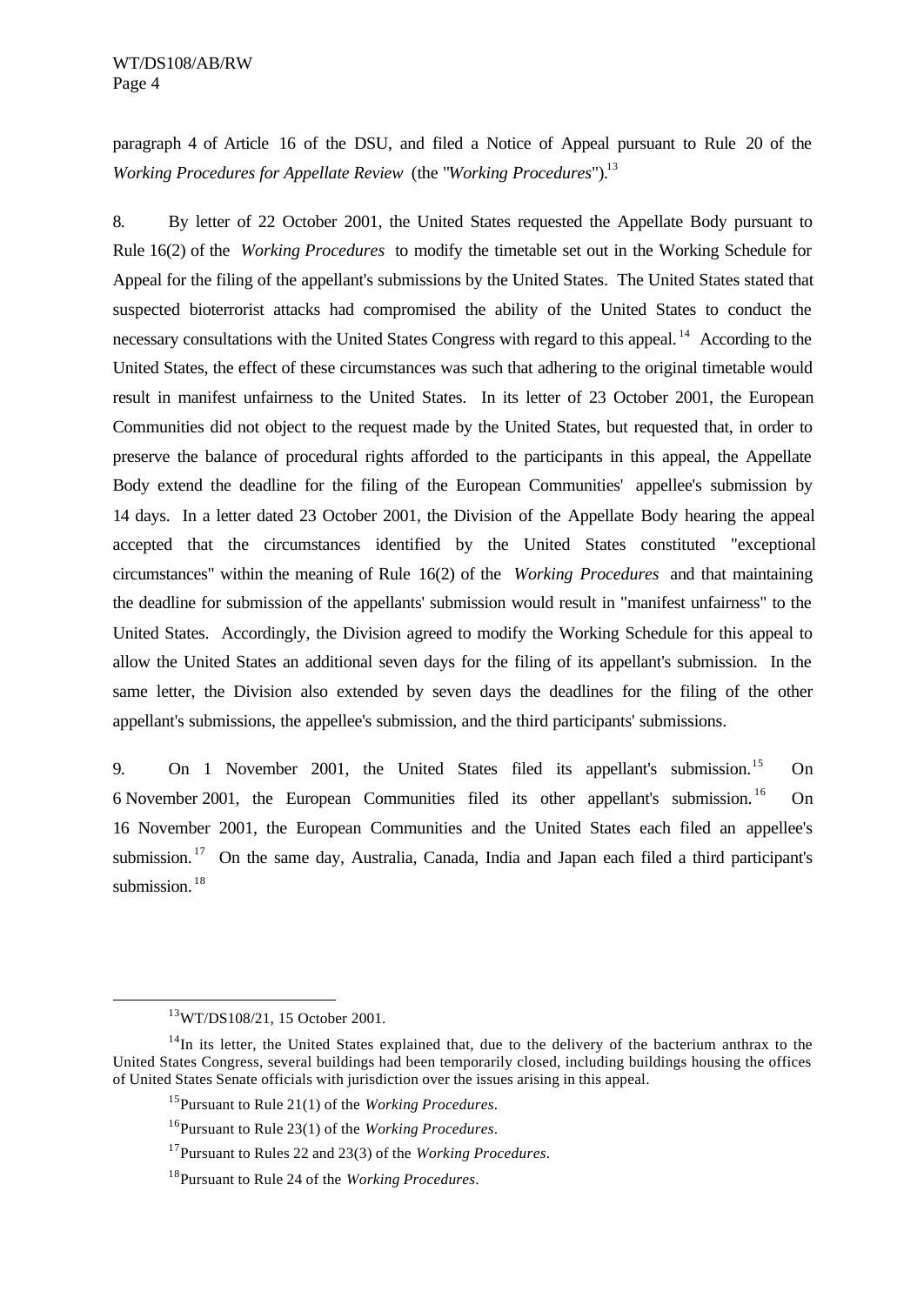10. The oral hearing in this appeal was held on 26 and 27 November 2001. The participants and third participants presented oral arguments and responded to questions put to them by the Members of the Division hearing the appeal.

11. At the oral hearing, the Division requested the United States to reduce to writing, by 28 November 2001, certain of its responses to questioning.<sup>19</sup> The Division also authorized the European Communities and the third participants, if they wished, to respond in writing by 30 November  $2001.<sup>20</sup>$  In response to this request, the United States filed an additional written memorandum on 28 November 2001. The European Communities filed a response to this additional written memorandum on 30 November 2001.

### **II. Background**

l

### A. *Overview of United States Rules of Taxation*

12. In our Report in *US – FSC*, we provided certain general background information relating to United States rules of taxation. We said:

> For United States citizens and residents, the tax laws of the United States generally operate "on a worldwide basis". This means that, generally, the United States asserts the right to tax all income earned "worldwide" by its citizens and residents. A corporation organized under the laws of one of the fifty American states or the District of Columbia is a "domestic", or United States, corporation, and is "resident" in the United States for purposes of this "worldwide" taxation system. …

> The United States generally taxes any income earned by foreign corporations within the territory of the United States. The United States generally does not tax income that is earned by foreign corporations outside the United States. However, [under Section 882(a) IRC], such "foreign-source" income of a foreign corporation generally will be subject to United States taxation when such income is "effectively connected with the conduct of a trade or business within the United States".  $\ldots$ <sup>21</sup> (footnotes omitted)

13. This statement continues to describe the United States tax system and is relevant for the purposes of this appeal also. In addition, we note that, under Sections 1 and 11 IRC, the United States imposes a tax on the "taxable income" of its citizens and residents. According to Section 63(a) IRC, taxable income is equal to "gross income minus the deductions allowed" under the IRC.

<sup>19</sup>Pursuant to Rule 28(1) of the *Working Procedures.*

<sup>20</sup>Pursuant to Rule 28(2) of the *Working Procedures*.

<sup>21</sup>Appellate Body Report, *supra*, footnote 3, paras. 6-7.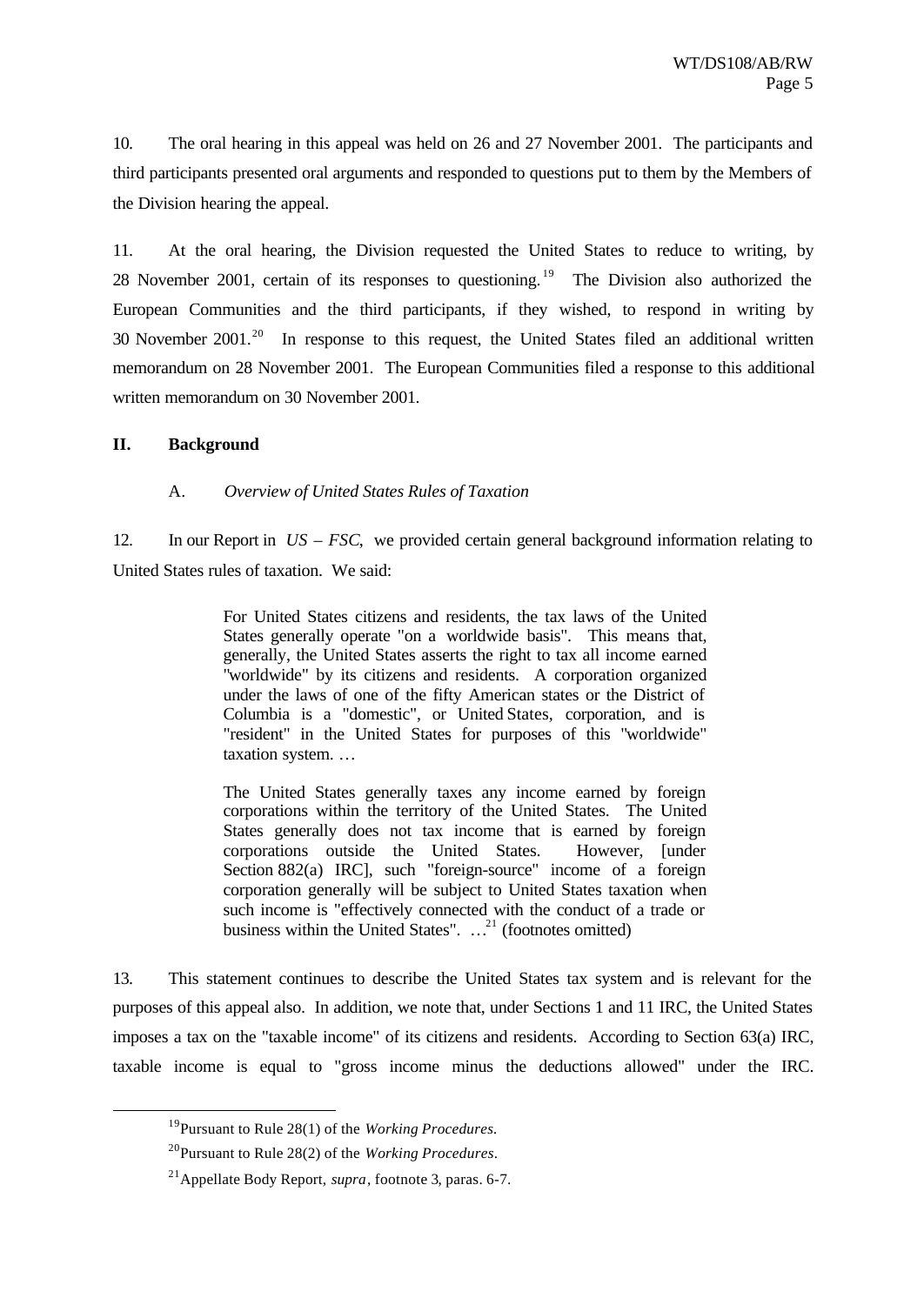Section 61(a) IRC provides that gross income is "all income from whatever source derived". When a United States citizen or resident is subject to tax, in the United States, on income which is also subject to tax in a foreign State, the United States grants the taxpayer tax credits, subject to certain limitations, in respect of the amount of foreign taxes paid. $^{22}$ 

14. The provisions of the IRC relating to these rules of taxation have not been modified by the ETI Act, although the application of these rules has been altered by the adoption of the ETI Act.

B. *ETI Act*

15. A detailed description of the measure at issue in this appeal is contained in paragraphs 2.2 to 2.8 of the Panel Report. Nevertheless, we consider it useful, at this stage, to provide an overview of the fundamental aspects and key provisions of the ETI Act.

16. The ETI Act consists of five sections. At issue in this dispute are, first, certain elements of Sections 2 and 5, which relate to foreign sales corporations and, second, certain elements of Section 3. Section 3, entitled "Treatment of Extraterritorial Income", amends the IRC by inserting into it a new Section 114, as well as a new Subpart E, which is in turn composed of new Sections 941, 942 and 943. The remaining sections of the ETI Act are not relevant for purposes of this dispute.<sup>23</sup>

17. As we have said, the ETI Act was promulgated by the United States with a view to complying with the recommendations and rulings of the DSB in *US – FSC*. Section 2 of the ETI Act repeals the provisions of the IRC relating to  $FSCs<sup>24</sup>$  Section 5(b) prohibits foreign corporations from electing to be treated as FSCs after 30 September 2000 and provides for the termination of inactive FSCs. Nevertheless, Section 5(c) creates a "transition period" for certain transactions of existing FSCs. Specifically, under Section  $5(c)(1)$  of the ETI Act, the repeal of the provisions of the IRC relating to FSCs "shall not apply" to transactions of existing FSCs which occur before 1 January 2002 or to any other transactions of such FSCs which occur after 31 December 2001, pursuant to a binding contract between the FSC and an unrelated person which is in effect on 30 September 2000. These provisions are the subject of the European Communities' claim that the United States has not fully withdrawn the FSC subsidies, in accordance with Article 4.7 of the *SCM Agreement*.

<sup>&</sup>lt;sup>22</sup>Section 901(a) IRC.

 $^{23}$ Section 1 relates to the short title of the ETI Act, while Section 4 sets forth a number of "technical and conforming" amendments.

<sup>&</sup>lt;sup>24</sup>Subpart C of part III of Subchapter N of chapter 1, consisting of Sections 921-927 IRC.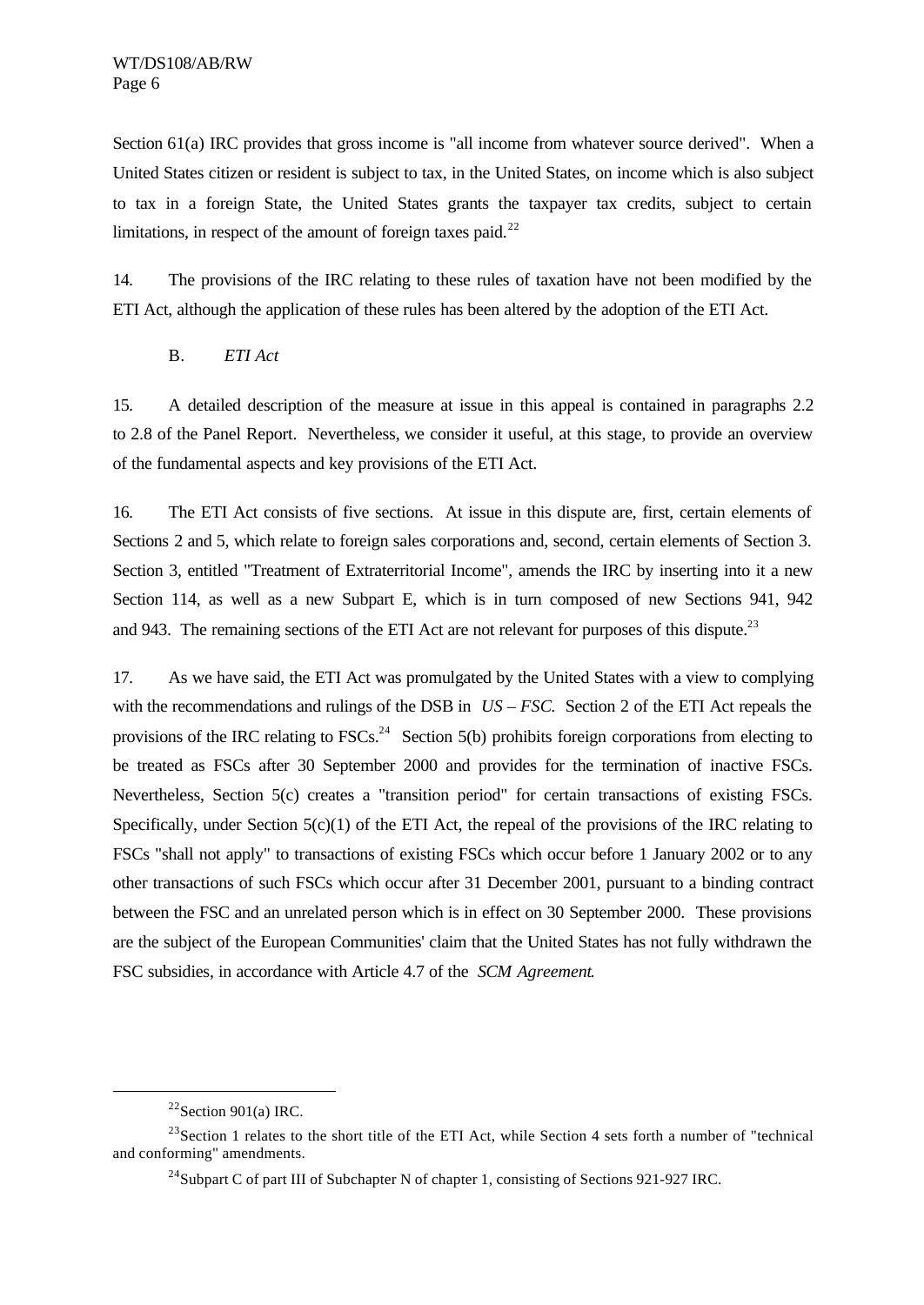18. Sections 114, 941, 942 and 943 IRC were inserted into the IRC by virtue of Section 3 of the ETI Act, and create new rules under which certain income is excluded from United States taxation. We refer to these new rules as the "ETI measure" (or sometimes simply as the "measure"), which we outline below. In these proceedings, the claims brought by the European Communities under Article 3.1 of the *SCM Agreement*, Articles 3.3, 8 and 10.1 of the *Agreement on Agriculture* and Article III:4 of the GATT 1994 contest various elements of this measure.

19. The tax treatment provided by the ETI measure is available to United States' citizens and residents, including natural persons, corporations and partnerships. In addition, the provisions of the ETI measure also apply to foreign corporations which elect to be treated, for tax purposes, as United States corporations.<sup>25</sup> The ETI measure permits all these taxpayers to elect to have qualifying income taxed in accordance with the provisions of that measure. This election may be made by taxpayers on a transaction-by-transaction basis.

20. Generally, income from specific transactions will qualify for treatment in accordance with the provisions of the ETI measure if it is income attributable to gross receipts: (i) from specific types of transaction; (ii) involving "qualifying foreign trade property" ("QFTP"); and (iii) if the "foreign economic process requirement" is fulfilled with respect to each such transaction.<sup>26</sup> Turning to the first of these conditions, the rules contained in the ETI measure apply, in particular, to income arising from sale, lease or rental transactions. The ETI measure also applies to income earned from the performance of services "related or subsidiary to" qualifying sales or lease transactions, as well as to income earned from the performance of certain other services.<sup>27</sup>

21. The second condition is that these transactions involve QFTP. Section 943(a)(1) IRC defines QFTP as property which is: (A) manufactured, produced, grown or extracted within or outside the United States; (B) held primarily for sale, lease or rental, in the ordinary course of business, for direct use, consumption, or disposition outside the United States; and (C) not more than 50 percent of the

<sup>25</sup>Section 3 of the ETI Act, Section 943(e) IRC.

 $^{26}$ Under the ETI Act, the need to satisfy these three conditions is subject to a number of exceptions. We examine certain of these exceptions below, to the extent that they are pertinent to our analysis of the issues on appeal.

 $27$ The detailed rules of the ETI measure provide that foreign trading gross receipts may be earned through (i) any sale, exchange, or other disposition of qualifying foreign trade property; (ii) any lease or rental of qualifying foreign trade property; (iii) any services which are related and subsidiary to (i) and (ii); (iv) for engineering or architectural services for construction projects located (or proposed for location) outside the United States; and (v) for the performance of managerial services for a person other than a related person in furtherance of activities under (i), (ii) or (iii). (Section 3 of the ETI Act, Section 942(a) IRC) We will generally refer to sale and lease transactions as a shorthand reference to the transactions described in (i) and (ii) of this footnote.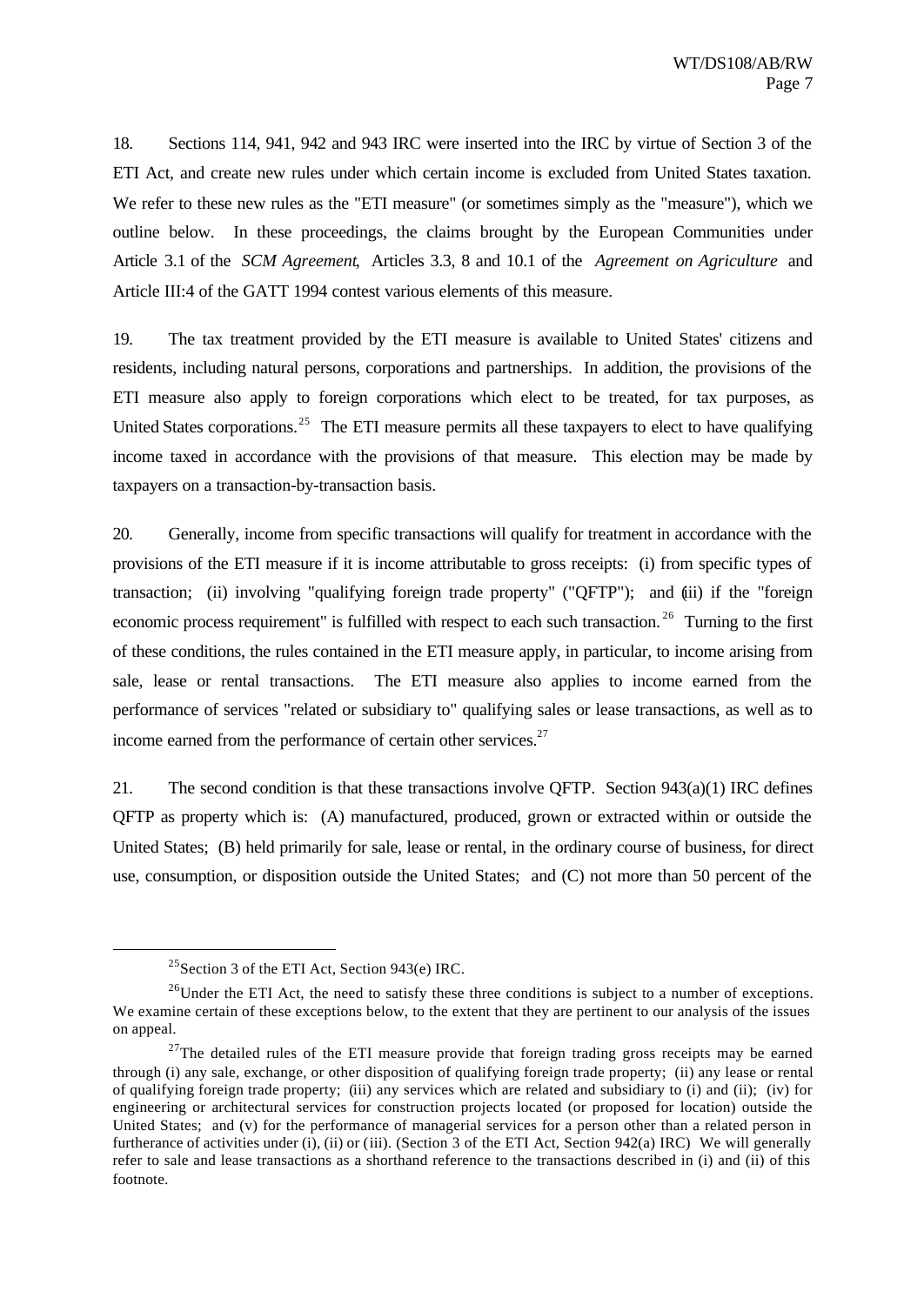fair market value of which is attributable to: (i) articles manufactured, produced, grown, or extracted outside the United States; and (ii) direct costs for labour performed outside the United States.<sup>28</sup>

22. The third condition is that the "foreign economic process requirement" must be fulfilled with respect to each individual transaction.<sup>29</sup> This requirement is fulfilled if the taxpayer (or any person acting under contract with the taxpayer) participated outside the United States in the solicitation, negotiation, or making of the contract relating to the transaction. Furthermore, a specified portion of the "direct costs" of the transaction must be attributable to activities performed outside the United States.<sup>30</sup>

23. Section 942(a) IRC designates as "foreign trading gross receipts" the receipts generated in transactions satisfying all three of these conditions. Under Section 114(e) IRC, "extraterritorial income" is the gross income attributable to foreign trading gross receipts and, under Section 941(b) IRC, "foreign trade income" is the taxable income attributable to foreign trading gross receipts.

24. Section 114(a) IRC provides that a taxpayer's gross income "does not include extraterritorial income". Section 114(b) IRC adds that this exclusion of extraterritorial income from gross income "shall not apply" to that portion of extraterritorial income which is not "qualifying foreign trade income" ("QFTI"). Accordingly, the *only* portion of extraterritorial income which is excluded from gross income – and, thereby, from United States taxation – is QFTI.

25. QFTI is an amount which, if excluded from the taxpayer's gross income, will result in a reduction of the taxable income of the taxpayer from the qualifying transaction. Pursuant to Section 941(a)(1) and (2) IRC, OFTI is calculated as the greatest of, or the taxpayer's choice of, the following three options: (i) 30 percent of the foreign sale and leasing income derived by the taxpayer from such transaction<sup>31</sup>; (ii) 1.2 percent of the foreign trading gross receipts derived by the taxpayer

<sup>&</sup>lt;sup>28</sup>Section 3 of the ETI Act, Section 943(a)(1) IRC. Section 943(a)(3) and (4) IRC set forth specific exclusions from this general definition.

<sup>&</sup>lt;sup>29</sup>Section 3 of the ETI Act, Section 942(b) IRC.

 $30$ The relevant activities are: (i) advertising and sales promotion; (ii) processing of customer orders and arranging for delivery; (iii) transportation outside the United States in connection with delivery to the customer; (iv) determination and transmittal of final invoice or statement of account or the receipt of payment; and (v) assumption of credit risk. A taxpayer will be treated as having satisfied the foreign economic process requirement when at least 50 percent of the total costs attributable to such activities is attributable to activities performed outside the United States, or, for at least two of these five categories of activity, when at least 85 percent of the total costs attributable to such category of activity is attributable to activities performed outside the United States. (Section 3 of the ETI Act, Section  $942(b)(2)(A)(ii)$ ,  $(b)(2)(B)$  and  $(b)(3)$  IRC)

 $31$ Foreign sales and leasing income is defined in Section 941(c)(1) IRC.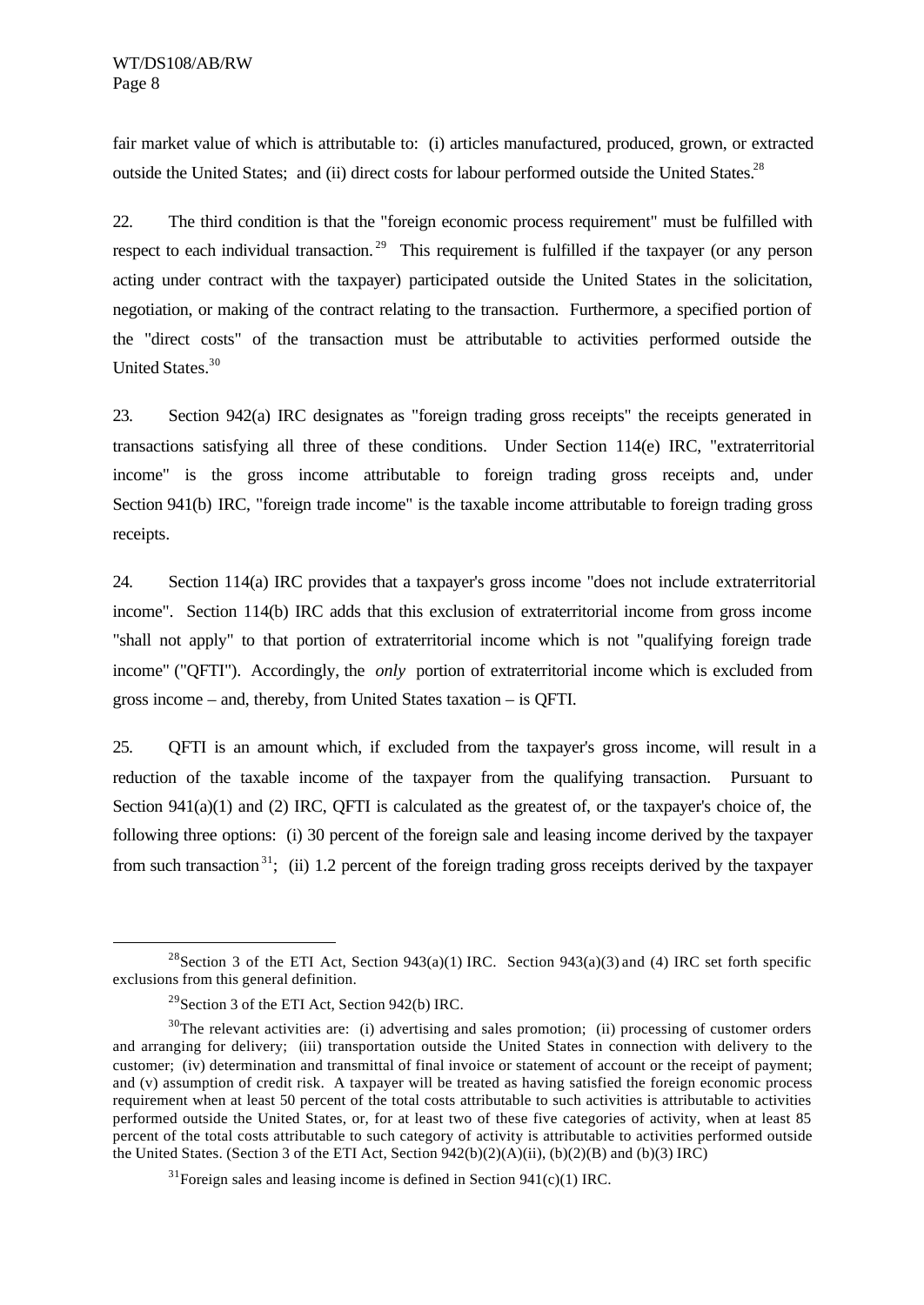from the transaction<sup>32</sup>; or (iii) 15 percent of the foreign trade income derived by the taxpayer from the transaction.<sup>33</sup>

# **III. Arguments of the Participants and Third Participants**

### A. *Claims of Error by the United States – Appellant*

#### 1. Subsidies Contingent Upon Export under the *SCM Agreement*

(a) Article 1.1(a)(1)(ii) of the *SCM Agreement*: Revenue Foregone that is "Otherwise Due"

26. The United States requests us to reverse the Panel's finding that the ETI Act confers a subsidy within the meaning of Article 1.1(a)(1)(ii) of the *SCM Agreement*. More specifically, the United States contends that the Panel "misapplied" the comparison test established in the original Appellate Body Report.<sup>34</sup>

27. The United States argues, first, that the Panel ignored the fact that the definition of "gross income" is not contained in Section 61 of the IRC alone, but depends also on other sections of the IRC and, more particularly, on Section 114(a) and (b) IRC. Second, the Panel erroneously created a distinction between a "specific" and a "general" tax exclusion. The Panel stated that a Member may exclude a category of income from taxation only if it excludes "all of the income" in that category. The United States contends that such an analysis improperly incorporates the concept of specificity, found in Article 2 of the *SCM Agreement*, into the definition of "subsidy" in Article 1. Third, the Panel created another erroneous standard by stating that a tax exclusion must have "some kind of overall rationale and coherence" if it is to avoid foregoing revenue that is otherwise due. Such a proposition is inconsistent with the Appellate Body's prior statement that a Member is free to tax or not tax the categories of revenues that it chooses. Fourth, the United States appeals what it considers to be a failure by the Panel to apply the original panel's "but for" test, a test which the Appellate Body had upheld. The United States submits that "but for" the exclusion of qualifying foreign trade income, *all* extraterritorial income would be excluded from "gross income". Finally, the Panel erred in finding that extraterritorial income excluded by the ETI Act necessarily would be taxed if the ETI Act did not exist. The United States submits that merely classifying income as "gross income" does not *per se* mean that it would necessarily be taxed, since "gross income" may also be subject to deferral, deductions or foreign tax credits.

 $32$ Foreign trading gross receipts are defined in Section 942(a) IRC.

 $33$ Foreign trade income is defined in Section 941(b) IRC.

<sup>34</sup>United States' appellant's submission, para. 107.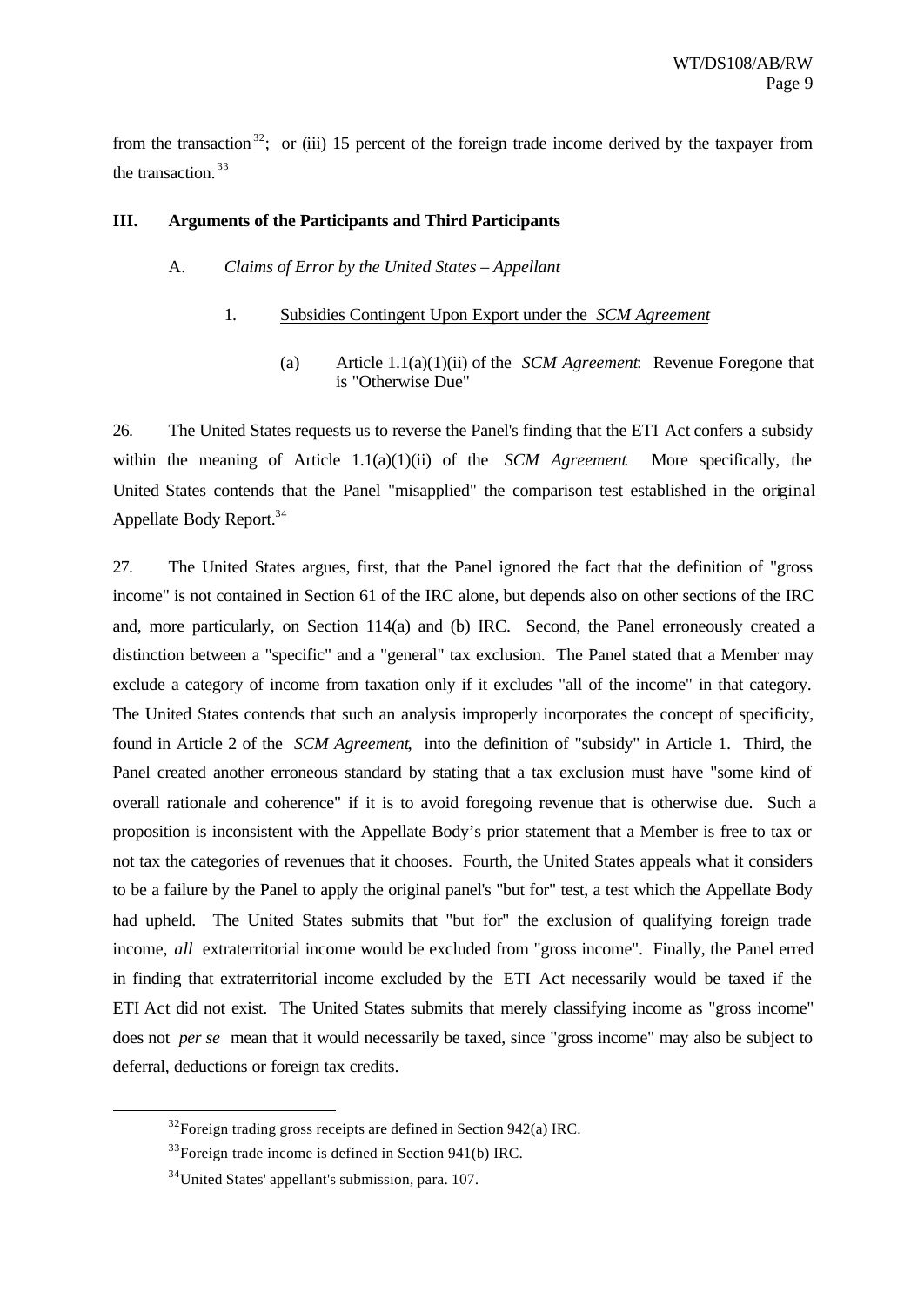28. In its additional written memorandum, the United States emphasizes that, in determining the relevant benchmark rules of taxation in this case, the "basic issue … is the allocation of income earned in an international transaction between the domestic and foreign portions of such income."<sup>35</sup> The longstanding "normative" principles of the United States permit taxpayers "to structure their affairs in a manner that separates the foreign-allocated portion of foreign sales income from the domestic portion and subjects only the domestic portion to domestic taxation."<sup>36</sup> Traditionally, the United States has permitted the foreign portion of such income to be allocated outside its taxing jurisdiction through the use of a foreign-incorporated subsidiary of a United States taxpayer. The foreign portion of the income earned by such subsidiaries is not subject to United States taxation.  $37$ The direct allocation, under the ETI Act, of income earned in an international transaction between the domestic and foreign portions of such income simplifies the method for allocating such income outside United States' taxing jurisdiction. The ETI Act allows such allocation to be made in respect of transactions carried out directly by a United States taxpayer – without the use of a foreign subsidiary. Thus, while the ETI Act reformulates, through a fundamental revision of Sections 61 and 114 of the IRC, the method by which the United States implements its normative benchmark principles, it is consistent with such principles.

#### (b) Article 3.1(a) of the *SCM Agreement*: Export Contingency

29. The United States also asks us to reverse the Panel's finding that the ETI Act involves a subsidy contingent upon export performance within the meaning of Article 3.1(a) of the *SCM Agreement*. The United States argues that the Panel incorrectly transformed Article 3.1(a) into a "reverse national treatment" requirement under which domestic sales must be afforded no less favourable treatment than exports or other foreign sales.<sup>38</sup> However, no such requirement is present in the text of Article 3.1(a) and the availability of a subsidy to purely domestic transactions is irrelevant under Article 3.1(a).

 $35$ United States' additional written memorandum, p. 1.

<sup>36</sup>*Ibid*., p. 3.

 $37$ Subject to the anti-abuse rules contained in Subpart F of the IRC. (United States' additional written memorandum, p. 2)

<sup>38</sup>United States' appellant's submission, para. 142.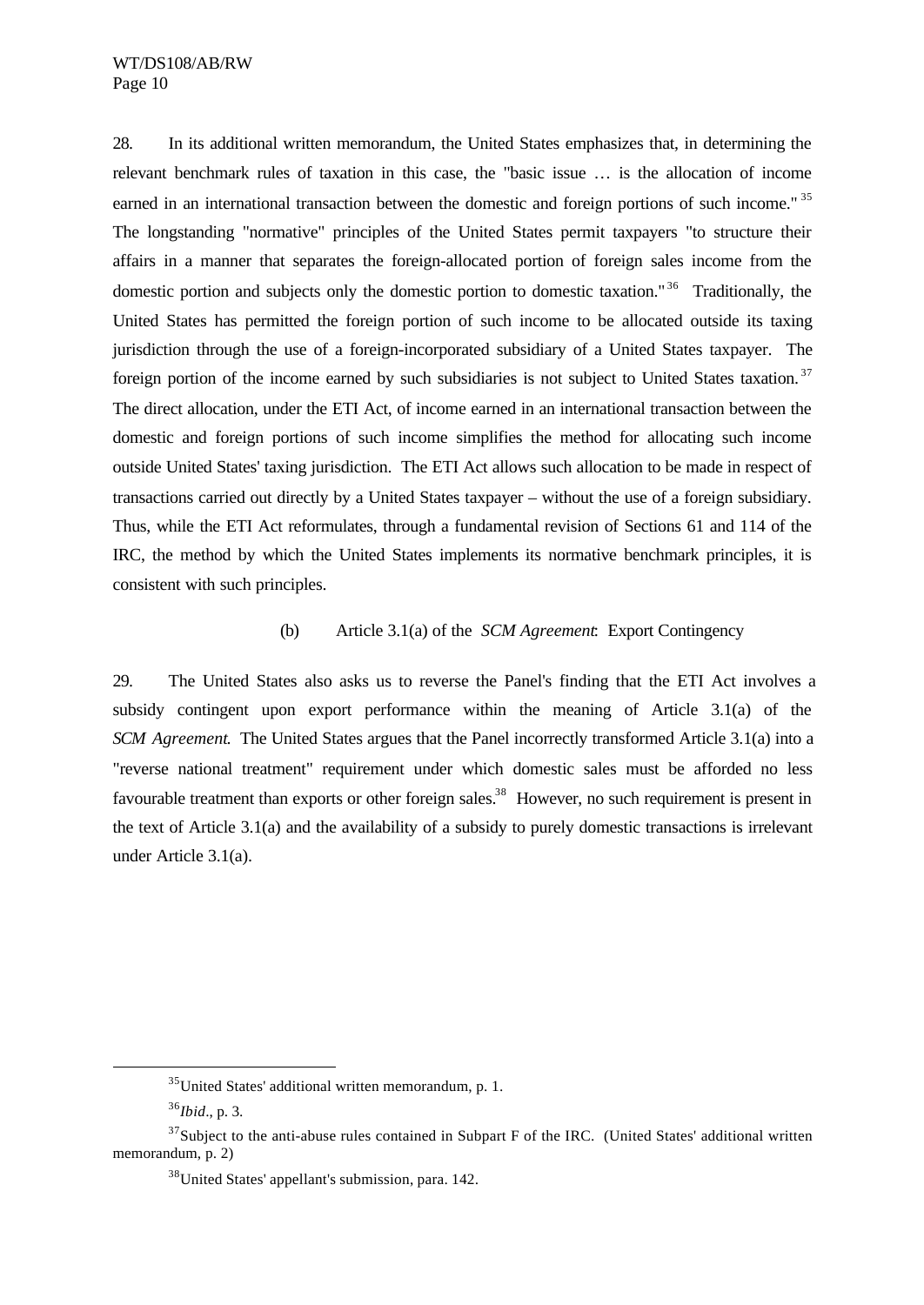30. According to the United States, the Panel artificially bifurcated and improperly examined the ETI Act as if it had one category of treatment for United States-produced goods and a different one for foreign-produced goods. In so doing, the Panel created a distinction not found in the ETI Act, which was purposefully drafted to provide tax relief based on export-neutral criteria.

31. The United States maintains that the ETI Act is export-neutral in that it permits income to be earned without exporting. Article 3.1(a) does not prohibit subsidies that benefit exporters if conferred through export-neutral principles. In finding the ETI Act to be export-contingent, the Panel improperly held that a measure violates Article 3.1(a) if exportation is *one* way of obtaining a subsidy. However, exportation constitutes a prohibited contingency only where exportation is a *mandatory* condition. Finally, according to the United States, the Panel erroneously found that an export-contingent subsidy cannot be cured by expanding the universe of eligible recipients.

# (c) Footnote 59 to the *SCM Agreement*: Double Taxation of Foreign-Source Income

32. The United States further requests us to set aside the Panel's findings that the ETI Act is not a measure to avoid double taxation under the fifth sentence of footnote 59 to the *SCM Agreement*. The Panel erroneously created detailed criteria for a measure to qualify under the fifth sentence of footnote 59 and, in so doing, improperly established "a new double taxation avoidance code".<sup>39</sup>

33. At the outset, the United States submits that the Panel incorrectly imposed on the United States the burden of proving that the ETI Act is a measure to avoid double taxation. The Panel ignored the Appellate Body's finding in *EC Measures Concerning Meat and Meat Products (Hormones)* (" $EC-Hormones$ ")<sup>40</sup> that related provisions which define key elements of the violations alleged form part of the elements of the *prima facie* case that a complainant must make.

34. The United States alleges that in finding that the ETI Act is not a measure to avoid double taxation, the Panel articulated four new principles that cannot be found in the fifth sentence of footnote 59. First, the Panel incorrectly stated that such a measure must apply to *all* income that is potentially subject to double taxation. Second, the Panel found that such a measure cannot encompass income that might *not* be treated as taxable in other jurisdictions. Third, the Panel held that a *bona fide* measure to avoid double taxation must contain a "permanent establishment" requirement. Fourth, the Panel erred in stating that a country which has an extensive system of bilateral tax treaties could not adopt a measure to avoid double taxation.

<sup>39</sup>United States' appellant's submission, para. 173.

<sup>40</sup>Appellate Body Report, WT/DS26/AB/R, WT/DS48/AB/R, adopted 13 February 1998, DSR 1998:I, 135*.*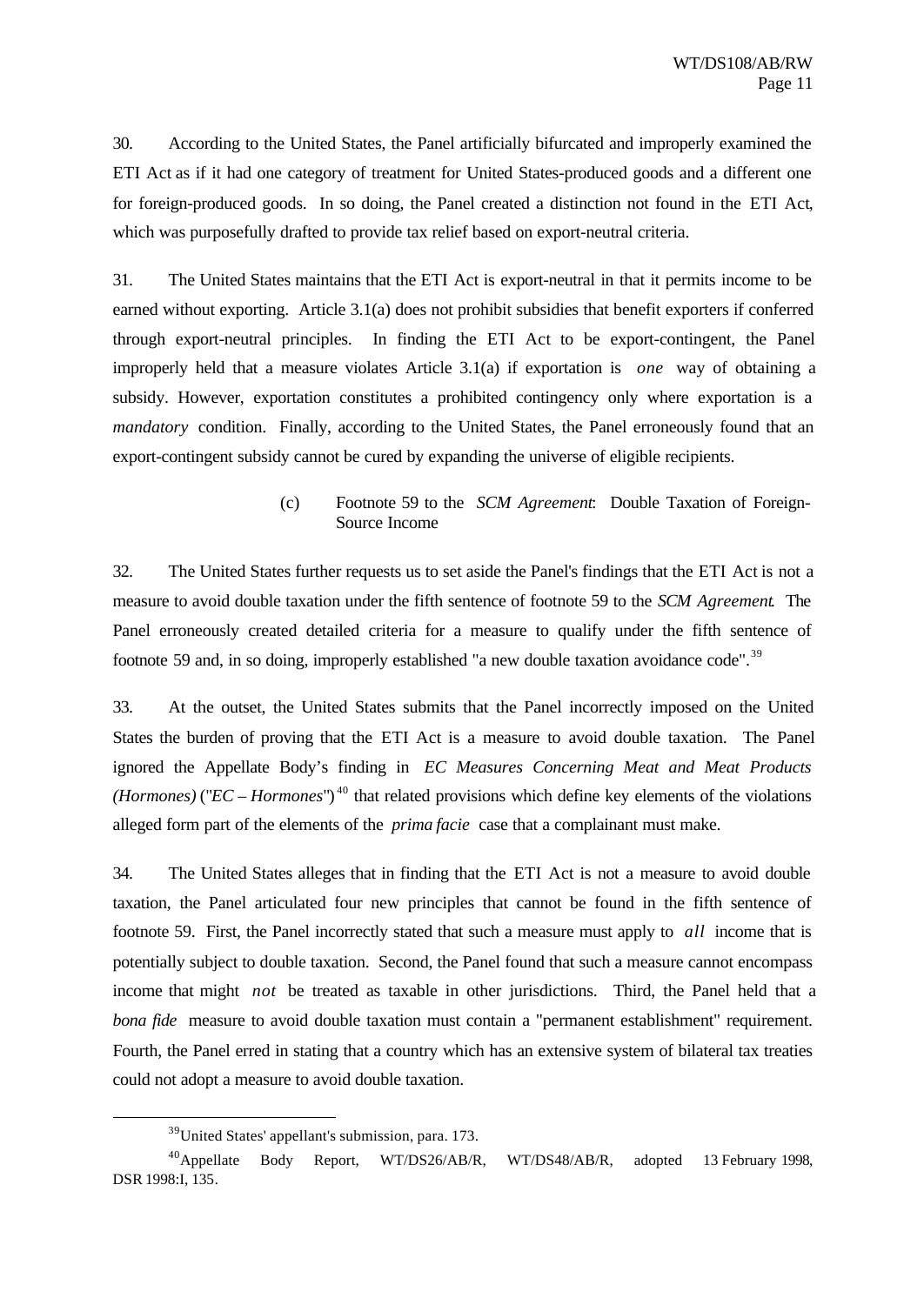35. The United States claims that in addition, the Panel wrongly created a new standard for reviewing conformity with the fifth sentence of footnote 59: the "reasonable legislator" standard. The United States sees this as a substitution by the Panel of its judgment for that of a national legislature as to whether a measure is intended to avoid double taxation.

36. In the view of the United States, the fifth sentence of footnote 59 does not define "double taxation" or indicate the types of measure that are permissible to "avoid" double taxation. The sentence also does not define "foreign-source income". Two general categories of measures are nevertheless well-accepted and used throughout the world for the avoidance of double taxation: the exemption (or non-taxation) method and the tax credit method. The United States emphasizes that international tax conventions recognize that countries are free to use one or the other or both methods, and that the methods used vary from country to country.

37. The United States submits that the ETI Act achieves avoidance of double taxation through the exclusion of extraterritorial income from gross income. The ETI Act's legislative history expressly identifies double taxation avoidance as a primary objective of the ETI Act, and the ETI Act was designed to parallel certain aspects of the territorial systems of many member States of the European Communities. "Extraterritorial income" under the ETI Act is income derived from foreign transactions, and, as such, it falls within the ordinary meaning of the phrase "foreign-source income" under footnote 59 to the *SCM Agreement*.

38. Should we reverse the Panel's finding and hold that the ETI Act is a measure to avoid double taxation within the meaning of the fifth sentence of footnote 59, the United States requests us to complete the analysis and find that, by virtue of footnote 5 to the *SCM Agreement*, the ETI Act is not a prohibited export subsidy.

# 2. Export Subsidies under the *Agreement on Agriculture*

39. The United States also asks us to reverse the Panel's finding that the ETI Act is inconsistent with the United States' obligations under Articles 8 and 10.1 of the *Agreement on Agriculture*. The Panel's finding that the ETI Act constitutes an export subsidy under Article 1(e) of the *Agreement on Agriculture* is based entirely on its finding under the *SCM Agreement*. Because the Panel's finding of an export subsidy under the *SCM Agreement* is in error, the United States submits that the Panel's finding of an export subsidy under the *Agreement on Agriculture* is also in error.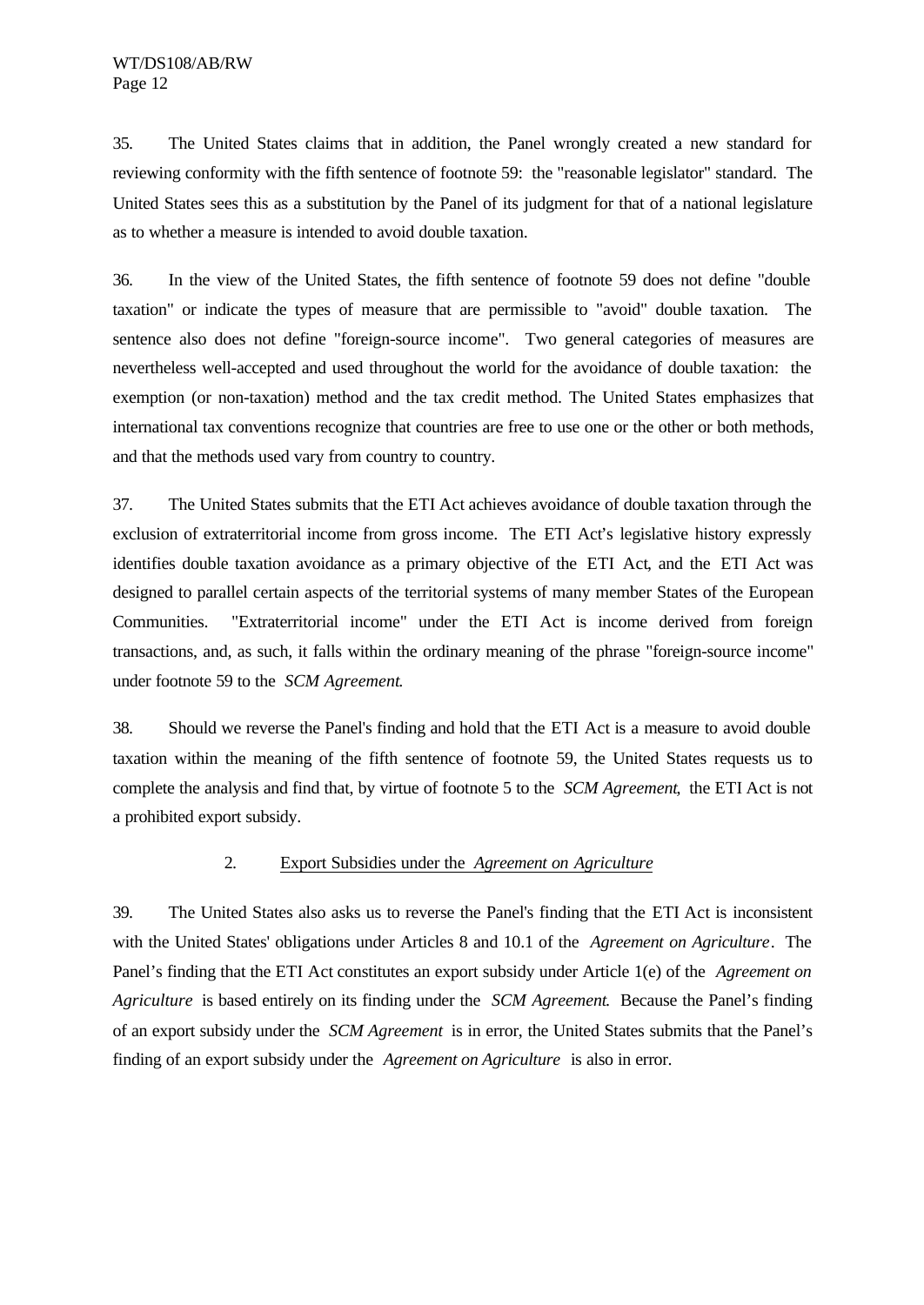# 3. Article III:4 of the GATT 1994

40. The United States appeals the Panel's finding that, by reason of its "fair market value rule," the ETI Act accords less favourable treatment to imported products than to like United States' products and is, therefore, inconsistent with Article III:4 of the GATT 1994.

41. The United States recalls that the "no less favourable treatment" standard under Article III:4 has been interpreted by panels and the Appellate Body to require effective equality of opportunities between imported products and domestic products. Since it applied an exclusively *de jure* test in its analysis, the Panel could have found an inconsistency with Article III:4 only if it demonstrated, in the text of the measure itself, an "incontrovertible linkage between the text and the imported products whose internal use allegedly is affected by the measure".<sup>41</sup> The United States considers that the Panel did not establish such a linkage.

42. The United States contends that an analysis under Article III:4 should focus upon whether the measure in question is directed, on the one hand, toward particular categories of imports or imports in general, or, on the other hand, whether it is a measure of "general application". Unlike measures in past cases involving Article III:4, the ETI Act focuses entirely on income derived from property for use outside the United States; within this general framework, the ETI Act establishes various parameters and limitations on its application, one of which is the fair market value rule.

43. The United States submits that in its analysis of the fair market value rule, the Panel erroneously equated this rule with a domestic content or domestic value-added requirement. This characterization is "plainly incorrect"<sup>42</sup> because the ETI Act does not refer to United States' content nor does it predicate eligibility for the tax exclusion upon manufacture in the United States. The United States emphasizes that, in fact, the fair market value rule can be satisfied without any portion of the fair market value of a product being derived from United States' sources.

44. The United States argues that, in finding the fair market value rule to be inconsistent with Article III:4 of the GATT 1994, the Panel failed to establish a meaningful causal link between that rule and the alleged discrimination against imports and improperly extended the findings of the panel report in *Canada – Certain Measures Affecting the Automotive Industry* ("*Canada – Autos* ")<sup>43</sup> to a very different situation. Moreover, the Panel ignored the findings of the Appellate Body in *Korea – Measures Affecting Imports of Fresh, Chilled and Frozen Beef* ("*Korea – Various Measures on*

<sup>41</sup>United States' appellant's submission, para. 253.

<sup>42</sup>*Ibid*., para. 256.

<sup>&</sup>lt;sup>43</sup>Panel Report, WT/DS139/R, WT/DS142/R, adopted 19 June 2000, as modified by the Appellate Body Report, WT/DS139/AB/R, WT/DS142/AB/R.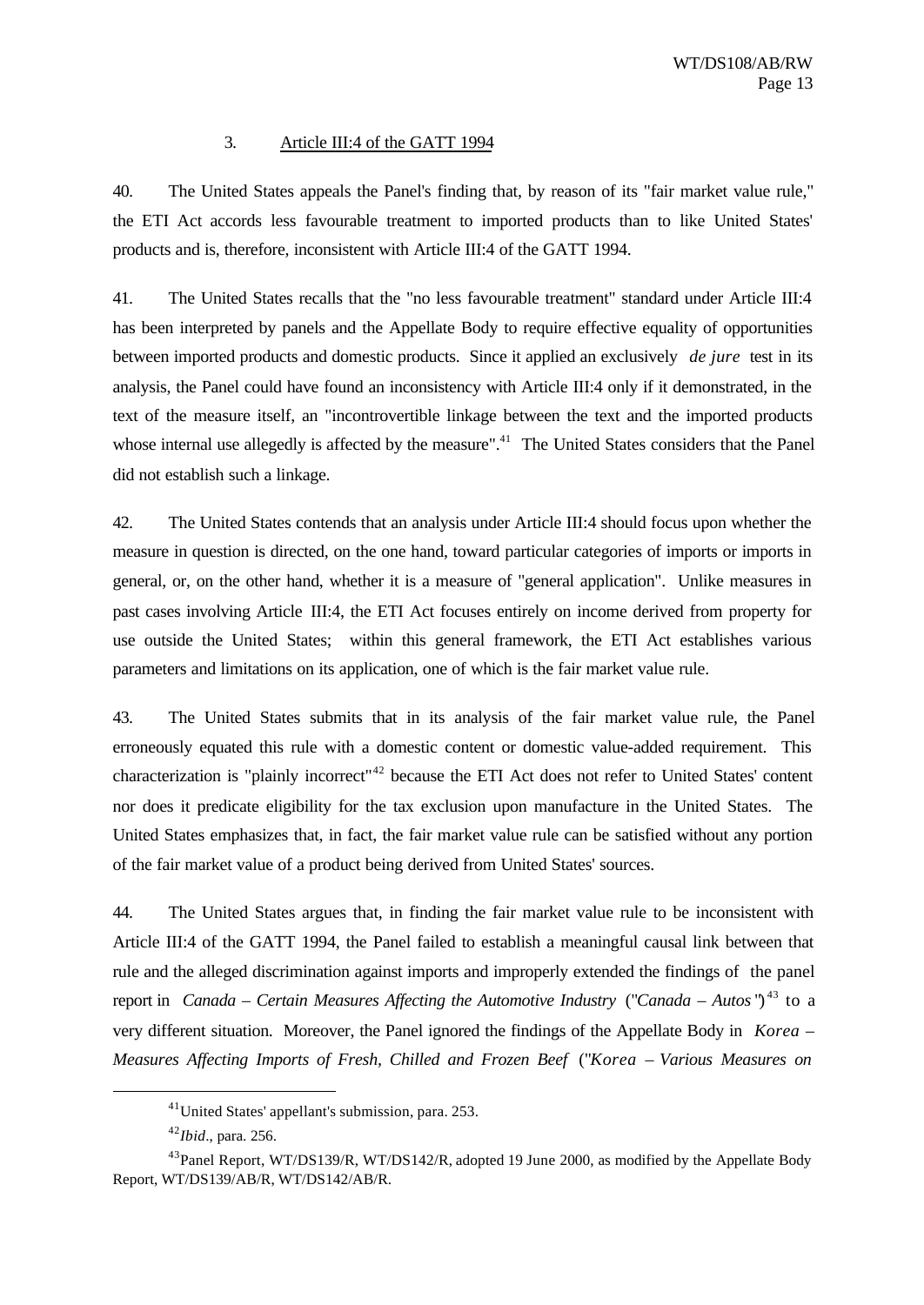*Beef* ").<sup>44</sup> Whereas in *Korea – Various Measures on Beef*, the Appellate Body rejected speculative conclusions by the panel as to possible competitive effects that might result from the differential treatment established under the relevant measure and focused, instead, on the actual effects of the measure, the Panel in this case employed similar speculation in finding that the fair market value rule necessarily places imported products at a comparative disadvantage *vis-à-vis* like domestic products in the United States' market. The Panel unreasonably assumed that despite the variety of ways in which qualifying foreign trade property could be produced, producers would necessarily source their production in the United States. The Panel compounded this flawed analysis by further incorrectly assuming that, having decided to produce goods in the United States, producers would inherently prefer using United States components to imported components as a means of meeting the fair market value requirement.

### 4. Withdrawal of the FSC Subsidies

45. The United States, finally, requests us to set aside the Panel's finding that the ETI Act's transition rules are inconsistent with the full withdrawal of the FSC subsidies. Providing transitional relief is customary in the United States (and in other countries) when tax laws upon which taxpayers have relied in structuring transactions are changed. The United States contends that failure to maintain a consistent practice of transition relief would impose significant and unjustified additional transaction costs on taxpayers.

#### B. *Arguments of the European Communities – Appellee*

#### 1. Subsidies Contingent Upon Export under the *SCM Agreement*

(a) Article  $1.1(a)(1)(ii)$ : Revenue Foregone that is "Otherwise Due"

46. The European Communities considers that the United States' appeal does not focus on the Panel's reasoning on the existence of a financial contribution within the meaning of Article 1 of the *SCM Agreement*, but rather criticizes certain isolated elements of the Panel's findings and responds to arguments which the Panel did not even make.

47. According to the European Communities, the Panel did *not* base its conclusion on the notion that Section 61 of the IRC was the normative benchmark, or say that any exception to it would be a subsidy. Rather, in analyzing the ETI Act, the Panel looked at the "overall situation as an integrated whole."<sup>45</sup> In the view of the European Communities, the United States is also wrong to criticize the

<sup>44</sup>Appellate Body Report, WT/DS161/AB/R, WT/DS169/AB/R, adopted 10 January 2001.

<sup>45</sup>Panel Report, para. 8.23.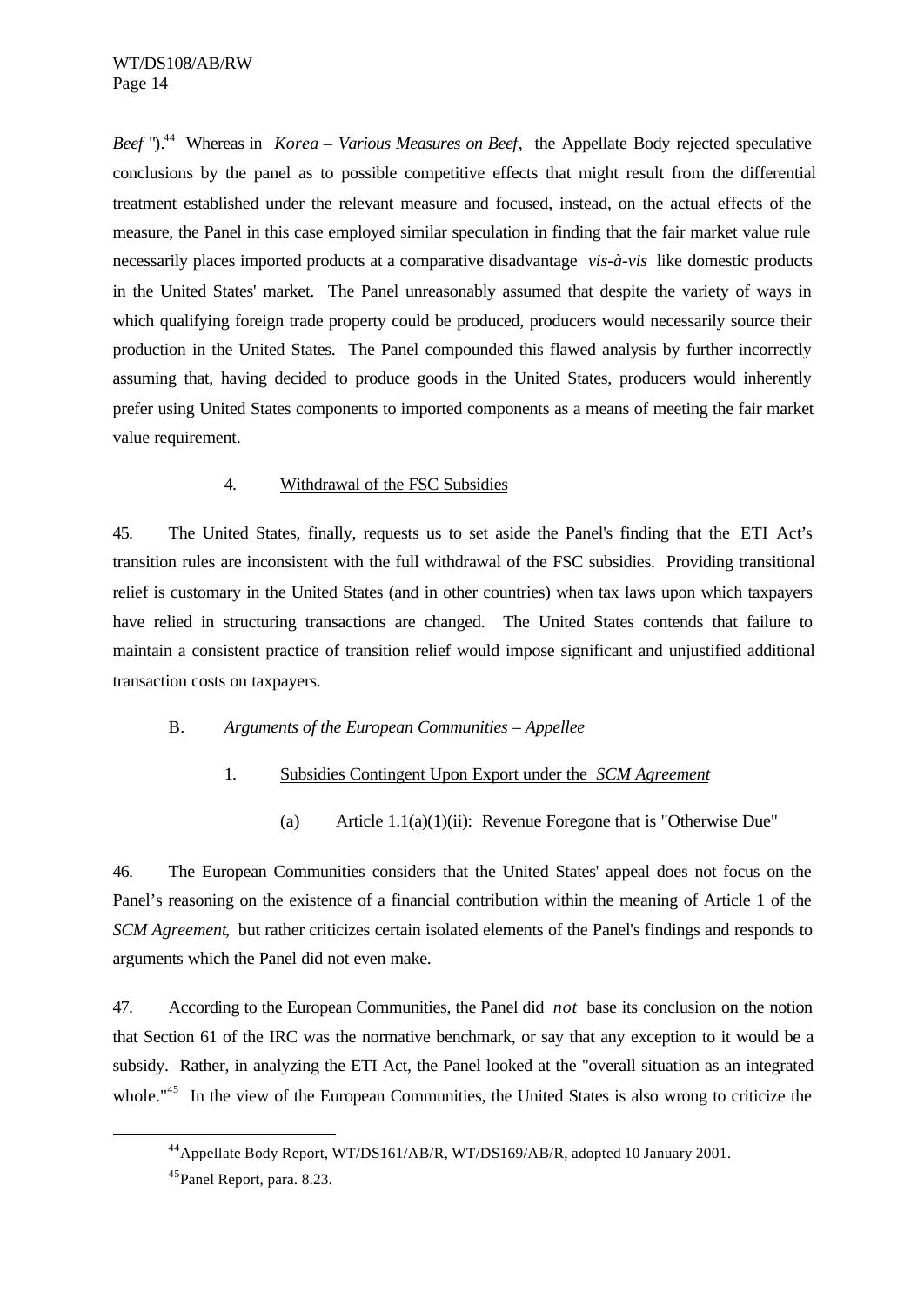Panel for distinguishing between broad and specific exclusions, and for observing that even if income attributable to foreign transactions might be a "category," the United States is not in fact excluding *all* of that "category". The European Communities similarly rejects the criticism by the United States that the Panel wrongly created an "overall rationale and coherence corollary" to the *SCM Agreement*. Rather, the Panel examined the "overall rationale and coherence" of the ETI Act only after concluding that the ETI Act resulted in the foregoing of revenue otherwise due.

48. In its response to the United States' additional written memorandum, the European Communities considers that the United States is arguing that the domestic tax rules against which the ETI Act must be assessed are the rules that apportion income between domestic and foreign sources so that each part can be taxed differently, and that the ETI Act operates as a "rule of thumb" to achieve a result similar to that which would be achieved under the normal United States' source rules. The European Communities submits that the ETI Act benefits are nevertheless subsidies when regarded as derogations from the source rules. The European Communities also points out that the ETI Act source rules differ from other source rules of the United States tax code and that taxpayers can elect to their advantage which system to use on a case-by-case basis.

49. As to the alleged failure of the Panel to apply the "but for" test, the European Communities recalls that, as the Appellate Body pointed out in paragraph 91 of its original Report, the "but for" test is not treaty language and could be easily circumvented by a Member through manipulation of its tax system. In any case, the Panel did in fact apply the "but for" test when it stated that, in the absence of the ETI Act, extraterritorial income would be "gross income" and thus would be taxed. $46$  The European Communities adds that even if there may be some cases where a taxpayer could avoid paying some tax in the absence of the ETI Act, it is nonetheless clear that the ETI Act shelters income from tax that would otherwise (at least in many cases) be taxed.

#### (b) Article 3.1(a) of the *SCM Agreement*: Export Contingency

50. The European Communities submits that a subsidy contingent upon export performance *necessarily* treats export sales better than domestic sales. Such "better treatment" is the very rationale for prohibiting export-contingent subsidies. The European Communities disputes the United States' argument that the criteria set out in the ETI Act are "export neutral" simply because there is an alternative to exporting for qualifying for the tax exemption. The ETI Act embodies a bundle of two *sole* contingencies for two categories of beneficiaries, each of which stipulates a *sole* means to obtain the tax subsidy. For one of these categories of beneficiaries, namely those producing goods within the United States, it is necessary to export if they are to obtain the subsidy. For a measure to

<sup>46</sup>Panel Report, para. 8.25.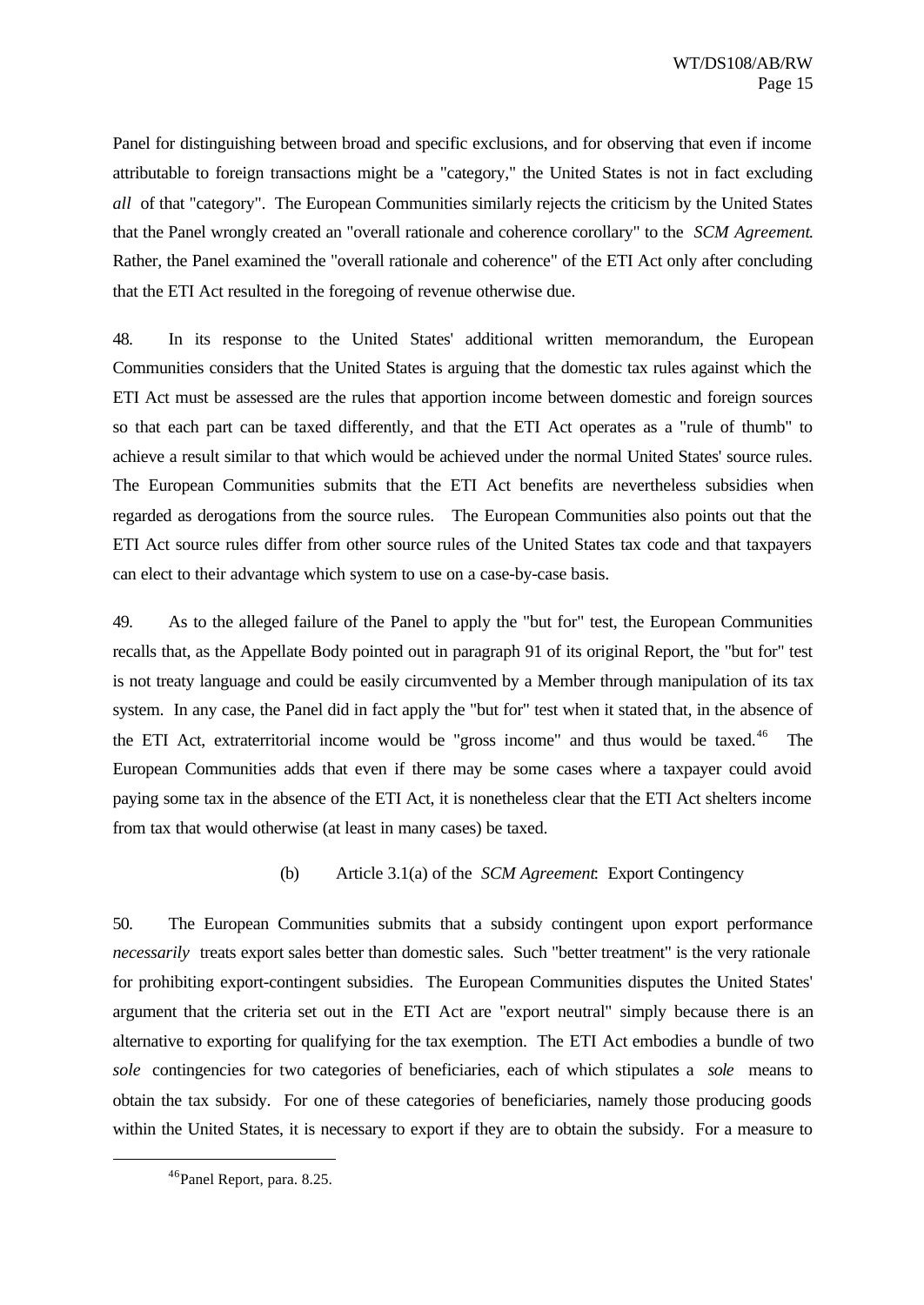be inconsistent with Article 3.1(a) of the *SCM Agreement*, it is sufficient to demonstrate that in one, or in some cases, the receipt of the subsidy is contingent upon export performance. The European Communities insists that the prohibition of export-contingent subsidies under Article 3.1(a) of the *SCM Agreement* is absolute and must be respected in all cases.

51. The European Communities adds that the alleged "alternative" for obtaining the ETI benefit, that is, the relocation of production abroad by United States producers, is not one that realistically will be used. This confirms that, in analyzing the Act, it is proper to focus on the alternatives available for goods which *have already been produced*, or continue to be produced, in the United States. In this context, the only means for such producers to obtain the ETI tax benefit is to export such goods.

52. The European Communities also agrees with the Panel's reasoning that the former FSC measure cannot be cured merely by extending it to non-export transactions. The Panel correctly found that, as regards the measure at issue – the ETI Act – the only way to eliminate the export contingency would be to extend the availability of the subsidy to include *domestic* sales as well.

# (c) Footnote 59 to the *SCM Agreement*: Double Taxation of Foreign-Source Income

53. According to the European Communities, the Panel made clear that the issue of burden of proof was academic and had no impact on the other findings of the Panel, and that even if the European Communities bore the burden of proving that the ETI Act did not fall within the scope of the fifth sentence of footnote 59, it had discharged that burden. In any event, the European Communities also agrees with the Panel's finding on the burden of proof relating to this issue.

54. The European Communities supports the view of the Panel that, although it may not be possible to design a measure that "entirely, exclusively or precisely" avoids double taxation and, therefore, such precision is not required by the fifth sentence of footnote 59, a Member has nevertheless an obligation to identify the type of income that may be subject to double taxation and to approximate the boundaries of its measure to it. The United States has made no attempt to do this. Rather, the United States includes in the exempted category under the ETI Act income that could not legitimately be taxed in another jurisdiction.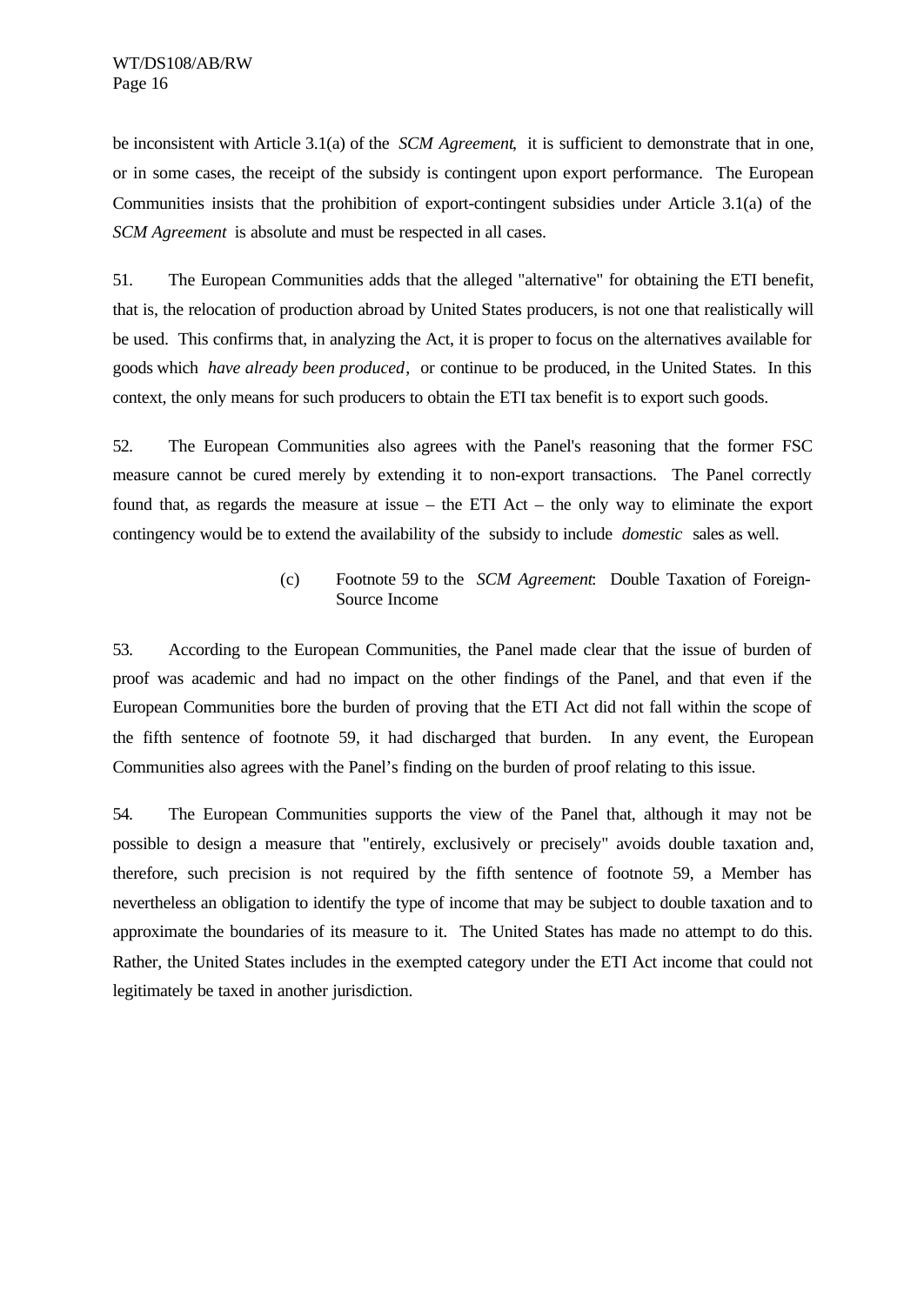55. The European Communities contests the United States' claim that the Panel has imposed a "permanent establishment" requirement as a necessary feature of a double taxation measure. The Panel did not articulate any such principle; indeed, it stated the opposite. The United States further alleges that the Panel held that a country could not institute a measure to avoid double taxation if it has an extensive system of bilateral tax treaties. However, in the view of the European Communities, the Panel merely considered relevant the fact that the ETI Act does not target those situations where such bilateral agreements were not in place.

56. The European Communities also contends that the United States' objection relating to the application of an alleged "reasonable legislator" standard is without merit. The Panel did not apply any such standard. Rather, the Panel considered whether the character of the ETI Act as a measure to avoid the double taxation of foreign-source income was "reasonably discernible". In the view of the European Communities, the Panel's test was legally correct and its assessment of the facts is beyond the scope of appellate review.

57. With respect to the meaning of "foreign-source" income in the fifth sentence of footnote 59, the European Communities observes that income derives from economic activities. Therefore, foreign-source income means income derived from foreign economic activities. "Income" is not the same as "payment". The fact that a payment comes from abroad does not mean that the income is generated abroad. The ETI Act, however, does not require that the economic activities giving rise to the excluded income take place abroad. Therefore, the definition of extraterritorial income in the ETI Act bears no relation to the determination of foreign-source income, and the ETI Act is not a measure falling within the scope of footnote 59. Furthermore, the European Communities notes, the ETI Act is optional for United States taxpayers, as they can choose between the ETI Act and the other source rules of the IRC.

58. For all these reasons, the European Communities considers that the Panel correctly found that the ETI Act is not a measure to avoid the double taxation of foreign-source income and is therefore not covered by the fifth sentence of footnote 59 to the *SCM Agreement*. It follows that the Appellate Body need not reach the issue of footnote 5 to the *SCM Agreement*. In any event, the European Communities does not consider that the phrase "measures referred to in Annex I as not constituting export subsidies" in footnote 5 includes measures falling within the scope of the fifth sentence of footnote 59. Thus, footnote 5 to the *SCM Agreement* does not assist the United States.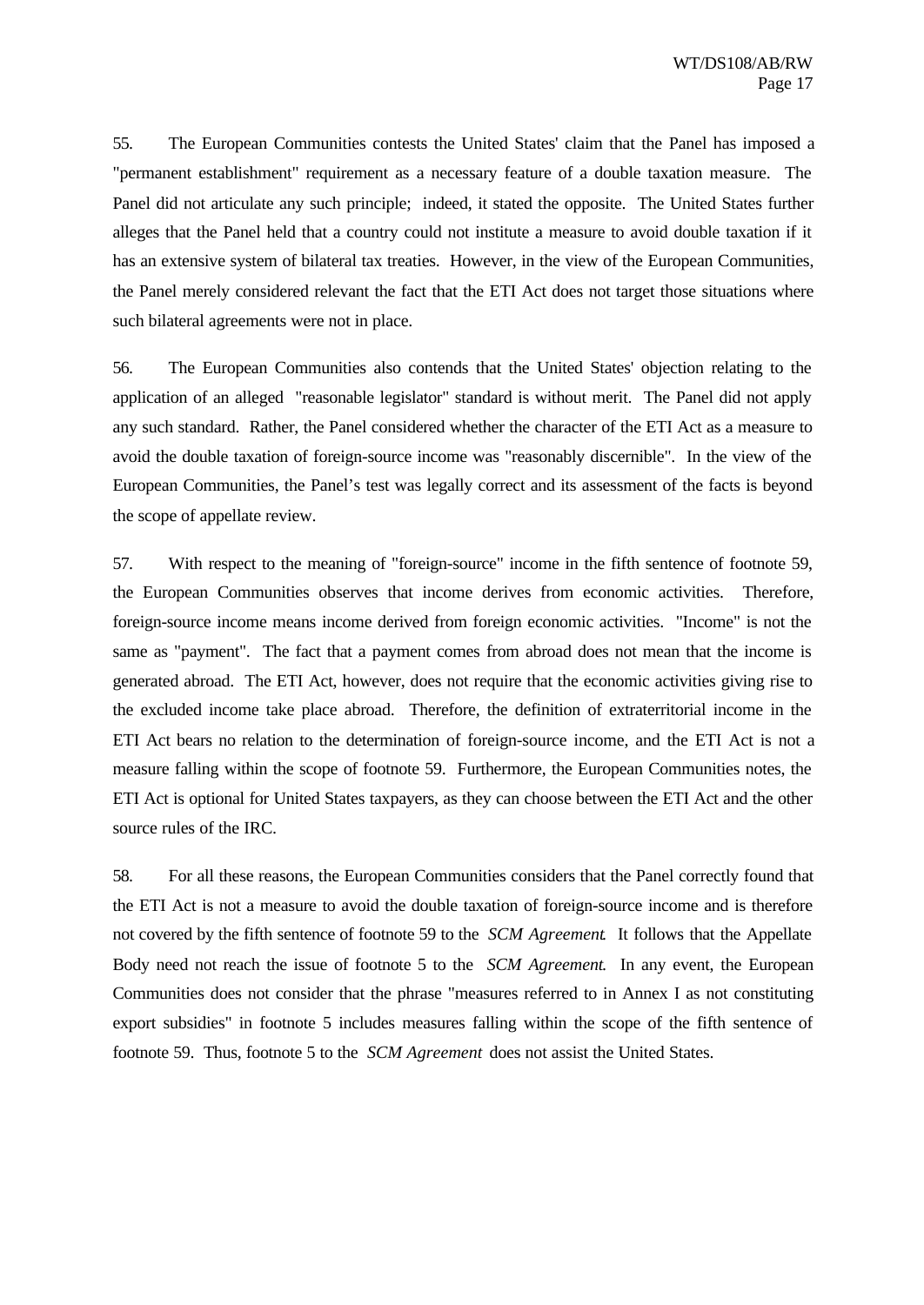l

## 2. Export Subsidies under the *Agreement on Agriculture*

59. The European Communities notes that the United States' arguments under the *Agreement on Agriculture* depend entirely on its arguments under the *SCM Agreement*. Accordingly, the European Communities requests us to uphold the Panel's finding under the *Agreement on Agriculture* for the same reasons it has asked the Appellate Body to uphold the Panel's finding under the *SCM Agreement*.

# 3. Article III:4 of the GATT 1994

60. The European Communities observes that the United States' appeal with regard to Article III:4 of the GATT 1994 is limited to the Panel's interpretation of the terms "affecting" and "less favourable treatment" within this provision. The word "affecting" has, since the inception of GATT 1947, consistently been interpreted broadly, and was interpreted by the Appellate Body in *European Communities – Regime for the Importation, Sale and Distribution of Bananas* ("*EC – Bananas III* ")<sup>47</sup> as meaning to "have an effect on" the conditions of competition. The Panel applied the same interpretation and correctly concluded that the fair market value rule "affects" the use of imported products because it modifies the conditions of competition between domestic and imported goods. Whereas use of domestic "articles" will contribute to qualifying for the tax exemption, the use of foreign "articles" will never do so.

61. Thus, the European Communities considers that the Panel correctly found that less favourable treatment is accorded by reason of the fair market value rule. All other conditions being equal, United States producers will always have an *incentive* to use inputs of domestic origin. In certain cases, due to the cost structure of their production, use of domestic inputs will be necessary in order to obtain the tax benefit. The European Communities agrees with the Panel that such an incentive is sufficient to establish inconsistency with Article III:4 of the GATT 1994.

# 4. Withdrawal of the FSC Subsidies

62. The European Communities contends that the United States does not address any of the Panel's reasons or rely upon any provision of the covered agreements in support of its appeal on this issue. The United States' sole argument seems to be that transition rules are essential to the orderly shift from one set of tax rules to another. The European Communities responds that the findings in the original proceeding took this fact into account and, in stipulating that the FSC subsidies must be

<sup>47</sup>Appellate Body Report, WT/DS27/AB/R, adopted 25 September 1997, DSR 1997:II, 591.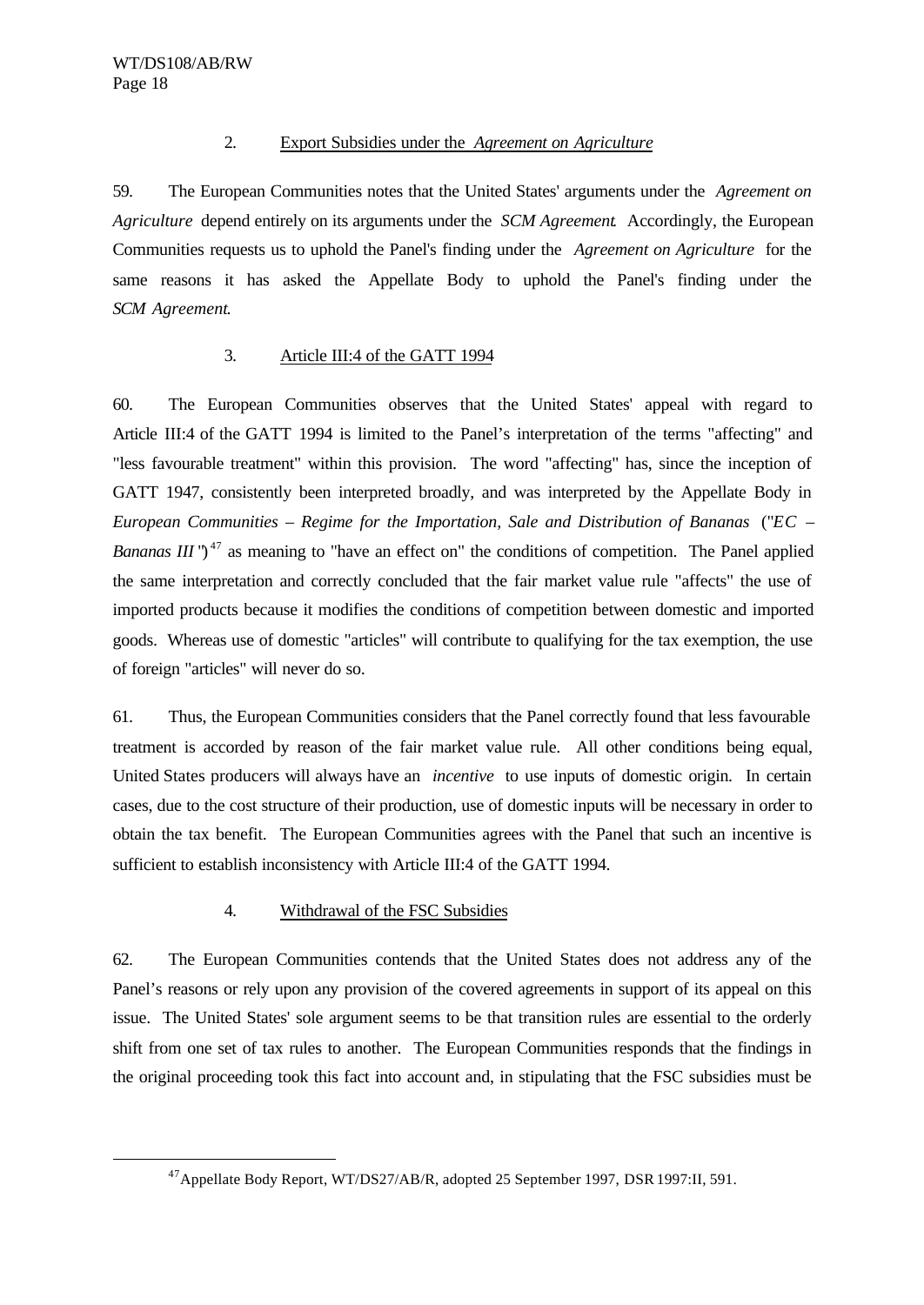withdrawn at the latest with effect from 1 October 2000, allowed the United States a grace period to introduce the required changes.

# C. *Claims of Error by the European Communities – Appellant*

#### 1. Article 10.3 of the DSU: Third Party Rights

63. The European Communities requests us to reverse the Panel's finding that third parties are not entitled to receive *all* of the parties' written submissions to the meeting of the Panel, but only the *first* written submissions. The European Communities submits that Rule 9 of the Working Procedures adopted by the Panel, and the Panel's subsequent denial of the European Communities' request to change this rule, conflict with Article 10.3 of the DSU and the rights of third parties set out therein.

64. The European Communities recognizes that panels have a certain discretion to establish their own working procedures. However, panels may not derogate from binding provisions of the DSU. Article 10.3 provides that third parties shall receive "the submissions"; it does not draw any distinction between different types of submissions. Rule 9 of the Panel's Working Procedures, and the practice in Article 21.5 proceedings of requiring that only the first written submissions be provided to the third parties, are also inconsistent with Article 10.1 of the DSU, which requires panels "fully" to take into account the interests of Members, including third parties.

65. Furthermore, the European Communities submits that the approach taken by the Panel to third party rights in this case fails to ensure that third parties will be fully informed about the arguments exchanged by the time of the substantive panel meeting. The European Communities disagrees with the Panel's conclusion that, since Article 10.3 of the DSU refers to the "first meeting" of the panel and since panels "ordinarily" meet twice, the DSU intends to limit third party access to the first written submissions of the parties in *all* cases. Rather, Article 10.3 is intended to ensure that third parties are familiar with the current state of the debate and can meaningfully contribute to it. The European Communities observes that nothing in the DSU requires a panel to hold two meetings and that Article 10.3 is drafted in general terms to be applicable in all cases, regardless of how many meetings are held.

# 2. Conditional Appeals

66. Should we reverse the Panel's findings, the European Communities requests us to address claims in respect of which the Panel exercised judicial economy. The conditional appeals made by the European Communities relate to the following claims that it made before the Panel: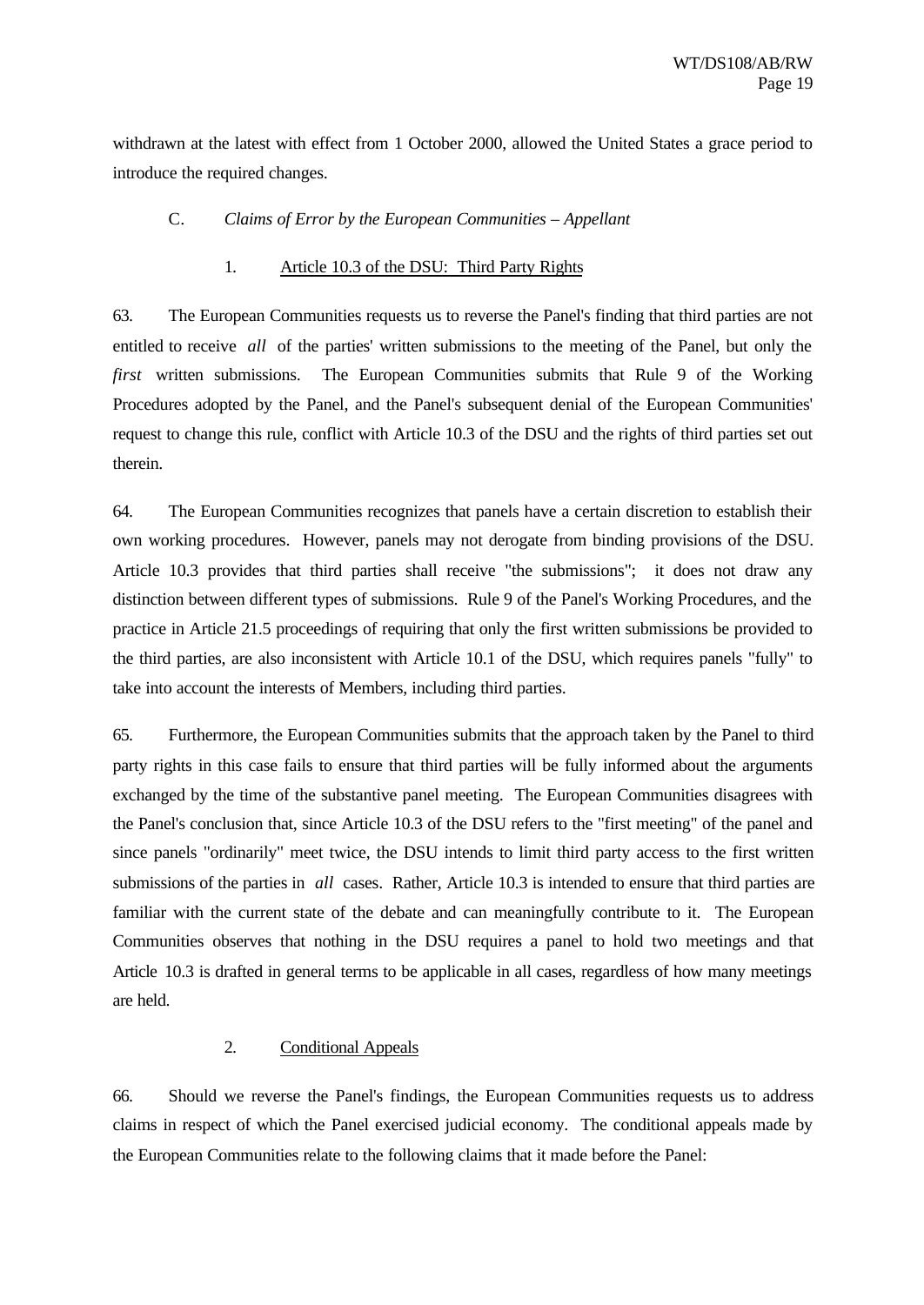(a) that the tax exemption accorded, under the ETI Act, to income earned in transactions relating to goods produced *outside* the United States is contrary to Article 3.1(a) of the *SCM Agreement* in that it is contingent on export performance by virtue of the "fair market value rule"; <sup>48</sup>

(b) that the ETI Act provides subsidies which are specifically related to exports within the meaning of item (e) of the Illustrative List of Export Subsidies in Annex I to the *SCM Agreement*; 49

(c) that the "fair market value rule" in the ETI Act renders the subsidies granted in respect of goods produced in the United States (and the subsidies granted in respect of goods produced outside the United States if they are not contrary to Article 3.1(a)), contingent upon the use of United States' goods over imported goods, contrary to Article 3.1(b) of the *SCM Agreement*;<sup>50</sup> and

(d) that the United States, by failing to withdraw the FSC subsidies and to comply with the rulings and recommendations of the DSB by the end of the period of time allowed by the DSB, has also failed to comply with its obligations under Article 21 of the  $DSU<sup>51</sup>$ 

67. The European Communities requests us to consider these claims only if we reverse the findings which led the Panel to exercise judicial economy. In such case, the European Communities refers us to the arguments made by it before the Panel in respect of these claims.

D. *Arguments of the United States – Appellee*

# 1. Article 10.3 of the DSU: Third Party Rights

68. The United States claims that the Panel did not err when it declined to find that the rights of third parties include access to the parties' rebuttal submissions, and requests us to uphold the Panel's findings. Article 10.3 of the DSU does not require that *anything* submitted by the parties prior to the single meeting with the Panel must be made available to third parties. Rather, the Panel correctly concluded that Article 10.3 presupposes a context where there is more than one panel meeting.

69. To the United States, Article 10.3 is ambiguous when considered in the context of anything other than standard panel procedures. The Panel merely construed an ambiguous provision in accordance with the principles of Article 31 of the *Vienna Convention on the Law of Treaties*

<sup>48</sup>European Communities' first submission to the Panel, para. 119; Panel Report, p. A-23.

<sup>49</sup>*Ibid*., para. 158; p. A-29.

<sup>50</sup>*Ibid.*, paras. 183-184; p. A-34.

<sup>51</sup>*Ibid.*, para. 246; p. A-44.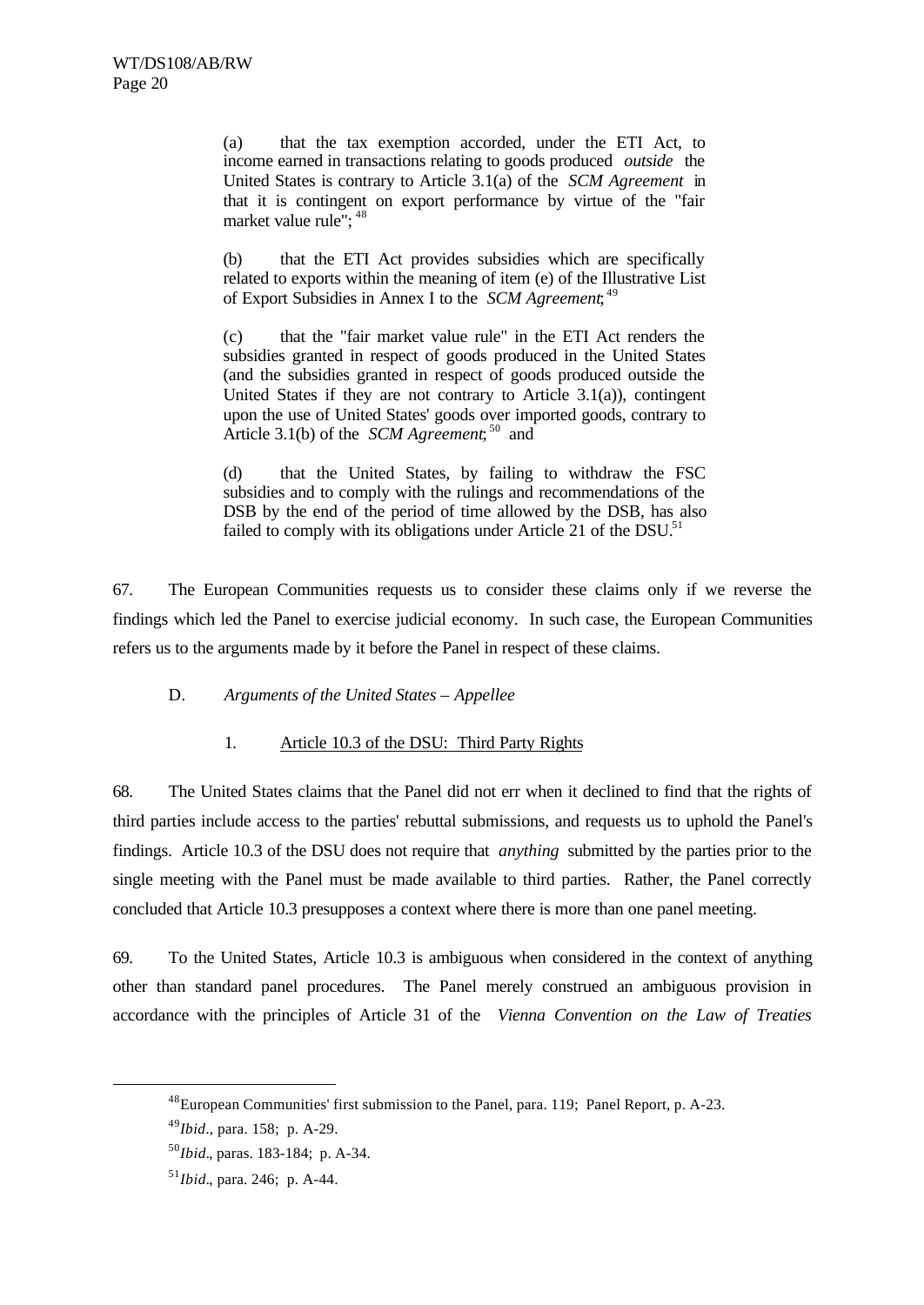("Vienna Convention").<sup>52</sup> The Appellate Body has held that the DSU, and in particular its Appendix 3, leave panels a margin of discretion to deal with specific situations that may arise in a particular case. In the view of the United States, the Panel's decision in this case was reasonable and was well within its margin of discretion.

## 2. Conditional Appeals

70. The United States submits that the conditions on which the European Communities appeals the various remaining issues are unclear. The European Communities states that the Appellate Body would need to consider them if it reversed "*any* of the findings of the Panel on the claims that the Panel did address."<sup>53</sup> (emphasis added) However, the United States considers it difficult to comprehend how the Appellate Body's reversal of certain findings would trigger a consideration of *all* of the claims identified by the European Communities, because considerations of judicial economy would continue to apply. Moreover, the Appellate Body's reversal of certain findings by the Panel would be dispositive of one or more such claims.

71. With respect to each of the European Communities' claims, the United States refers to the arguments made in its submissions to the Panel. With respect to the European Communities' claims under Article 3.1(b) of the *SCM Agreement*, the United States adds that the European Communities erroneously alleges that Article 3.1(b) is violated if there is "even a slight bias in favour of domestic goods<sup>"54</sup> or if a contingency on the use of domestic over imported goods "is not precluded."<sup>55</sup> The United States recalls that the European Communities advanced a similar standard in the *Canada – Autos*<sup>56</sup> case, and neither the panel nor the Appellate Body accepted it.

# E. *Arguments of the Third Participants*

# 1. Australia

l

72. Australia agrees with the Panel's findings that the ETI Act provides prohibited export subsidies contrary to Article 3.1(a) of the *SCM Agreement*. Australia therefore requests us to uphold the Panel's conclusions that the United States has not implemented the recommendations and rulings of the DSB.

<sup>52</sup>Done at Vienna, 23 May 1969, 1155 U.N.T.S. 331; 8 International Legal Materials 679.

<sup>&</sup>lt;sup>53</sup>European Communities' other appellant's submission, para. 4.

<sup>&</sup>lt;sup>54</sup>European Communities' second submission to the Panel, para. 160; Panel Report, p. C-30.

 $55$ European Communities' response to Question 35 posed by the Panel, para. 101; Panel Report, p. F-17.

<sup>56</sup>Panel Report, *supra*, footnote 43; Appellate Body Report, WT/DS139/AB/R, WT/DS142/AB/R, adopted 19 June 2000.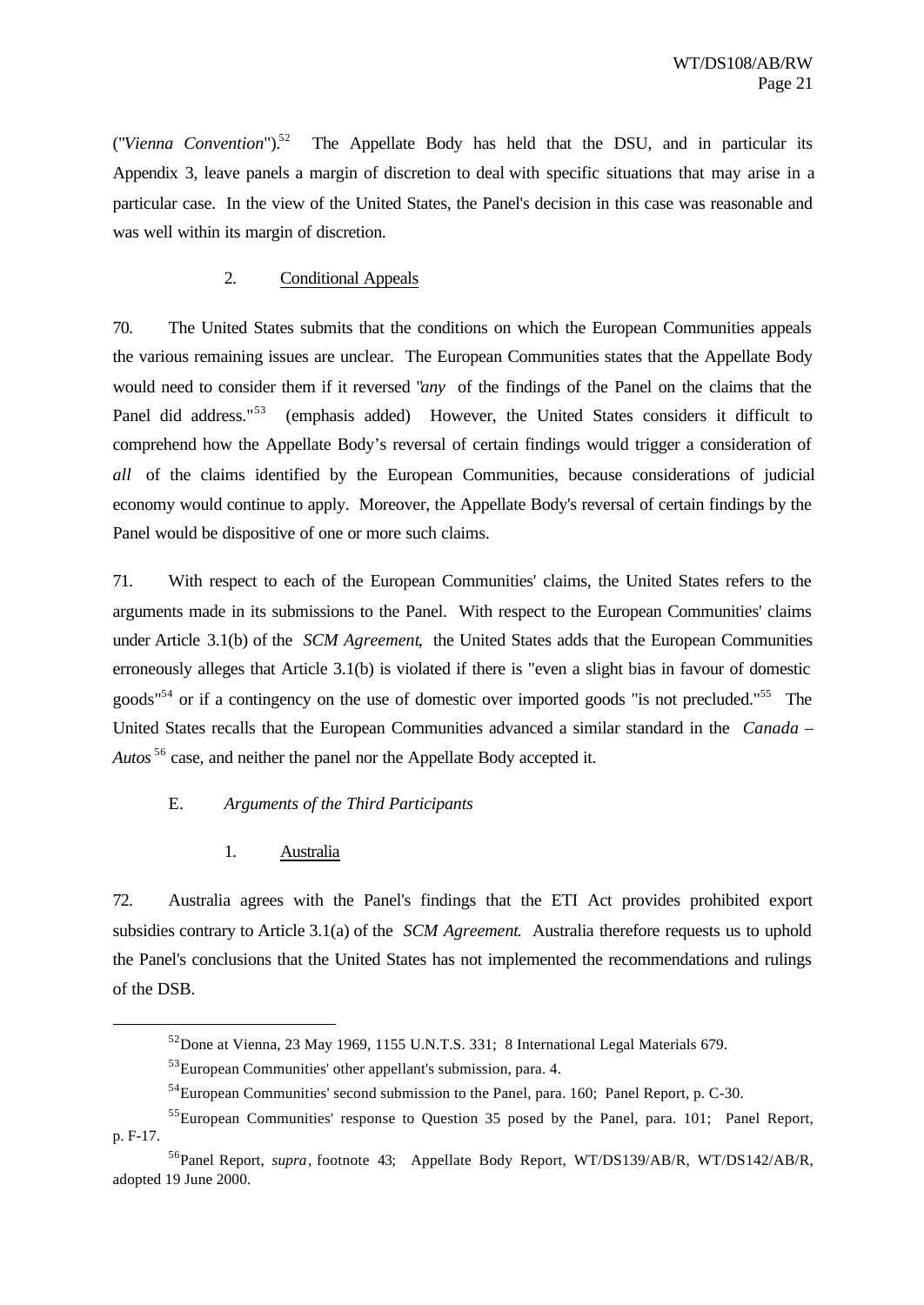### 2. Canada

73. Canada asks us to sustain the Panel's findings under the *SCM Agreement*. Under the United States tax rules, if income fails to qualify as excluded extraterritorial income within the meaning of the ETI Act, it remains subject to taxation. Accordingly, there is a foregoing of government revenue otherwise due within the meaning of Article 1.1(a)(1)(ii) of the *SCM Agreement*. Canada also agrees with the findings of the Panel that the subsidy is *de jure* contingent on export performance by reason of the requirement in the ETI Act of use outside the United States. Furthermore, the Panel correctly determined that "the parameters of the ETI Act do not even roughly approximate the parameters of a measure to avoid the double taxation of foreign-source income"<sup>57</sup>; accordingly, the ETI Act falls outside the scope of footnote 59. Finally, Canada requests us to reverse the finding of the Panel that third parties are not entitled to receive all the main parties' submissions preceding a single panel meeting.

### 3. India

74. India requests that we uphold the Panel's findings under the *SCM Agreement.* The United States argues that when virtually any type of income could be excluded from tax, such exclusion would form part of the prevailing domestic standard for taxation, and would therefore not involve the foregoing of revenue. According to India, such an interpretation would render Article  $1.1(a)(1)(ii)$  meaningless and would seriously undermine the WTO disciplines on subsidies.

75. India also considers that the Panel was correct in finding that the ETI Act grants subsidies contingent upon export performance. While it might be true that by expanding the scope of the subsidy, certain non-exporting firms could qualify for tax benefits under the ETI Act, the fact remains that United States-based producers must export in order to obtain the subsidy.

76. India considers that for a measure to fall within the scope of footnote 59, it is not sufficient that such a measure may incidentally serve in a particular set of circumstances to avoid double taxation. If this were so, any WTO Member could grant export subsidies and escape sanction under WTO rules simply by declaring that its measures are measures to avoid double taxation.

# 4. Japan

77. Japan believes that the Panel's findings under the *SCM Agreement* should be upheld. The ETI Act excludes only a limited portion of a potential category of foreign trade income from taxation and the narrow character of this exclusion gives rise to the foregoing of revenue otherwise due in

<sup>57</sup>Panel Report, para. 8.96.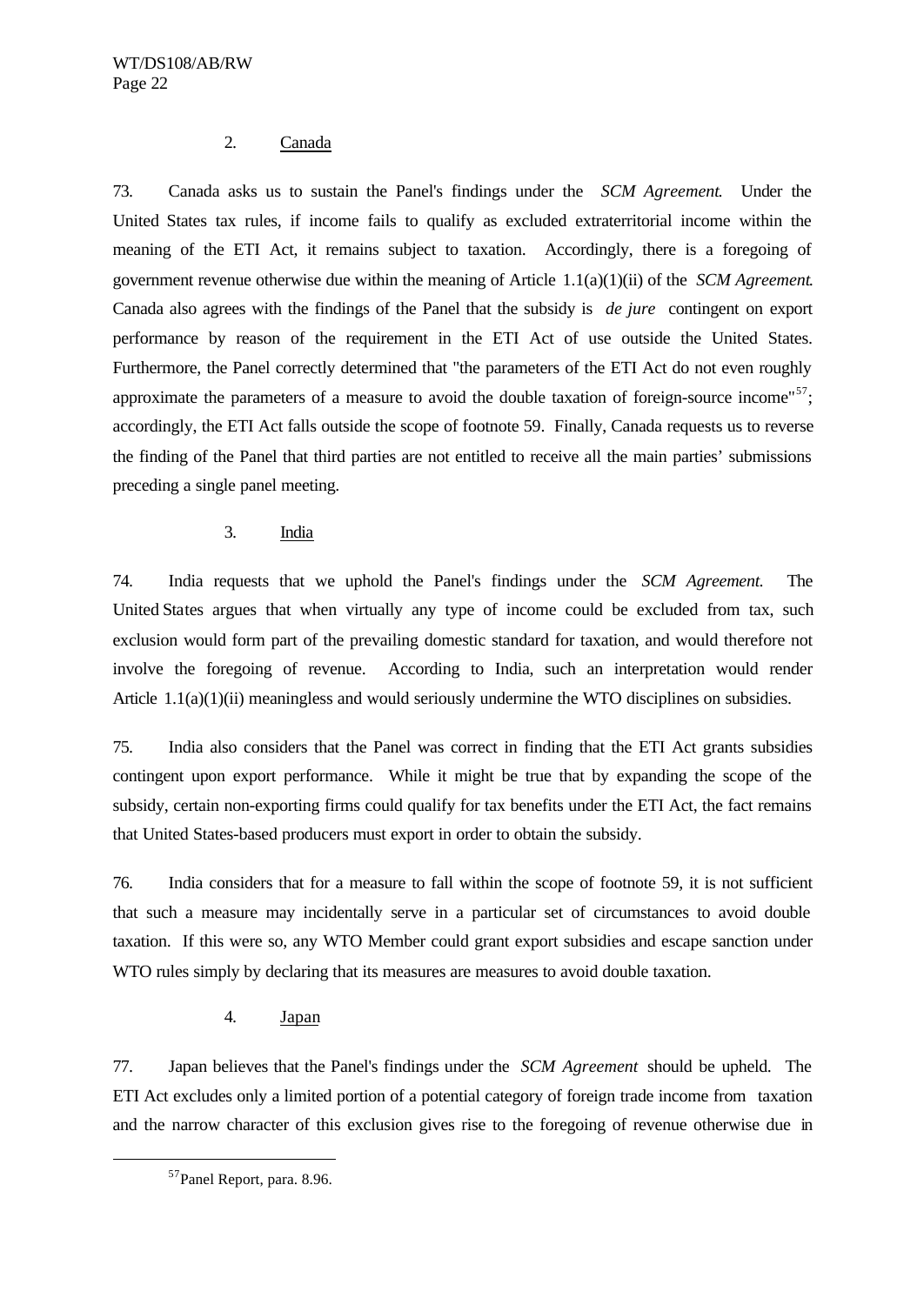terms of Article 1.1(a)(1)(ii) of the *SCM Agreement*. The subsidy in this case is contingent upon export. Mere co-existence of one class of activities eligible for benefits under the Act does not change the status of the subsidy for the other class to which the benefits are available only upon exportation.

78. Japan also requests us to uphold the Panel's finding that the ETI Act is not a measure to avoid double taxation within the meaning of the fifth sentence of footnote 59 to the *SCM Agreement*. The mere fact that some income excluded from taxation under the Act may potentially be subject to double taxation is not sufficient to make it a measure to "avoid the double taxation of foreign-source income" within the meaning of footnote 59.

79. Japan recalls that a measure violates Article III:4 of the GATT 1994 when an imported product is accorded less favorable treatment than the like domestic product. A measure can accord less favorable treatment even where there are no specific legal requirements to use domestic goods. Notwithstanding the fact that the ETI Act covers goods produced both within and outside the United States, the scope of the exclusion permitted under the ETI Act for United States-produced goods is wider than the exclusion permitted for foreign-produced goods. In Japan's view, so long as such disparity in treatment between imported products and domestic products exists, Article III:4 of the GATT 1994 is violated.

#### **IV. Issues Raised in this Appeal**

#### 80. This appeal raises the following issues:

- (a) whether the Panel erred in finding, in paragraphs 8.30 and 8.43 of the Panel Report, that the ETI measure – which is described in paragraphs  $12{\text -}25$  of this Report – involves the foregoing of revenue which is "otherwise due" and thus gives rise to a "financial contribution" within the meaning of Article  $1.1(a)(1)(ii)$  of the *SCM Agreement*;
- (b) whether the Panel erred in finding, in paragraphs 8.75 and 9.1(a) of the Panel Report, that the ETI measure includes subsidies "contingent … upon export performance" within the meaning of Article 3.1(a) of the *SCM Agreement*;
- (c) whether the Panel erred in finding, in paragraphs 8.107 and 9.1(a) of the Panel Report that the ETI measure, viewed as a whole, does not fall within the scope of footnote 59 of the *SCM Agreement* as a measure taken to avoid the double taxation of foreignsource income;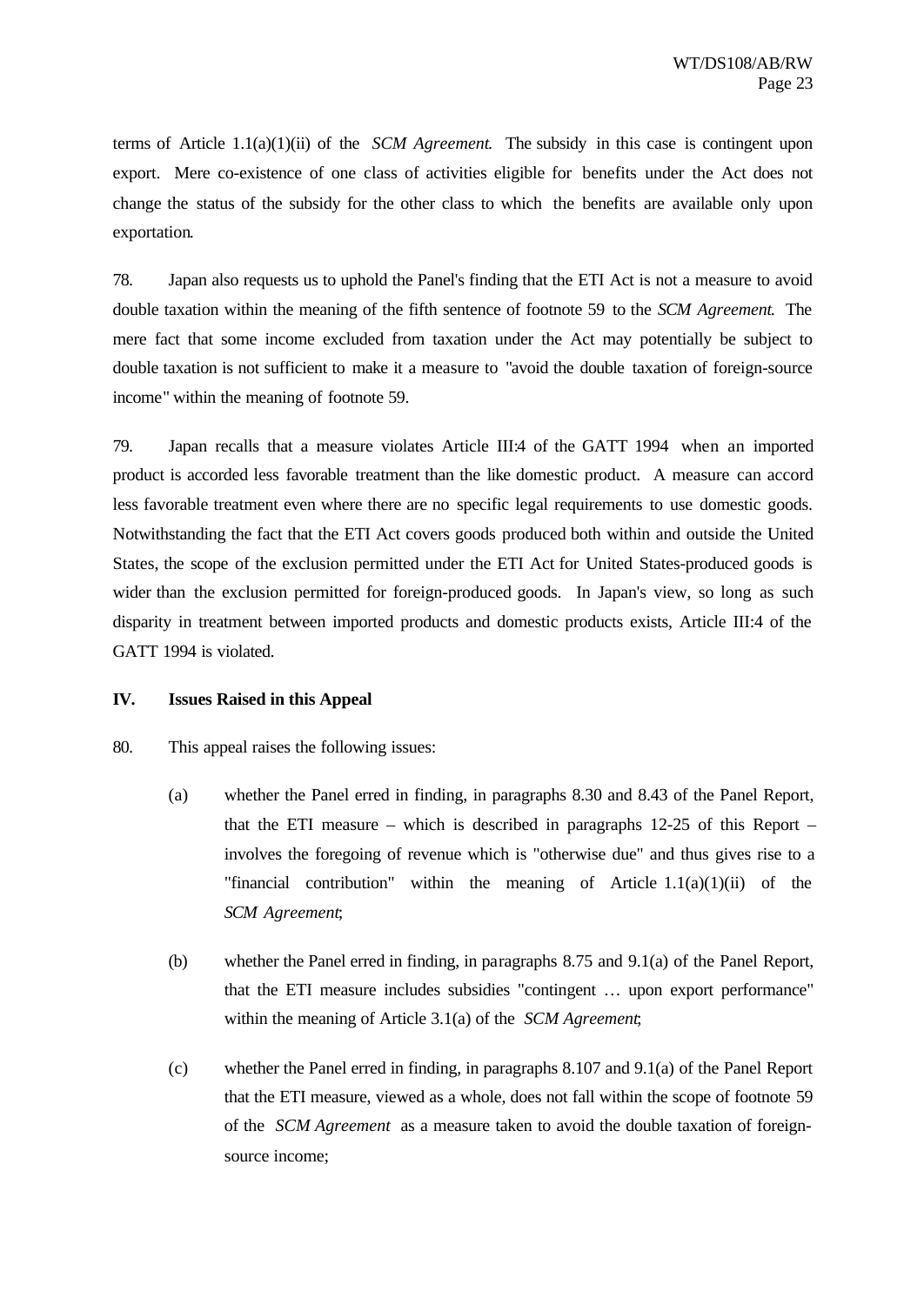- (d) whether the Panel erred in finding, in paragraphs 8.122 and 9.1(c) of the Panel Report, that the ETI measure involves export subsidies inconsistent with the United States' obligations under Articles 3.3, 8 and 10.1 of the *Agreement on Agriculture*;
- (e) whether the Panel erred in finding, in paragraphs 8.158 and 9.1(d) of the Panel Report, that the ETI measure is inconsistent with the United States' obligations under Article III:4 of the GATT 1994 because it accords less favourable treatment to imported products as compared with like products of United States origin;
- (f) whether the Panel erred in finding, in paragraphs 8.170 and 9.1(e) of the Panel Report, that the United States has not fully withdrawn the subsidies found, in *US – FSC,* to be prohibited export subsidies under Article 3.1(a) of the *SCM Agreement*, and in finding that the United States has, therefore, failed to implement the recommendations and rulings of the DSB made pursuant to Article 4.7 of the *SCM Agreement*; and
- (g) whether the Panel erred in its interpretation of Article 10.3 of the DSU in declining, in its decision of 21 February 2001, reproduced in paragraph 6.3 of the Panel Report, to rule that all the written submissions of the parties filed prior to the only meeting of the Panel must be provided to the third parties.

# **V. Article 1.1 of the** *SCM Agreement***: "Foregoing Revenue" that is "Otherwise Due"**

81. The Panel found that the ETI measure "results in the foregoing of revenue which is 'otherwise due' and thus gives rise to a financial contribution within the meaning of Article  $1.1(a)(1)(ii)$  of the *SCM Agreement*."<sup>58</sup>

82. In appealing this finding, the United States asserts that the Panel misinterpreted and misapplied the applicable legal standard under Article 1.1(a)(1)(ii), and also mischaracterized the relevant provisions of the IRC.<sup>59</sup> The United States argues that the Panel failed to apply properly the appropriate comparison, as outlined by the Appellate Body in *US – FSC*, which involves comparing a contested tax measure against a "prevailing domestic standard". According to the United States, the ETI measure establishes a general rule of United States taxation whereby the income excluded from

<sup>58</sup>Panel Report, para. 8.43. (footnote omitted)

<sup>59</sup>We observe that the United States does not appeal the Panel's finding, in paragraph 8.48 of the Panel Report, that the financial contribution it found to exist under Article 1.1(a)(1)(ii) of the *SCM Agreement* confers a "benefit" within the meaning of Article 1.1 of that Agreement.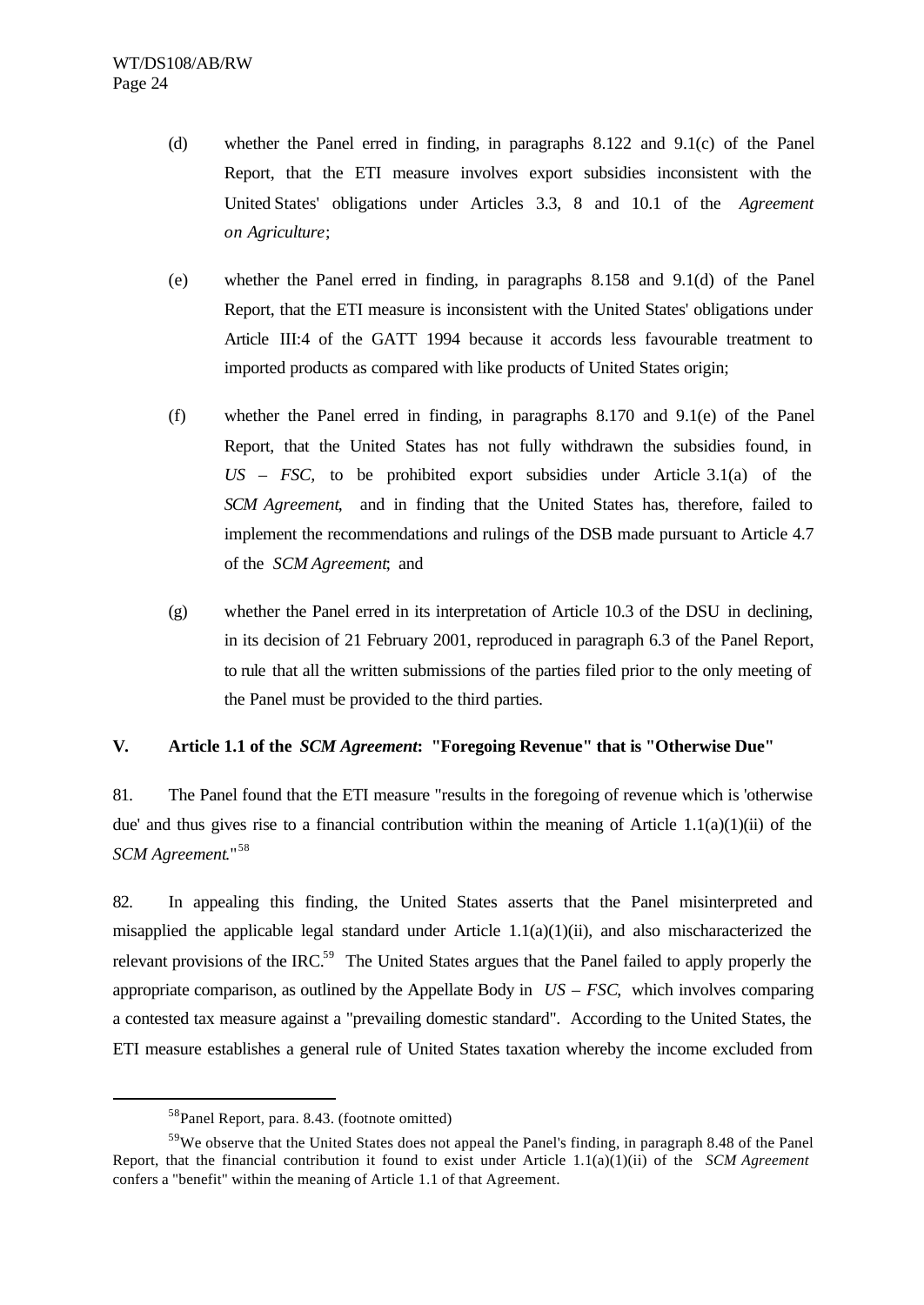taxation is "outside U.S. taxing jurisdiction".<sup>60</sup> The United States emphasizes that the ETI measure involves the allocation of income from certain foreign sales transactions according to its source. The allocation of such income into domestic and foreign portions, it states, is "a longstanding normative principle of our system of taxation." <sup>61</sup> The United States argues that the ETI measure reformulates the method by which the United States implements this principle, although still in a manner that is consistent with this principle. In this connection, the United States mentions that, traditionally, it has permitted the foreign portion of income from certain foreign sales transactions to be allocated outside the United States' taxing jurisdiction, and excluded from tax, through the use of a foreign-incorporated subsidiary of a United States taxpayer.

83. Furthermore, according to the United States, a Member may *exclude* from taxation a category of income, consistently with the *SCM Agreement*, even if it does not exclude *all* of the income in that category. The United States contends that when a particular category of income is excluded from taxation, a Member may choose to exclude, for revenue and other policy considerations, only a portion of that category of income.

84. The United States also contends that the Panel erred in its identification of the relevant domestic standard because it misconstrued the concept of "gross income" and ignored other provisions of the IRC that are relevant to this dispute. Consequently, the Panel erred in finding that, in the absence of the ETI measure, extraterritorial income would be "gross income" and would be taxed. According to the United States, under the IRC, "gross income" is the starting point for calculating taxable income, but "gross income" by itself is *not* necessarily subject to tax because a taxpayer can make "deductions " from it. The Panel thus erred in determining that the prevailing rule of taxation in the United States is that "gross income" is taxable.

<sup>60</sup>United States' appellant's submission, para. 71. See also United States' additional written memorandum, p. 4.

 $<sup>61</sup>$ United States' additional written memorandum, p. 2.</sup>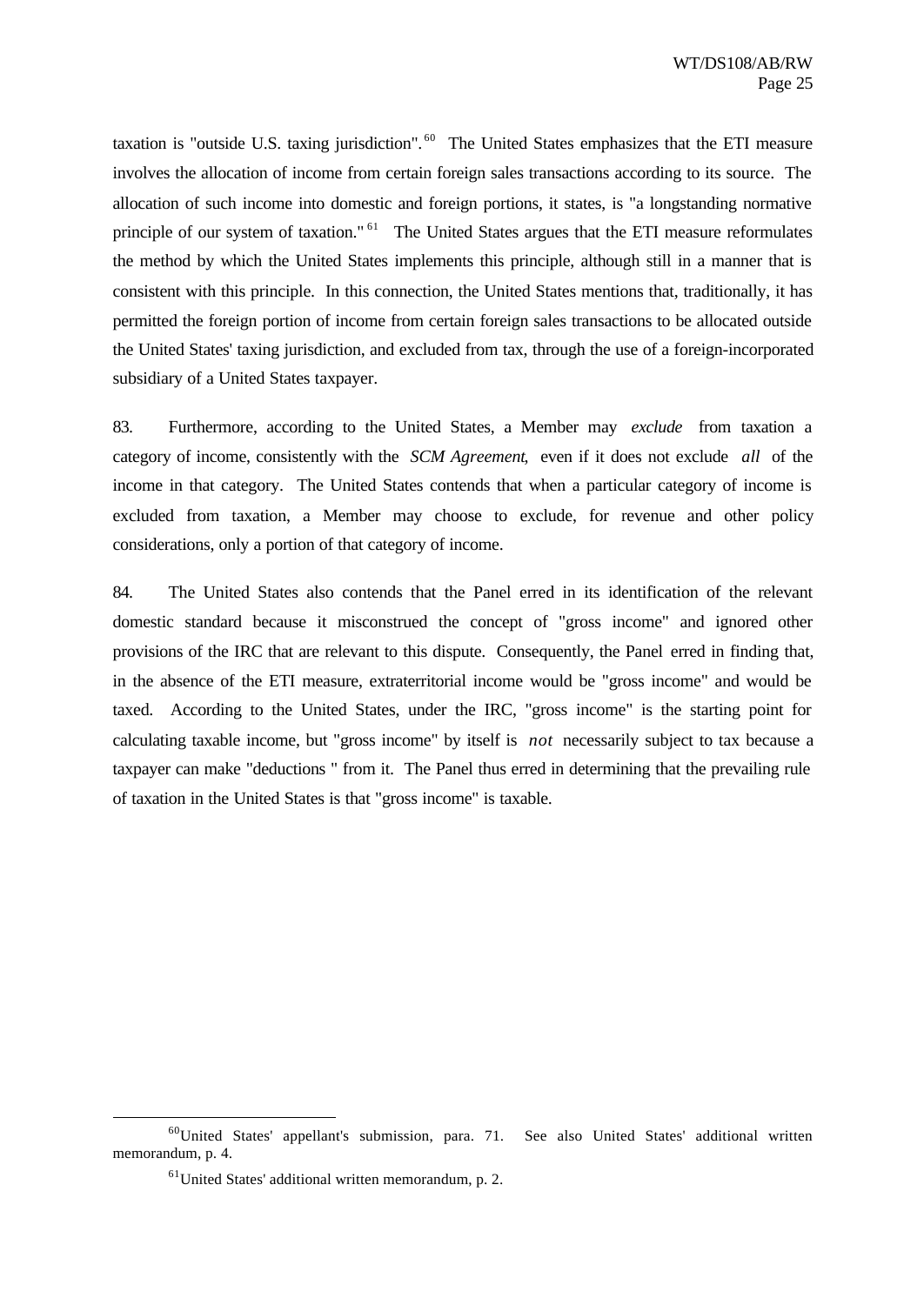85. Before turning to examine the Panel's finding under Article 1.1(a)(1)(ii), certain preliminary observations regarding the *SCM Agreement* and Article 1.1 thereto should be made. Article 1.1 of the *SCM Agreement* sets out a *definition* of a "subsidy" for the purposes of that Agreement. Although this definition is central to the applicability and operation of the remaining provisions of the Agreement, Article 1.1 itself does not impose any obligation on Members with respect to the subsidies it defines. It is the provisions of the *SCM Agreement* which follow Article 1, such as Articles 3 and 5, which impose obligations on Members with respect to subsidies falling within the definition set forth in Article 1.1. As we said in our Report in *Canada – Measures Affecting the Export of Civilian Aircraft – Recourse by Brazil to Article 21.5 of the DSU* ("*Canada – Aircraft (Article 21.5 – Brazil)* "):

> … *the granting of a subsidy is not, in and of itself, prohibited under the SCM Agreement. Nor does granting a "subsidy", without more, constitute an inconsistency with that Agreement*. The universe of subsidies is vast. Not all subsidies are inconsistent with the *SCM Agreement*. <sup>62</sup> (emphasis added)

86. In other words, Article 1.1 of the *SCM Agreement* does not prohibit a Member from foregoing revenue that is otherwise due under its rules of taxation, even if this also confers a benefit under Article 1.1(b) of the *SCM Agreement*. However, if a Member's rules of taxation constitute or provide a subsidy under Article 1.1, and this subsidy is specific under Article 2, the Member must abide by the obligations set out in the *SCM Agreement* with respect to that subsidy, including the obligation not to "grant [] or maintain" any subsidy that is prohibited under Article 3 of the Agreement. It was in this context that we said in our Report in *US – FSC*, that, in principle, a Member is free not to tax any particular category of income it wishes, even if this results in the grant of a "subsidy" under Article 1.1 of the *SCM Agreement*, provided that the Member respects its WTO obligations with respect to the subsidy.<sup>63</sup>

87. The issue we examine under Article 1.1 with respect to the disputed measure is, therefore, a threshold issue that, by itself, does not determine whether the United States has acted inconsistently with its obligations under the *SCM Agreement*. With this in mind, we now turn to examine Article 1.1(a)(1)(ii) of the *SCM Agreement*. Pursuant to this provision, there is a "financial contribution by a government" where "government revenue that is otherwise due is foregone or not collected". We considered the meaning of this phrase in our Report in *US – FSC*, where we stated:

<sup>62</sup>Appellate Body Report, WT/DS70/AB/RW, adopted 4 August 2000, para. 47.

<sup>63</sup>*Supra*, footnote 3, para. 90.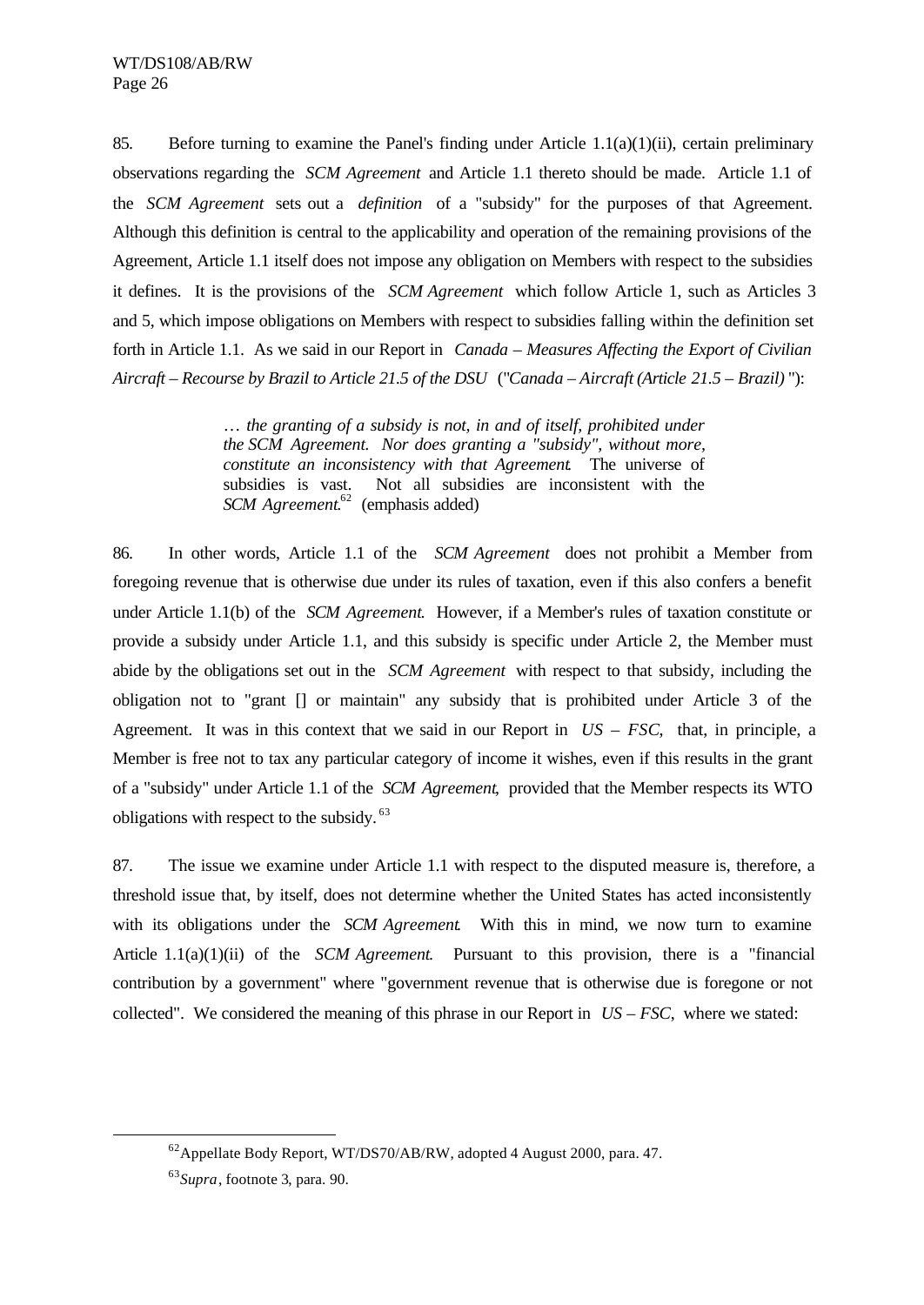… the "*foregoing*" of revenue "*otherwise* due" implies that less revenue has been raised by the government than would have been raised in a different situation, or, that is, "otherwise". Moreover, the word "foregone" suggests that the government has given up an entitlement to raise revenue that it could "otherwise" have raised. This cannot, however, be an entitlement in the abstract, because governments, in theory, could tax *all* revenues. There must, therefore, be some defined, normative benchmark against which a comparison can be made between the revenue actually raised and the revenue that would have been raised "otherwise". We, therefore, agree with the Panel that the term "otherwise due" implies some kind of comparison between the revenues due under the contested measure and revenues that would be due in some other situation. We also agree with the Panel that the basis of comparison must be the tax rules applied by the Member in question. ... What is "otherwise due", therefore, depends on the rules of taxation that each Member, by its own choice, establishes for itself. <sup>64</sup> (italics in original, underlining added)

88. There are several elements in this statement that bear repeating. The first is that, under Article 1.1(a)(1)(ii), a "financial contribution" does not arise simply because a government does not raise revenue which it could have raised. It is true that, from a *fiscal* perspective, where a government chooses not to tax certain income, no revenue is "due" on that income. However, although a government might, in a sense, be said to "forego" revenue in this situation, this alone gives no indication as to whether the revenue foregone was "otherwise due". In other words, the mere fact that revenues are not "due" from a fiscal perspective does not determine that the revenues are or are not "otherwise due" within the meaning of Article 1.1(a)(1)(ii) of the *SCM Agreement*.

89. A second element which emerges from our earlier Report is that the treaty phrase "otherwise due" implies a comparison with a "defined, normative benchmark". The purpose of this comparison is to distinguish between situations where revenue foregone *is* "otherwise due" and situations where such revenue is *not* "otherwise due". As Members, in principle, have the sovereign authority to determine their own rules of taxation, the comparison under Article  $1.1(a)(1)(ii)$  of the *SCM Agreement* must necessarily be between the rules of taxation contained in the contested measure and other rules of taxation of the Member in question. Such a comparison enables panels and the Appellate Body to reach an objective conclusion, on the basis of the rules of taxation established by a Member, by its own choice, as to whether the contested measure involves the foregoing of revenue that would be due in some other situation or, in the words of the *SCM Agreement*, "otherwise due".

90. In our Report in *US – FSC*, we recognized that it may be difficult to identify the appropriate normative benchmark for comparison under Article  $1.1(a)(1)(ii)$  because domestic rules of taxation

<sup>64</sup>Appellate Body Report, *supra,* footnote 3, para. 90.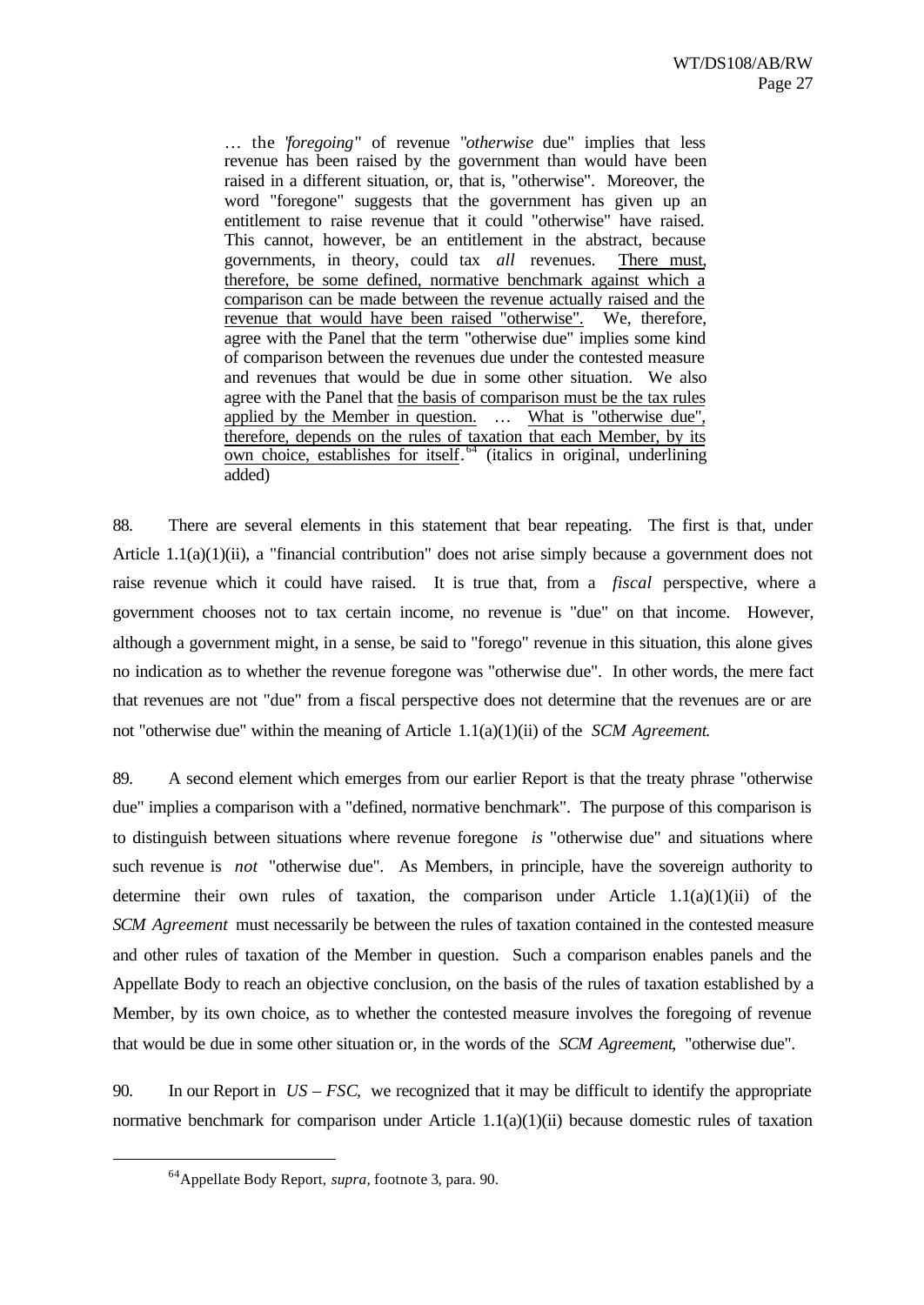are varied and complex.<sup>65</sup> In identifying the appropriate benchmark for comparison, panels must obviously ensure that they identify and examine fiscal situations which it is legitimate to compare. In other words, there must be a rational basis for comparing the fiscal treatment of the income subject to the contested measure and the fiscal treatment of certain other income. In general terms, in this comparison, like will be compared with like. For instance, if the measure at issue involves income earned in sales transactions, it might not be appropriate to compare the treatment of this income with employment income.

91. In identifying the normative benchmark, there may be situations where the measure at issue might be described as an "exception" to a "general" rule of taxation. In such situations, it may be possible to apply a "but for" test to examine the fiscal treatment of income absent the contested measure. We do not, however, consider that Article 1.1(a)(1)(ii) always *requires* panels to identify, with respect to any particular income, the "general" rule of taxation prevailing in a Member. Given the variety and complexity of domestic tax systems, it will usually be very difficult to isolate a "general" rule of taxation and "exceptions" to that "general" rule. Instead, we believe that panels should seek to compare the fiscal treatment of legitimately comparable income to determine whether the contested measure involves the foregoing of revenue which is "otherwise due", in relation to the income in question.<sup>66</sup>

92. In addition, it is important to ensure that the examination under Article  $1.1(a)(1)(ii)$  involves a comparison of the fiscal treatment of the relevant income for taxpayers in comparable situations. For instance, if the measure at issue is concerned with the taxation of foreign-source income in the hands of a domestic corporation, it might not be appropriate to compare the measure with the fiscal treatment of such income in the hands of a foreign corporation.

93. Against this background, we turn to the ETI measure. This measure lays down rules of taxation for United States citizens and residents, including both natural and legal persons. These rules also apply to foreign corporations which elect to be treated, for tax purposes, as United States corporations.<sup>67</sup> The ETI measure permits these taxpayers to elect to have the income they earn from

<sup>65</sup>Appellate Body Report, *supra,* footnote 3, para. 91.

<sup>&</sup>lt;sup>66</sup>We recognize that a Member may have several rules for taxing comparable income in different ways. For instance, one portion of a domestic corporation's foreign-source income may not be subject to tax in any circumstances; another portion of such income may always be subject to tax; while a third portion may be subject to tax in some circumstances. In such a situation, the outcome of the dispute would depend on which aspect of the rules of taxation was challenged and on a detailed examination of the relationship between the different rules of taxation. The examination under Article 1.1(a)(1)(ii) of the *SCM Agreement* must be sufficiently flexible to adjust to the complexities of a Member's domestic rules of taxation.

 $67$ Section 943(e) IRC. Thus, although the ETI measure applies to foreign corporations, these corporations are deemed for these purposes to be United States corporations and not foreign corporations. In our discussion below, we treat these foreign corporations as United States corporations.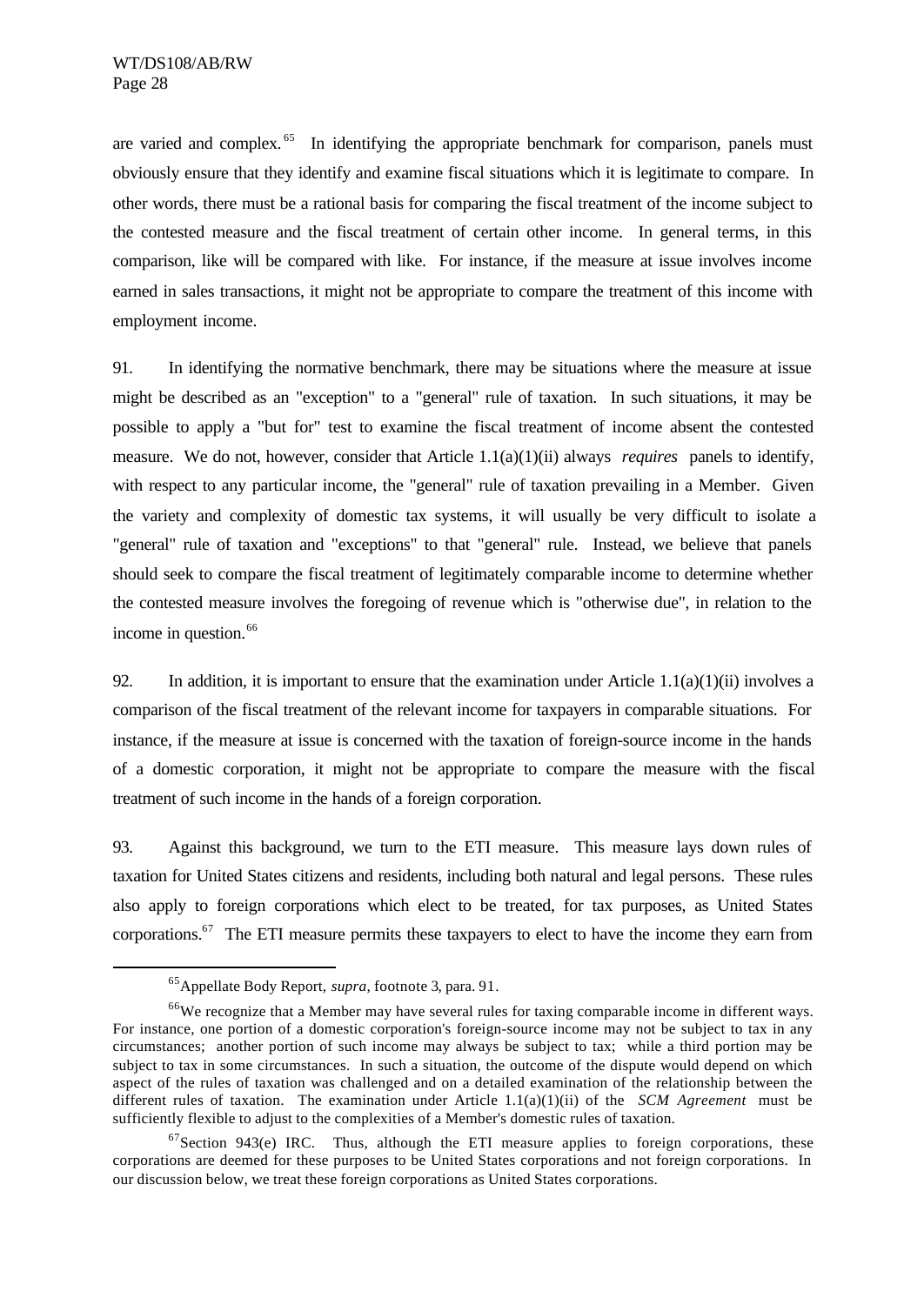certain transactions, involving certain property, taxed according to the rules set forth in the measure.<sup>68</sup> The property involved must be "qualifying foreign trade property" ("QFTP"), which, *inter alia*, must be "manufactured, produced, grown, or extracted within or outside the United States" and must be held primarily for use "outside the United States".<sup>69</sup> The measure applies, *inter alia*, to income earned from transactions involving the sale or lease of QFTP, and to income earned through the performance of certain services, including the performance of services "related and subsidiary" to the sale or lease of  $QFTP<sup>70</sup>$  However, subject to limited exceptions, the measure applies to the income arising in a transaction only if the transaction also satisfies the "foreign economic process requirement" set out in Section 942(b) IRC. This requirement will be satisfied, generally speaking, where at least some of the activities comprising the transaction take place outside the United States.

94. Under the ETI measure, certain income earned by United States citizens and residents through certain relevant transactions, involving OFTP, is known as "extraterritorial income".<sup>71</sup> Section 114(a) IRC excludes extraterritorial income from "gross income" and from the operation of the rules applicable to "gross income" under Sections 61 and 63 IRC. However, Section 114(b) provides that this exclusion of extraterritorial income from gross income applies solely to that portion of extraterritorial income which is defined as "qualifying foreign trade income" ("QFTI"). The amount of QFTI is determined using one of the three formulae set forth in Section 941(a)(1) IRC.

95. In sum, therefore, under the ETI measure, a portion of income – QFTI – earned by United States citizens and residents is excluded from "gross income" under Section 114(a) and (b) IRC and, thereby, this income is excluded from taxation in the United States. Where a taxpayer elects to use the ETI measure, it must give up any tax credits it has obtained through taxation of its income in a foreign jurisdiction that are attributable to the QFTI excluded from taxation.<sup>72</sup>

96. The Panel reached the conclusion that the exclusion of QFTI from gross income means that the measure involves the foregoing of revenue on this portion of income, and also that revenue is otherwise due on this income. The Panel reasoned that United States taxpayers would "ordinarily" be

 $^{68}$ Section 942(a)(3) IRC. We have outlined the United States rules of taxation, including the ETI measure, in Section II of this Report.

<sup>&</sup>lt;sup>69</sup>Qualifying foreign trade property is defined in Section 943(a)(1) and (2) IRC, while Section 943(a)(3) and (4) identifies property that is excluded from the definition.

 $70$ The transactions giving rise to income covered by the measure are described in Section 942(a)(1) IRC. We recall that we refer to sale and lease transactions as a shorthand reference to the "sale, exchange or other disposition" of QFTP, and to the "lease or rental" of this property. See Section  $942(a)(1)(A)$  and (B) IRC.

<sup>&</sup>lt;sup>71</sup>Section 114(e) IRC, read together with Section 942(a) IRC.

<sup>72</sup>See *infra*, paras. 104 and 181-183.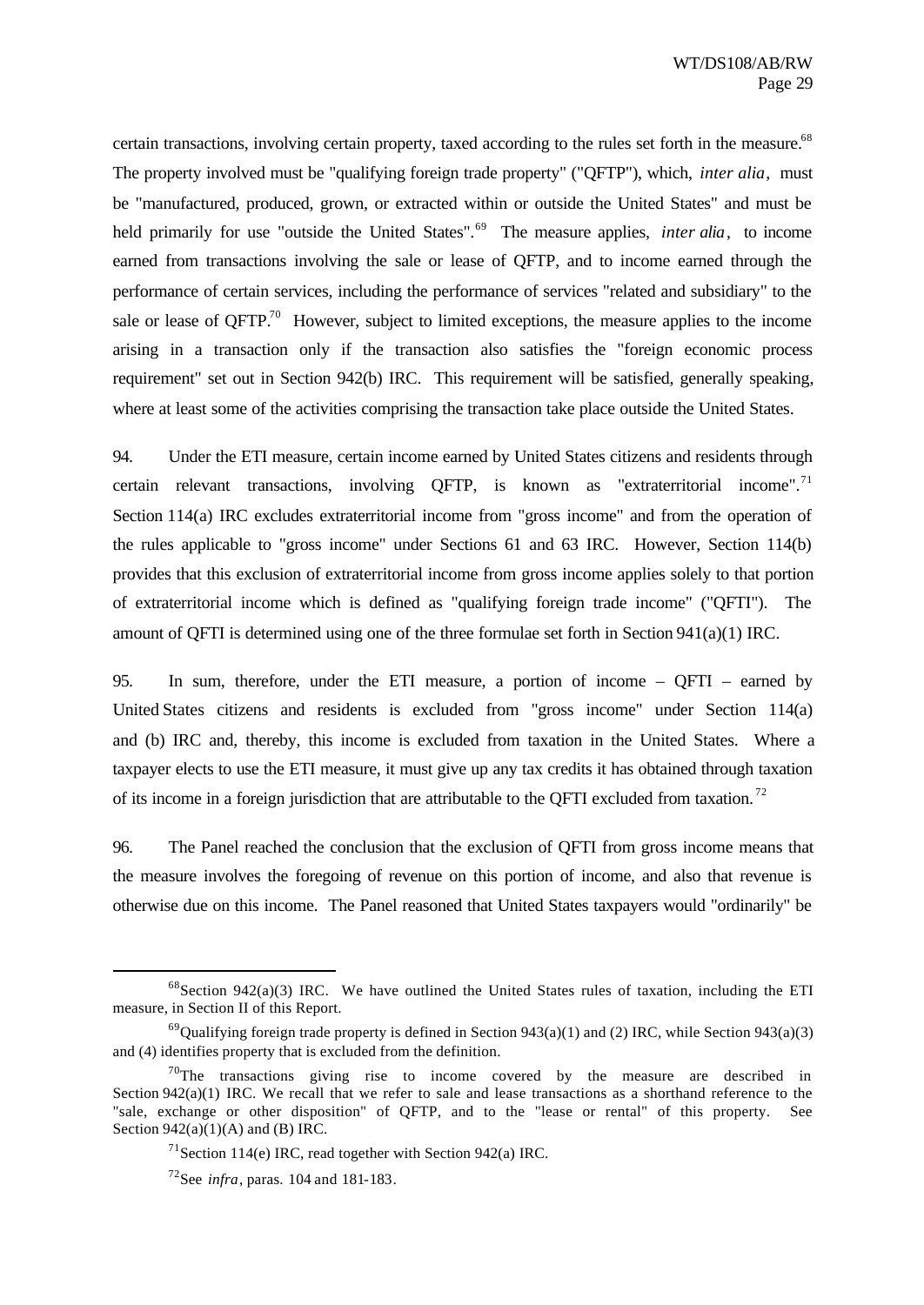subject to tax on all income earned in transactions covered by the measure and that the measure "effectively carves ... out" certain income from this other, "ordinary", situation of taxation.<sup>73</sup>

97. In examining the Panel's findings, we observe that the United States argues that, under the ETI measure, QFTI is confined to the *foreign-source income* earned by United States citizens and residents in transactions covered by the measure. For the purposes of reviewing the Panel's findings under Article 1.1(a)(ii) of the *SCM Agreement*, we will assume, *arguendo*, without trying to reach any conclusion on the issue at this stage, that the United States correctly characterizes QFTI as foreign-source income.<sup>74</sup> For these purposes, we assume, also *arguendo*, that the United States correctly maintains that the measure is merely a continuation of the "longstanding" principle of the United States rules of taxation that seeks to allocate income between domestic- and foreign-source income.

98. As we said earlier, under Article 1.1(a)(1)(ii) of the *SCM Agreement*, the normative benchmark for determining whether revenue foregone is otherwise due must allow a comparison of the fiscal treatment of comparable income, in the hands of taxpayers in similar situations. Accordingly, in identifying the normative benchmark for comparison in these proceedings, we must look to the United States' other rules of taxation applicable to the foreign-source income of United States' citizens and residents earned through the sale or lease of property, or through the performance of "related" services.<sup>75</sup> In so doing, we must ascertain whether, and to what extent, the United States imposes tax on foreign-source income of United States citizens and residents, including the income covered by the measure at issue which the United States considers to be foreign-source income. In other words, our inquiry under Article  $1.1(a)(1)(ii)$  is not simply ended at this stage of analysis because the measure involves an allocation of income between domestic- and foreign-source income. Rather, we must compare the way the United States taxes the portion of the income covered by the measure, which it treats as foreign-source, with the way it taxes other foreign-source income under its own rules of taxation.

<sup>73</sup>Panel Report, paras. 8.25-8.26.

 $74$ We examine below the merits of the United States' characterization of QFTI as "foreign-source" income", which the United States is entitled to exempt to avoid double taxation of this income, when we review the Panel's findings regarding footnote 59. See *infra*, paras. 121-186.

 $75$ We recall that the measure applies to certain foreign corporations that elect to be treated as United States corporations. For the purpose of United States taxation, these corporations are deemed to be United States corporations. (s*upra*, para. 93 and footnote 67 thereto) Thus we do not examine the United States' fiscal treatment of the foreign-source income of *foreign* corporations including foreign subsidiaries of United States corporations – that do *not* elect to be treated as United States corporations. We do not, therefore, examine the rules of taxation for the foreign-source income of foreign subsidiaries of United States corporations. See United States' appellant's submission, paras. 34-36.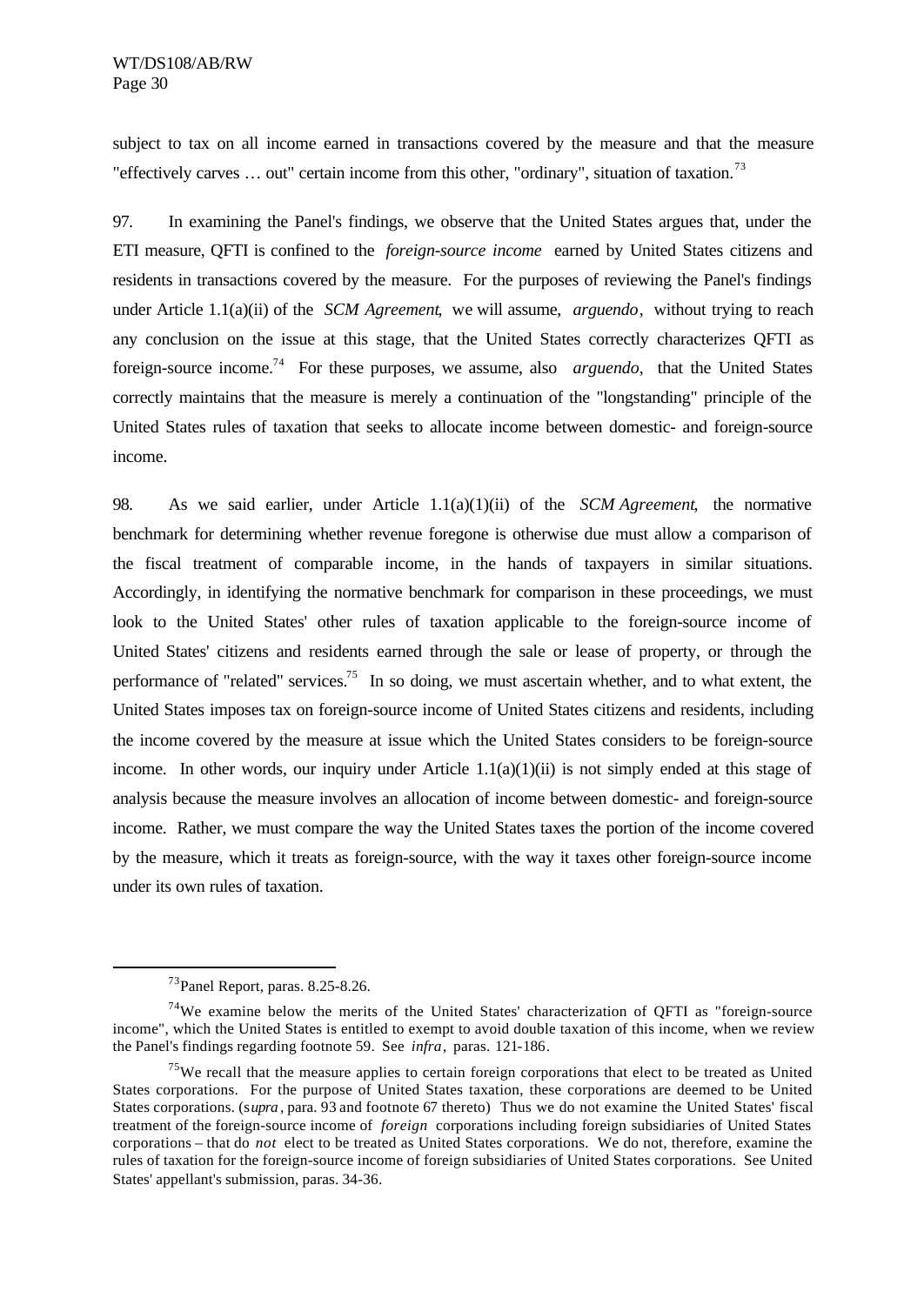99. Under Sections 1 and 11 IRC, the United States imposes tax on the "taxable income" of each United States citizen and resident. According to Section 63(a) IRC, taxable income means "gross income minus the deductions allowed" under the IRC. Under Section  $61(a)$  IRC, gross income means "*all income from whatever source derived*". (emphasis added) Thus, Sections 61(a) and 63(a) IRC do not distinguish between income depending on whether the income is treated by the United States as domestic- or foreign-source.<sup>76</sup> Rather, these provisions treat "all income from whatever source" in identical fashion so that, in principle, foreign-source gross income of United States' citizens and residents, less allowable deductions, is subject to tax as taxable income.

100. However, where a portion of the taxable income of a United States citizen or resident is subject to tax in a foreign jurisdiction, the United States *credits* the taxpayer, subject to certain limitations, with the amount of foreign taxes paid or deemed to have been paid by that taxpayer.<sup>77</sup> Thus, the tax payable to the United States is reduced by the amount of the tax credit. However, the tax credit granted cannot, as a proportion of the tax due, exceed the proportion of total taxable income which foreign-source income makes up.<sup>78</sup> In this situation, where a taxpayer pays taxes in a foreign jurisdiction, the United States treats a proportion of the tax due to the United States as a tax on foreign-source income, and grants a tax credit with respect to that income.<sup>79</sup>

101. In our view, the normative benchmark for determining whether the ETI measure involves the foregoing of revenue otherwise due, under Article 1.1(a)(1)(ii) of the *SCM Agreement*, is contained in the United States rules of taxation regarding the foreign-source income of United States' citizens or residents, which we have outlined in the preceding paragraph. Thus, we must compare the taxation of foreign-source income under these "other" rules of taxation, with the taxation of QFTI, which the United States also treats as foreign-source income of these same taxpayers.

102. In so doing, there appears to be a marked contrast between the "other rules" of taxation applicable to foreign-source income and the rules of taxation applicable to QFTI. For United States citizens and residents, the United States, in principle, taxes *all* foreign-source income, subject to

<sup>76</sup>Sections 861-865 IRC and 26 CFR 1.861-1.865 provide rules to determine whether income of United States citizens and residents is from sources within or outside the United States.

<sup>&</sup>lt;sup>77</sup>Section 901(a) IRC. Such creditable foreign taxes are those listed in Sections 901(b), 902 and 960 IRC, but these tax credits are subject to the limitation set forth in Section 904. See also the applicable Federal Regulations in 26 CFR 1.901-1.902, 1.904 and 1.960.

<sup>&</sup>lt;sup>78</sup>Section 904(a) IRC. We understand this provision to mean that if foreign-source income makes up, for instance, 10 percent of the total taxable income, the amount of the tax credit cannot exceed 10 percent of the total tax due. The amount of the foreign-source income is determined by applying the source rules contained in Sections 861-865 IRC and 26 CFR 1.861-1.865.

<sup>79</sup>See J. Isenbergh, *International Taxation – U.S. Taxation of Foreign Persons and Foreign Income*, 2nd ed., (Aspen Law & Business, 1999), Vol. II, para. 30:4, p. 55:2, who states "[t]his limitation [in Section 904(a)] seeks to confine the credit to the U.S. tax attributable to foreign source income."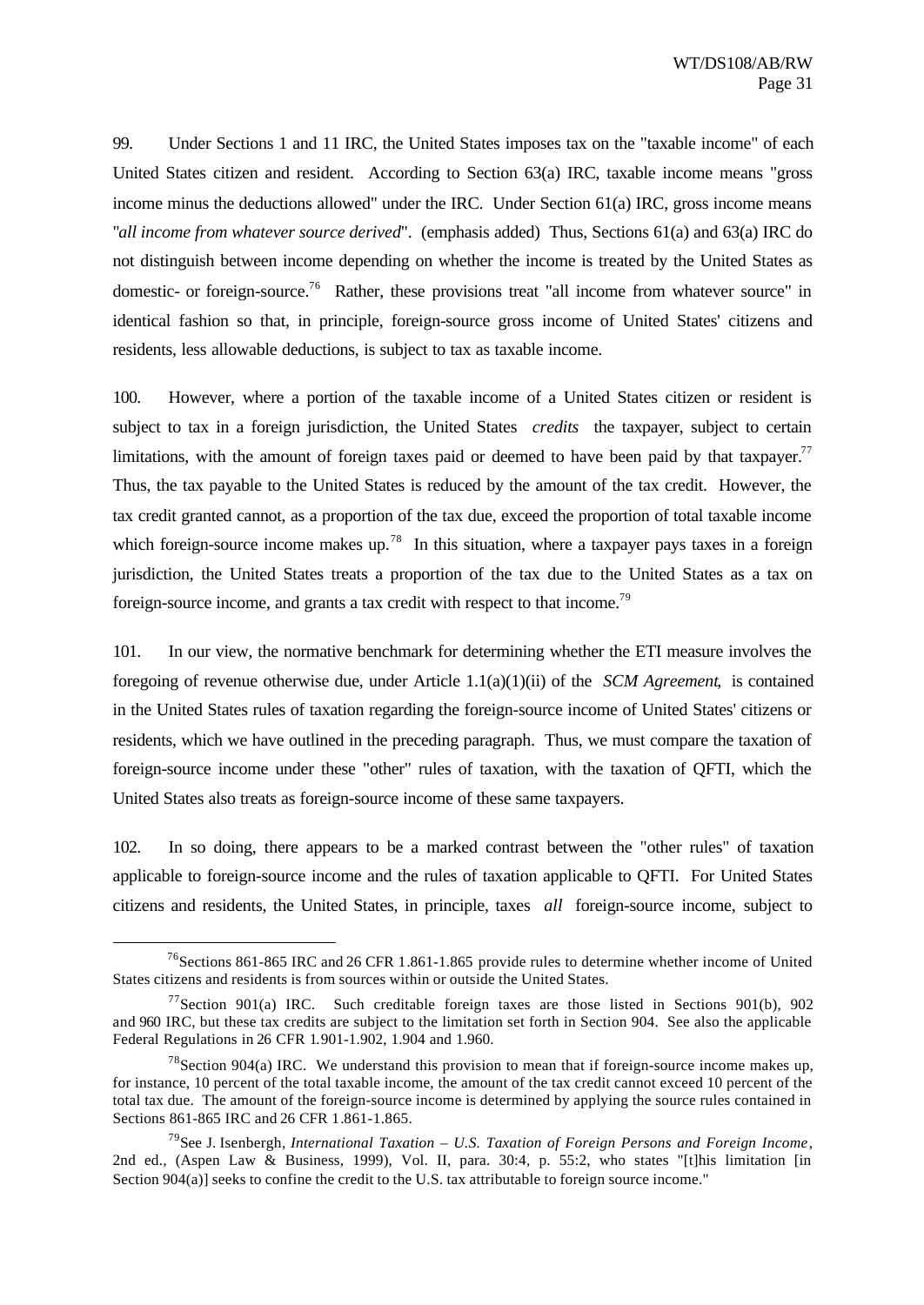l

permissible deductions, although the United States grants tax credits for foreign taxes paid. However, under the ETI measure, QFTI is definitively excluded from United States taxation.

103. In addition, as we noted above, United States citizens and residents can *elect*, at their own discretion: *either* to have certain of their income treated as extraterritorial income under the ETI measure, with the result that a portion will be definitively excluded from taxation as QFTI; *or* these same taxpayers can elect to have the same income taxed under the "other" rules applicable to foreign-source income, with tax credits being recognized for, at least, a portion of foreign taxes paid. Where the taxpayer elects not to be taxed under the ETI measure, the United States taxes this income under the "other" rules of taxation applicable to foreign-source income. We see this as confirmation that, absent the ETI measure, the United States would tax the income under the "otherwise" applicable rules of taxation we have used as our benchmark.

104. Clearly, a taxpayer may be expected to elect to use the rules of taxation which result in the payment of the lowest amount of tax.<sup>80</sup> Thus, where a taxpayer *elects* to be taxed under the ETI measure, the amount of tax paid by the taxpayer will very likely be less than the tax which the taxpayer would have paid, on that income, under the rules "otherwise" applicable to foreign-source income, if the taxpayer did not elect to use the ETI measure. This, too, confirms that the United States will forego revenue under the ETI measure that would be "otherwise due".

105. In our view, the definitive exclusion from tax of QFTI, compared with the taxation of other foreign-source income, and coupled with the right of election for taxpayers to use the rules of taxation most favourable to them, means that, under the contested measure, the United States foregoes revenue on QFTI which is otherwise due.

106. For these reasons, we uphold the Panel's finding, in paragraphs 8.30 and 8.43 of the Panel Report, that through the measure at issue, the United States government foregoes revenue that is otherwise due within the meaning of Article 1.1(a)(1)(ii) of the *SCM Agreement*, and that the ETI measure, therefore, gives rise to a financial contribution under Article  $1.1(a)(1)$  of that Agreement. In so holding, we observe that our reasons have a different focus from those given by the

 $80$ We mentioned earlier that, where a taxpayer elects to use the ETI measure, it must give up any tax credits it has obtained through taxation in a foreign State that is attributable to the income excluded from taxation. Accordingly, the measure will be beneficial to taxpayers where the amount of tax otherwise due on excluded QFTI is greater than the amount of tax credits which the taxpayer must give up in relation to the excluded QFTI. For instance, this calculus is likely to result in taxpayers electing to use the measure where: (a) the amount of income actually taxed in a foreign jurisdiction is less than the amount of excluded QFTI and (b) where the rate of taxation applied to income taxed in a foreign jurisdiction is lower than the United States rate of taxation that would "otherwise" be applied to the excluded QFTI.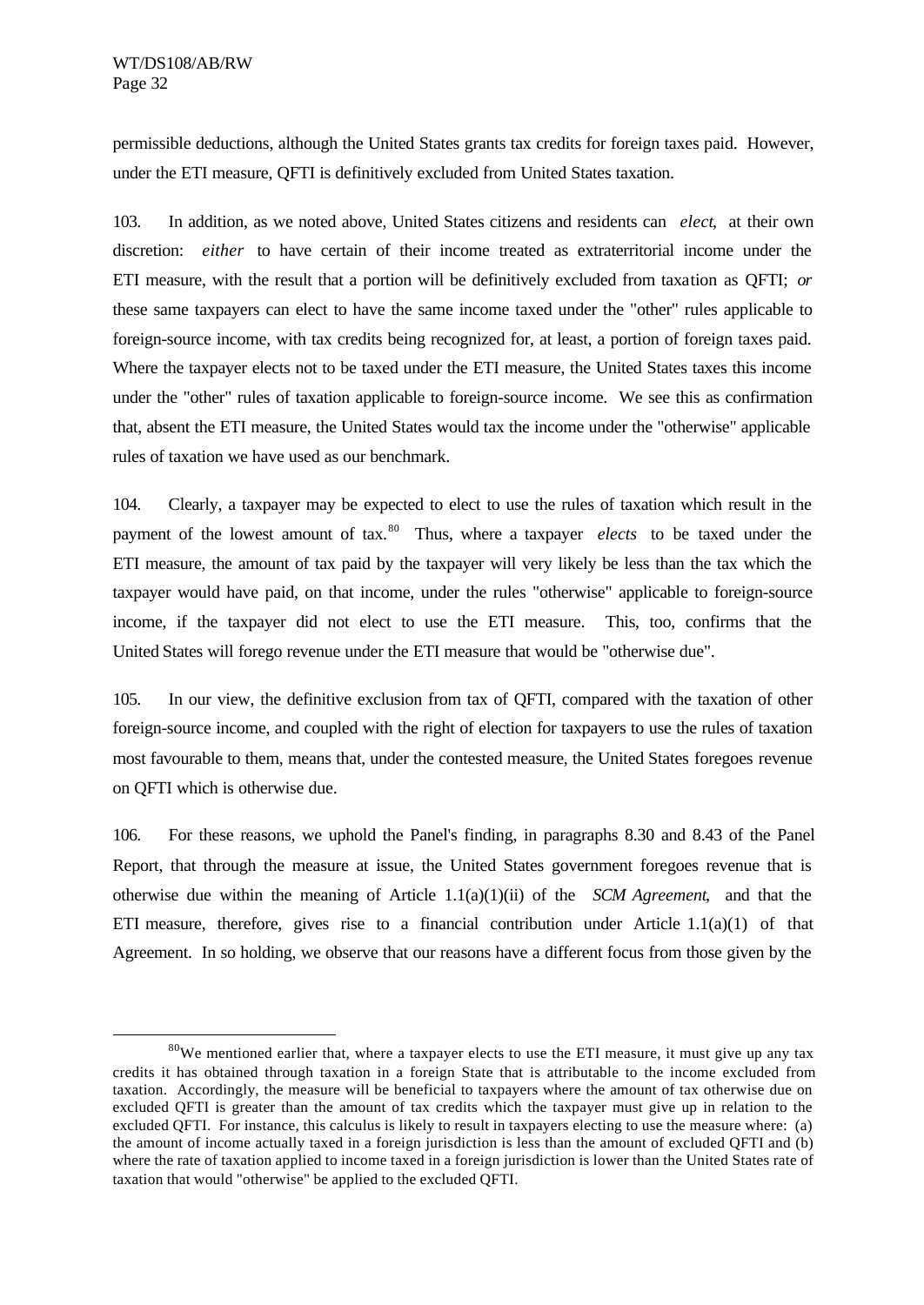Panel. In part, this is because, on appeal, the thrust of the United States' arguments has been directed towards the role of the measure in allocating income as either domestic- or foreign-source.

### **VI. Article 3.1(a) of the** *SCM Agreement***: Export Contingency**

107. Before the Panel, the European Communities drew a distinction between two *different* subsidies it alleged were granted under the ETI measure. The first subsidy which the European Communities identified was what it called the "*basic*" subsidy, which related to property produced "within the United States"; the second subsidy it identified was what it called the "*extended*" subsidy which related to property produced "outside the United States". The European Communities argued that both these subsidies are *de jure* contingent upon export performance.<sup>81</sup>

108. The Panel found that "the Act involves subsidies 'contingent … upon export performance' by reason of the requirement of 'use outside the United States' and is therefore inconsistent with Article 3.1(a) of the *SCM Agreement*.<sup>"82</sup> This finding does not expressly draw any distinction between property produced "within" the United States and property produced "outside" the United States, nor does it adopt the distinction the European Communities drew between the so-called "basic" and "extended" subsidies. However, this finding must be read in the light of the reasoning which supports it. In the course of that reasoning, the Panel stated:

> … *in relation to US-produced goods*, the words of the statute itself make it clear that exporting is a necessary precondition to qualify for the subsidy. *In respect of US-produced goods*, the existence and amount of the subsidy depends upon the existence of income arising from the exportation of such goods. *In relation to US-produced goods*, the existence of such income is clearly conditional, or dependent upon, the exportation of such goods from the United States. We are therefore of the view that by necessary implication the scheme is *de jure* dependent or contingent upon export in relation to US-produced goods. $83$  (emphasis added)

 $81$ European Communities' first submission to the Panel, paras. 104-120; Panel Report, pp. A-21 – A-23. The European Communities also argued, in the alternative, that both the basic and the extended subsidies provided under the ETI Act are *de facto* export contingent. See European Communities' first submission to the Panel, paras. 131-145; Panel Report, pp. A-25 – A-28; European Communities' response to Question 2 posed by the Panel, para. 6-11; Panel Report, p. F-3.

<sup>82</sup>Panel Report, para. 8.75.

<sup>83</sup>Panel Report, para. 8.60.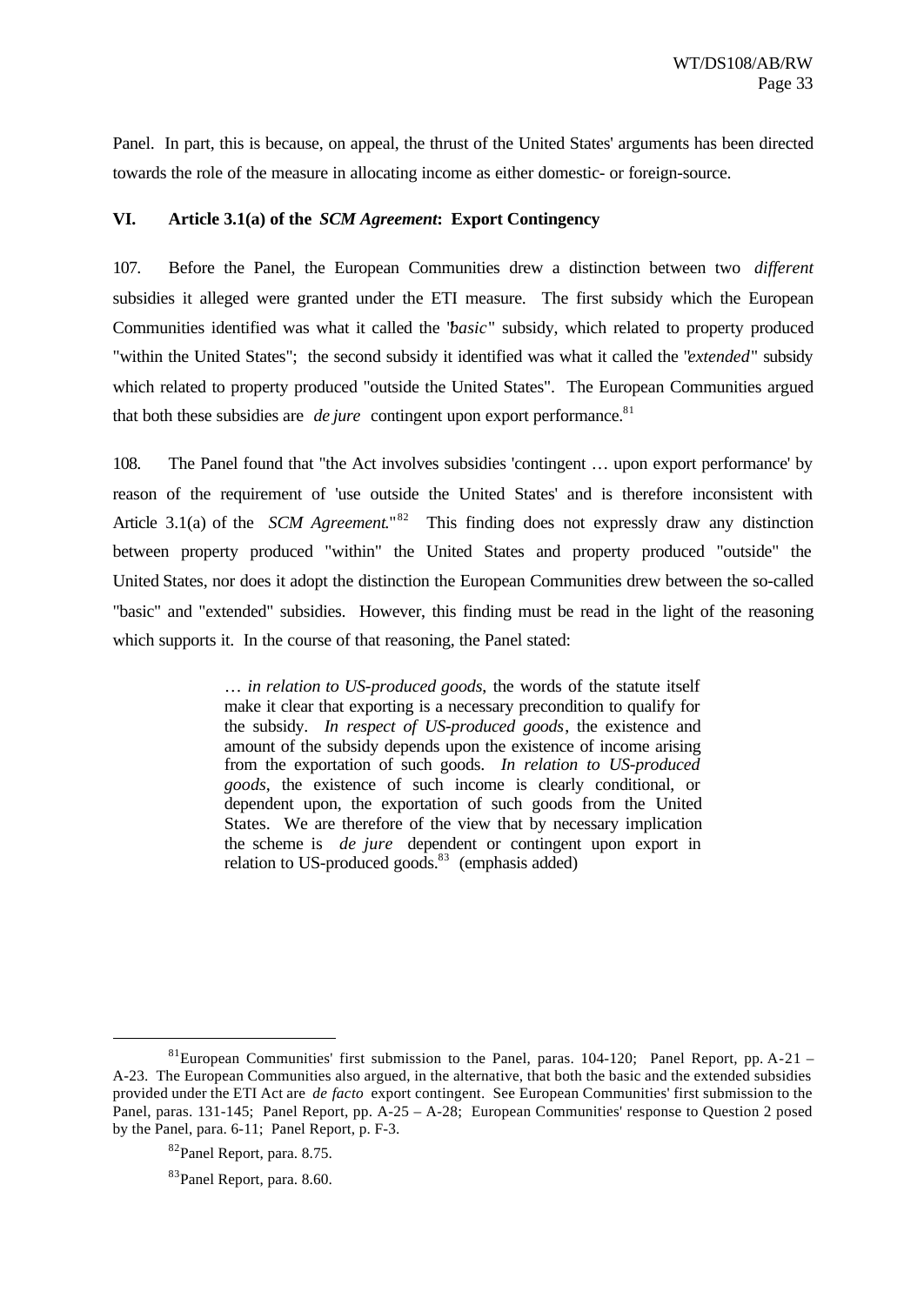109. This passage indicates that the Panel's finding under Article 3.1(a) of the *SCM Agreement* addressed only the alleged export contingency of the measure "in relation to" property produced "*within*" the United States and the Panel concluded that, in respect of this property, the grant of the subsidy is contingent upon export performance. (emphasis added) The Panel's finding did not also address the alleged export contingency of the measure in relation to property produced "outside" the United States. In other words, the Panel examined the European Communities' claim concerning the "basic" subsidy, but not the claim regarding the "extended" subsidy.<sup>84</sup>

110. The United States appeals the Panel's finding that the measure involves the grant of a subsidy "contingent … upon export performance". The United States contends that, under Article 3.1(a) of the *SCM Agreement*, export contingency is a *necessary* condition of grant if a subsidy is to be export contingent. It points out that the ETI measure is export-neutral as the tax exclusion is available with respect to property that is *not* produced in the United States and, therefore, not exported from the United States. Thus, it is argued, the tax exclusion can be obtained without exportation so that export performance is not a condition that must be satisfied in order to obtain this exclusion. The Panel, however, overlooked this fact and "artificially bifurcat[ed]" the ETI measure, examining it only as it relates to property produced in the United States.<sup>85</sup> The United States insists that no such distinction exists under the ETI measure.

111. We start with the text of Article 3.1(a) of the *SCM Agreement*, which provides that "subsidies contingent, in law or in fact, whether solely or as one of several other conditions, upon export performance" are prohibited. We have considered this provision in several previous appeals.<sup>86</sup> In *Canada – Aircraft*, we said that the key word in Article 3.1(a) is "contingent", which means "conditional" or "dependent for its existence on something else". <sup>87</sup> In other words, the grant of the subsidy must be conditional or dependent upon export performance. Footnote 4 of the *SCM Agreement*, attached to Article 3.1(a), describes the relationship of contingency by stating that the grant of a subsidy must be "tied to" export performance. Article 3.1(a) further provides that such export contingency may be the "sole []" condition governing the grant of a prohibited subsidy or it may be "one of several other conditions".

<sup>84</sup>*Ibid*., para. 8.163. The European Communities filed a conditional appeal relating to the Panel's failure to examine the "extended" subsidy, which we will come to below. (*infra*, paras. 253-255)

<sup>85</sup>United States' appellant's submission, paras. 164 and 169.

<sup>86</sup>Appellate Body Report, *Canada – Measures Affecting the Export of Civilian Aircraft* ("*Canada – Aircraft* "), WT/DS70/AB/R, adopted 20 August 1999, paras. 162-180; Appellate Body Report, *US – FSC*, *supra*, footnote 3, paras. 96-121; Appellate Body Report, *Canada – Autos*, *supra*, footnote 56, paras. 95-117; Appellate Body Report, *Canada – Aircraft (Article 21.5 – Brazil)*, *supra*, footnote 62, paras. 25-52.

<sup>87</sup>Appellate Body Report, *supra*, footnote 86, para. 166.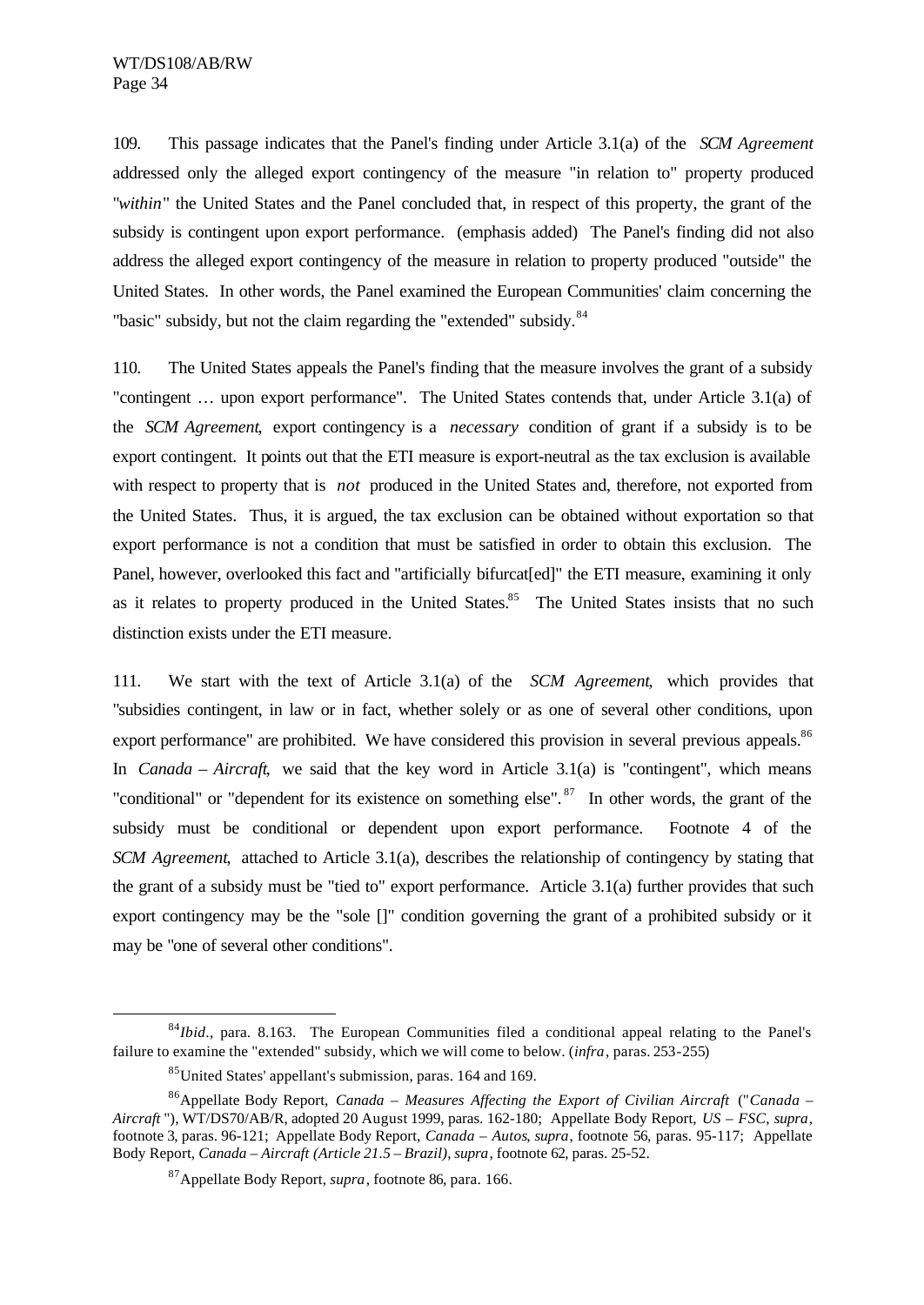112. The Panel found that the measure involves *de jure* export contingency in relation to property produced in the United States and the United States appeals this finding. We recall that in *Canada – Autos*, we stated:

> … a subsidy is contingent "in law" upon export performance when the existence of that condition can be demonstrated on the basis of the very words of the relevant legislation, regulation or other legal instrument constituting the measure. … [F]or a subsidy to be *de jure* export contingent, the underlying legal instrument does not always have to provide *expressis verbis* that the subsidy is available only upon fulfillment of the condition of export performance. Such conditionality can also be derived by necessary implication from the words actually used in the measure.<sup>8</sup>

113. Under the ETI measure, the United States excludes from tax a portion of the income earned by United States citizens and residents through certain transactions involving, or related to, QFTP. We recall that Section 943(a)(1)(A) IRC defines QFTP, *inter alia*, as property "manufactured, produced, grown, or extracted *within or outside* the United States".<sup>89</sup> (emphasis added) The ETI measure, therefore, contemplates two different factual situations, one involving property produced within the United States and the other involving property produced outside the United States. The distinctiveness of these two situations is confirmed by the presence of two provisions in the IRC, each addressing one of these factual situations. Section  $943(a)(2)$  IRC contains rules that apply only to property produced "outside the United States", while Section 943(c) IRC has source rules that address only the case of property produced "within the United States".

114. In respect of property produced within the United States, the taxpayer can obtain the subsidy only by satisfying the conditions in the measure relating to this property and, for this property, the measure provides only one set of conditions governing the grant of subsidy. The conditions for the grant of subsidy with respect to property produced *outside* the United States are distinct from those governing the grant of subsidy in respect of property produced *within* the United States.

<sup>88</sup>Appellate Body Report, *supra*, footnote 56, para. 100.

<sup>&</sup>lt;sup>89</sup>Although Section 943(a)(1)(A) IRC applies to property "manufactured, produced, grown, or extracted within or outside the United States", we will refer to property "produced" within or outside the United States as a shorthand reference.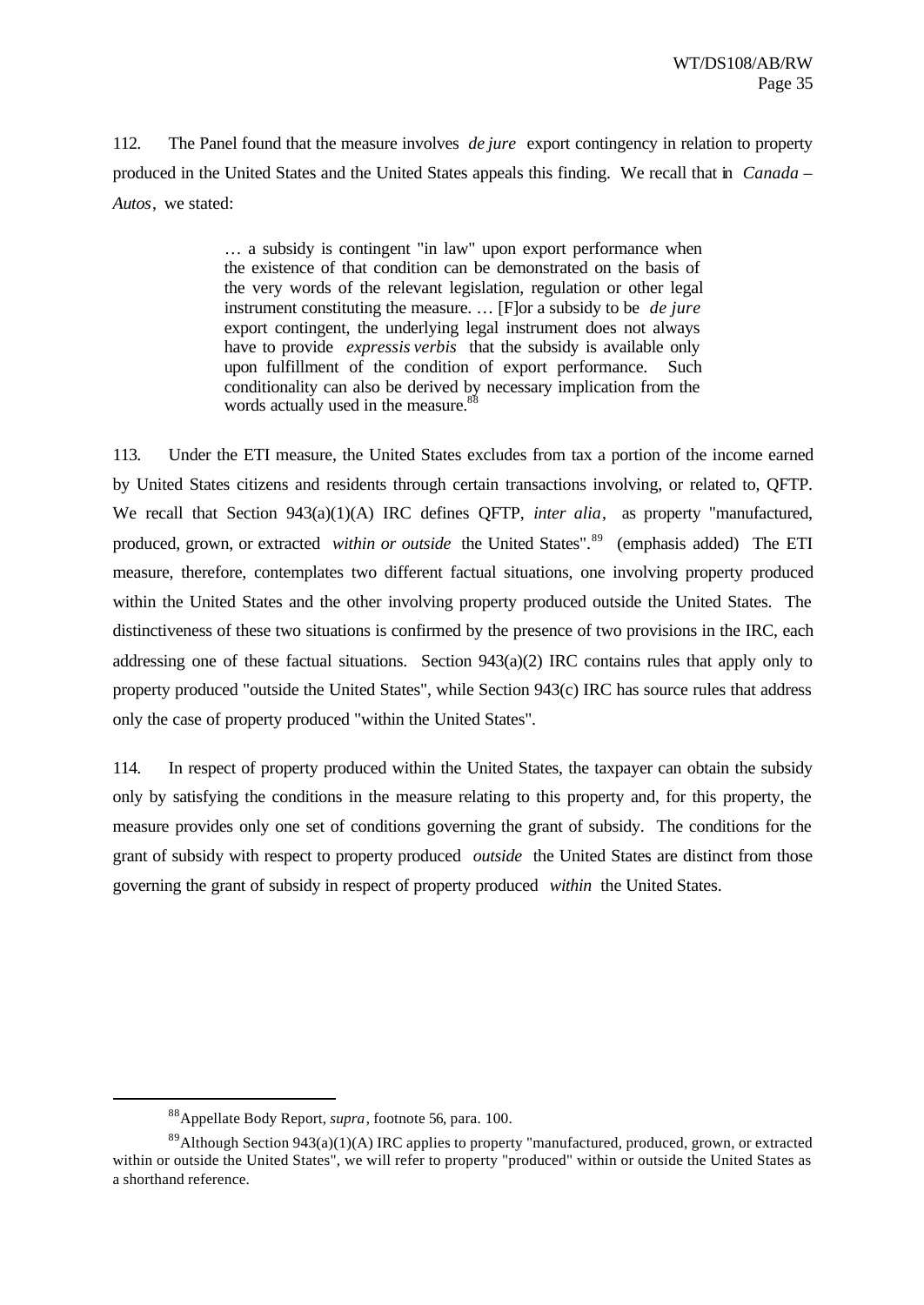115. In our view, it is hence appropriate, indeed necessary, under Article 3.1(a) of the *SCM Agreement*, to examine separately the conditions pertaining to the grant of the subsidy in the two different situations addressed by the measure. We find it difficult to accept the United States' arguments that such examination involves an "artificial bifurcation" of the measure. The measure itself identifies the two situations which must be different since the very same property cannot be produced both within and outside the United States.

116. We turn to examine the conditions in the measure governing the grant of the subsidy for property produced within the United States. In its definition of QFTP, the measure provides that, in order to obtain the subsidy, this property must be "held primarily for sale, lease, or rental, in the ordinary course of trade or business for *direct use, consumption, or disposition outside* the United States ...".<sup>90</sup> For property produced within the United States, this condition means that, for income to be eligible for the fiscal subsidy, the property must be exported. In other words, use outside the United States necessarily implies exportation of the property from the United States (the place of production) to the place of use.

117. At the oral hearing, we inquired of the United States whether, for property produced within the United States, such property must be exported from the United States in order to satisfy the condition of "direct use … outside the United States". The United States confirmed that such property must be exported to satisfy this condition.<sup>91</sup> For this property, then, the requirement of use outside the United States makes the grant of the tax benefit contingent upon export.

118. It may also be recalled that the measure at issue in the original proceedings in *US – FSC* contained an almost identical condition relating to "direct use … outside the United States" for property produced in the United States.<sup>92</sup> In that appeal, we upheld the panel's finding that the combination of the requirements to produce property in the United States and use it outside the United States gave rise to export contingency under Article 3.1(a) of the *SCM Agreement*. We see no reason, in this appeal, to reach a conclusion different from our conclusion in the original proceedings,

 $90$ Section 943(a)(1)(B) IRC. (emphasis added)

 $91$ United States' response to questioning at the oral hearing.

<sup>92</sup>Under the FSC measure, qualifying property had to be produced in the United States *by a person other than an FSC*, and it had to be held primarily for sale, lease, or rental, in the ordinary course of trade or business *by, or to, an FSC* for direct use, consumption, or disposition outside the United States. (Section  $927(a)(1)(A)$  and (B), now repealed by the ETI Act) Under Section  $943(a)(1)(B)$ , inserted into the IRC by Section 3 of the ETI Act, a United States citizen or resident producing property within the United States must hold this property "primarily for sale, lease, or rental, in the ordinary course of trade or business outside the United States." Thus, the only difference between the provisions at issue in the original proceedings and those at issue in these proceedings, relating to property produced in the United States, is that the FSC measure provided that the FSC could not produce the qualifying property, but that it had to be the seller or lessor, whereas the ETI measure does not state who must produce the qualifying property or who must sell it. This difference between the provisions has no bearing on the export contingency of the respective measures.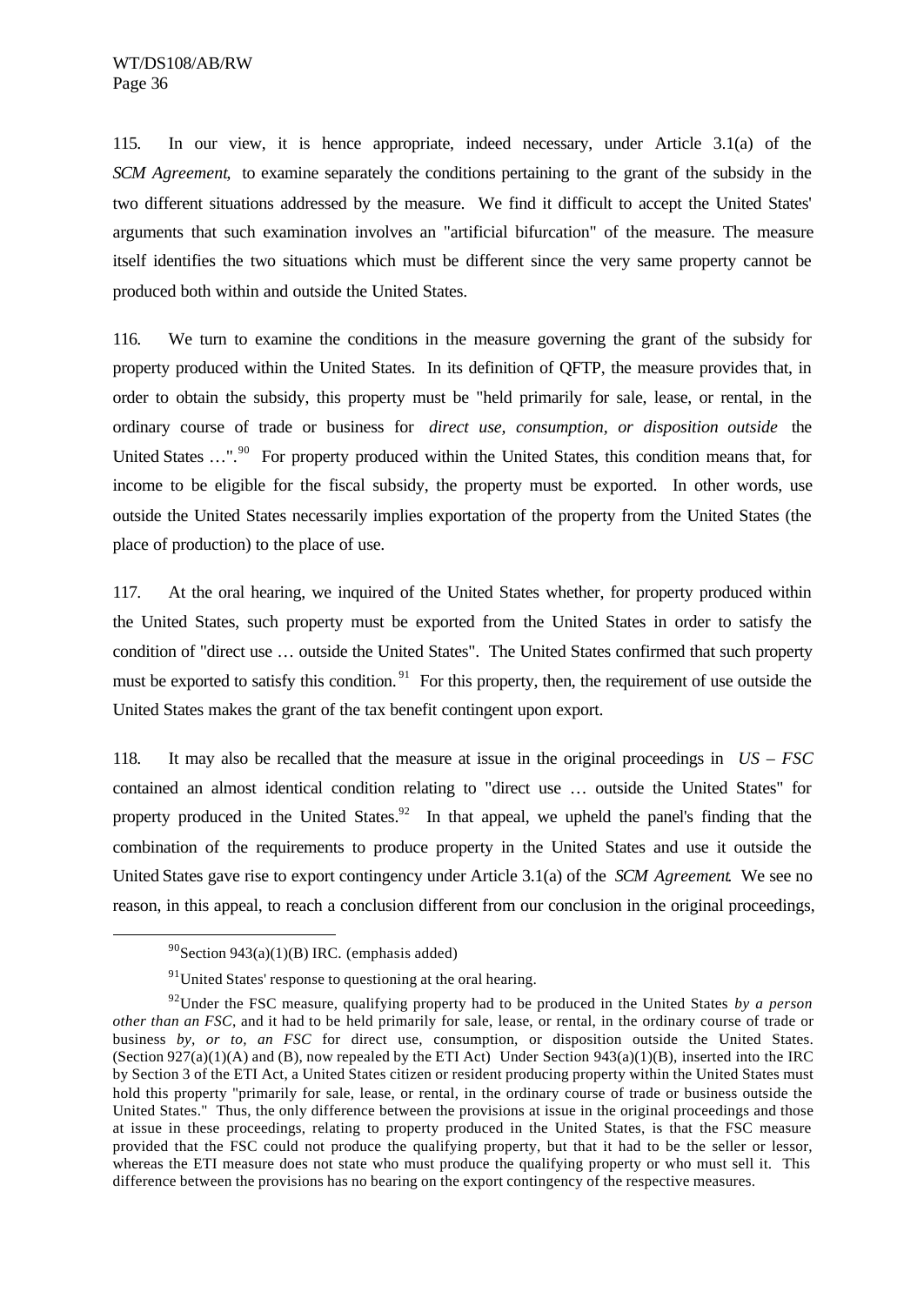namely that there is export contingency, under Article 3.1(a), where the grant of a subsidy is conditioned upon a requirement that property produced in the United States be used outside the United States.

119. We recall that the ETI measure grants a tax exemption in two different sets of circumstances: (a) where property is produced *within* the United States and held for use *outside* the United States; and (b) where property is produced *outside* the United States and held for use outside the United States. Our conclusion that the ETI measure grants subsidies that are export contingent in the first set of circumstances is not affected by the fact that the subsidy can also be obtained in the second set of circumstances. The fact that the subsidies granted in the second set of circumstances *might* not be export contingent does not dissolve the export contingency arising in the first set of circumstances. <sup>93</sup> Conversely, the export contingency arising in these circumstances has no bearing on whether there is an export contingent subsidy in the second set of circumstances. Where a United States taxpayer is simultaneously producing property within and outside the United States, for direct use outside the United States, subsidies may be granted under the ETI measure in respect of both sets of property. The subsidy granted with respect to the property produced within the United States, and exported from there, is export contingent within the meaning of Article 3.1(a) of the *SCM Agreement*, irrespective of whether the subsidy given in respect of property produced outside the United States is also export contingent.

120. For these reasons, we uphold the Panel's finding, in paragraphs 8.75 and 9.1(a) of the Panel Report – which is limited to property "manufactured, produced, grown, or extracted" within the United States – that the measure at issue grants subsidies contingent in law upon export performance within the meaning of Article 3.1(a) of the *SCM Agreement*.<sup>94</sup> We do not opine upon the alleged export contingency of the subsidy in relation to property "manufactured, produced, grown, or extracted" outside the United States.<sup>95</sup>

<sup>&</sup>lt;sup>93</sup>We recall that the European Communities makes a conditional appeal of the Panel's exercise of judicial economy with respect to its claim concerning property produced outside the United States. We address this conditional appeal below. See *infra*, paras. 253-255.

<sup>94</sup>*Supra*, paras. 108-109.

<sup>&</sup>lt;sup>95</sup>We note that the European Communities makes a conditional appeal concerning the Panel's exercise of judicial economy in relation to this issue. See *infra*, paras. 253-255.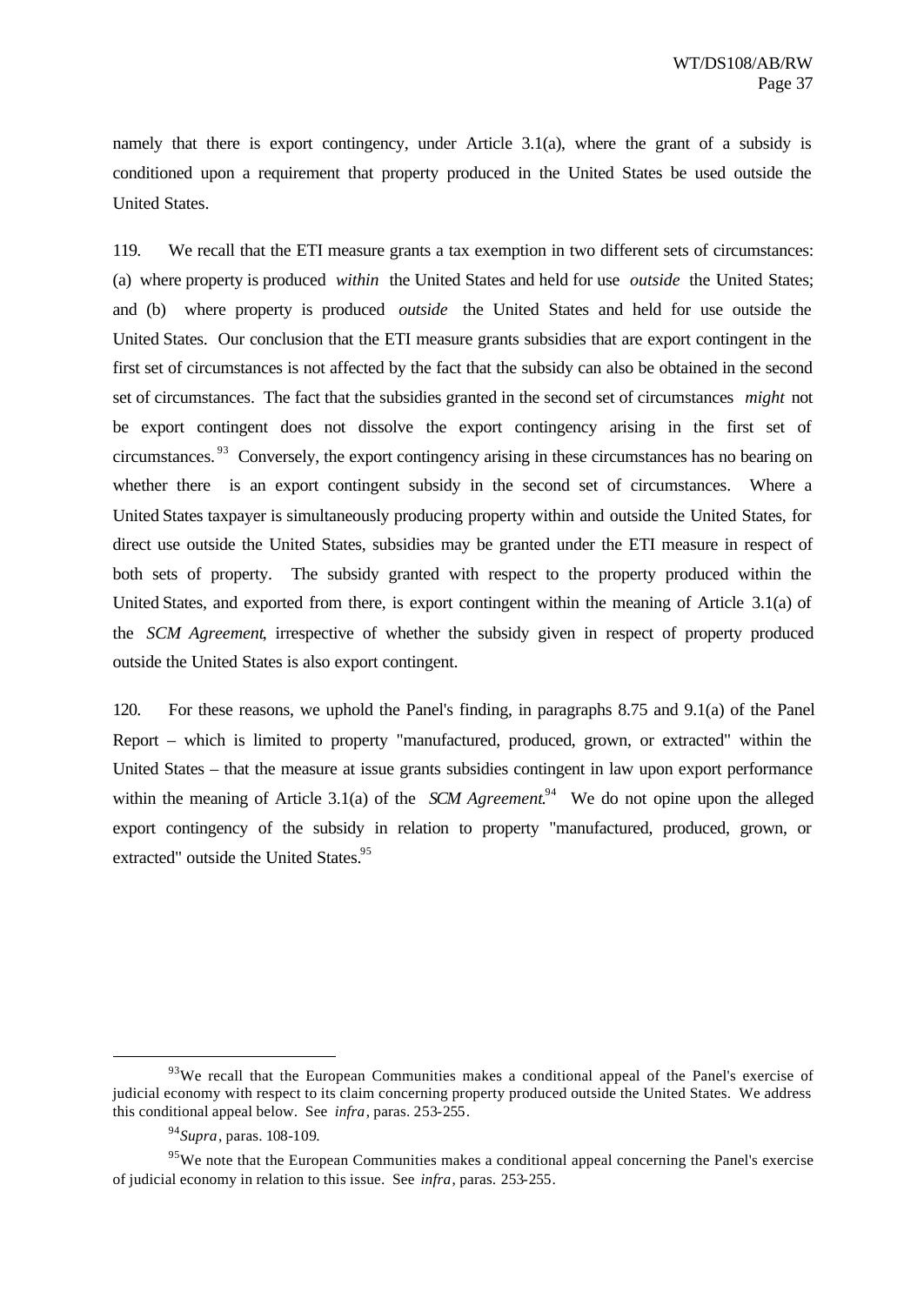## **VII. Footnote 59 to the** *SCM Agreement***: Avoiding Double Taxation of Foreign-Source Income**

121. The United States asserted, before the Panel, that, even if the Act involved export contingent subsidies, these subsidies would not be prohibited because of the fifth sentence of footnote 59 to the *SCM Agreement*, which is attached to item (e) of the Illustrative List of Export Subsidies in Annex I of that Agreement (the "Illustrative List").

122. The Panel began its inquiry by holding that the United States bore the burden of proving that the contested measure fell within the scope of the fifth sentence of footnote 59. The Panel recalled that the "party asserting the affirmative of a particular claim or defence bears the burden of proof with respect to that claim or defence," and that, in this case, the United States was asserting that the ETI Act was "justified" by footnote  $59.^{96}$ 

123. In examining the United States' arguments under footnote 59, the Panel found that the term "foreign-source income" refers "to certain income susceptible to 'double taxation'." <sup>97</sup> The Panel observed that a measure need not avoid double taxation of foreign-source income with "precision", nor need it avoid double taxation "entirely" or "exclusively".<sup>98</sup> Nonetheless, the Panel said, "the relationship between the measure and its asserted purpose – i.e. 'to avoid the double taxation of foreign-source income  $\ldots$  – must be reasonably discernible."<sup>99</sup> The Panel examined the relationship between the measure and its asserted purpose by reviewing "the overall structure, design and operation of the Act".<sup>100</sup> The Panel found that the measure at issue is not taken "to avoid the double taxation of foreign-source income" within the meaning of the fifth sentence of footnote 59 to the *SCM Agreement*. 101

124. The United States argues, on appeal, that the Panel erred in finding that the burden of proof was on the United States to demonstrate that the measure fell within footnote 59.<sup>102</sup> According to the United States, "the last sentence of footnote 59 is inextricably linked to … Article 3.1(a) [of the *SCM Agreement*] and it serves to define the scope of Article 3.1(a)."<sup>103</sup> Thus, it contends, the

<sup>96</sup>Panel Report, para. 8.90 and footnote 188 thereto. (footnote omitted)

<sup>97</sup>*Ibid*., para. 8.93.

<sup>98</sup>*Ibid*., para. 8.95. (footnote omitted)

<sup>99</sup>*Ibid*.

<sup>100</sup>*Ibid*.

 $101$ Panel Report, paras. 8.107 and 9.1(a).

<sup>&</sup>lt;sup>102</sup>United States' appellant's submission, para. 207.

<sup>103</sup>*Ibid*., para. 204.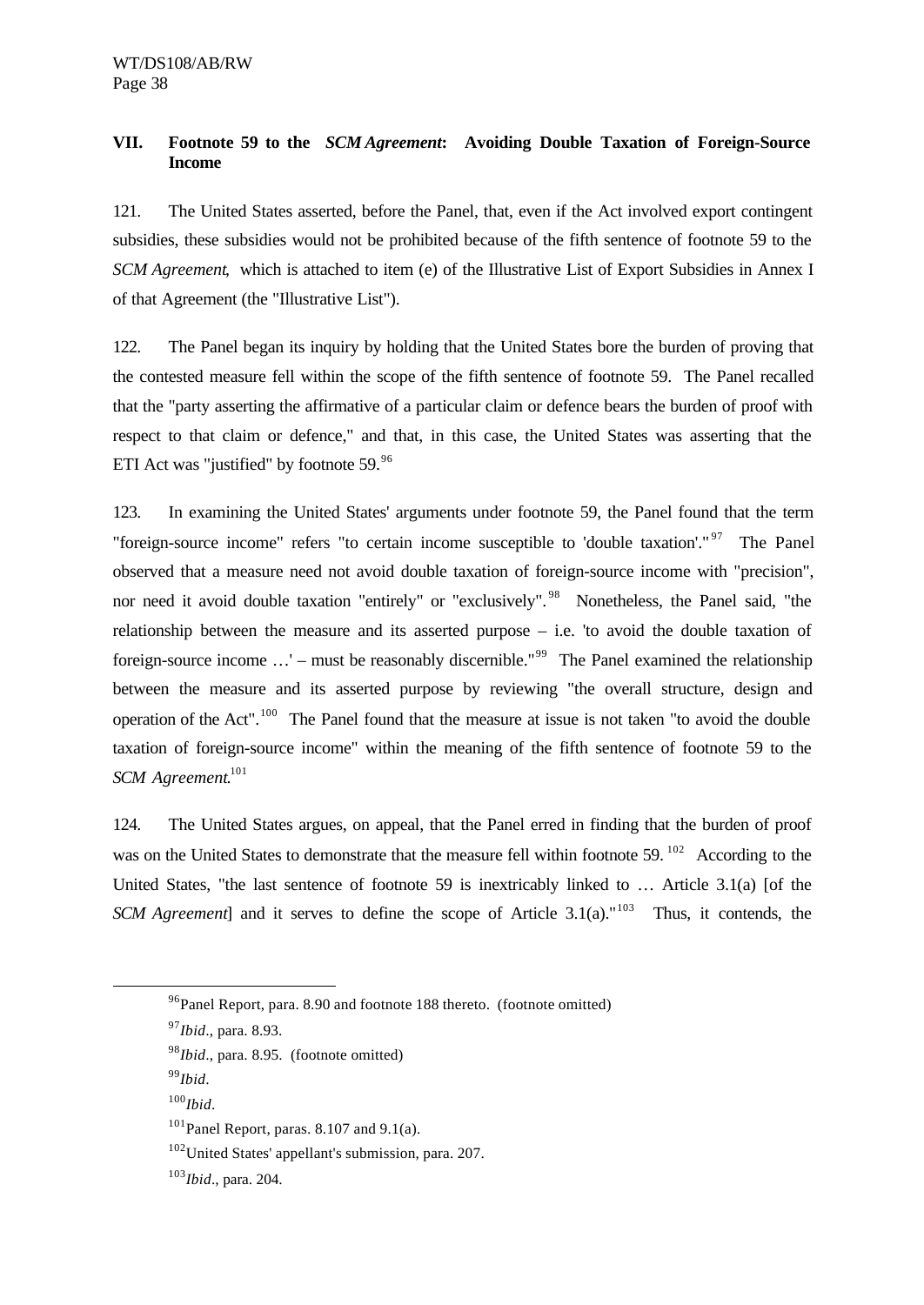European Communities bears the burden of proving that measure does *not* fall within footnote 59 to the *SCM Agreement*.

125. According to the United States, the fifth sentence of footnote 59 indicates that Members have "broad flexibility in fashioning double taxation relief".<sup>104</sup> It argues that foreign-source income "would" appear to include income arising, at least in part, outside the borders or territory of the Member instituting a measure to avoid double taxation" as there is a "possibility of double taxation" of such income.<sup>105</sup> The United States points to the legislative history of the ETI Act to establish that the measure was taken to avoid double taxation within the meaning of footnote 59.<sup>106</sup> The United States maintains that measures to avoid double taxation, under footnote 59, need not be "comprehensive or all-encompassing." <sup>107</sup>

126. We address first the Panel's finding that the United States bears the burden of proving that the ETI measure falls within the scope of footnote 59. We have indeed stated that "the burden of proof rests upon the party, whether complaining or defending, who asserts the affirmative of a particular claim or defence."<sup>108</sup> In applying this principle in *US – Wool Shirts and Blouses*, we said:

> Articles  $XX$  and  $XI:(2)(c)(i)$  are limited exceptions from obligations under certain other provisions of the GATT 1994, not positive rules establishing obligations in themselves. They are in the nature of affirmative defences. It is only reasonable that the burden of establishing such a defence should rest on the party asserting it.<sup>109</sup> (footnote omitted)

127. In *EC – Hormones*, we stressed that the usual rules on burden of proof could not be avoided simply by describing a particular provision as an "exception".<sup>110</sup> In that appeal, we explored the relationship between Articles 3.1 and 3.3 of the *Agreement on the Application of Sanitary and Phytosanitary Measures* (the "*SPS Agreement*"), as compared with the relationship between Articles I, III and XX of the GATT 1994. In the case of the GATT 1994 provisions, we observed that Article XX does not establish any "positive obligations" relevant to determining the proper scope of the obligations imposed under Articles I and III. Instead, Article XX sets out circumstances in which Members are

l

<sup>109</sup>*Ibid*., at 337.

<sup>104</sup>*Ibid*., para. 218.

<sup>105</sup>*Ibid*., paras. 187-188.

<sup>106</sup>*Ibid*., para. 194. See also Panel Report, footnote 197 to para. 8.95.

<sup>107</sup>United States' appellant's submission, para. 209.

<sup>108</sup>Appellate Body Report, *United States – Measure Affecting Imports of Woven Wool Shirts and Blouses from India* ("*US – Wool Shirts and Blouses* "), WT/DS33/AB/R and Corr.1, adopted 23 May 1997, DSR 1997:I, 323, at 335.

<sup>110</sup>Appellate Body Report, *supra*, footnote 40, para. 104.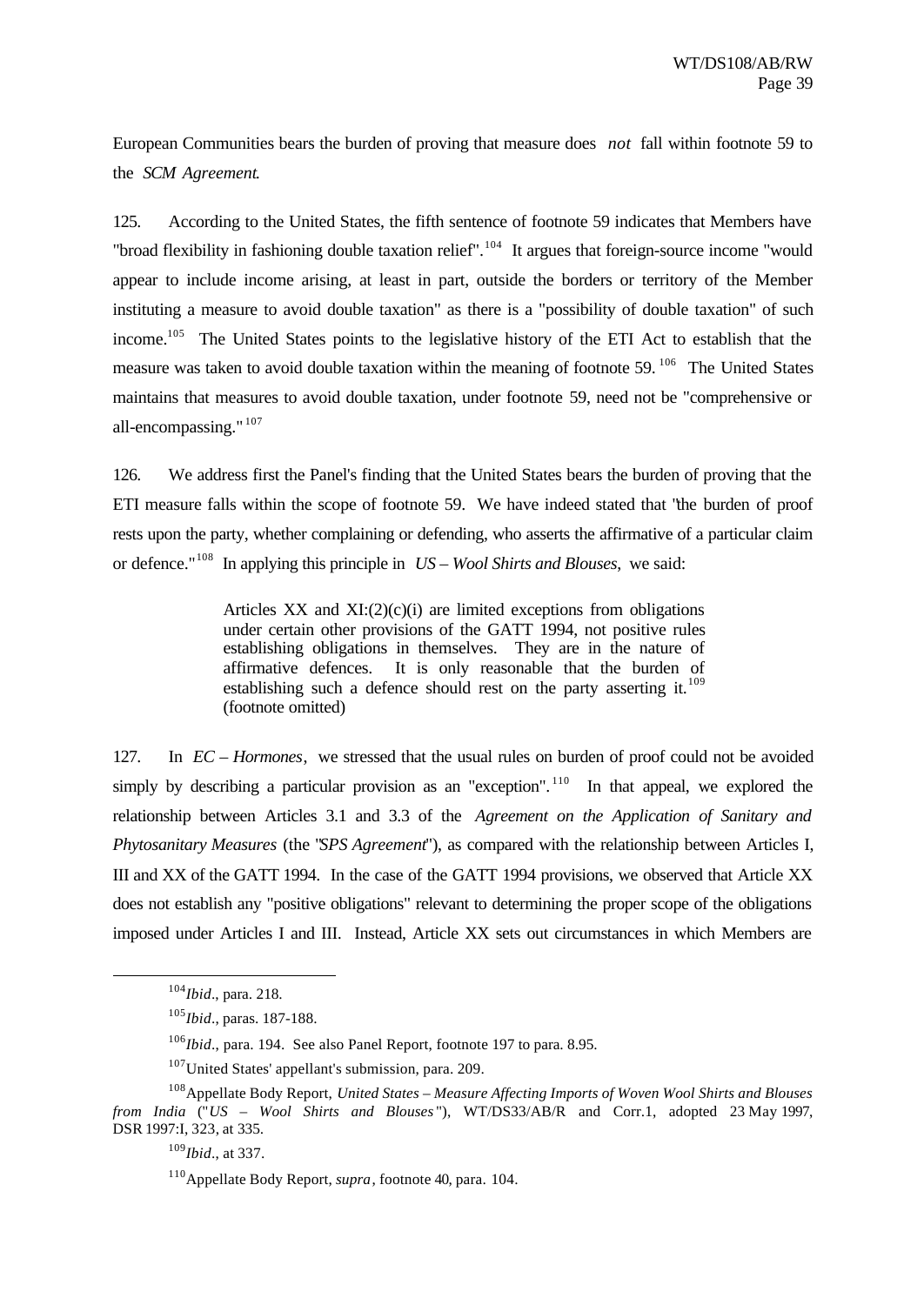l

entitled to "adopt or maintain" measures that are inconsistent with the obligations imposed under other provisions of the GATT 1994, such as Articles I and III.

128. Thus, in reviewing the Panel's finding on the burden of proof under the fifth sentence of footnote 59, we must determine whether that provision determines, in part, the proper scope of the obligations under Article 3.1(a) of the *SCM Agreement*, or whether it provides an exception for a provision that is otherwise an export contingent subsidy.

129. We recall that, in the original proceedings in this dispute, we said that the fifth sentence of footnote 59 "does not purport to establish an exception to the general definition of a 'subsidy' ..."<sup>111</sup> Thus, a measure taken to avoid the double taxation of foreign-source income, falling within footnote 59, may be a "subsidy" under the *SCM Agreement*.

130. Article 3.1 of the *SCM Agreement* provides specific obligations with respect to two types of subsidy: subsidies contingent upon export performance and subsidies contingent upon the use of domestic over imported goods. Subsidies of these defined types are prohibited under Article 3 of the *SCM Agreement*. Item (e) of the Illustrative List identifies a particular measure which is deemed to be a prohibited export subsidy under Article 3.1(a).

131. The fifth sentence of footnote 59 provides that item (e) "is not intended to limit a Member from taking measures to avoid the double taxation of foreign-source income earned by its enterprises or the enterprises of another Member." In the same way that we do not see the fifth sentence of footnote 59 as altering the scope of the definition of a "subsidy" in Article 1.1 of the *SCM Agreement*, we do not see it as altering either the scope of item (e) of the Illustrative List or the meaning to be given to the term "subsidies contingent … upon export performance" in Article 3.1(a) of the *SCM Agreement*. Thus, measures falling within the scope of this sentence of footnote 59 may continue to be export subsidies, much as they may continue to be subsidies under Article 1.1 of the *SCM Agreement*.

132. The import of the fifth sentence of footnote 59 is that Members are entitled to "take", or "adopt" measures to avoid double taxation of foreign-source income, notwithstanding that they may be, in principle, export subsidies within the meaning of Article 3.1(a). The fifth sentence of footnote 59, therefore, constitutes an exception to the legal regime applicable to export subsidies under Article 3.1(a) by explicitly providing that when a measure is taken to avoid the double taxation of foreign-source income, a Member is entitled to adopt it.

<sup>111</sup>Appellate Body Report, *US – FSC*, *supra*, footnote 3, para. 93. (emphasis omitted)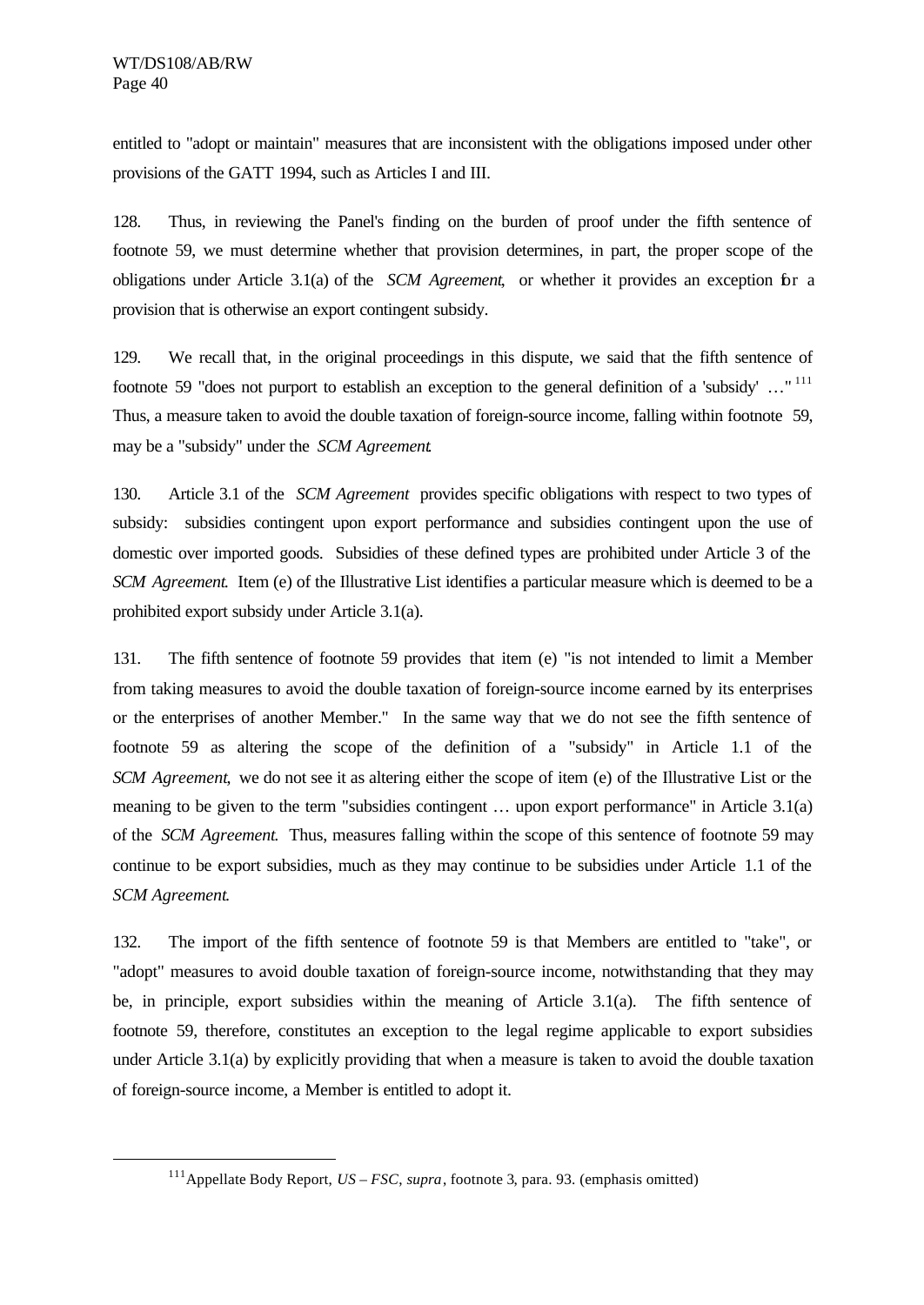133. Accordingly, as we indicated in *US – FSC*, the fifth sentence of footnote 59 constitutes an affirmative defence that justifies a prohibited export subsidy when the measure in question is taken "to avoid the double taxation of foreign-source income".<sup>112</sup> In such a situation, the burden of proving that a measure is justified by falling within the scope of the fifth sentence of footnote 59 rests upon the responding party.

134. We, therefore, uphold the Panel's finding, in paragraph 8.90 of the Panel Report, that, in this case, the burden of proof under the fifth sentence of footnote 59 falls on the United States.

135. We turn to the United States' appeal that the Panel erred in finding that the ETI measure is not one taken to avoid the double taxation of foreign-source income under footnote 59 to the *SCM Agreement*.

136. We recall that the fifth sentence of footnote 59 provides:

Paragraph (e) is not intended to limit a Member from taking measures to avoid the double taxation of foreign-source income earned by its enterprises or the enterprises of another Member.

137. We note at the outset that "double taxation" occurs when the same income, in the hands of the same taxpayer, is liable to tax in different States. The fifth sentence of footnote 59 applies to a measure taken by a Member to avoid such double taxation of "foreign-source income". In examining the phrase "foreign-source income", we observe that, in ordinary usage, the word "source" can refer to the place where a thing originates, and that the words "source" and "origin" can be synonyms.<sup>113</sup> We consider, therefore, that the word "source", in the context of the fifth sentence of footnote 59, has a meaning akin to "origin" and refers to the place where the income is earned. This reading is supported by the combination of the words "foreign" and "source" as "foreign" also refers to the place where the income is earned. Used in this way, the word "foreign" indicates a source which is external to the Member adopting the measure at stake.<sup>114</sup> Footnote 59, therefore, applies to measures taken by a Member to avoid the double taxation of income earned by a taxpayer of that Member in a "foreign" State.

<sup>112</sup>Appellate Body Report, *supra,* footnote 3, para. 101.

<sup>113</sup>*Shorter Oxford English Dictionary*, C. T. Onions (ed.) (Guild Publishing, 1983), Vol. II, p. 2057.

<sup>114</sup>*Ibid*., Vol. I, p. 788.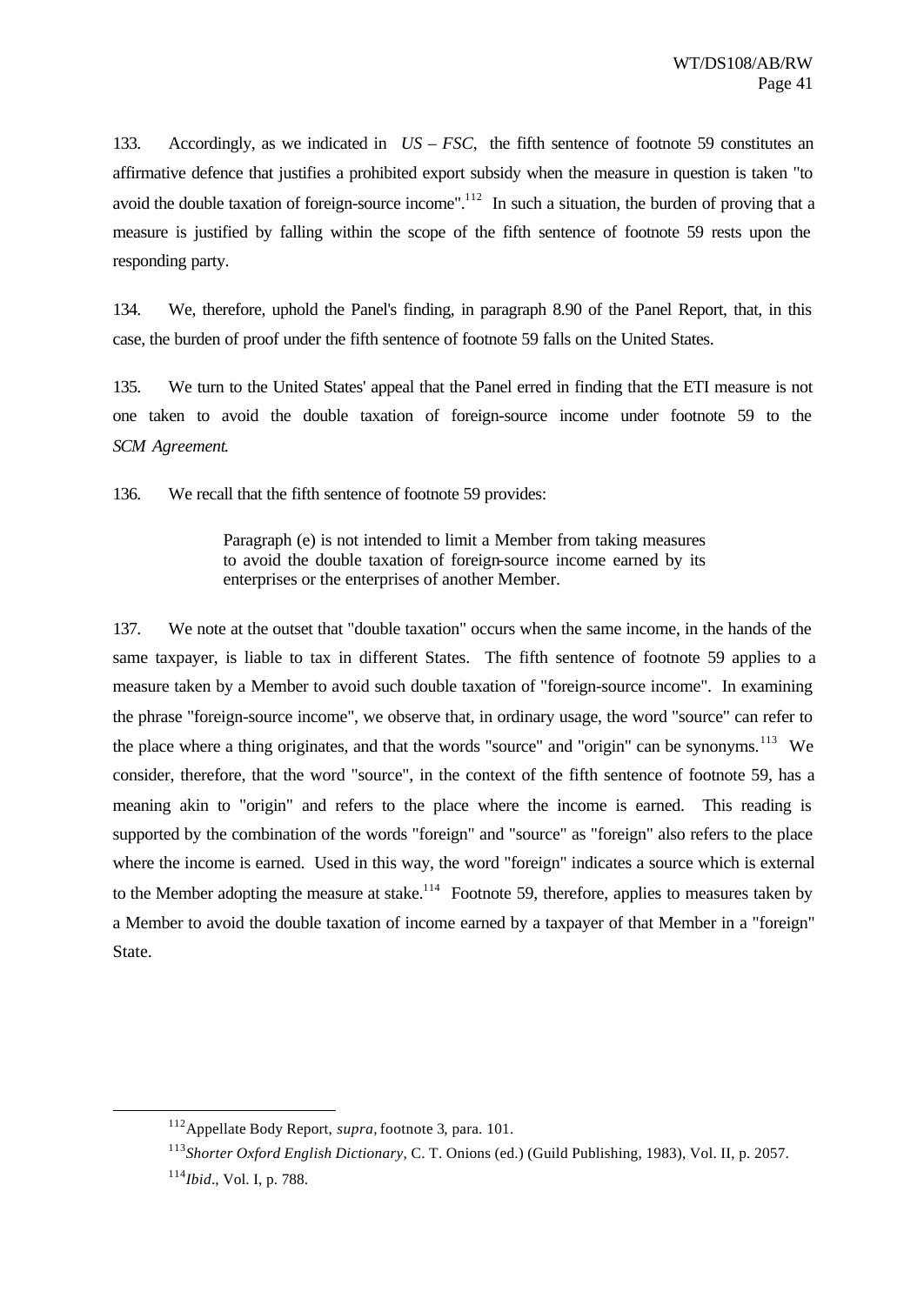138. The fifth sentence of footnote 59 to the *SCM Agreement* permits a Member to take measures granting special fiscal treatment to "foreign-source income" in order to alleviate a "double taxation" burden on its taxpayer. Clearly, if the income benefitting from such special treatment could not be taxed twice, in two different States, there would be no double tax burden to alleviate, and hence no justification for permitting an exception to the prohibition on export subsidies. Thus, the term "foreign-source income" in footnote 59 refers to income which is susceptible of being taxed in two States. The Panel took a similar view when it stated that it understood "the term 'foreign-source income' ... to refer to certain income susceptible to 'double taxation'".<sup>115</sup>

139. It is, however, no easy matter to determine in every situation when income is susceptible of being taxed in two different States and, thus, when a Member may properly regard income as "foreign-source income". We have emphasized in previous appeals that Members have the sovereign authority to determine their own rules of taxation, provided that they respect their WTO obligations.<sup>116</sup> Thus, subject to this important proviso, each Member is free to determine the rules it will use to identify the source of income and the fiscal consequences – to tax or not to tax the income – flowing from the identification of source. We see nothing in footnote 59 to the *SCM Agreement* which is intended to alter this situation. We, therefore, agree with the Panel that footnote 59 does not oblige Members to adopt any particular legal standard to determine whether income is foreign-source for the purposes of their double taxation-avoidance measures.<sup>117</sup>

140. At the same time, however, footnote 59 does not give Members an unfettered discretion to avoid double taxation of "foreign-source income" through the grant of export subsidies. As the fifth sentence of footnote 59 to the *SCM Agreement* constitutes an exception to the prohibition on export subsidies, great care must be taken in defining its scope. If footnote 59 were interpreted to allow a Member to grant a fiscal preference for *any* income that a Member chooses to regard as foreignsource, that reading would seriously undermine the prohibition on export subsidies in the *SCM Agreement*. That would allow Members, relying on whatever source rules they adopt, to grant fiscal export subsidies for income that may not actually be susceptible of being taxed in two

<sup>115</sup>Panel Report, para. 8.93.

<sup>116</sup>See Appellate Body Report, *Japan – Taxes on Alcoholic Beverages* ("*Japan – Alcoholic Beverages II* "), WT/DS8/AB/R, WT/DS10/AB/R, WT/DS11/AB/R, adopted 1 November 1996, DSR 1996:I, 97, at 110; Appellate Body Report, *Chile – Taxes on Alcoholic Beverages*, WT/DS87/AB/R, WT/DS110/AB/R, adopted 12 January 2000, paras. 59-60; and Appellate Body Report, *US – FSC*, *supra*, footnote 3, para. 90.

 $117$ Panel Report, para. 8.93.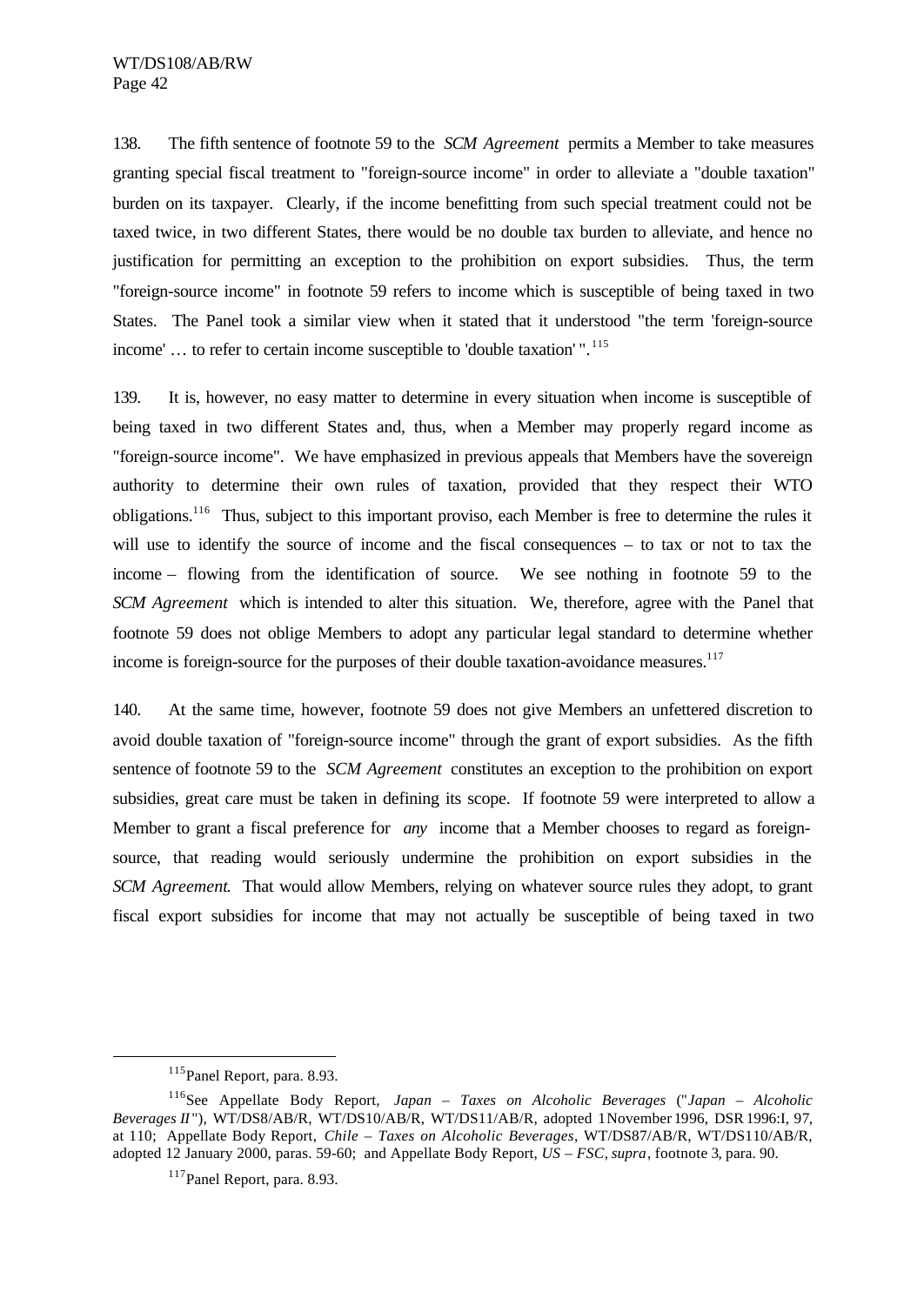jurisdictions. Accordingly, the term "foreign-source income", as used in footnote 59 cannot be interpreted by reference solely to the rules of the Member taking the measure to avoid double taxation of foreign-source income.

141. Although there is no universally agreed meaning for the term "foreign-source income" in international tax law, we observe that many States have adopted bilateral or multilateral treaties to address double taxation. The United States, for instance, has more than fifty bilateral tax treaties addressing double taxation.<sup>118</sup> Frequently, bilateral tax treaties have been based on multilaterally developed model tax conventions dealing with double taxation.<sup>119</sup> In addition, the respective member States of the Andean Community and of the Caribbean Community have adopted multilateral agreements, binding on the members of each community, that seek to avoid double taxation.<sup>120</sup>

l

<sup>120</sup>The member States of the Andean Community (Bolivia, Colombia, Ecuador, Peru and Venezuela) adopted an agreement among themselves to address double taxation (Decision 40 of 8 November 1971 of the Andean Group approving the *Agreement to Avoid Double Taxation between Member Countries* (*Convenio para evitar la doble tributación entre los Paises Miembros*) ("*Andean Community Agreement*"). (www.comunidadandina.org/normativa/dec/d040.htm and www.comunidadandina.org/ingles/treaties/dec/d040e.htm) This agreement entered into force on 1 January 1981.

<sup>&</sup>lt;sup>118</sup>Department of the Treasury, Internal Revenue Service, Publication 901 (Rev. April 2001), Cat. No. 46849F.

<sup>&</sup>lt;sup>119</sup>Two commonly used model tax conventions are the Organisation for Economic Co-operation and Development ("O.E.C.D.") *Model Tax Convention on Income and Capital* ("*O.E.C.D. Model Tax Convention*") and the United Nations *Double Taxation Convention between Developed and Developing Countries* ("*U.N. Model Tax Convention*"), which contain similar provisions. The majority of bilateral treaties adopt the principles of these two model tax conventions, with many also adopting their detailed provisions (see B. J. Arnold & M. J. McIntyre, *International Tax Primer* (Kluwer Law International, 1995), p. 100 and A. H. Qureshi, *The Public International Law of Taxation* (Graham & Trotman, 1994), p. 371). According to the O.E.C.D., there are close to 350 treaties between O.E.C.D. Members and over 1500 treaties world-wide which are based on the *O.E.C.D. Model Tax Convention* (O.E.C.D. website, www.oecd.org; 2001). The member States of the Andean Community (Bolivia, Colombia, Ecuador, Peru and Venezuela) adopted a model tax agreement among themselves, which is to be used when member States conclude bilateral taxation treaties with third States (Decision 40 of 8 November 1971 of the Andean Group, Annex II, *Standard Agreement to Avoid Double Taxation between Member Countries and Other States Outside the Subregion* (*Convenio Tipo para evitar la doble tributación entre los Países Miembros y otros Estados ajenos a la Subregión*) ("*Andean Community Model Tax Agreement*").

<sup>11</sup> member States of the Caribbean Community (Antigua and Barbuda, Barbados, Belize, Dominica, Grenada, Guyana, Jamaica, Saint Kitts and Nevis, Saint Lucia, Saint Vincent and the Grenadines, and Trinidad and Tobago) also adopted an agreement on double taxation among themselves on 6 July 1994 (*Agreement Among the Governments of the Member States of the Caribbean Community for the Avoidance of Double Taxation and the Prevention of Fiscal Evasion with Respect to Taxes on Income, Profits or Gains and Capital Gains and for the Encouragement of Regional Trade and Investment*) ("*CARICOM Agreement*"). (www.caricom.org under "Information Services" and "Treaties and Protocols")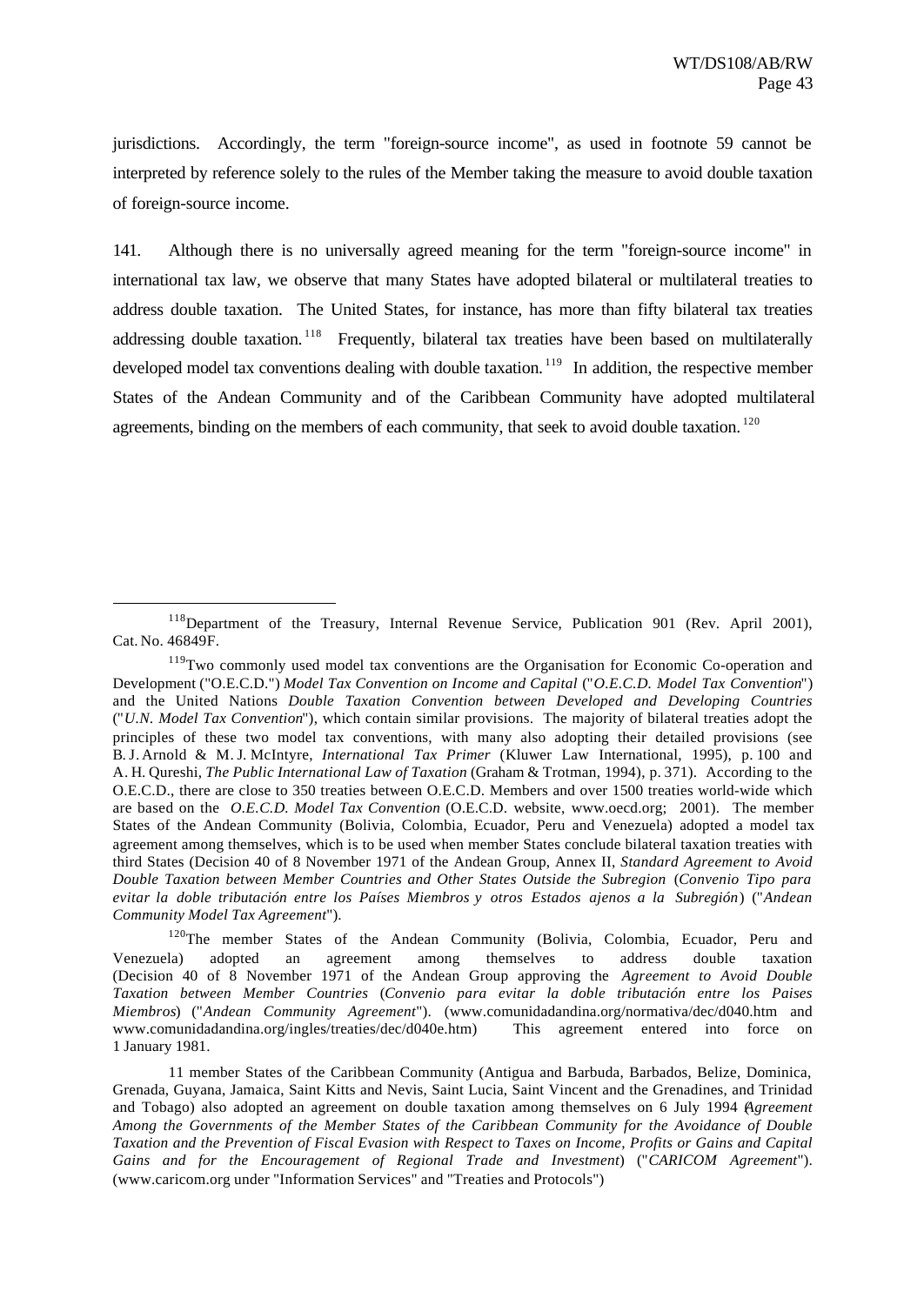l

142. Although these instruments do not define "foreign-source income" uniformly, it appears to us that certain widely recognized principles of taxation emerge from them.<sup>121</sup> In seeking to give meaning to the term "foreign-source income" in footnote 59 to the *SCM Agreement*, which is a tax-related provision in an international trade treaty, we believe that it is appropriate for us to derive assistance from these widely recognized principles which many States generally apply in the field of taxation. In identifying these principles, we bear in mind that the measure at issue seeks to address foreign-source income of United States citizens and residents – that is, income earned by these taxpayers in "foreign" States where the taxpayers are not resident.

143. We recognize, of course, that the detailed rules on taxation of non-residents differ considerably from State-to-State, with some States applying rules which may be more likely to tax the income of non-residents than the rules applied by other States.<sup>122</sup> However, despite the differences, there seems to us to be a widely accepted common element to these rules. The common element is that a "foreign" State will tax a non-resident on income which is generated by activities of the nonresident that have some link with that State. Thus, whether a "foreign" State decides to tax nonresidents on income generated by a permanent establishment or whether, absent such an establishment, it decides to tax a non-resident on income generated by the conduct of a trade or business on its territory, the "foreign" State taxes a non-resident only on income generated by

 $121$ We observe that, before the Panel, the United States provided examples of the source rules applied by Brazil, Canada, Chile, Malaysia, Panama, Saudi Arabia, Taiwan, the United Kingdom and the United States. The widely recognized principles of taxation appear to be reflected in these domestic rules of taxation. (United States' second submission to the Panel, para. 62; Panel Report, p. C-69; Exhibits US-24 – US-29 submitted by the United States to the Panel; United States' response to Question 12 posed by the Panel, paras. 27-29; Panel Report, pp. F-38 and F-39)

<sup>122</sup>For instance, some States will tax a non-resident only on business income generated by a *permanent establishment* on its territory. In that respect, we observe that the *O.E.C.D. Model Tax Convention* allows a State to impose tax on business profits generated by a non-resident through a "permanent establishment" situated on its territory. Article 5.1 of the Convention defines a "permanent establishment" as a "fixed place of business through which the business of an enterprise is wholly or partly carried on". This definition requires a relatively strong link with the "foreign" State before it may tax a non-resident. However, Article 5.5 of the Convention adds that a permanent establishment may exist where a person, other than the taxpayer, "habitually exercises … an authority to conclude contracts" for the taxpayer. The *O.E.C.D. Model Tax Convention* itself, therefore, admits of differing standards to determine whether business income was generated by activities linked to the territory of a "foreign" State.

However, we also observe that some States will tax a non-resident on the basis of activities of a less permanent character provided there is nonetheless a sufficient connection between the activities generating the income and the territory of the taxing State. The United States, for instance, taxes the business income of nonresidents if the income is "effectively connected" with a trade or business conducted in the United States. (Sections 871(b) and 882(b) IRC) The United States cites examples of other States which it considers tax nonresidents on income generated through a trade or business conducted in that State, without the creation of a permanent establishment (see s*upra*, footnote 121).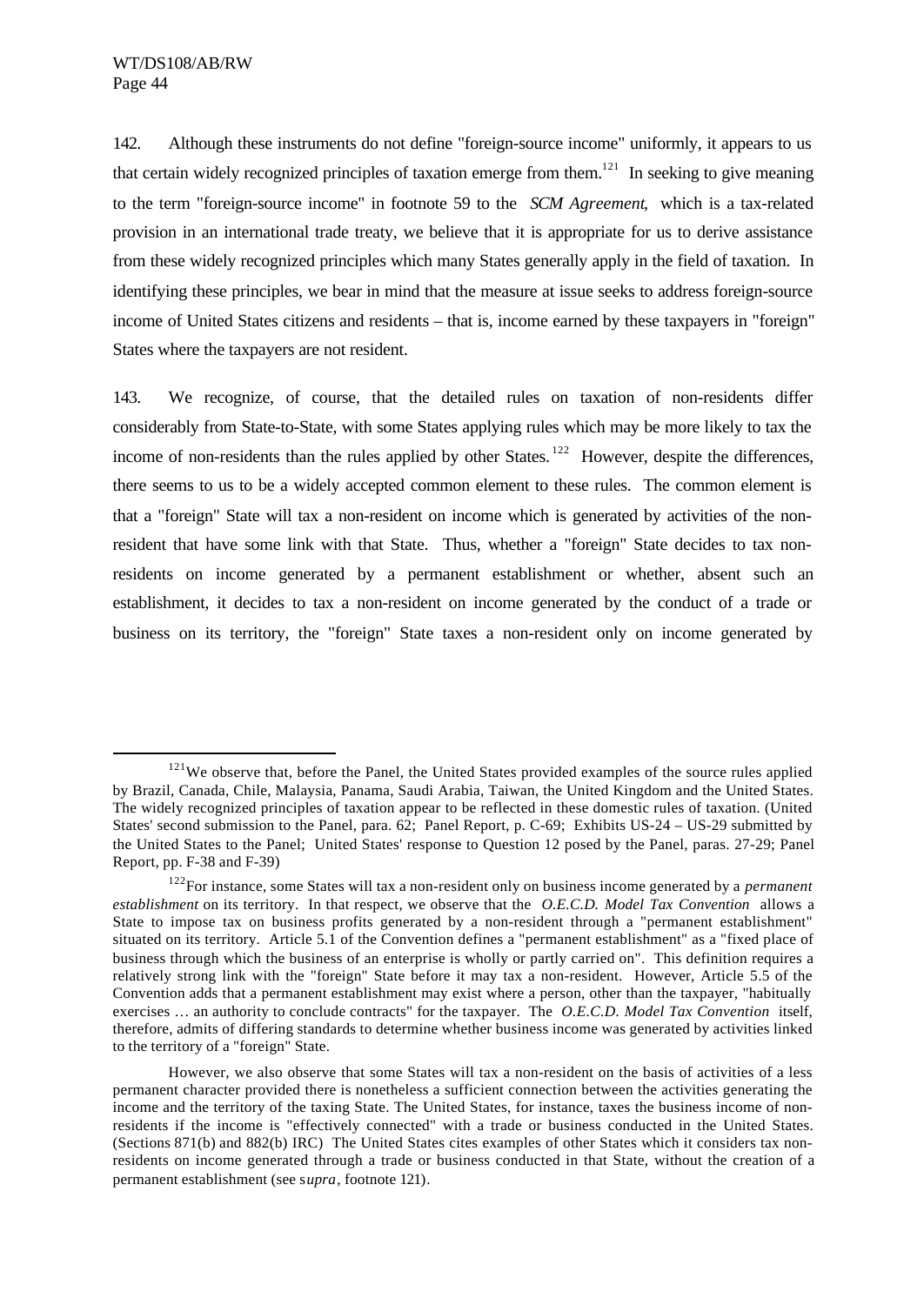activities linked to the territory of that State.<sup>123</sup> As a result of this link, the "foreign" State treats the income in question as domestic-source, under its source rules, and taxes it. Conversely, where the income of a non-resident does not have any links with a "foreign" State, it is widely accepted that the income will be subject to tax only in the taxpayer's State of residence, and that this income will not be subject to taxation by a "foreign" State.

144. Although the participants, and third participants, disagree on precisely whether or to what extent a "foreign" State will tax the income of a non-resident, none has suggested that a non-resident

l

Articles 5 and 12 of the *Andean Community Agreement* and the *Andean Community Model Tax Agreement*, Articles 6 and 7.2(i) of the *CARICOM Agreement*, and Articles 6 and 13 of the *O.E.C.D.* and *U.N. Model Tax Conventions* state that income, or capital gains, derived by a non-resident from immovable property, or from its alienation, are taxable in the "foreign" State where the property is situated.

Articles 13 of the *Andean Community Agreement* and of the *Andean Community Model Tax Agreement*, and Articles 15 of the *CARICOM Agreement* and of the *O.E.C.D.* and *U.N. Model Tax Conventions*, indicate that the employment income of a non-resident may be taxed in a "foreign" State if the services are rendered or if the employment is exercised in that State.

According to Article 17 of the *CARICOM Agreement*, and Articles 16 of the *O.E.C.D.* and *U.N. Model Tax Conventions*, the fees of a non-resident director may be taxed in the "foreign" State if the corporation of which the person is a director is resident in that State. Under Article 14 of the *Andean Community Agreement* and of the *Andean Community Model Tax Agreement*, professional services provided by an enterprise may be taxed in a "foreign" State if the services are performed there.

Under Articles 16 of the *Andean Community Agreement* and of the *Andean Community Model Tax Agreement*, Article 18 of the *CARICOM Agreement*, and Articles 17 of the *O.E.C.D.* and *U.N. Model Tax Conventions*, the income of an entertainer derived from "activities" exercised in a "foreign" State may be taxed in that State.

Thus, in the case of each type of income addressed by these agreements and conventions, a "foreign" State may tax a non-resident only on income which is generated by activities which are linked to or connected with the territory of that State.

<sup>123</sup>We note that the *Andean Community Agreement*, the *CARICOM Agreement*, and the *Andean Community Model Tax Agreement and the O.E.C.D.* and *U.N. Model Tax Conventions* describe a variety of situations in which a "foreign" State is entitled to tax a non-resident on income generated through activities which are linked to that State. The nature of the links required depends on the nature of the income.

Articles 7 of the *Andean Community Agreement* and of the *Andean Community Model Tax Agreement* provide that business profits are taxable only in the State where these profits are "obtained" through business activities conducted in that State. Article 8 of the *CARICOM Agreement* states that business profits are taxable only in the State where the business activities generating these profits are "undertaken". Thus, a non-resident will be taxed on business profits generated through activities undertaken in a "foreign" State. Articles 7 of the *O.E.C.D.* and *U.N. Model Tax Conventions* provide that "business" income of a non-resident, generated through a "permanent establishment", may be taxed in the State where the permanent establishment is located (see *supra*, footnote 122).

Articles 8 of the *O.E.C.D.* and *U.N. Model Tax Conventions* provide that income generated from the "operation of ships or aircraft in international traffic" may be taxed in a "foreign" State if the "place of effective management" of the non-resident enterprise is situated in that State. Article 8 of the *Andean Community Agreement* and Article 9.1 of the *CARICOM Agreement* allow only the State of residence of the enterprise to tax such "international" income. However, Article 9.2 of the *CARICOM Agreement* provides that where the transport activities take place exclusively within the territory of one of the member States, that State shall tax the income, irrespective of the place of residence of the enterprise. Article 8 of the *Andean Community Model Tax Agreement* is similar to Article 8 of the *Andean Community Agreement*, while the alternative Article 8 of the *Andean Community Model Tax Agreement*, allows a State to tax transport activities that take place in that State, irrespective of the place of residence of the enterprise.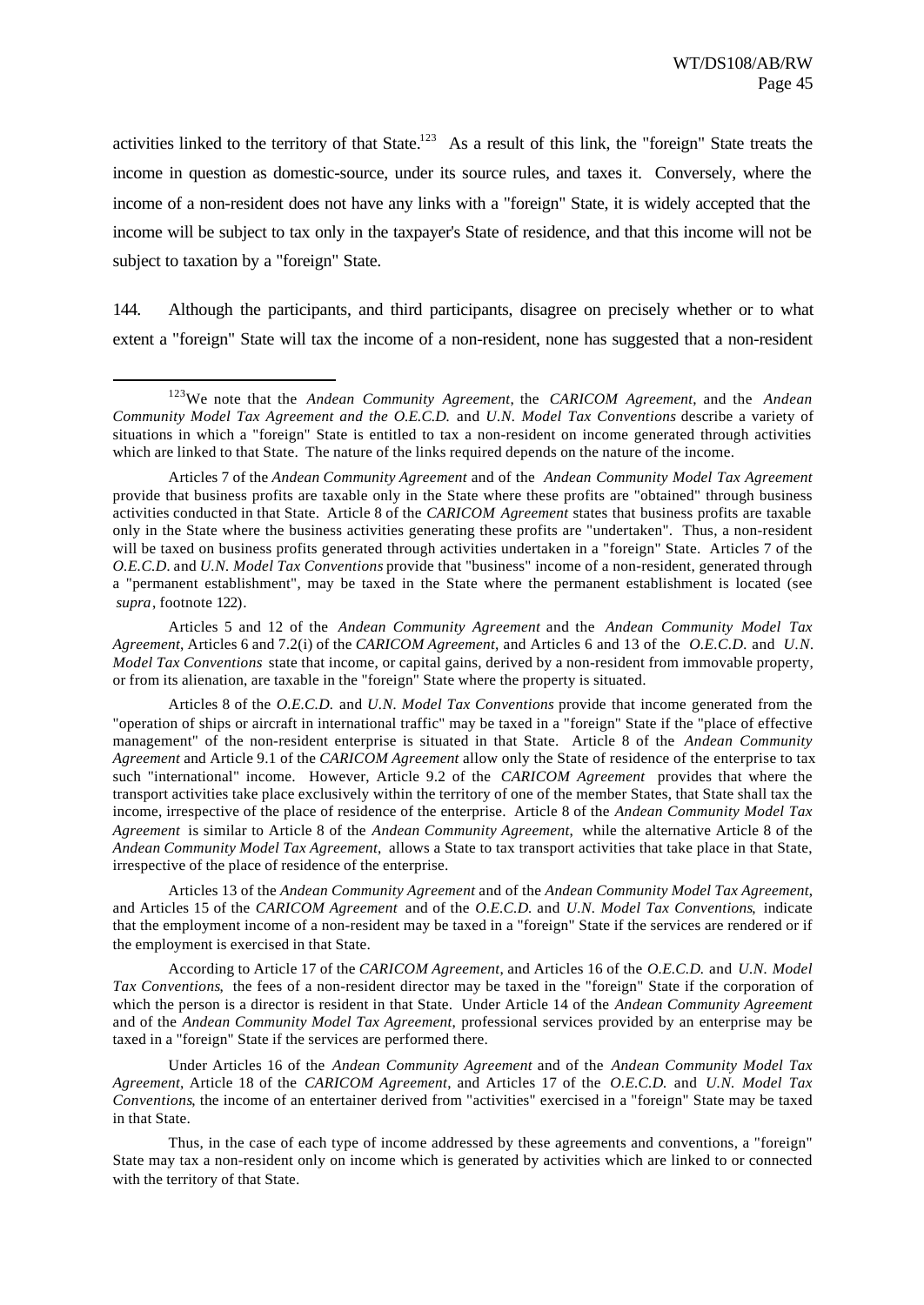will be taxed in a "foreign" State on income generated by activities that are not, in any way, linked to that "foreign" State. Indeed, the United States argues that QFTI is foreign-source income because this portion of extraterritorial income has "*sufficient foreign contacts* … [such] that the transaction may be subject to tax in [a] foreign nation."<sup>124</sup> (emphasis added) According to the United States, these "foreign contacts" are established, under the measure, through the performance of the activities described in the foreign economic processes requirement under Section 942(b) IRC.<sup>125</sup> Thus, the United States accepts that "foreign-source income" in footnote 59 is income generated by economic activities that have "sufficient contacts" with a "foreign" State.

145. Accordingly, in our view, "foreign-source income", in footnote 59 to the *SCM Agreement*, refers to income generated by activities of a non-resident taxpayer in a "foreign" State which have such links with that State so that the income could properly be subject to tax in that State.<sup>126</sup>

146. In view of the divergence in the detailed rules applied by States when taxing non-residents, there will be many situations where some States tax the income of a non-resident, while other States would consider that there was an inadequate link to justify the imposition of tax on non-residents. Thus, from the perspective of the State of residence, there will not be certainty as to when the income of its taxpayers will be subject to tax in a "foreign" State. Despite this uncertainty, one of the widely recognized methods of avoiding double taxation is the tax exemption method.<sup>127</sup> Under this method, States may exempt income from taxation to avoid double taxation, irrespective of whether or not

<sup>125</sup>*Ibid*.

<sup>&</sup>lt;sup>124</sup>United States' additional written memorandum, p. 2.

 $126$ We note that Isenbergh states that "the concept of source is not infinitely malleable. If only for practical reasons, some *connection with a country is required* to justify treating income as being from sources within that country." (emphasis added) Isenbergh also states that "commercial or industrial countries regard income as deriving its source from *specific economic activity conducted within them*, whereas many developing countries … focus on whose pocket income is paid from." (emphasis added) (J. Isenbergh, *supra*, footnote 79, Vol. I, para. 5.1, p. 5:2)

<sup>127</sup>See, for instance, Articles 23A of the *O.E.C.D.* and *U.N. Model Tax Conventions*. Among bilateral tax treaties, see, for instance, Article 22(1)(a) of the *Agreement between the Federal Republic of Germany and the Islamic Republic of Pakistan for Avoidance of Double Taxation in the Area of Taxes on Income* (*Abkommen zwischen der Bundesrepublik Deutschland und der Islamischen Republik Pakistan zur Vermeidung der Doppelbesteuerung auf dem Gebiet der Steuern vom Einkommen*), 14 July 1994, Bundesteuerblatt 1995 I p. 617, Bundesgesetzblatt 1995 II p. 836; Article 22(2)(a) of the *Double Taxation Agreement between Mauritius and Madagascar* (*Convention entre le Gouvernement de la République de Maurice et le Gouvernement de la République de Madagascar tendant à éviter les doubles impositions et la prévention de l'évasion fiscale en matière d'impôts sur le revenu*), 30 August 1994; and Article 24(b)(1) of the *Double Taxation Agreement between the Republic of France and the United Kingdom* (*Convention entre la France et le Royaume-Uni de Grande-Bretagne et d'Irlande du Nord tendant à éviter les doubles impositions et à prévenir l'évasion fiscale en matière d'impôts sur les revenus*), 22 May 1968, *Journal Officiel de la République française*, 24 November 1969, p. 11476, as amended. See also A. H. Qureshi, *supra*, footnote 119, p. 370; B. J. Arnold & M. J. McIntyre, *supra*, footnote 119, pp. 40-43; J. Schuch, "The Methods for the Elimination of Double Taxation in a Multilateral Tax Treaty", in M. Lang *et al*. (eds.), *Multilateral Tax Treaties, New Developments in International Tax Law* (Kluwer Law International and Lindeverlagwien, 1998), pp. 129-152; and M. Pires, *International Juridical Double Taxation of Income* (Kluwer Law and Taxation, 1989), pp. 173-184.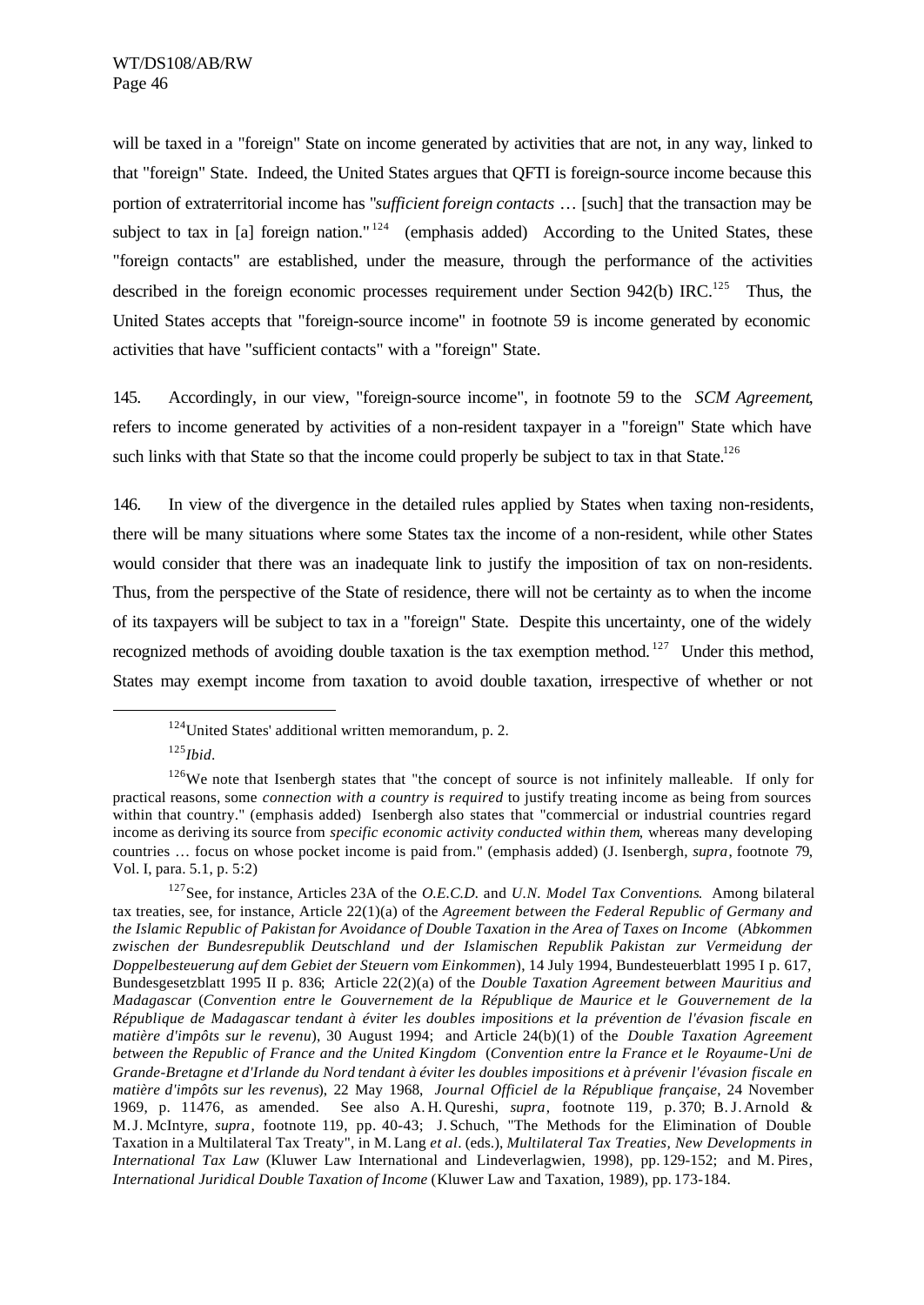another State taxes the exempt income. The avoidance of double taxation is not an exact science. Indeed, the income exempted from taxation in the State of residence of the taxpayer might not be subject to a corresponding, or any, tax in a "foreign" State. Yet, this does not necessarily mean that the measure is not taken to avoid double taxation of foreign-source income. Thus, we agree with the Panel, and the United States, that measures falling under footnote 59 are not required to be perfectly tailored to the actual double tax burden.<sup>128</sup>

147. However, the fact that measures falling under footnote 59 to the *SCM Agreement* may grant a tax exemption even for income that is not taxed in another jurisdiction does not mean that such tax exemptions may be granted, under the fifth sentence of footnote 59, for *any* income. Footnote 59 prescribes that the income benefitting from a double taxation-avoidance measure must be "foreignsource" and, as we have said, that means that the income must have links with a "foreign" State such that it could properly be subjected to tax in that State, as well as in the Member taking the double taxation-avoidance measure.

148. We also recognize that Members are not obliged by the covered agreements to provide relief from double taxation. Footnote 59 to the *SCM Agreement* simply preserves the prerogative of Members to grant such relief, at their discretion, for "foreign-source income". Accordingly, we do not believe that measures falling under footnote 59 must grant relief from *all* double tax burdens. Rather, Members retain the sovereign authority to determine for themselves whether, and to what extent, they will grant such relief.

149. We turn once more to the ETI measure and recall that footnote 59 to the *SCM Agreement* applies to measures "tak[en] … to avoid the double taxation of foreign-source income …". Like the Panel, we will scrutinize the design, structure and architecture of the contested measure to determine whether it falls within footnote 59.

150. We recall that the United States points to the legislative history of the measure. According to certain passages from that legislative history, "the exclusion of … extraterritorial income is a means of avoiding double taxation".<sup>129</sup> The legislative history also states that the measure was adopted "to comply with decisions of a World Trade Organization dispute panel and Appellate Body."<sup>130</sup> We

<sup>&</sup>lt;sup>128</sup>Panel Report, para. 8.95; United States' appellant's submission, paras. 216-220.

<sup>129</sup>United States' appellant's submission, para. 194, quoting the United States' *Senate Report on the FSC Repeal and Extraterritorial Income Exclusion Act* ("Senate Report"), S. Rep. No. 106-416 (2000), Exhibit US-2 submitted by the United States to the Panel, pp. 2 and 6; United States' *House of Representatives Report on the FSC and Repeal and Extraterritorial Income Exclusion Act* ("House Report"), H.R. Rep. No. 106-845 (2000), Exhibit US-3 submitted by the United States to the Panel, pp. 10 and 13.

<sup>&</sup>lt;sup>130</sup>Panel Report, footnote 197 to para. 8.95 quoting House Report, p. 19.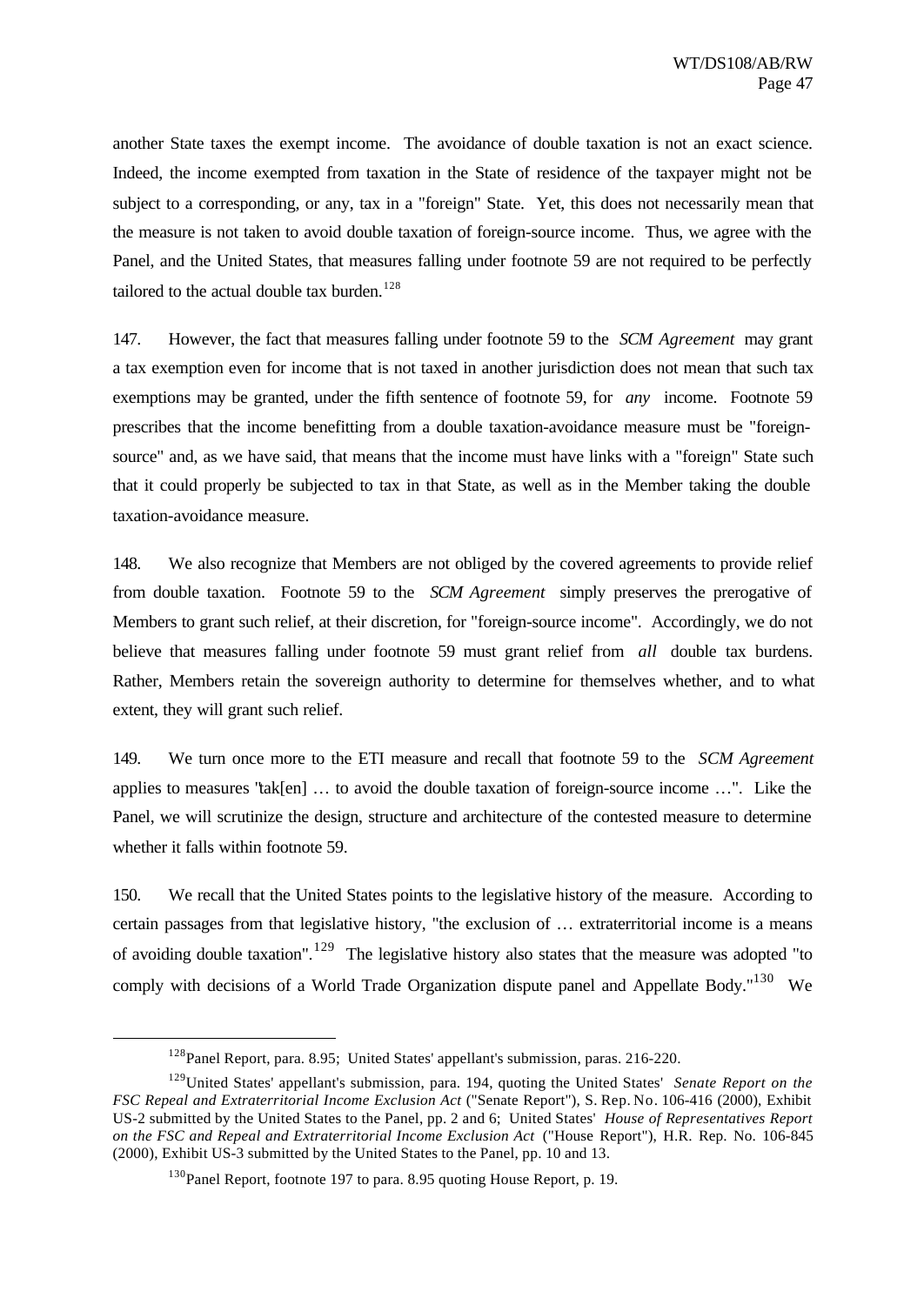l

take particular note of these statements, though we do not believe that it would be appropriate for us to end our inquiry here.

151. It is clear to us that the measure addresses situations where United States citizens and residents have engaged in certain economic activities in a "foreign" State. We note that a taxpayer will be treated as having foreign trading gross receipts, which give rise to exempt QFTI, only if the transaction generating these receipts satisfied the "foreign economic process requirement" in Section 942(b) IRC. $^{131}$ 

152. Under this requirement, certain aspects of the transaction must take place outside the United States. First, the taxpayer must have "participated outside the United States" in one of the following activities: the "solicitation", "negotiation" or "making" of the contract, other than participation in advertising. Second, at least 50 percent of certain of the transaction costs must be attributable "to activities performed outside the United States." The relevant costs are those pertaining to the following five categories of activity: "advertising and sales promotion"; "the processing of customer orders and the arranging for delivery"; "transportation outside the United States in connection with delivery to the customer"; "the determination and transmittal of a final invoice or statement of account or the receipt of payment"; and, "the assumption of credit risk". <sup>132</sup>

153. The foreign economic process requirement focuses on activities of the taxpayer in respect of making and executing the sale or lease of the qualifying property. While we agree with the European Communities that the measure addresses only a limited range of economic activities, we also agree with the United States that these activities occur in a "foreign" State, as they must take place outside the United States. It is, therefore, clear to us that the foreign economic process requirement establishes a link between some part of the qualifying transactions covered by the ETI measure and a "foreign" State.

154. However, the fact that a transaction involves some foreign element, such as the "foreign economic process", does not necessarily mean that *all* of the income generated by such a transaction will be "foreign-source income" within the meaning of footnote 59 to the *SCM Agreement*. The sale or lease of property may give rise to taxable income attributable to a variety of activities, of which

<sup>&</sup>lt;sup>131</sup>See *infra*, paras. 175-177, where we address the exception to this requirement in Section 942(c)(1) IRC.

 $132$ Sections 942(b)(2)(A)(ii) and 942(b)(3) IRC. As an alternative, the foreign economic process requirement may be satisfied where the costs attributable to activities performed outside the United States account for at least 85 percent of the costs in two of the five categories mentioned in paragraph 152. See Section 942(b)(2)(B) IRC.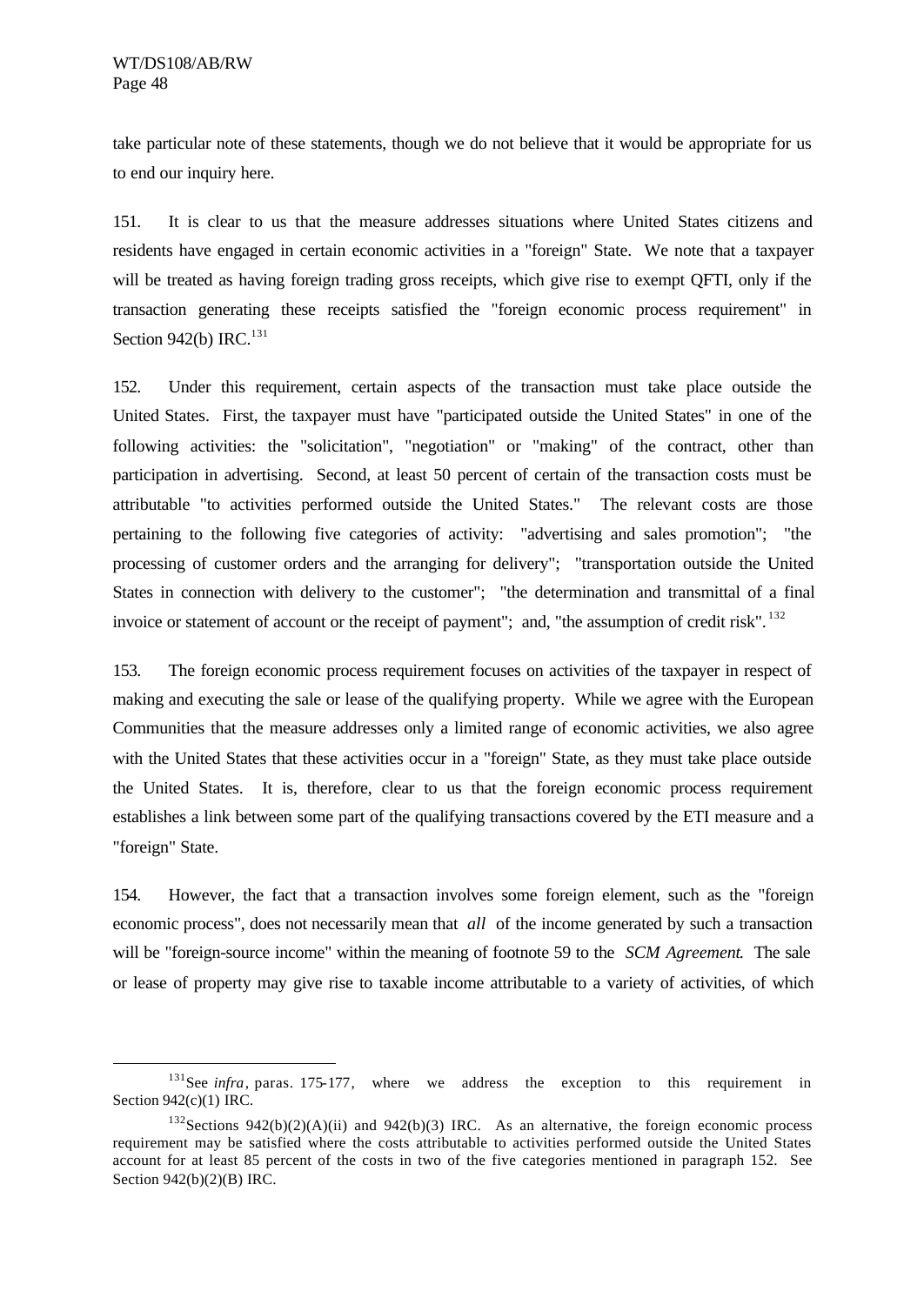only some may occur in a "foreign" State. Thus, a sale or lease transaction may give rise to income attributable to activities such as research and development, manufacturing, advertising, selling, transport, and administration. In our view, under footnote 59 to the *SCM Agreement*, the "foreignsource income" arising in such a transaction is only that portion of the total income which is generated by and properly attributable to activities that do occur in a "foreign" State.<sup>133</sup> Conversely, the portion of the total income generated by and properly attributable to activities that occur within the State of residence is domestic-source income in that State. Thus, where sales or lease income *combines* domestic- and foreign-source income, *not all* of the income is foreign-source, just as *not all* of the income is domestic-source.

155. Under Section 942(a)(1) IRC, "foreign trading gross receipts" are the *entirety* of the receipts earned by the taxpayer in transactions covered by the measure. "Extraterritorial income" is defined in Section 114(e) IRC as the gross income attributable to foreign trading gross receipts of the taxpayer. "Foreign trade income" is defined in Section 941(b)(1) IRC as the (net) taxable income attributable to foreign trading gross receipts of the taxpayer. Under the ETI measure, as we read the statutory provisions, *all* of the receipts from a qualifying transaction involving qualifying property are treated as foreign trading gross receipts; *all* of the gross income earned in such a transaction is treated as extraterritorial income; and *all* of the (net) taxable income earned in such transaction is treated as foreign trade income.

156. We said earlier that the *exempt* income under the measure is only QFTI and that the amount of QFTI is calculated, at the choice of the taxpayer, using one of three different formulae set forth in Section 941(a)(1) IRC. Under one of these formulae, the amount of QFTI is equal to 15 percent of the (net) foreign trade income of the taxpayer  $134$  (the "15 percent rule"), while under a second, QFTI is equal to 1.2 percent of foreign trading gross receipts (the "1.2 percent rule").<sup>135</sup> Thus, under these two formulae, QFTI is a *fixed percentage* of either the net amount or the gross amount of *all* of the income earned by the taxpayer in any qualifying transaction. Under these formulae, QFTI, therefore,

 $133$ We note that Isenbergh states that, in the case of sale of goods by a producer, the income generated by the sales transaction is attributable to "easily distinguishable activities" which are "often combined", namely "production and sale" activities. Isenbergh indicates that in an international sales transaction, these production and sales activities may take place "in different countries". These activities, therefore, generate income that has different sources which are "compounded" unless the income from the different sources is separated. Isenbergh states that "ideally" the different "elements of the transaction" would be "disengaged" using arm's length pricing rules. The manufacturer would be treated as if it had sold the goods to an independent distributor at arm's length prices, who in turn resold the goods. This would "dissect" the transaction on the basis of the place where the different activities occurred. (J. Isenbergh, *supra*, footnote 79, Vol. I, para. 10.9, p. 10:16)

 $134$ Section 941(a)(1)(C) IRC.

<sup>&</sup>lt;sup>135</sup>Section 941(a)(1)(B) IRC. We note that, under Section 941(a)(1)(A) IRC, QFTI may be 30 percent of the "foreign sales and leasing income" of the taxpayer. We will examine this formula below. See *infra*, paras. 172-178.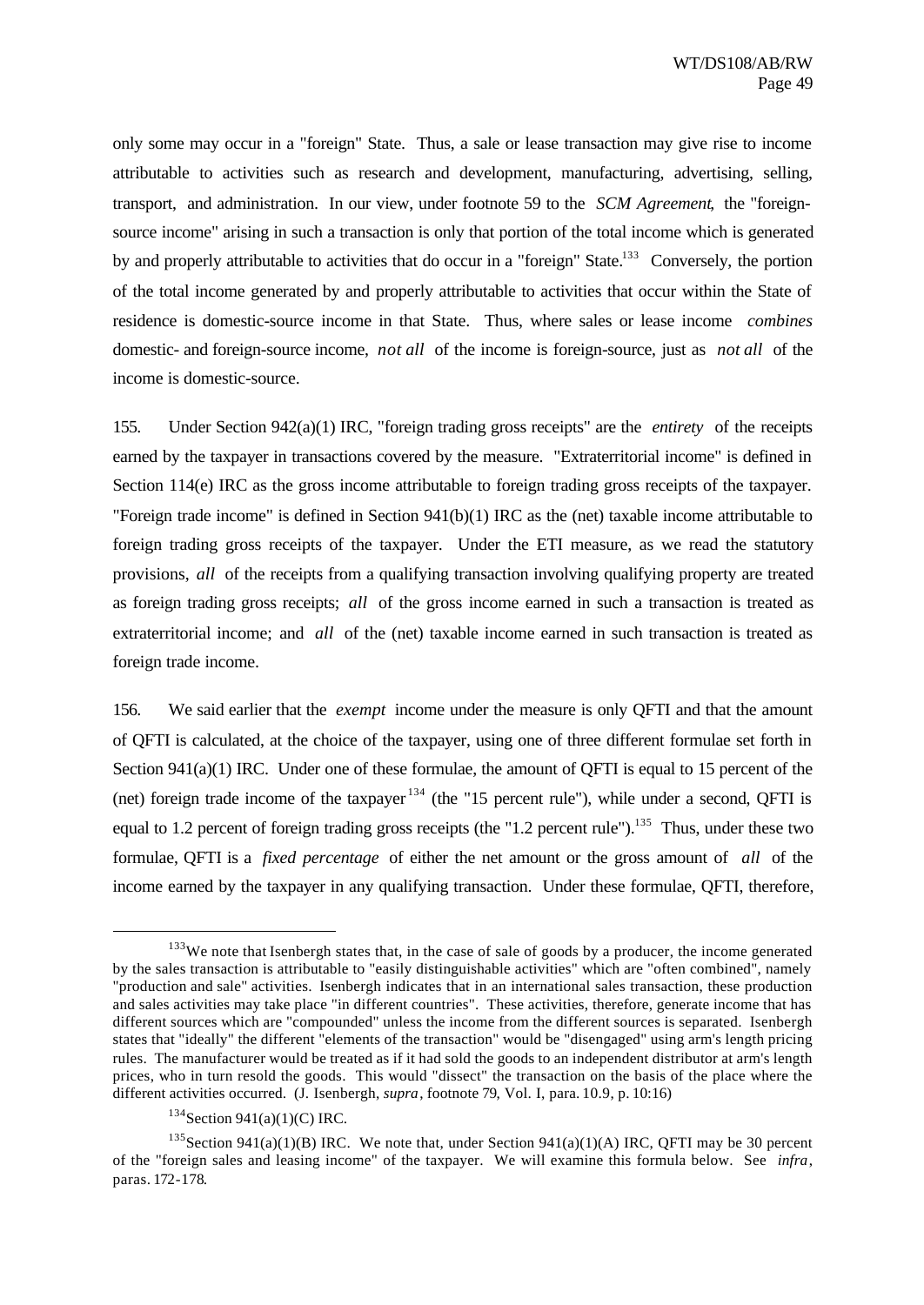includes a percentage of the income earned by the taxpayer from the activities that, cumulatively, generated the totality of the income. In other words, in calculating QFTI under these formulae, the measure does not purport to distinguish, except on an "rule of thumb" basis, between domestic- and foreign-source income according to whether activities generating the income occurred in the United States or in a "foreign State".<sup>136</sup> Instead, QFTI is a fixed percentage of an amount that bundles together both domestic- and foreign-source income.

157. This may be illustrated by way of examples which are based on an example of the operation of the measure given in the United States' House Report.<sup>137</sup> The first example involves two separate sales transactions. We assume that a United States corporation manufactures property in the United States and sells it to an unrelated distributor in the United States, without satisfying the foreign economic process requirement. We assume that the sales price was \$80, generating \$30 of profit for the manufacturer. At the oral hearing, the United States confirmed that, in such a transaction, the manufacturer will have no extraterritorial income and no QFTI. All of the \$30 profit will be gross income under Section 61(a) IRC. We next assume that the same distributor sells this same property to a foreign buyer, for use outside the United States, in a transaction satisfying the foreign economic process requirement. The sales price is \$100, generating \$20 of profit. At the oral hearing, the United States confirmed that the distributor will have \$20 of extraterritorial income and, assuming this is all taxable income, the QFTI will equal \$3 using the 15 percent rule in Section 941(a)(1)C) IRC.

158. In this first example, the manufacturer made \$30 of profit and the distributor \$20. Of this total of \$50 of profit, only the distributor's \$20 of profit is extraterritorial income. The exempt QFTI is a portion of distributor's sales and distribution profits, and does not include any profits made by the manufacturer. The United States explained that the 15 percent rule is intended to allocate the sales and distribution income earned in a transaction, in this example by the distributor, between the domestic portion (85%), and the foreign portion attributable to the activities involved in completing the foreign economic process  $(15\%)$ .<sup>138</sup> Thus, the \$3 of QFTI is the amount the United States treats as exempt foreign-source income in this example, with the remaining \$47 treated as United States domestic-source income.

<sup>&</sup>lt;sup>136</sup>At the oral hearing, the United States referred to the formulae for calculating the amount of QFTI as "rules of thumb".

<sup>&</sup>lt;sup>137</sup>House Report, p. 20. The figures used in these examples are also based on the example given in the United States' House Report.

 $138$ United States' response to questioning at the oral hearing.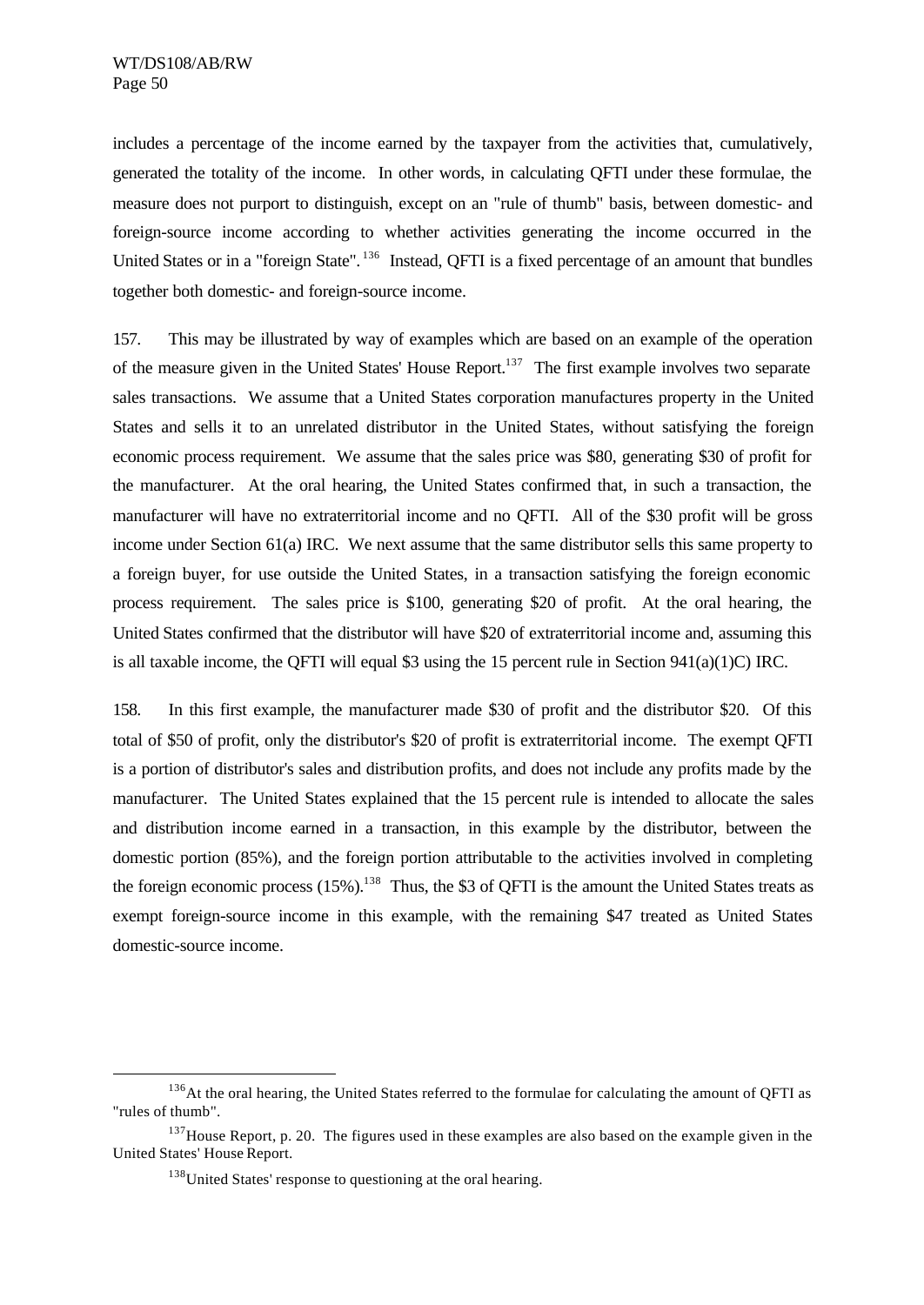159. Our second example is taken directly from the House Report itself, and uses the figures given in that Report. It involves precisely the same transactions as our first example, with the same sales prices and profits for the manufacturer and distributor. However, in this case the manufacturer and distributor are related parties. By virtue of Section 942(b)(4) IRC, the manufacturer is deemed to have satisfied the foreign economic process requirement in its transaction with the related distributor because the distributor satisfied this requirement in the subsequent transaction with the foreign buyer. In other words, because the manufacturer and distributor are related, the measure deems the foreign economic process requirement to have been met in the sales transaction between the related parties, when, in fact, it was not met. At the oral hearing, the United States confirmed what is stated in the House Report, namely that as a result of the "deeming" provision in Section 942(b)(4) IRC, the manufacturer's \$30 of profit is treated as extraterritorial income and, assuming this is all taxable income, the manufacturer's QFTI will equal \$4.50 using the 15 percent rule in Section  $941(a)(1)(C)$ IRC. The distributor will also still have \$3 of QFTI. Thus, the related parties have a total of \$7.50 of exempt OFTI, which the United States regards as foreign-source income.<sup>139</sup> The remaining \$42.50 of profit is treated as domestic-source income. We will comment on this example below.

160. The third example involves only one transaction: the direct sale, by a United States corporation, of property which that corporation manufactured in the United States, to an unrelated foreign buyer for use outside the United States. In this example, we assume that the transaction satisfies the foreign economic process requirement. We assume also that the sales price was \$100, generating \$50 of profit for the manufacturer. Thus, like the last two examples, the total profit from all activities is \$50. However, unlike the last two examples, the entire \$50 profit is earned by the manufacturer. At the oral hearing, the United States confirmed that, in this example, the manufacturer will have \$50 of extraterritorial income and, again assuming that this is all taxable income, it will have \$7.50 of QFTI using the 15 percent rule. The United States argues that the \$7.50 represents foreign-source income of the manufacturer, while the remaining \$42.50 is taxed in the United States as domestic-source income.

161. The differences in tax treatment among these three examples are revealing. In each example, precisely the same total amount of profit (\$50) is earned from precisely the same activities (manufacture, sales and distribution). Moreover, the nature and extent of the foreign-based activities are identical in each example. Yet, in these examples, the allocation between domestic- and foreignsource income that arises from the application of the ETI measure is very different. Indeed, in the second and third examples, the amount of income treated as exempt foreign-source income is more than twice the amount of such income in the first example.

<sup>&</sup>lt;sup>139</sup>The United States confirmed our understanding at the oral hearing.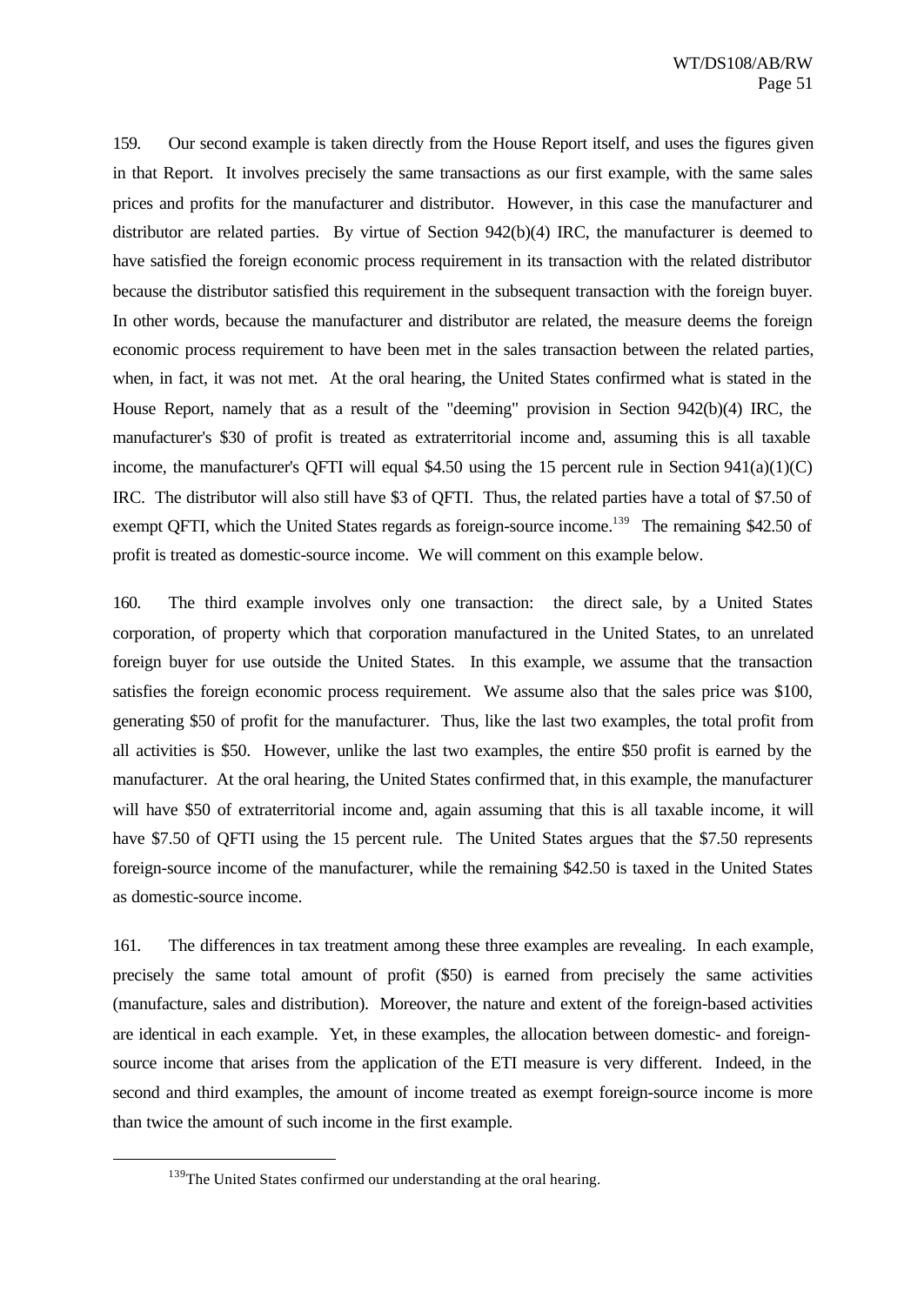l

162. The reason for the noteworthy difference in the exempt income between the first and third example is, as we said earlier, that QFTI is calculated as a fixed percentage of *all* of the income earned by the taxpayer in any qualifying transaction from the cumulation of activities which generated the income.<sup>140</sup> In the first example, QFTI was 15 percent of the entire \$20 of income earned by the distributor from the cumulation of its sales and distribution activities; QFTI did not, however, include any of the \$30 of profits earned by the manufacturer, in a separate transaction, from its activities. By contrast, in the third example, because the sale was made directly by a manufacturer, QFTI was 15 percent of the entire \$50 of income earned by it from the cumulation of all of its activities, including manufacturing, sales and distribution. Thus, in the third example, QFTI bundles together, as exempt foreign-source income, 15 percent of the manufacturing income from the transaction, as well as 15 percent of the sales and distribution income.

163. The difference in tax treatment between the first and second examples is explained by Section 942(b)(4) IRC, which provides that the transaction between the related manufacturer and distributor is deemed to satisfy the foreign economic process requirement because this requirement is satisfied in the *subsequent sale* by the distributor *to the unrelated foreign buyer*. Thus, in the absence of Section 942(b)(4) IRC, the domestic manufacturing income of the related parties would not be included in the calculation of QFTI. Yet, through the deeming provision, the measure allows the related parties to bundle together, in the calculation of QFTI, *all* of the profits earned by them, including profits earned in a purely domestic transaction between the related parties *inter se*. Thus, as in the third example, QFTI includes, in the second example, as exempt foreign-source income, 15 percent of the manufacturing income, as well as 15 percent of the sales and distribution income.

164. We note that our examples, like the one in the House Report, calculate QFTI using the 15 percent rule. However, if the taxpayer elected to calculate QFTI using the 1.2 percent rule, similar anomalies in the allocation of income as either domestic- or foreign-source would arise. Under this formula also, QFTI would be a portion of the combined domestic- and foreign-source income earned through the cumulation of activities that generated the foreign trading gross receipts of which 1.2 percent is  $QFTI<sub>141</sub>$ 

<sup>&</sup>lt;sup>140</sup>See *supra*, para. 25, for a description of the formulae used to calculate the amount of QFTI.

<sup>&</sup>lt;sup>141</sup>Where the taxpayer elects to use the 1.2 percent rule to calculate the tax exemption with respect to any transaction, Section 941(a)(3) IRC confines the exemption to the income earned in that single transaction. Any income earned in any other transaction, relating to the same property, cannot benefit from an exemption, even in the case of a second transaction between related parties. This provision, therefore, effectively excludes the application of the deeming rule for related parties in Section 942(b)(4) IRC, which allows income from more than one transaction to be included in the calculation of QFTI. See *supra*, paras. 159 and 163.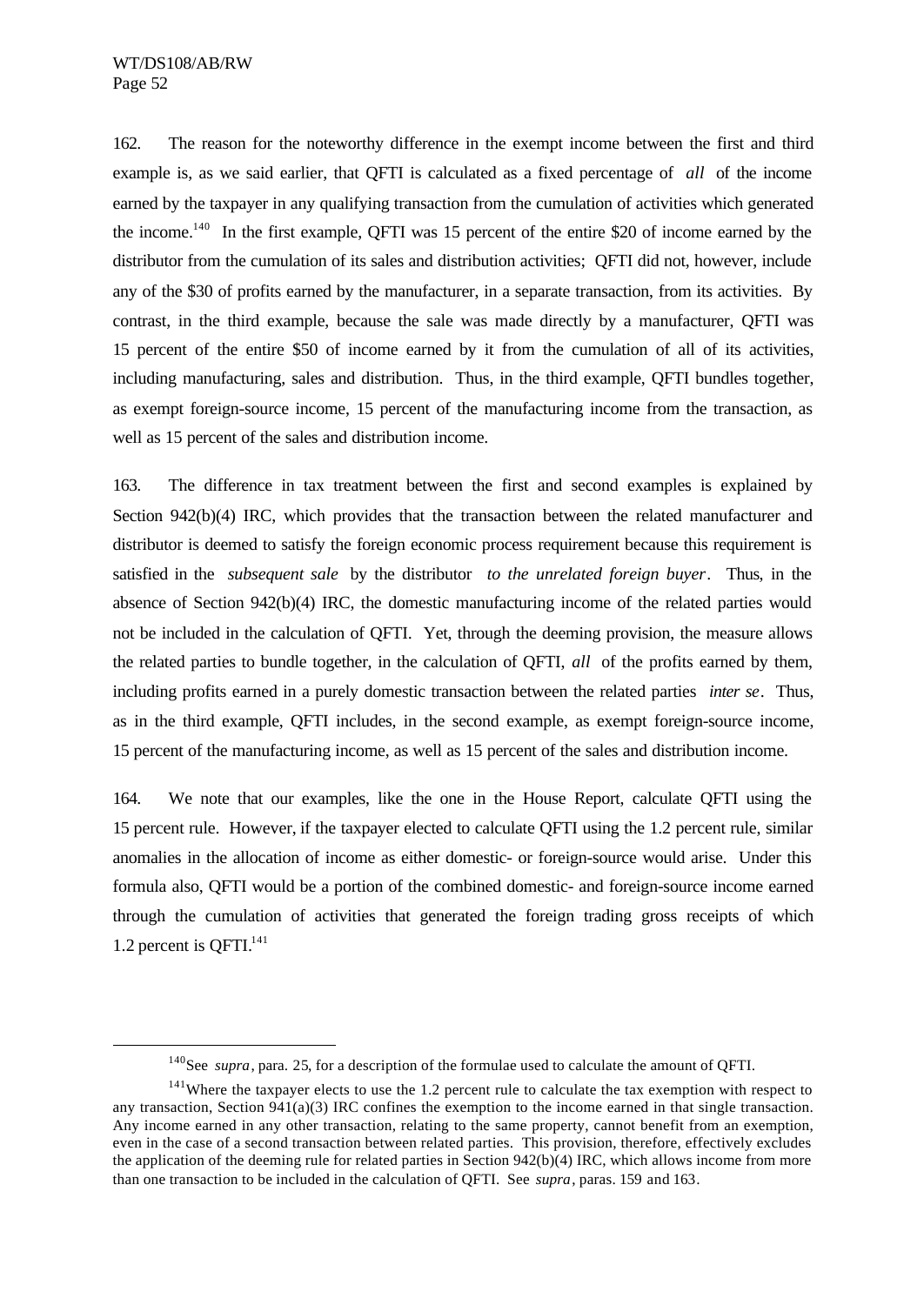165. We have said that, under footnote 59 to the *SCM Agreement*, "foreign-source income" is income which is generated through activities linked with a "foreign" State. Although the ETI measure ensures that transactions giving rise to exempt QFTI have some link with a "foreign" State, through compliance with the foreign economic process requirement, two of the measure's allocation rules (the 15 percent and 1.2 percent rules) do not distinguish, on a proper basis, between income generated by activities that occur in the United States and income from activities that occur elsewhere. Rather, under these two rules, QFTI is a fixed portion of all of the income earned by the taxpayer in relevant transactions, including income generated by activities that occur in the United States, such as manufacturing income in our examples. As we have said, income generated by activities that do not have a link with a "foreign" State is not properly regarded as "foreign-source income" within the meaning of footnote 59, but as domestic-source income.

166. Accordingly, in our view, in the calculation of QFTI using the 1.2 and 15 percent rules set forth in Section 941(a)(1)(B) and (C) IRC<sup>142</sup>, the ETI measure fails to distinguish between income which can give rise to foreign-source income – that is, sales and distribution income attributable to the foreign economic processes – and income which cannot, such as income attributable to United States' manufacturing activities. As a result, under these two formulae, the ETI measure improperly combines domestic-source income and foreign-source income in the calculation of QFTI. We, therefore, consider that, when taxpayers elect to use either of these two formulae, the ETI measure results systematically in a misallocation of domestic- and foreign-source income.

167. Furthermore, as we saw in the second example, through Section 942(b)(4) IRC, related parties are able to "sweep into" the calculation of QFTI income from purely domestic transactions, involving in that example domestic-source manufacturing income.<sup>143</sup> In the absence of this provision, the separate transactions between the manufacturer and related distributor, and between the distributor and unrelated foreign buyer, would have operated as a means of separating out some domestic- and foreign-source income in these separate transactions. In other words, the domestic-source income in the first transaction would not be included in the calculation of QFTI. However, the result of the deeming provision in Section 942(b)(4) IRC is to misallocate domestic-source income from the first transaction as foreign-source income.<sup>144</sup>

<sup>142</sup>See *supra*, paras. 25 and 156.

<sup>143</sup>See *supra*, para. 159.

<sup>&</sup>lt;sup>144</sup>We acknowledge that, for certain purposes, related parties may be treated as a single economy entity. Yet, the application of the deeming rule here adds another situation where the ETI measure misallocates domestic- and foreign-source income.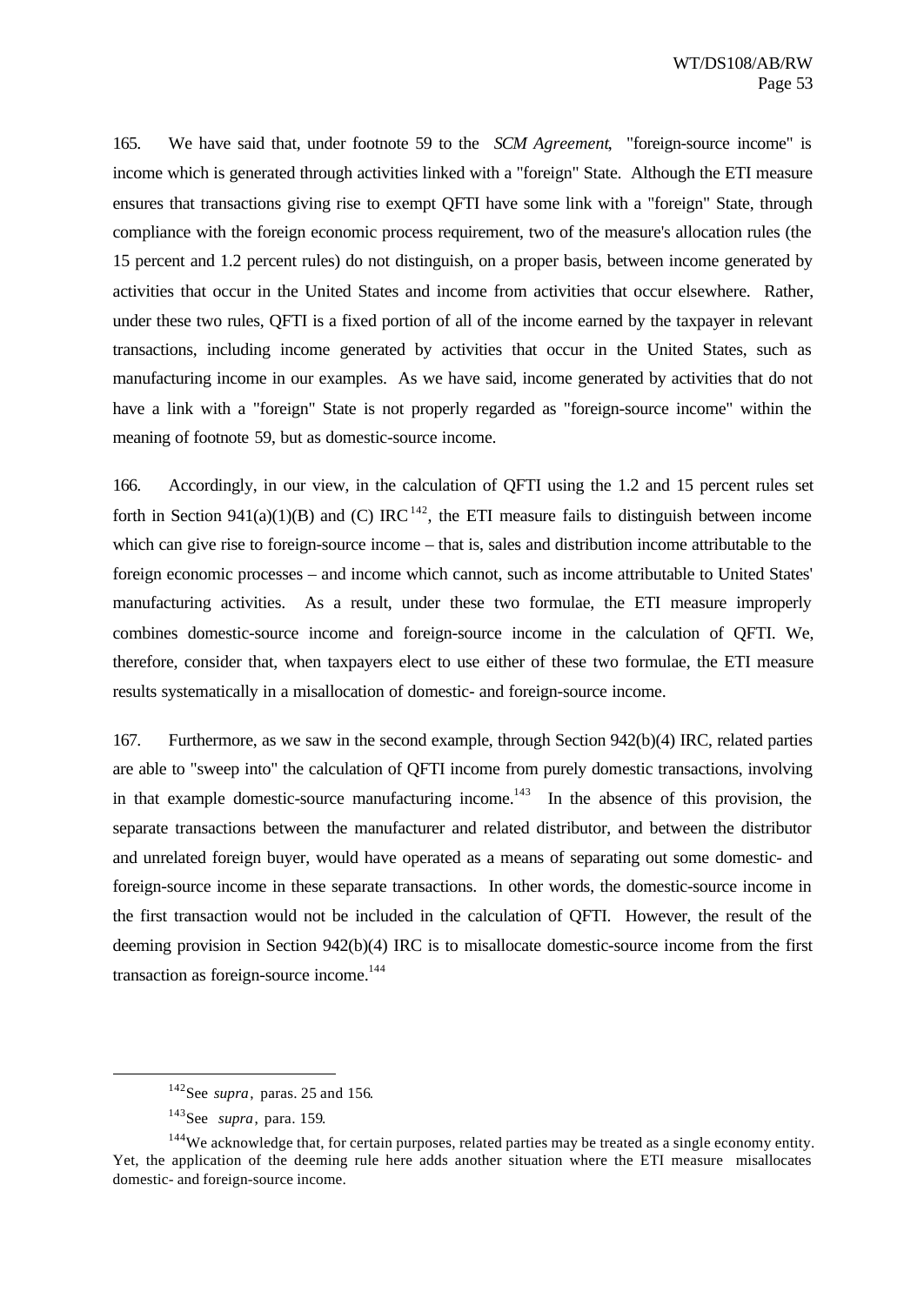l

168. Finally, with respect to the two formulae we have just examined – namely, the 1.2 percent rule or 15 percent rule – we note that the last sentence of this provision states that the amount determined under the 1.2 percent rule shall in no case exceed 200 percent of the amount determined under the 15 percent rule. This last sentence of Section  $941(a)(1)$  suggests to us that there could be situations where the QFTI claimed by a taxpayer under the 1.2 percent rule could be as much as 200 percent of the QFTI computed for the same transactions under the 15 percent rule. This reinforces our view that the approach embodied in the ETI measure can lead to very different allocations of income between domestic-and foreign-source in respect of precisely the same transaction. This implies to us that the different formulae for calculating QFTI result in a misallocation of income as between the domestic-and foreign-source and, through the election which the taxpayer can make between these formulae, allows the taxpayer to obtain the maximum benefit from the misallocation.

169. The third and final formula for calculating QFTI addresses "foreign sales and leasing income" ("FSLI") and is set forth in Section 941(c)(1) IRC. This provision states that QFTI may be 30 percent of the taxpayer's FSLI. The definition of FSLI contains some noteworthy differences from the allocation rules under the two formulae we have just examined. Whereas the first two formulae base the calculation of QFTI on *combined* domestic- and foreign-source income, in contrast, the definition of FSLI, under Section 941(c)(1)(A) IRC, does not. Under this provision, FSLI is limited to the "foreign trade income properly allocable to activities" that are "performed … *outside* the United States" in satisfaction of the foreign economic process requirement described in Sections  $942(b)(2)(A)(i)$  and  $942(b)(3)$  IRC.<sup>145</sup>

170. Thus, under this third formula, FSLI is a portion of foreign trade income.<sup>146</sup> We recall that, under Section 941(b) IRC, foreign trade income bundles together both domestic- and foreign-source income. However, in contrast, FSLI is only that portion of foreign trade income "properly allocable" to foreign sales and distribution activities. We note that, although the IRC does not define the words "properly allocable", the Senate and House Reports indicate that those words limit FSLI to foreign trade income "*associated with sales* activities" described in the foreign economic process requirement.<sup>147</sup> We envisage that the application of such a rule requires the taxpayer to establish that, in fact, the "alloca[tion]" made is, indeed, "proper". Interpreted in this way, FSLI is *not* the *entirety* of the taxpayers' sales and leasing income, but is only the portion "properly allocable" or attributable

<sup>&</sup>lt;sup>145</sup>This method of determining FSLI does not apply to income derived from the "lease or rental" of QFTP. We examine below the calculation of FSLI in transactions involving the "lease or rental" of QFTP. See *infra*, paras. 170-174.

<sup>146</sup> We note that, under Section 941(c)(3)(B) IRC, only "*directly* allocable expenses" are to be "taken into account in computing foreign trade income" for purposes of FSLI. (emphasis added)

 $147$ Senate Report, p. 10; House Report, p. 24. (emphasis added)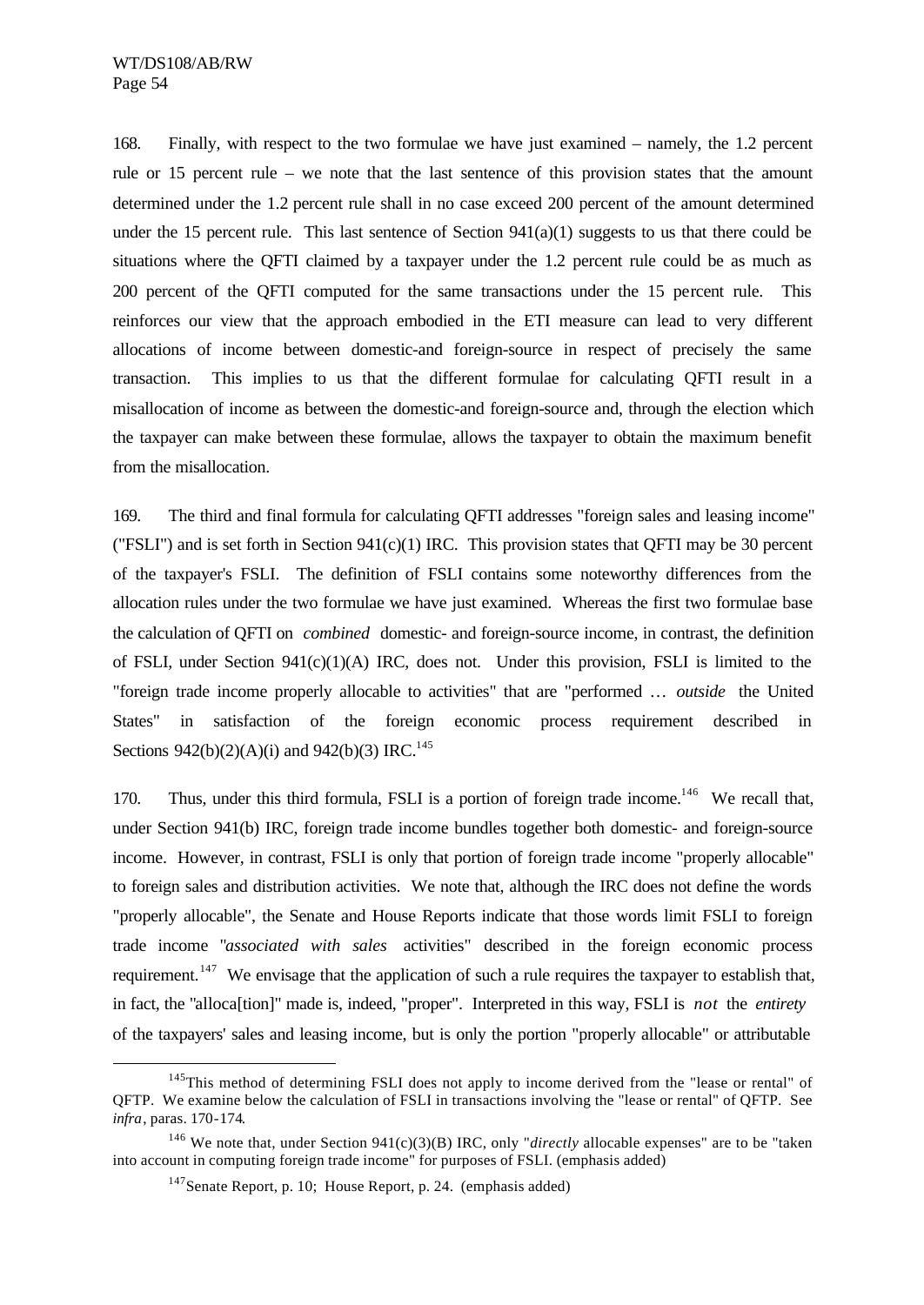to foreign activities. By requiring such a process of separating domestic- and foreign-source income, on the basis of the locus of the activities generating the income, Section  $941(a)(1)(A)$  IRC includes in the calculation of FSLI only income which may properly be regarded as "foreign-source income" under footnote 59 of the *SCM Agreement*. In other words, Section 941(c)(1)(A) IRC separates out, or unbundles, the domestic- and foreign-source income that are combined in foreign trade income.

171. We note, however, that rules on "proper alloca[tion]" in Section 941(c)(1)(A) IRC do *not* apply to income derived from the lease or rental of QFTP. In the case of income derived from the "lease or rental" of QFTP, FSLI is simply the "foreign trade income" derived from these transactions.<sup>148</sup> We recall that foreign trade income bundles together domestic- and foreign-source income <sup>149</sup>, in other words, the process of separating domestic- and foreign-source income that we consider is contemplated by the words "properly allocable" does *not* apply to FSLI which is lease or rental income.

172. However, the provisions relating to FSLI include "special rules for leased property" in Section 941(c)(2) IRC for the calculation of foreign trade income. These special rules apply in two situations. First, where qualifying property is leased by the manufacturer and, second, where qualifying property which has been leased is sold by the manufacturer. In these two situations, FSLI is determined as if the manufacturer had acquired the property from a third party at an arm's length price. The Senate and House Reports explain that:

> This limitation is intended to *prevent* foreign sales and leasing income from including *profit associated with manufacturing activities*. <sup>150</sup> (emphasis added)

173. We agree that, under the "special rules for leased property", the use of the arm's length rule effects a separation of manufacturing income from all other income.<sup>151</sup> The amount of FSLI is *all* of the income, *less* manufacturing income, earned through the lease transaction, or through the sale of leased property. FSLI, therefore, combines or bundles together the *remaining* income, irrespective of the locus of the activities that generated this income. The remaining FSLI could combine income generated by domestic activities and income generated by foreign activities. As a result the

 $148$ Section 941(c)(1)(B) IRC.

<sup>149</sup>See *supra*, paras. 155 and 166.

<sup>&</sup>lt;sup>150</sup>Senate Report, p. 11; House Report, p. 24.

<sup>&</sup>lt;sup>151</sup>We note that Isenbergh considers that the use of arm's length pricing is an appropriate method for separating manufacturing income from sales income. (J. Isenbergh, *supra*, footnote 79, Vol. I, para. 10.9, p. 10:16) See also *supra*, footnote 133.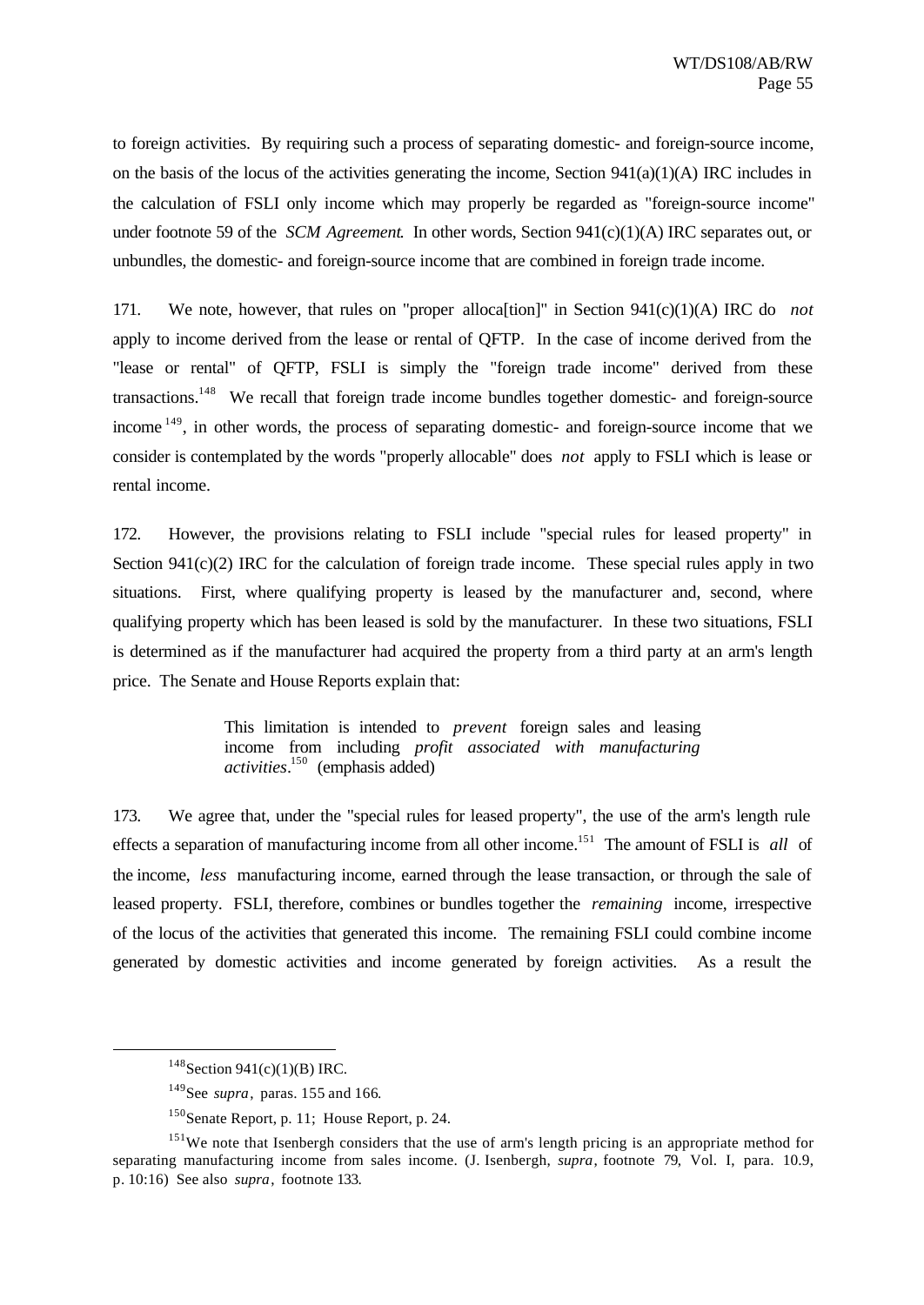l

calculation of FSLI for leased property could result in a misallocation of domestic-source income as foreign-source income.

174. To our minds, the inclusion of certain restrictions in calculating FSLI – the "properly allocable" rule and the exclusion of manufacturing income – makes all the more striking the omission of any such restrictions where QFTI is calculated using the other two formulae, that is, the 1.2 percent and 15 percent rules. We find it particularly incongruous that one part of the ETI measure expressly requires a "proper allocaltion]" of foreign-source income, on the basis of activities "performed ... outside the United States", while the remainder of the measure does not. We also find it noteworthy that, in one part of the ETI measure, a restriction is included specifically "to prevent" an exemption being granted to "profit associated with manufacturing activities" – which activities will often take place within the United States – while under the 1.2 percent and 15 percent rules no such limitation is provided to exclude domestic-source manufacturing income.

175. We turn now to two other aspects of the ETI measure which we consider similarly result in domestic-source income being treated as exempt foreign-source income. First, for taxpayers with declared foreign trading gross receipts of up to \$5,000,000, Section 942(c)(1) IRC dispenses entirely with the foreign economic process requirement. Thus, a portion of the taxpayers' income is treated as exempt foreign-source income even though it has not been established – and need not be established – that the taxpayer undertook any activities outside the United States. However, in the absence of an established link between the income of such taxpayers and their activities in a "foreign" State, we do not believe that there is "foreign-source income" within the meaning of footnote 59 of the *SCM Agreement*.

176. The United States argued, at the oral hearing, that, in the case of "small" taxpayers with foreign trading gross receipts of only up to \$5,000,000, the burden under the foreign economic process requirement is too great to justify imposing this requirement.<sup>152</sup> At the oral hearing, the United States also asserted that, where the exception in Section  $942(c)(1)$  IRC applies, there is in any event a link with a foreign State because, in these cases, the qualifying property in the transaction must be used outside the United States.<sup>153</sup> In our view, however, sales income cannot be regarded as "foreign-source income", under footnote 59, for the sole reason that the property, subject-matter of the sale, is exported to another State, for use there. The mere fact that the buyer uses property outside the United States does not mean that the seller undertook activities in a "foreign" State generating income

<sup>&</sup>lt;sup>152</sup>We note that a taxpayer with no more than \$5,000,000 of declared foreign trading gross receipts may have other gross receipts which are not declared as foreign trading gross receipts.

<sup>&</sup>lt;sup>153</sup>Clearly, where the transaction involves the production of OFTP outside the United States, there would be other foreign links than the use outside the United States. We deal here with the United States' argument as it relates to property produced within the United States.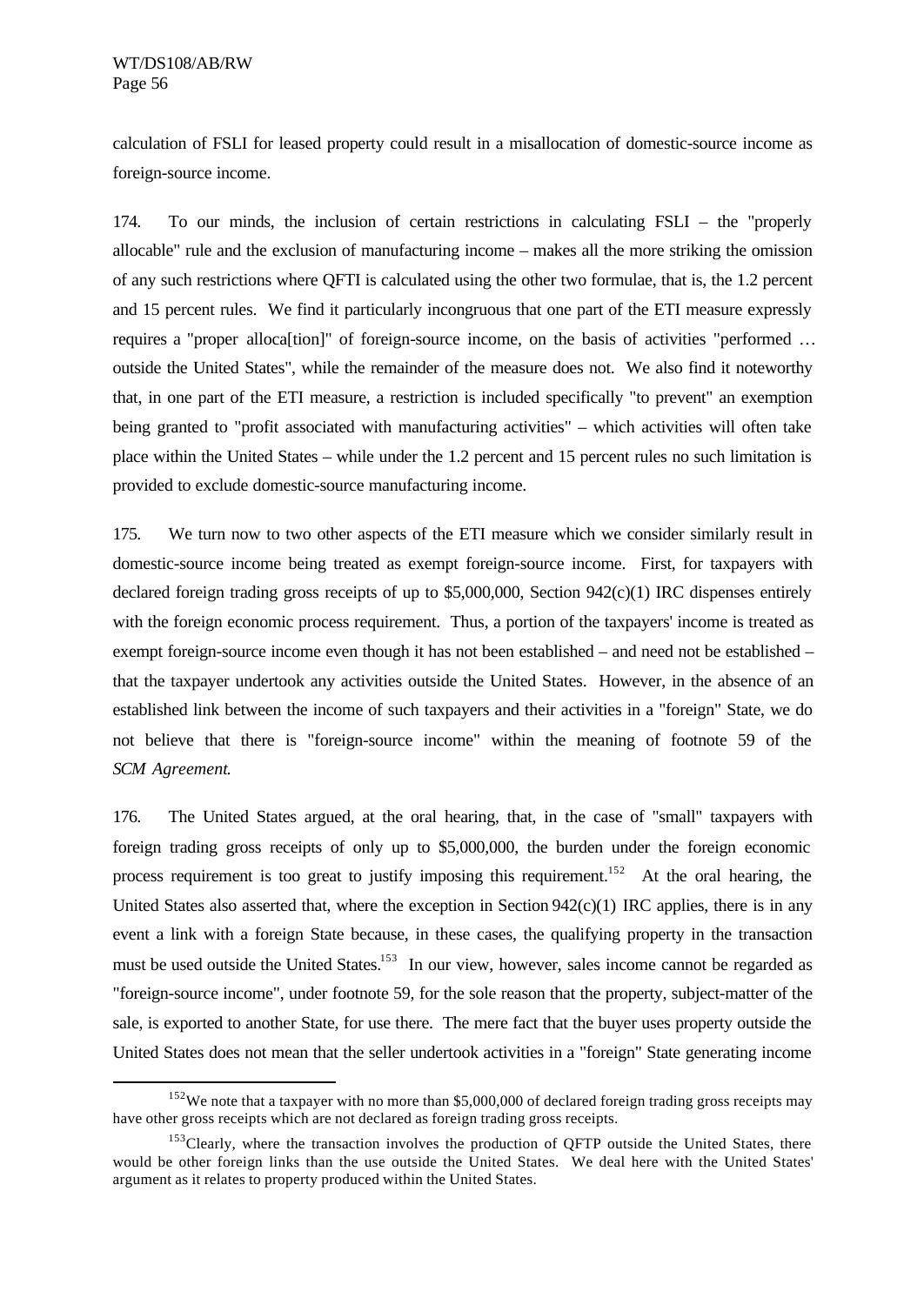there. Such an interpretation of footnote 59 would, in effect, allow Members to grant a tax exemption in favour of export-related income on the ground that the exportation by itself of the property renders the income "foreign-source". In our view, this reading would allow Members easily to evade the prohibition on export subsidies in Article 3.1(a) of the *SCM Agreement* and render this prohibition meaningless.

177. Accordingly, where and to the extent that the "\$5,000,000"exception in Section 942(c)(1) IRC applies, the measure grants a tax exemption in favour of income which is not demonstrated to be "foreign-source income" within the meaning of footnote 59 to the *SCM Agreement*. Rather, this income remains domestic-source.

178. Second, the measure treats domestic-source income as exempt foreign-source income in connection with the performance of services "related and subsidiary" to the sale or lease of qualifying property under Section  $942(a)(1)(C)$  IRC. Under this provision, the performance of certain services in connection with qualifying property, for example repair or maintenance services, can generate foreign trading gross receipts and, hence, exempt QFTI.

179. The IRC does not state expressly that these subsidiary and related service activities need to be performed outside the United States. We note that the rules contained in the Code of Federal Regulations, which applied to the FSC legislation, continue to apply to the provisions of the measure regarding foreign trading gross receipts.<sup>154</sup> According to these regulations, subsidiary and related services "may be performed *within* or without the United States."<sup>155</sup> (emphasis added)

180. The measure, in conjunction with these regulations, therefore, exempts QFTI derived by a United States citizen or resident from the performance of services *within* the United States. The activities which generate the services income may occur entirely in the United States. In our view, such income has no link with any "foreign" State which could lead to that State taxing the income and therefore, is not "foreign-source income" within the meaning of footnote 59 to the *SCM Agreement.* Rather it is domestic-source income.

181. There is one final aspect of the measure to be highlighted. The measure provides rules that exempt a portion of income as QFTI so as to avoid, the United States argues, the double taxation of foreign-source income. The measure does not, however, displace the rules the United States otherwise applies to avoid the double taxation of foreign-source income. These other rules involve the grant of tax credits with respect to foreign-source income on which the taxpayer has paid tax in a

<sup>&</sup>lt;sup>154</sup>Senate Report, p. 19; House Report, p. 33.

 $15526$  CFR 1.924(a)-1T-(d).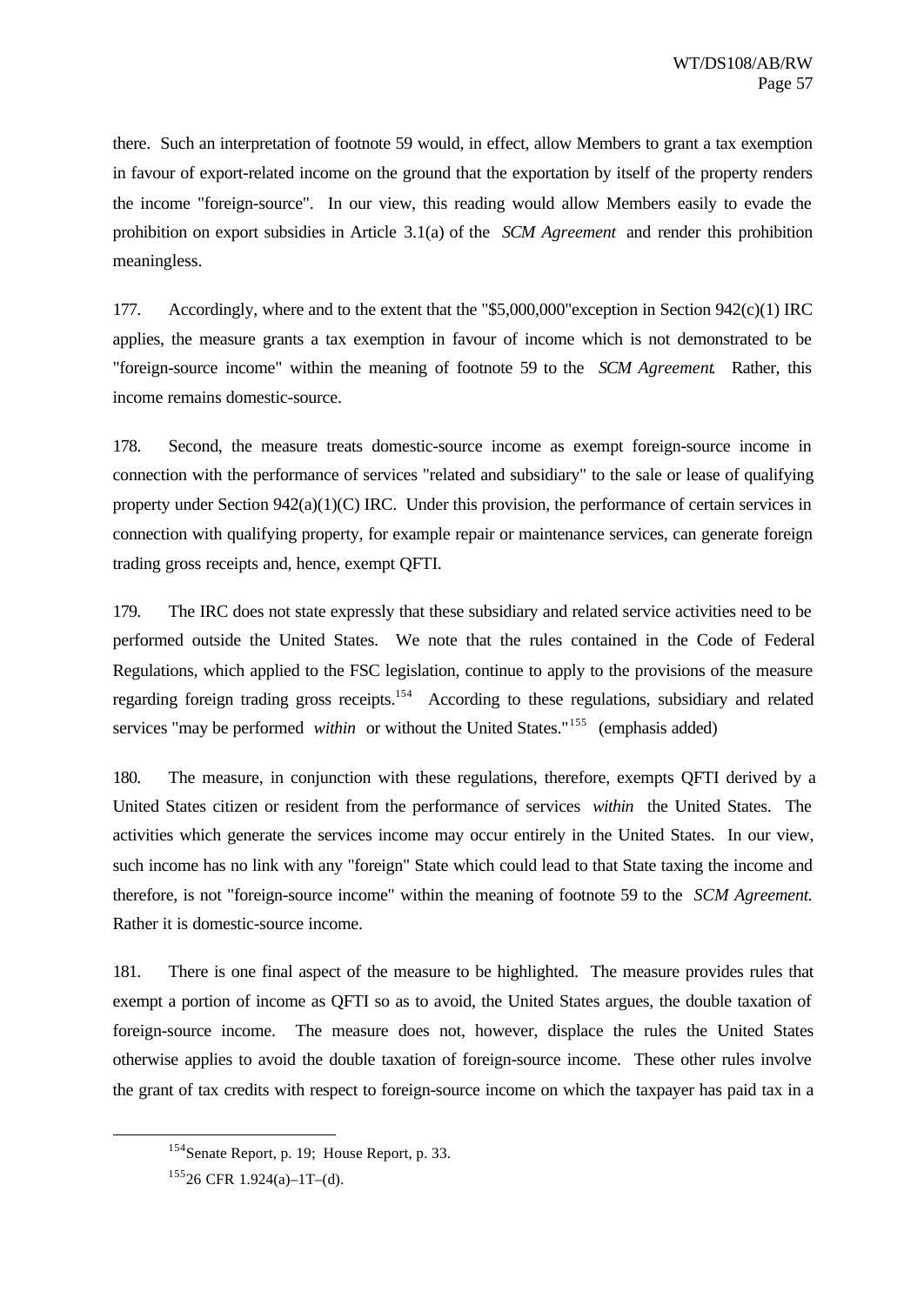"foreign" State.<sup>156</sup> Both the ETI measure and these rules continue to be available, and taxpayers with foreign trading gross receipts under the ETI measure have a *choice*, on a transaction-by-transaction basis, to opt either for an exemption of a portion of their income as QFTI or to have the income taxed under the other rules with tax credits granted to offset the taxes due in the United States.<sup>157</sup> Moreover, if a taxpayer elects to have income from a transaction taxed under the ETI measure, the taxpayer also has a choice as to the formula to be used to calculate the amount of QFTI.

182. As we said earlier, taxpayers will obviously opt to use the rules which result in the most favourable tax treatment for them. In making its choices, the taxpayer will naturally decide whether the tax which is due on exempt QFTI is greater than the tax credits which it could claim if it did not elect to take a tax exemption under the ETI measure.<sup>158</sup>

183. Under the ETI measure, the taxpayer can obtain a tax exemption even for income that is domestic-source income. The taxpayer will not have foreign tax credits with respect to this domesticsource income. In these circumstances, with no tax credits to surrender, the taxpayer would very likely opt for an exemption under the ETI measure of income that includes domestic-source income. The measure operates, in these circumstances, as a means to provide export subsidies for income earned from domestic activities. Correspondingly, the greater the amount of genuine "foreign-source income" included in QFTI, the more likely it is that the taxpayer will have tax credits to give up, and the less likely it becomes that the ETI measure will be used by the taxpayer.

184. In conclusion, our examination discloses that the measure at issue is an extremely complex instrument. We set out to review whether the measure was "tak[en] ... to avoid the double taxation of foreign-source income" within the meaning of footnote 59 to the *SCM Agreement*. The ETI measure, viewed as a whole, does not permit us to conclude that this measure exempts *only* "foreign-source income". Rather, in some situations, the ETI measure exempts QFTI which is foreign-source income  $159$ ; in other situations, the ETI measure exempts OFTI which is not foreign-source  $160$ ; and, in

<sup>156</sup>See *supra*, para. 100.

 $157$ We recall that, under Section 114(d) IRC, a taxpayer gives up tax credits attributable to income excluded from taxation under the ETI measure.

<sup>158</sup>See *supra*, para. 104 and footnote 80 thereto.

<sup>&</sup>lt;sup>159</sup>See *supra*, para. 170, examining the rule that, where OFTI is calculated as 30 percent of FSLI, FSLI is the income "properly allocable" to certain foreign activities, other than in the case of "lease or rental" income.

<sup>&</sup>lt;sup>160</sup>See *supra*, paras. 175-177, examining the exemption granted to certain taxpayers without satisfaction of the foreign economic process requirement and, paras. 178-180, examining the exemption granted for service-related income where the services are performed in the United States.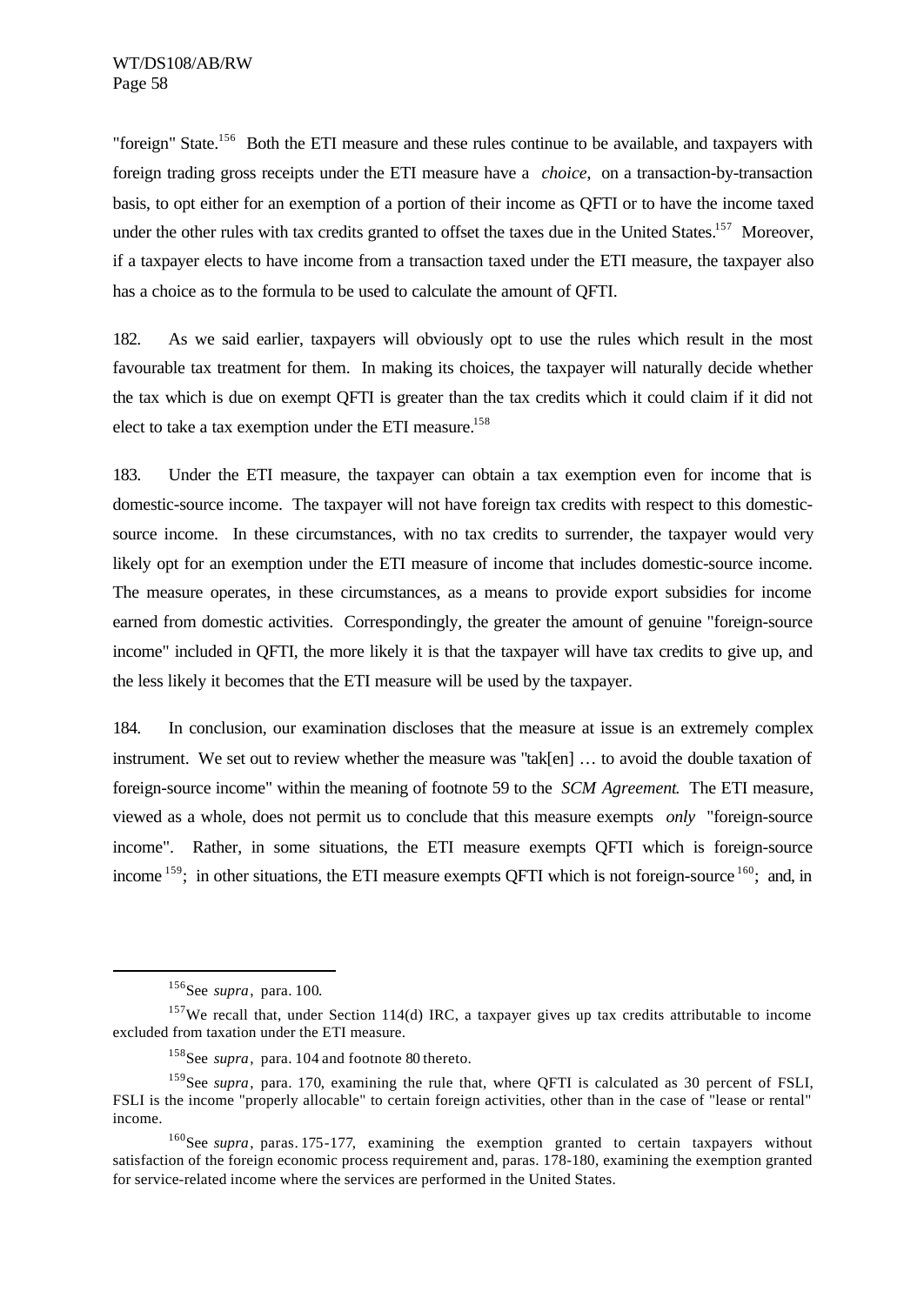yet other situations, the measure exempts QFTI which is a combination of both domestic- and foreignsource income.<sup>161</sup>

185. Certainly, if the ETI measure were confined to those aspects which grant a tax exemption for "foreign-source income", it would fall within footnote 59. However, the ETI measure is not so confined. Rather, in several important respects, two of the three basic allocation rules of the ETI measure, the  $(1.2 \text{ and } 15 \text{ percent rules})$  provide an exemption for domestic-source income.<sup>162</sup> We have said that avoiding double taxation is not an exact science and we recognize that Members must have a degree of flexibility in tackling double taxation. However, in our view, the flexibility under footnote 59 to the *SCM Agreement* does not properly extend to allowing Members to adopt allocation rules that systematically result in a tax exemption for income that has no link with a "foreign" State and that would not be regarded as foreign-source under any of the widely accepted principles of taxation we have reviewed.

186. For these reasons, even though parts of the ETI measure may be regarded as granting a tax exemption for foreign-source income, we find that the United States has not met its burden of proving that the ETI measure, viewed as a whole, falls within the justification available under the fifth sentence of footnote 59 of the *SCM Agreement*. Accordingly, we uphold the Panel's finding in paragraphs 8.107 and 9.1(a) of the Panel Report.

<sup>&</sup>lt;sup>161</sup>See *supra*, paras. 156-168, examining the rules whereby QFTI may be calculated either as 1.2 percent of total foreign trading gross receipts or as 15 percent of total foreign trading income.

 $162$ In addition, under the third formula for FSLI, there are circumstances where the ETI measure could grant a tax exemption for lease or rental income which includes domestic-source income. See *supra*, para. 173.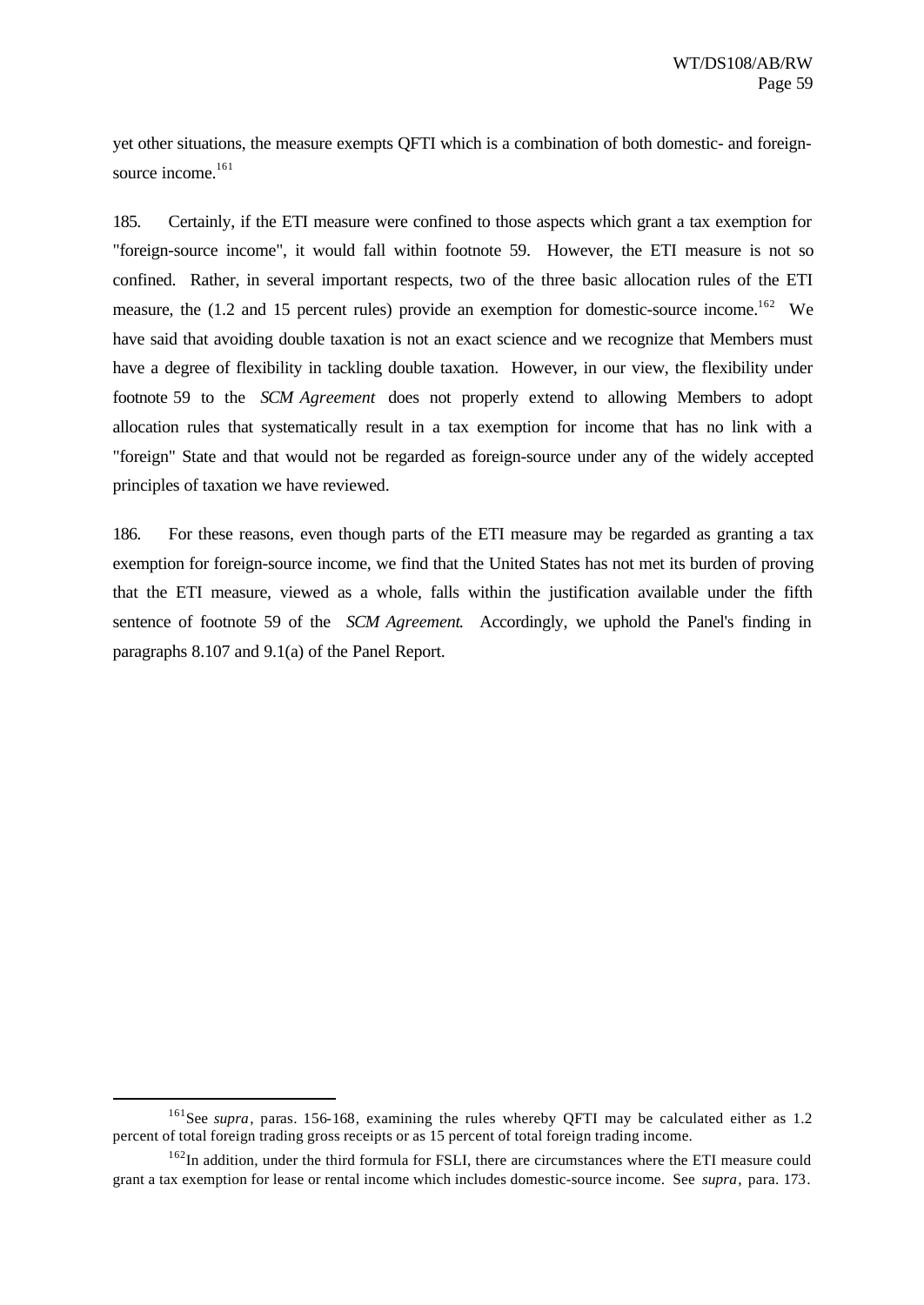#### **VIII. Article 10.1 of the** *Agreement on Agriculture***: Export Subsidies**

187. The United States appeals the Panel's finding that:

… the United States has acted inconsistently with its obligations under Article 10.1 of the *Agreement on Agriculture* by applying the export subsidies, with respect to both scheduled and unscheduled agricultural products, in a manner that, at the very least, threatens to circumvent its export subsidy commitments under Article 3.3 of the *Agreement on Agriculture*. 163

188. The Panel reached this conclusion because it considered that its reasoning under the *SCM Agreement* was "also applicable as regards whether the Act gives rise to subsidies contingent upon export performance within the meaning of Article 1(e) of the *Agreement on Agriculture* for the purposes of Article 10.1 of the *Agreement on Agriculture*." <sup>164</sup>

189. The United States argues that the ETI measure does not involve export subsidies under Article 1(e) of the *Agreement on Agriculture* because the measure is not a prohibited export subsidy under Article 3.1(a) of the *SCM Agreement*.<sup>165</sup> For this reason alone, the United States contends that the Panel erred in finding that the United States had acted inconsistently with its obligations under Articles 10.1 and 8 of the *Agreement on Agriculture*.

190. Before addressing the ETI measure we consider it useful to recall our findings regarding the FSC measure in our Report in *US – FSC*. In that Report, we held that, under the *Agreement on Agriculture*, just as in cases under Article 1.1(a)(1)(ii) of the *SCM Agreement*, a subsidy may arise where a government foregoes revenues that are otherwise due.<sup>166</sup> In that Report, the reasons which led us to hold, under the *SCM Agreement*, that the FSC measure involved the foregoing of revenue otherwise due, also led us to the same conclusion under the *Agreement on Agriculture*. 167

191. In its appeal in the original proceedings, the United States did not contest that, if the FSC measure involved a "benefit" under Article 1.1(b) of the *SCM Agreement*, it also involved a benefit under the *Agreement on Agriculture*. We reached the conclusion that the FSC measure "confer[red]

<sup>163</sup>Panel Report, para. 8.122.

<sup>164</sup>Panel Report, para. 8.116.

<sup>&</sup>lt;sup>165</sup>United States' appellant's submission, paras. 247-248.

<sup>&</sup>lt;sup>166</sup>Appellate Body Report,  $US - FSC$ , *supra*, footnote 3, para. 138.

<sup>167</sup>*Ibid*., para. 139.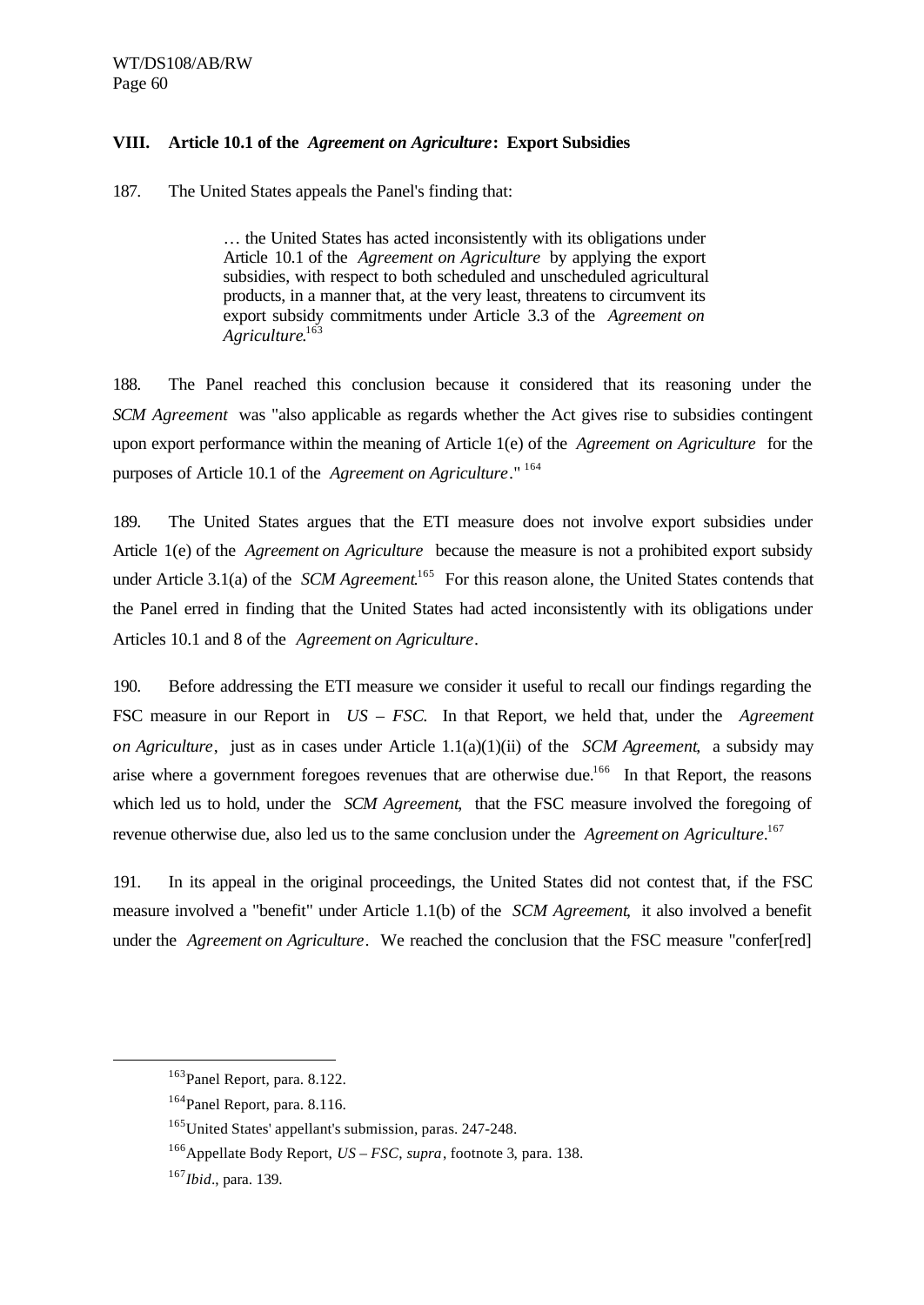upon the recipient the obvious benefit of reduced tax liability and, therefore, reduced tax payments". Accordingly, we found that the measure involved a subsidy under the *Agreement on Agriculture*. 168

192. We held, in *US – FSC*, that there was no reason to read the requirement of "contingent upon export performance" differently in the *SCM Agreement* and in the *Agreement on Agriculture*. Therefore, for the reasons that led us to conclude, under Article 3.1(a) of the *SCM Agreement*, that this subsidy was contingent upon export performance, we reached the same conclusion under the *Agreement on Agriculture*. 169

193. In consequence, we held that the FSC measure involved "subsidies contingent upon export performance" under Article 1(e) of the *Agreement on Agriculture*. As these subsidies had not been found to be listed in Article 9.1 of the *Agreement on Agriculture*, we examined whether they were inconsistent with Article 10.1 of that Agreement, as the European Communities claimed. We held that the subsidies were inconsistent with this provision.

194. In this appeal, the United States contends that the measure is not an export subsidy under Article 1(e) of the *Agreement on Agriculture* because, it argues, the measure is not an export subsidy under Article 3.1(a) of the *SCM Agreement*. We have rejected the United States' appeal regarding the proper characterization of the measure under Article 3.1(a) of the *SCM Agreement*. The Panel held, and we have upheld, that the measure involves the foregoing of revenues that are otherwise due under Article 1.1(a)(ii) of the *SCM Agreement*. As we indicated in *US – FSC*, where a government foregoes revenues that are otherwise due in relation to agricultural products, a subsidy may arise under the *Agreement on Agriculture*. The fiscal treatment of agricultural products, under the measure, is not materially different from the fiscal treatment of products falling within the scope of the *SCM Agreement*. Accordingly, we see no reason to reach any conclusion under the *Agreement on Agriculture* that differs from our conclusion under the *SCM Agreement*. The ETI measure also reduces the liability of United States citizens and residents to pay tax on income earned from qualifying transactions involving agricultural products.

195. In addition, for the reasons we have given in Part VI of this Report with respect to Article 3.1(a) of the *SCM Agreement*, the measure makes the grant of subsidies "contingent … upon export performance" where qualifying property is produced within the United States. We can see no reason to conclude otherwise under Article 1(e) of the *Agreement on Agriculture*, and none has been suggested to us. We, therefore, find that the measure also involves subsidies contingent upon export performance under Article 1(e) of the *Agreement on Agriculture*.

<sup>168</sup>Appellate Body Report, *US – FSC*, *supra*, footnote 3, para. 140.

<sup>169</sup>*Ibid*., paras. 141-142.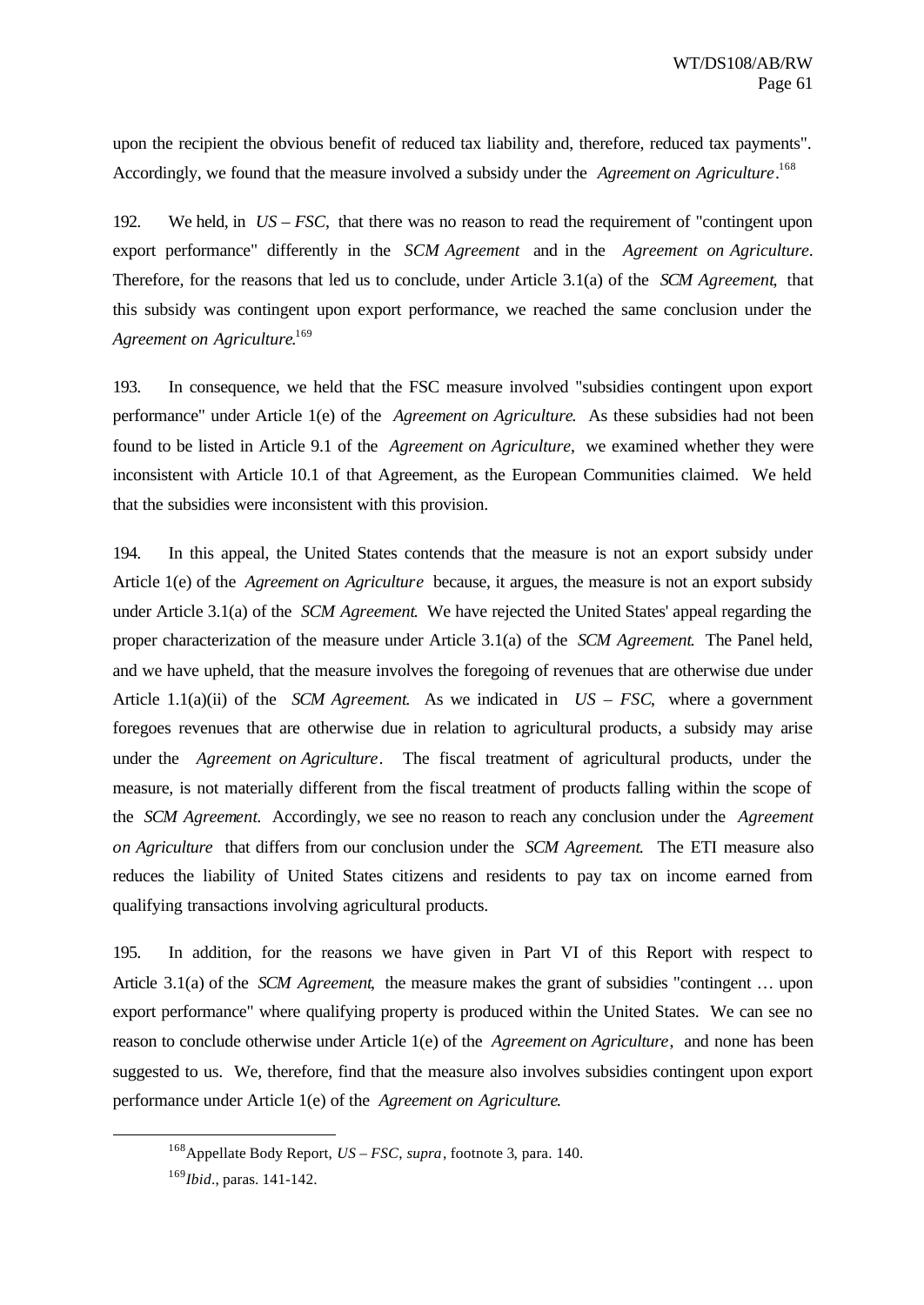196. For these reasons, we uphold the Panel's finding that the measure involves export subsidies under Article 1(e) of the *Agreement on Agriculture* with respect to qualifying property produced within the United States. We also uphold the Panel's finding, in paragraphs 8.122 and 9.1(c), that the United States acted inconsistently with Articles 10.1 and 8 of the *Agreement on Agriculture*. 170

#### **IX. Article III:4 of the GATT 1994**

197. Before the Panel, the European Communities challenged the consistency with Article III:4 of the GATT 1994 of Section 943(a)(1)(C) IRC, which establishes, as one of the conditions of eligibility for the tax benefits under the ETI measure, that not more than 50 percent of the fair market value of qualifying property be attributable to articles produced or direct labour performed *outside* the United States (the "foreign articles/labour limitation" or "fair market value rule").<sup>171</sup>

198. The Panel found that:

… by reason of the foreign articles/labour limitation, the Act accords less favourable treatment within the meaning of Article III:4 of the *GATT 1994* to imported products than to like products of US origin … <sup>172</sup>

199. This finding was based on the following three findings by the Panel: (i) that the imported and domestic products at issue are "like products"<sup>173</sup>; (ii) that the measure is a "law, regulation, or requirement affecting their internal sale, offering for sale, purchase, transportation, distribution, or use"<sup>174</sup>; and (iii) that, by conferring an advantage upon the use of domestic products but not upon the use of imported products, the measure accords less favourable treatment to imported products in relation to like products of United States origin.<sup>175</sup>

l

<sup>175</sup>*Ibid.*, para. 8.158.

 $170$ We note that the United States has not appealed any other aspect of the Panel's finding under Article 10.1 of the *Agreement on Agriculture*. In particular, the United States has not appealed the Panel's finding that it was appropriate to examine the European Communities' primary claim under Article 10.1 of the *Agreement on Agriculture*, without first examining its alternative claim under Article 9.1 of that Agreement. (Panel Report, para. 8.112 and footnote 219 thereto) Nor has the United States appealed the Panel's finding that the measure is "applied in a manner which results in, or which threatens to lead to, circumvention of export subsidy commitments" within the meaning of Article 10.1. (Panel Report, paras. 8.117-8.120) We note that the United States did not contest either of these issues before the Panel. (Panel Report, para. 8.112 and footnote 219 thereto; Panel Report, para. 8.121; and United States' first submission to the Panel, paras. 220-221; Panel Report, p. A-100)

<sup>171</sup>See *supra*, para. 21. See also *infra*, para. 201, for the text of Section 943(a)(1)(C) IRC of the fair market value rule.

<sup>172</sup>Panel Report, para. 8.158.

<sup>173</sup>*Ibid*., para. 8.135.

<sup>174</sup>*Ibid.*, para. 8.149.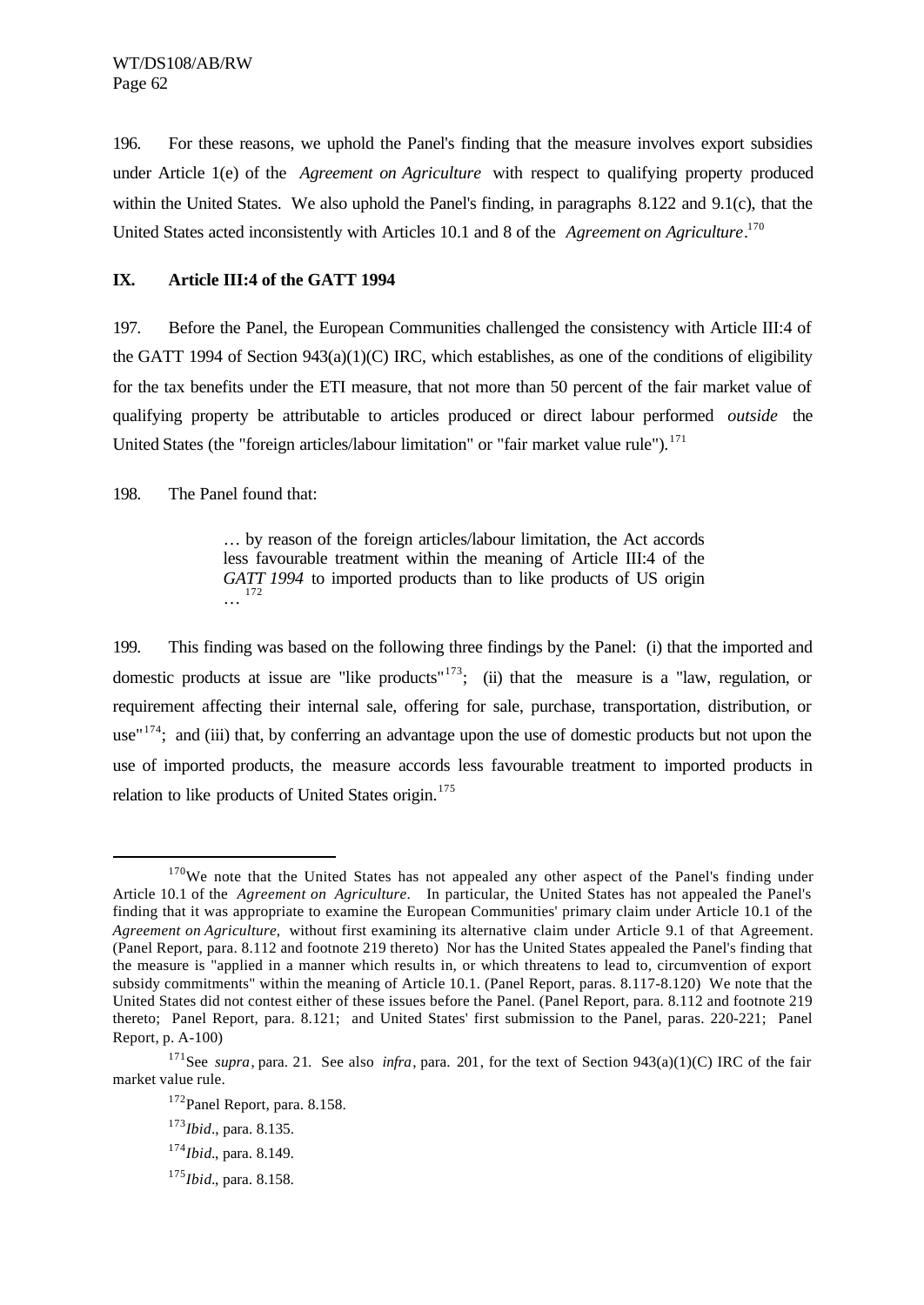200. In its appeal under Article III:4 of the GATT 1994, the United States does not challenge the Panel's finding on "like products". Rather, the United States confines its appeal to the Panel's findings: that the measure is a "law, regulation, or requirement *affecting* their internal sale, offering for sale, purchase, transportation, distribution, or use"; and that the measure provides "less favourable treatment" to imported products as compared with like products of United States origin. (emphasis added)

201. We note that the issues arising under Article III:4 of the GATT 1994 relate to the definition of "QFTP" in the measure, in particular the following requirement, which is contained in Section 943(a)(1)(C) IRC:

> (C) not more than 50 per cent of the fair market value of [Qualifying Foreign Trade Property may be] attributable to -

> > (i) articles manufactured, produced, grown, or extracted outside the United States, and

> > (ii) direct costs for labour … performed outside the United States.<sup>176</sup>

202. The European Communities' claim under Article III:4 of the GATT 1994, and the Panel's examination of the ETI Act, concern Section  $943(a)(1)(C)$  solely as it relates to the production of qualifying property *within* the United States. We recall that, in examining export contingency under Article 3.1(a) of the *SCM Agreement*, we considered the ETI measure solely in relation to the conditions governing the grant of the subsidy for qualifying property produced *within* the United States. We do not, therefore, see that the Panel committed any error of law in adopting the same approach in its examination of the claim under Article III:4 of the GATT 1994.

203. Article III:4 of the GATT 1994 reads:

l

The products of the territory of any Member imported into the territory of any other Member shall be accorded treatment no less favourable than that accorded to like products of national origin in respect of all laws, regulations and requirements affecting their internal sale, offering for sale, purchase, transportation, distribution or use.

204. Article III:4 is one of a series of provisions in Article III which set forth obligations regarding "*National Treatment on Internal Taxation and Regulation*". In previous appeals, we have stated that:

 $176$ We refer to this provision as the "fair market value rule"; the Panel termed it the "foreign articles/labour limitation".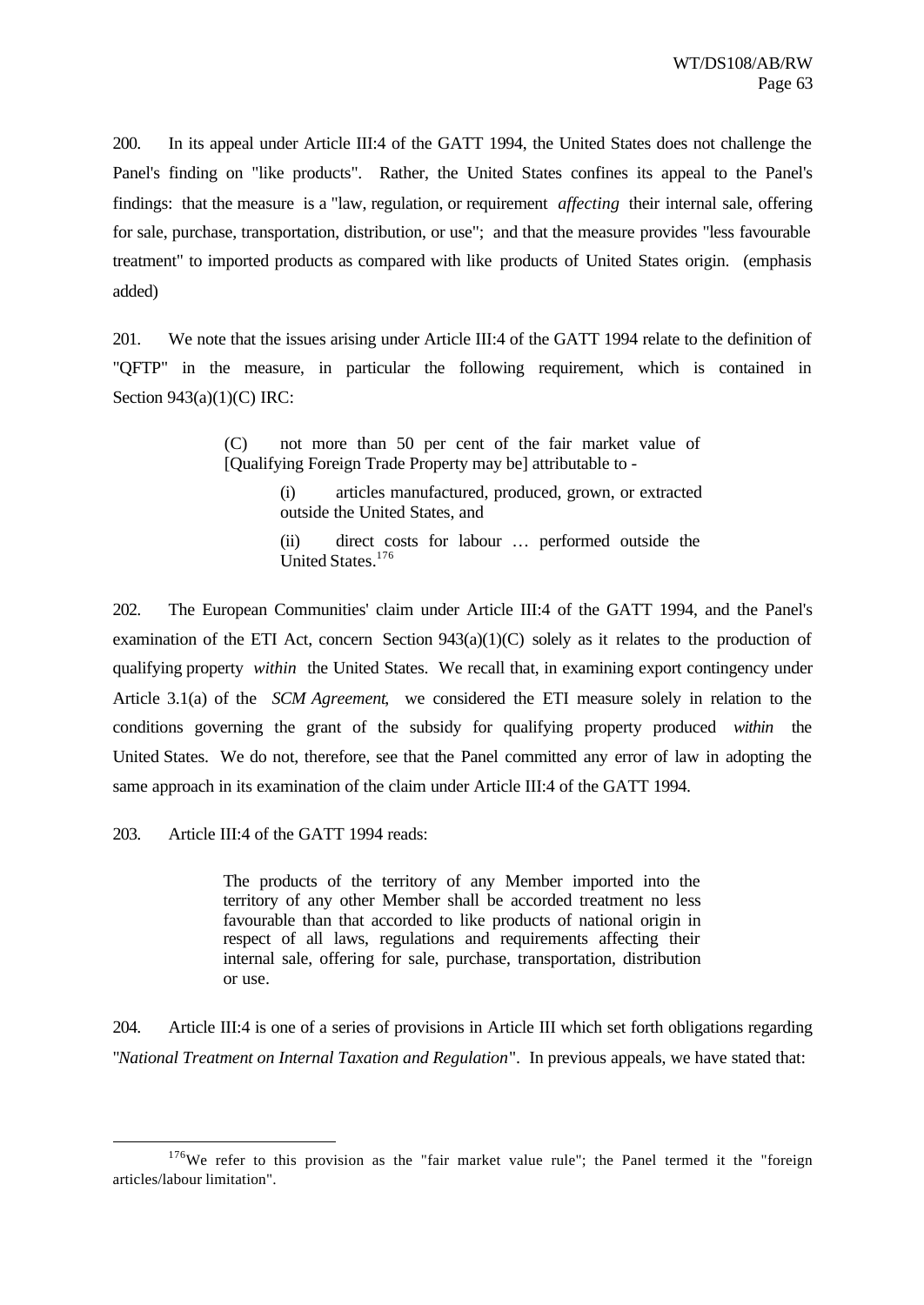The broad and fundamental purpose of Article III is to avoid protectionism in the application of internal tax and regulatory measures. More specifically, the purpose of Article III "is to ensure that internal measures 'not be applied to imported and domestic products so as to afford protection to domestic production'". Toward this end, Article III obliges Members of the WTO to provide equality of competitive conditions for imported products in relation to domestic products. … Article III protects expectations not of any particular trade volume but rather of the equal competitive relationship between imported and domestic products.<sup>177</sup> (footnotes omitted)

205. We have also stated that, although this "general principle" is not explicitly invoked in Article III:4, nevertheless, it "informs" that provision.  $178$  In interpreting Article III:4 we are, therefore, guided by this principle.

206. With these general considerations in mind, we turn to the two issues raised by the United States in its appeal under Article III:4 of the GATT 1994.

# A. *Law, Regulation or Requirement Affecting the Internal Use of Imported and Like Domestic Products*

207. The United States contests the Panel's finding that the measure "affects" the internal use of like imported products, and argues that there is no "necessary relationship" between the fair market value rule and the internal use of imported products. The United States emphasizes that the fair market value rule is a "measure of general application that is not directed against imports".<sup>179</sup> In such a situation, the United States argues, the word "affecting" in Article III:4 must be given a narrow scope. However, the United States does not contest the Panel's finding that the fair market value rule is a "law, regulation or requirement" within the meaning of Article III:4 of the GATT 1994.

<sup>177</sup>Appellate Body Report, *Japan – Alcoholic Beverages II*, *supra*, footnote 116, at 109-110, quoting from Panel Report, *United States – Section 337 of the Tariff Act of 1930*, adopted 7 November 1989, BISD 36S/345, para. 5.10. We cited this statement in Appellate Body Report, *European Communities – Measures Affecting Asbestos and Asbestos-Containing Products* ("*EC – Asbestos*"), WT/DS135/AB/R, adopted 5 April 2001, para. 97, a dispute that also involved Article III:4 of the GATT 1994.

<sup>178</sup>Appellate Body Report, *EC – Asbestos*, *supra*, footnote 177, para. 98.

<sup>&</sup>lt;sup>179</sup>United States' appellant's submission, paras. 254-256.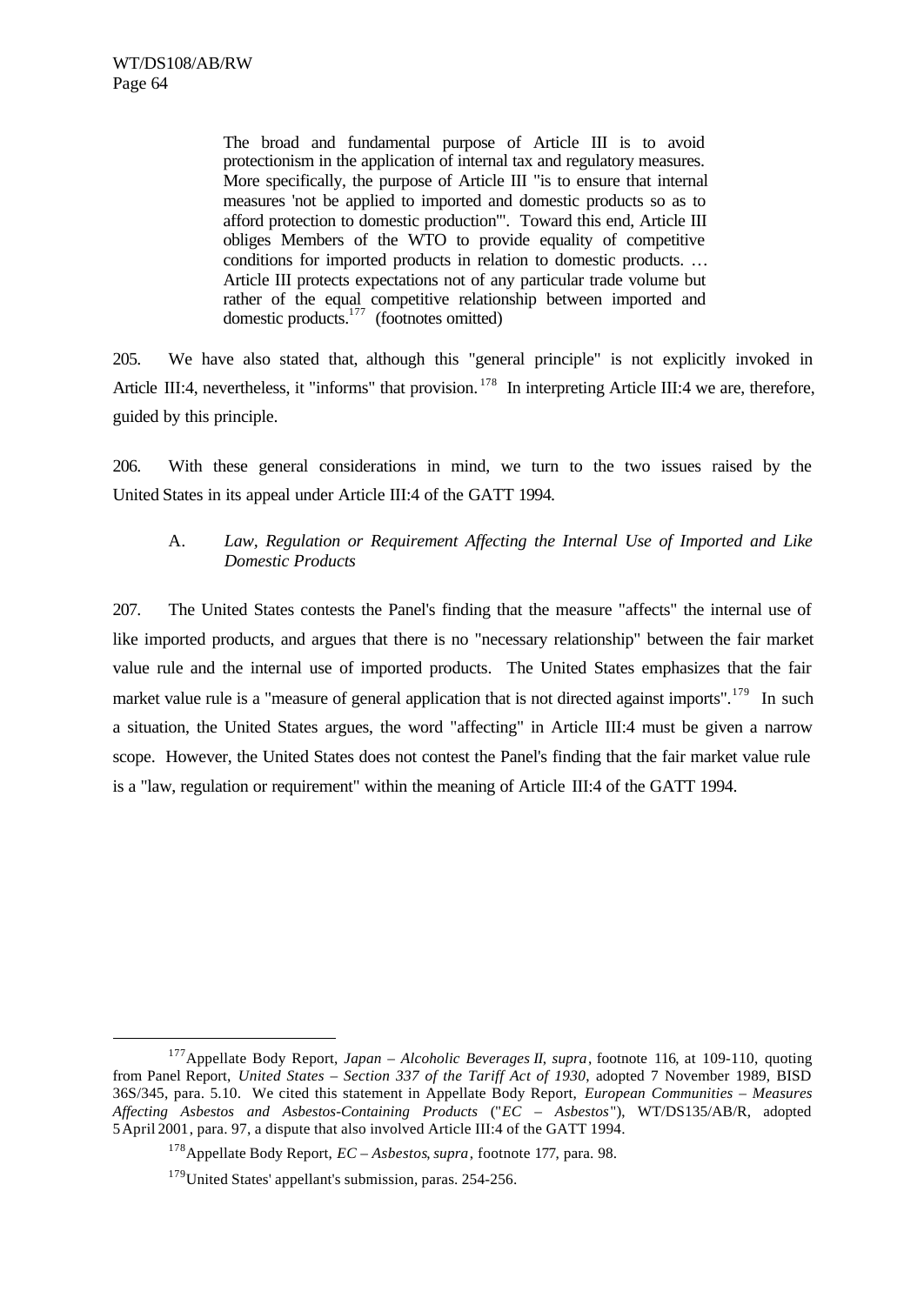208. We observe that the clause in which the word "affecting" appears – "in respect of all laws, regulations and requirements *affecting* their internal sale, offering for sale, purchase, transportation, distribution or use" – serves to define the scope of application of Article III:4. (emphasis added) Within this phrase, the word "affecting" operates as a link between identified types of government action ("laws, regulations and requirements") and specific transactions, activities and uses relating to products in the marketplace ("internal sale, offering for sale, purchase, transportation, distribution or use"). It is, therefore, not *any* "laws, regulations and requirements" which are covered by Article III:4, but only those which "*affect*" the specific transactions, activities and uses mentioned in that provision. Thus, the word "affecting" assists in defining the types of measure that must conform to the obligation not to accord "less favourable treatment" to like imported products, which is set out in Article III:4.

209. The word "affecting" serves a similar function in Article I:1 of the *General Agreement on Trade in Services* (the "GATS"), where it also defines the types of measure that are subject to the disciplines set forth elsewhere in the GATS but does not, in itself, impose any obligation.<sup>180</sup> In *EC – Bananas III*, we considered the meaning of the word "affecting" in that provision of GATS. We stated:

> [t]he ordinary meaning of the word "affecting" implies a measure that has "an effect on", which indicates a *broad scope of application*. This interpretation is further reinforced by the conclusions of previous panels that the term "affecting" in the context of Article III of the GATT is wider in scope than such terms as "regulating" or "governing".<sup>181</sup> (emphasis added, footnote omitted)

210. In view of the similar function of the identical word, "affecting", in Article III:4 of the GATT 1994, we also interpret this word, in this provision, as having a "broad scope of application".

211. Turning to the fair market value rule, we recall that, under the ETI measure, a taxpayer producing property in the United States will be eligible to obtain a tax exemption in respect of income derived from an export-sale of such property on the condition that, *inter alia*, not more than 50 percent of the fair market value of the product is attributable to articles produced outside the United States or to direct costs for labour performed outside the United States. The United States regards the fair market value of property as the sales price of the property in the marketplace. Fair market value is attributable to three different elements: (i) inputs used to produce the property;

<sup>180</sup>Article I:1 of the GATS provides that "[t]his Agreement applies to measures by Members *affecting* trade in services." (emphasis added)

<sup>181</sup>Appellate Body Report, *supra*, footnote 47, para. 220. We made the same statement regarding the word "affecting" in Article I:1 of the GATS in our Report in *Canada – Autos, supra*, footnote 56, para. 150.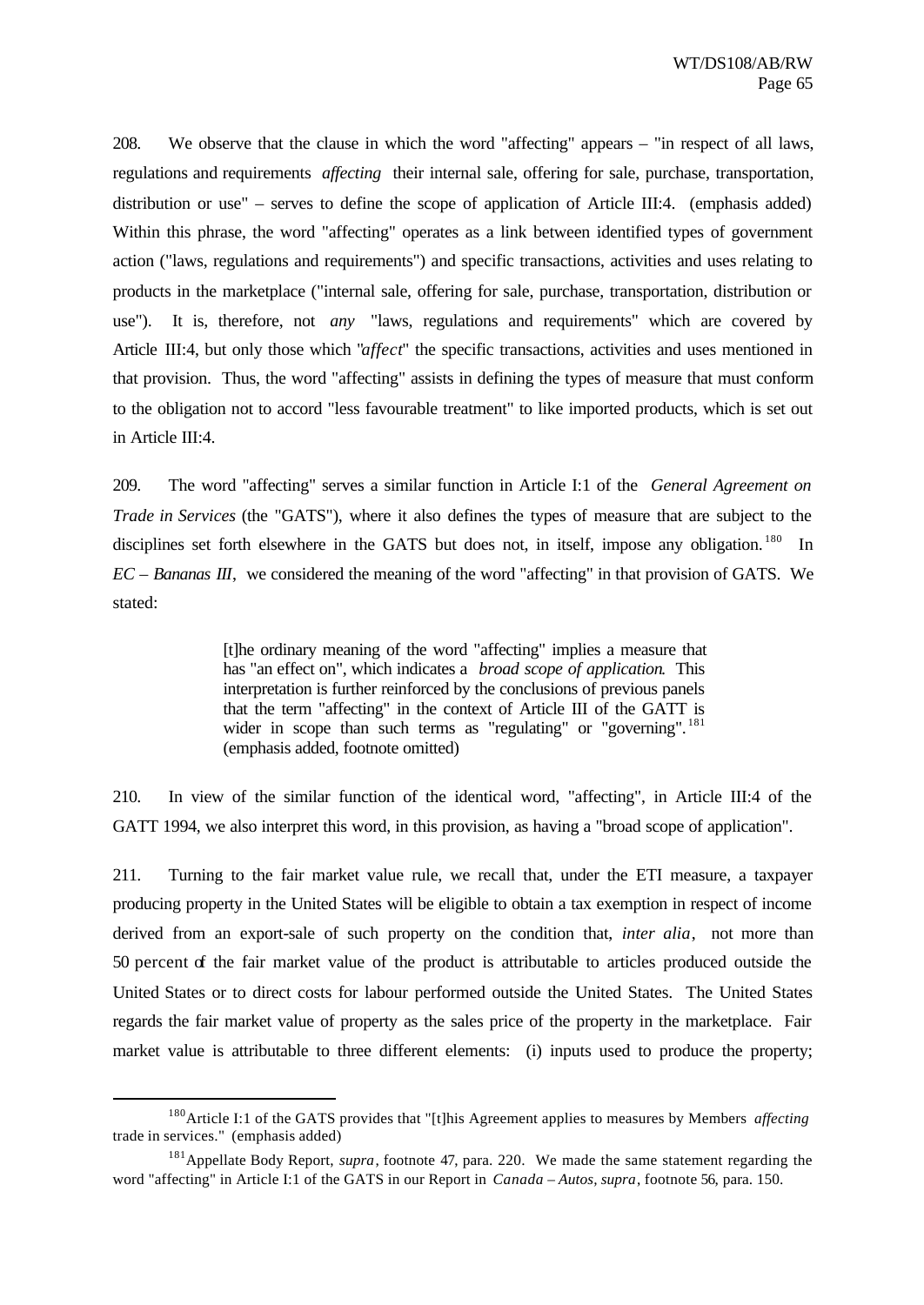(ii) direct labour used to produce the property, and (iii) "non-tangible elements, including intellectual property rights, goodwill, capital, marketing, distribution, and other services".<sup>182</sup>

212. Any taxpayer that seeks to obtain a tax exemption under the ETI measure must ensure that, in the manufacture of qualifying property, it does not "use" imported input products, whose value comprises more than 50 percent of the fair market value of the end-product. The fair market value rule, thus, places an express maximum limit on the extent to which the value of qualifying property can be attributable to imported input products. A manufacturer's use of imported input products always counts against the 50 percent ceiling in the fair market value rule, while in contrast, the same manufacturer's use of like domestic input products has no such negative implication. Manufacturers wishing to obtain the ETI tax exemption are not restricted, in any way, on the use they make of domestic inputs. The fair market value rule, therefore, influences the manufacturer's choice between like imported and domestic input products if it wishes to obtain the tax exemption under the ETI measure.

213. Accordingly, we agree with the Panel's finding, in paragraph 8.149 of its Report, that the fair market value rule "affects" the "internal … use" of imported products, within the meaning of Article III:4 of the GATT 1994, as compared with like domestic products.

# B. *"Less Favourable Treatment"*

l

214. We now come to the second part of the United States' appeal of this issue, namely, its argument that the Panel erred in finding that the fair market value rule accords less favourable treatment to like imported products. The United States asserts that it is possible for a manufacturer to satisfy the fair market value rule without using as inputs *any* goods produced in the United States, and that the Panel could not, therefore, have found that the fair market value rule involves *de jure* discrimination against imports.

215. The examination of whether a measure involves "less favourable treatment" of imported products within the meaning of Article III:4 of the GATT 1994 must be grounded in close scrutiny of the "fundamental thrust and effect of the measure itself".  $183$  This examination cannot rest on simple assertion, but must be founded on a careful analysis of the contested measure and of its implications

 $182$ See United States' first submission to the Panel, para. 201; Panel Report, pp. A-95 – A-96. The United States confirmed our understanding of the fair market value rule in its response to questioning at the oral hearing.

<sup>183</sup>Appellate Body Report, *Korea – Various Measures on Beef*, *supra*, footnote 44, para. 142.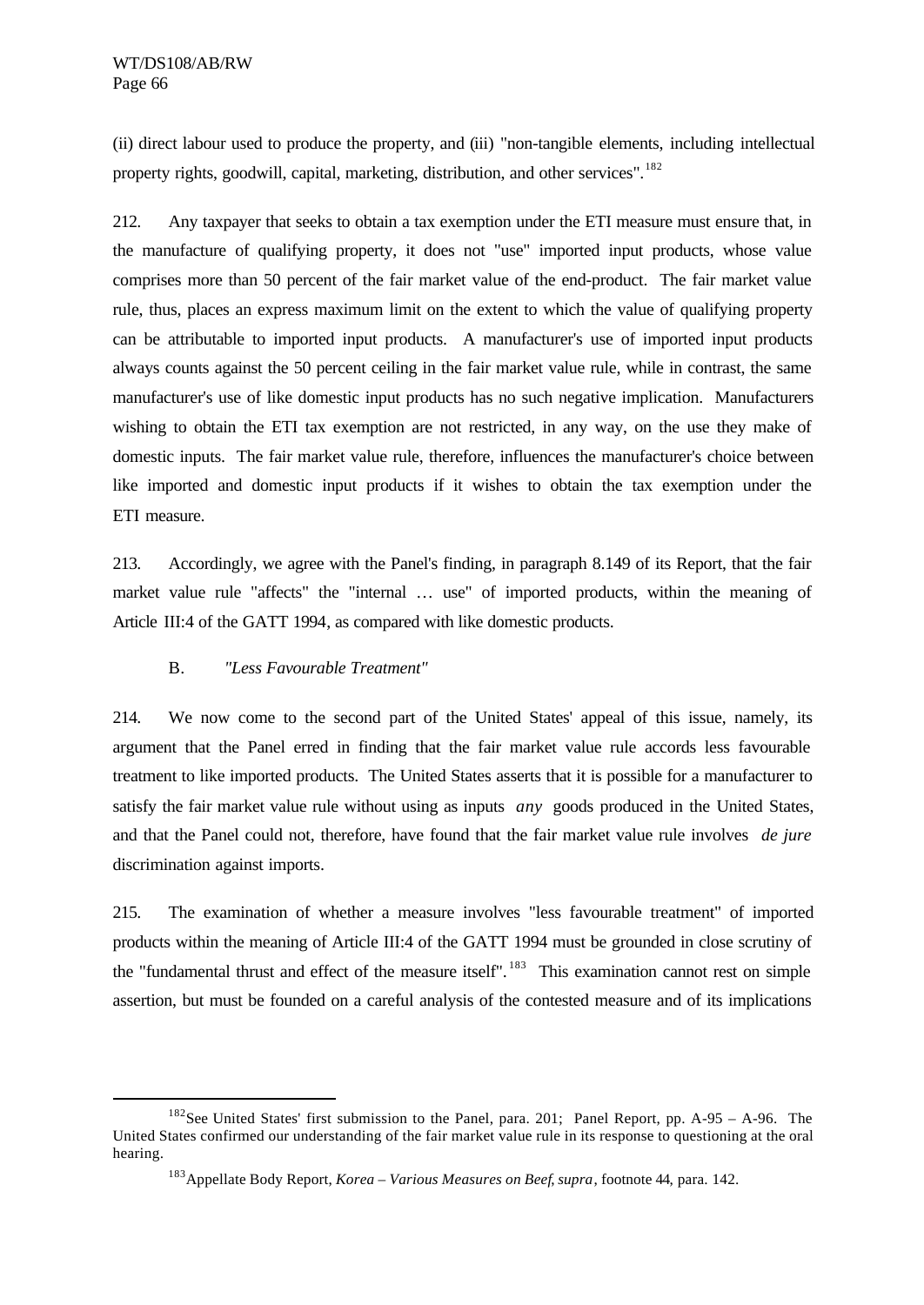in the marketplace. At the same time, however, the examination need not be based on the *actual effects* of the contested measure in the marketplace.<sup>184</sup>

216. If a United States citizen or resident fulfills the prescribed conditions of grant, it obtains a clearly significant financial benefit in the form of a tax exemption.<sup>185</sup> The availability of such a tax exemption depends upon the taxpayer organizing its business affairs in such a way as to comply with the prescribed conditions of grant.

217. One of these conditions is the fair market value rule which places, as we have said, an express maximum limit on the extent to which the value of qualifying property can be attributable to imported input products. No such limit exists for like domestic input products. The fair market value rule, therefore, draws a formal distinction, on its face, between the treatment of like domestic and imported input products.<sup>186</sup> This formal difference also has substantive importance because, on its face, the fair market value rule constrains the use of like imported input products.

218. In situations where the use of imported input products in the manufacture of qualifying property may breach the 50 percent limit and thereby render a manufacturer ineligible to obtain a tax exemption, the manufacturer will avoid the use of like imported input products if it wishes to obtain a tax exemption. As the 50 percent limit is approached, the manufacturer will be increasingly sensitive to the value of the imported input products it can use and to the contribution these products will make to the fair market value of the property being manufactured. Before making purchasing decisions, the manufacturer will weigh the choice between domestic and imported input product, in the light of the anticipated value of the end-product, to ensure that the purchases of imported products do not adversely affect the availability of the tax exemption. These same considerations will never apply if the manufacturer opts to purchase domestic input products. Thus, for purposes of satisfying the fair market value rule and ensuring the availability of the tax benefit, a real and substantive advantage attaches to the use of domestic input products, and a corresponding disadvantage to the use of like imported products.

219. The difference in resulting treatment between like domestic and imported products becomes very clear where the manufacturing process is product input-intensive and the value of input products

<sup>184</sup>Appellate Body Report, *Japan – Alcoholic Beverages II*, *supra* , footnote 116, at 110.

<sup>&</sup>lt;sup>185</sup>We recall that the tax exemption may be: 1.2 percent of foreign trading gross receipts; 15 percent of foreign trade income; or 30 percent of foreign sales and leasing income. See *supra*, para. 25.

<sup>&</sup>lt;sup>186</sup>See s*upra*, para. 201, for the text of the fair market value rule. See also Panel Report, para. 8.133.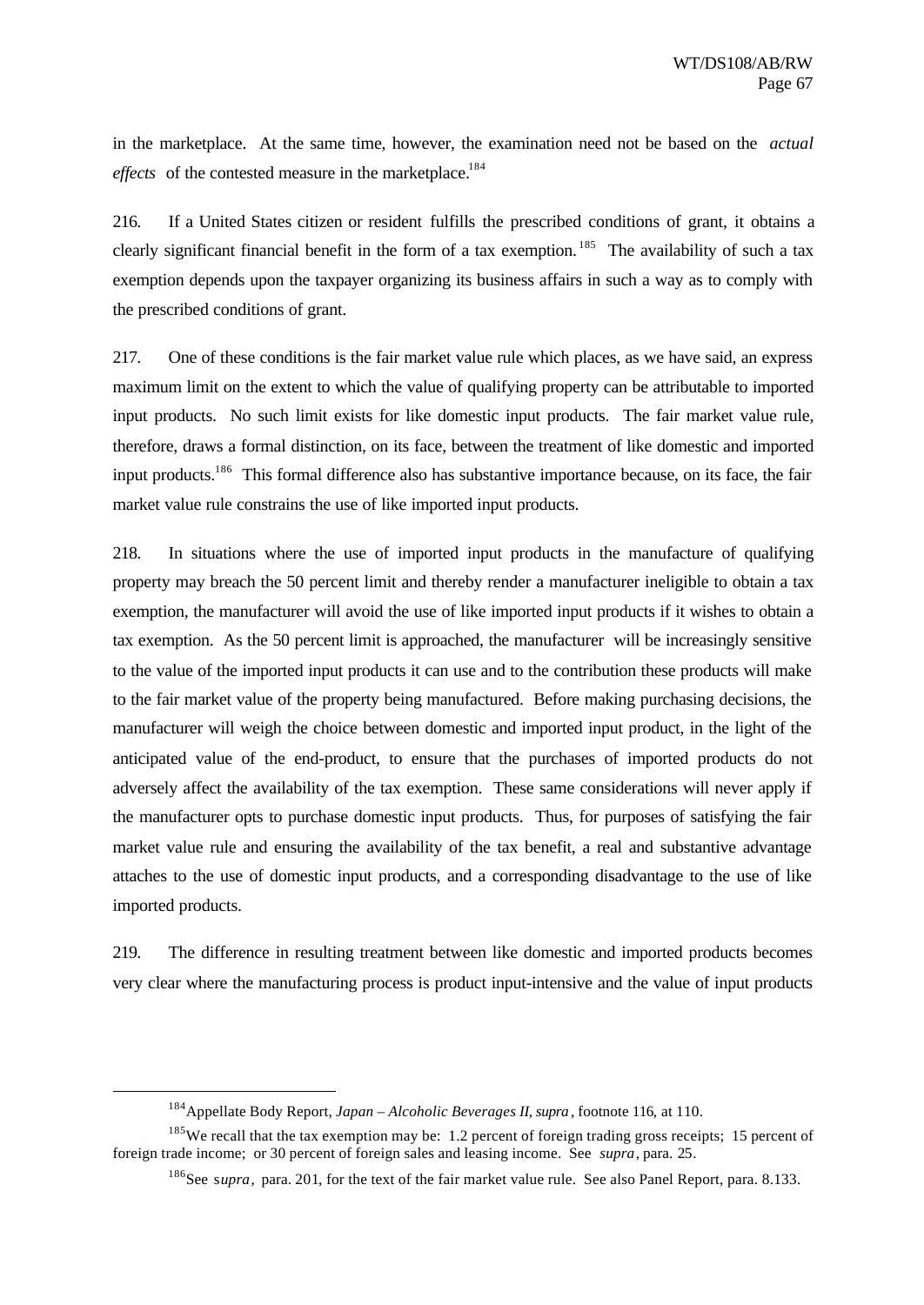typically constitutes more than 50 percent of the fair market value of the qualifying property.<sup>187</sup> In these situations, the measure in effect precludes United States manufacturers who desire the tax benefit, from making a free choice between like domestic and imported input-products on the basis of purely commercial considerations.

220. In sum, if the manufacturer wishes to obtain the beneficial tax exemption under the ETI measure, the fair market value rule provides a considerable impetus, and, in some circumstances, in effect, a requirement, for manufacturers to use domestic input products, rather than like imported ones. As such, the fair market value rule treats imported products less favourably than like domestic products.

221. In our view, the above conclusion is not nullified by the fact that the fair market value rule will not give rise to less favourable treatment for like imported products in each and every case. There may well be, as the United States maintains, property which does not require extensive material and labour inputs such that the fair market value rule would not, in those cases, bear upon the input choices manufacturers make. Even so, the fact remains that in an indefinite number of other cases, the fair market value rule operates, by its terms, as a significant constraint upon the use of imported input products. We are not entitled to disregard that fact.

222. For the above reasons, we uphold the Panel's finding, in paragraphs 8.154 and 9.1(d) of its Report that, by virtue of the fair market value rule, the measure accords less favourable treatment within the meaning of Article III:4 of the GATT 1994 to imported products than to like products of United States origin.

### **X. Article 4.7 of the** *SCM Agreement***: Withdrawal of FSC Subsidies**

223. The United States appeals the Panel's finding that:

… the United States has not fully withdrawn the FSC subsidies found to be prohibited export subsidies inconsistent with Article 3.1(a) of the *SCM Agreement* and has therefore failed to implement the recommendations and rulings of the DSB made pursuant to Article 4.7 *SCM Agreement*. 188

224. The United States notes that the ETI Act repeals the FSC provisions and provides that no corporation can elect to be treated as an FSC after 30 September 2000. The ETI Act also contains

 $187$ We note that the European Communities provided the Panel with a list of circumstances, for illustrative purposes, where such a requirement to use like domestic products may arise. (Annex to the European Communities' second submission to the Panel; Panel Report, pp. C-46 – C-52)

<sup>188</sup>Panel Report, para. 8.170.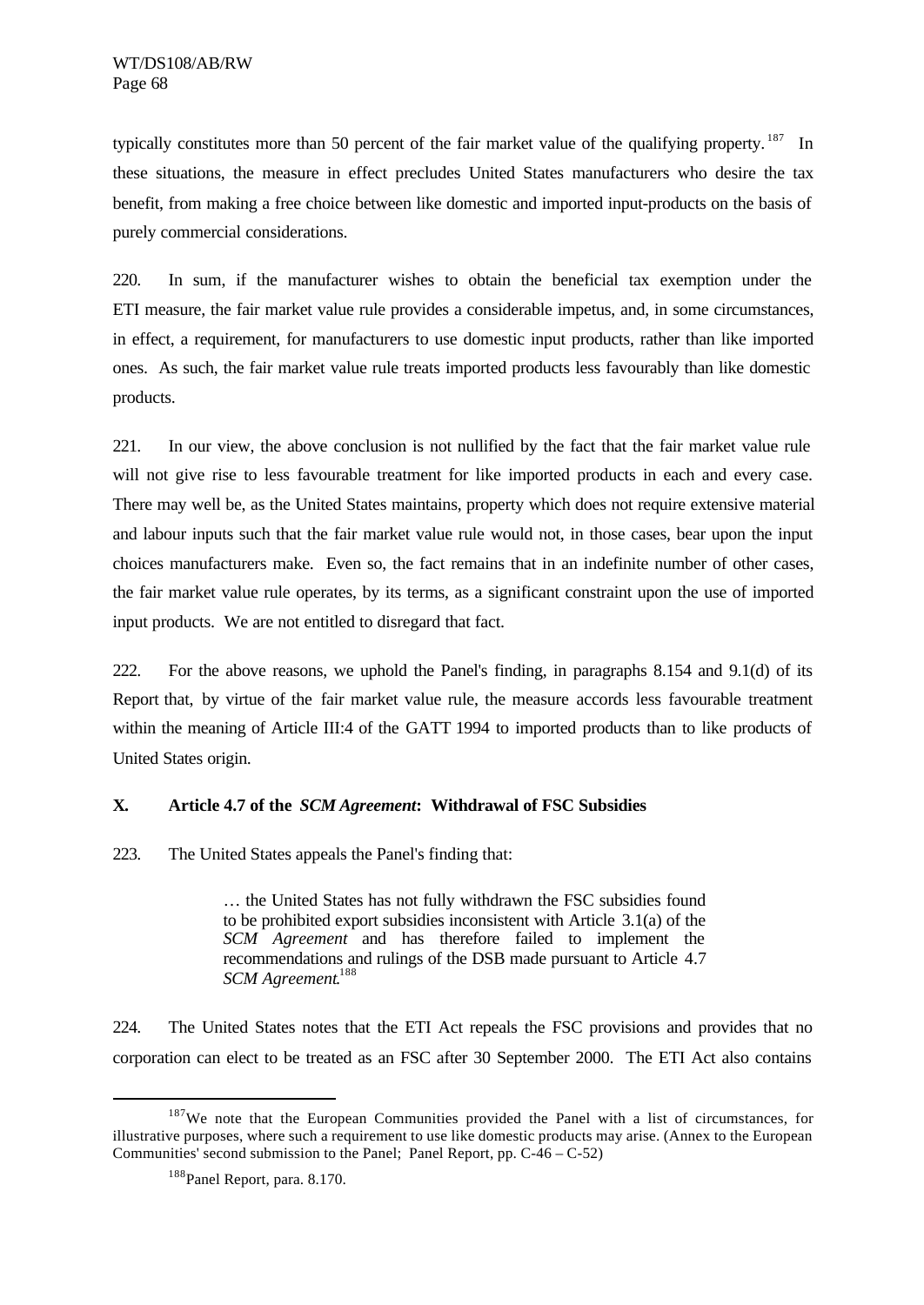certain transitional rules that, in the view of the United States, ensure taxpayers a degree of certainty in their tax planning and that are essential to the orderly passage from one set of tax rules to another. The United States submits that, in requiring a Member to change its tax rules, WTO rules cannot be intended to require such a Member to deny its taxpayers the right to an orderly transition. Thus, the United States reasons, the Panel's finding that the United States has acted inconsistently with Article 4.7 of the *SCM Agreement* should be reversed.

225. We recall that, in our Report in *US – FSC*, we upheld the panel's finding "that the FSC measure constitutes a prohibited export subsidy under Article 3.1(a) of the *SCM Agreement*".<sup>189</sup> In its report, the panel recommended, pursuant to Article 4.7 of the *SCM Agreement*, that the United States withdraw the FSC subsidies found to be prohibited export subsidies under Article 3.1(a) of the *SCM Agreement* by 1 October 2000".<sup>190</sup> On 12 October 2000, the DSB acceded to the United States' request "that the DSB modify the time-period in this dispute so as to expire on 1 November 2000".<sup>191</sup>

226. Article 4.7 of the *SCM Agreement* reads:

If the measure in question is found to be a prohibited subsidy, the panel *shall recommend* that the subsidizing Member withdraw the subsidy *without delay*. In this regard, the panel shall specify in its recommendation the time-period within which the measure *must be withdrawn*. (emphasis added)

227. In examining this provision in *Brazil – Aircraft (Article 21.5 – Canada)*, we said:

Turning to the ordinary meaning of "withdraw", we observe first that this word has been defined as "remove" or "take away" , and as "to take away what has been enjoyed; to take from." This definition suggests that "withdrawal" of a subsidy, under Article 4.7 of the *SCM Agreement*, refers to the "removal" or "taking away" of that subsidy.  $192$  (footnotes omitted)

228. Under the ETI Act, no corporation may elect to be treated as an FSC after 30 September 2000.<sup>193</sup> However, for FSCs in existence as of that date, the repeal of the original FSC measure "shall not apply" to any transaction which occurs before 1 January 2002.<sup>194</sup> Moreover, even after that date, existing FSCs can continue to use the original FSC measure for transactions pursuant

<sup>189</sup>Appellate Body Report, *supra*, footnote 3, para. 177(a).

<sup>190</sup>Original Panel Report, *supra*, footnote 4, para. 8.8.

 $191$ WT/DS108/11, 2 October 2000. See also WT/DSB/M/90, paras. 6-7.

<sup>192</sup>Appellate Body Report, *supra*, footnote 86, para. 45.

 $193$  Section 5(b)(1) of the ETI Act.

<sup>&</sup>lt;sup>194</sup>Section 5(c)(1)(A) of the ETI Act.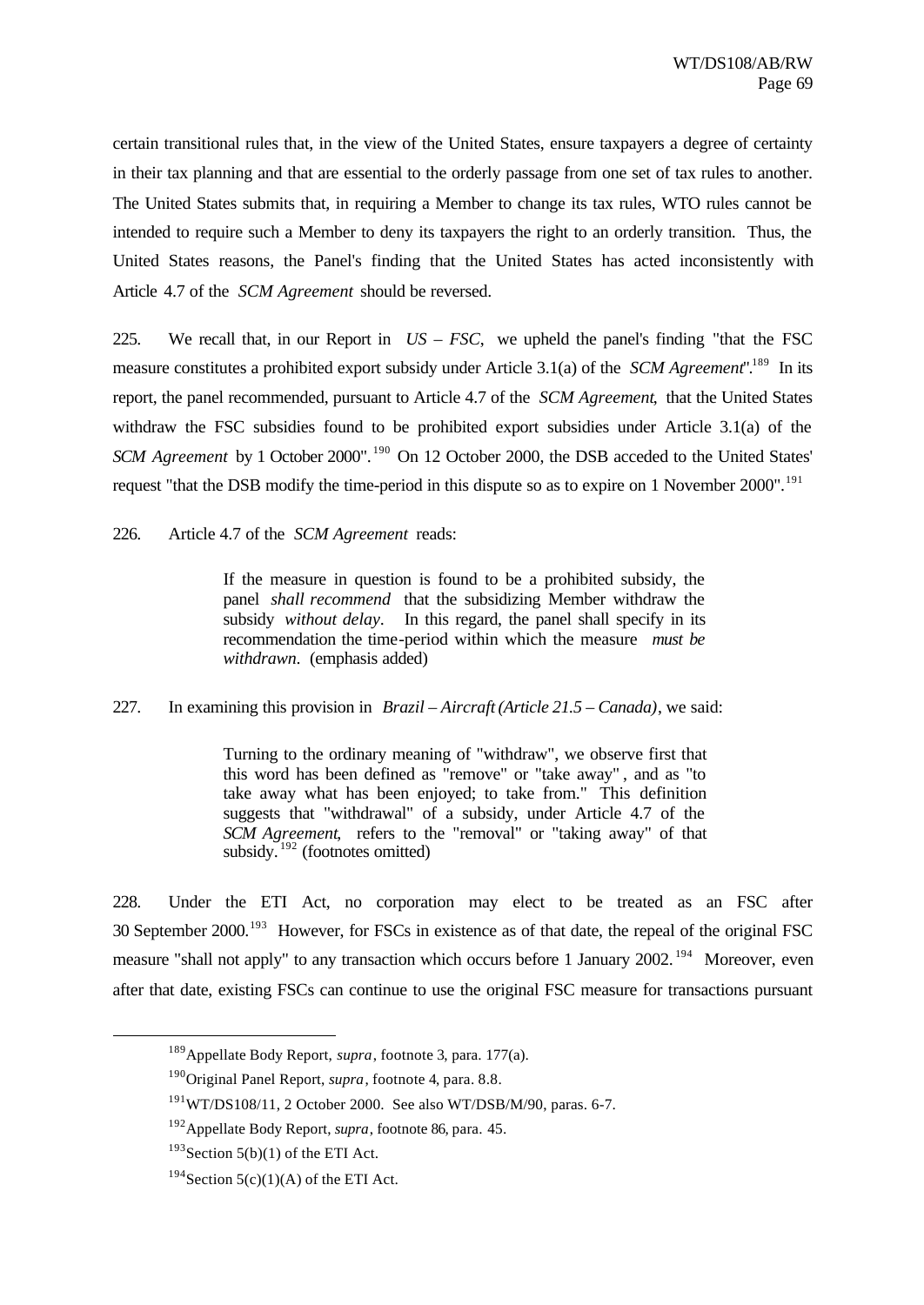to a binding contract between the FSC and any unrelated person that was in effect on and after 30 September 2000.<sup>195</sup> Thus, by the United States' own acknowledgement, the original FSC measure continues to apply, unmodified, to existing FSCs in respect of a defined set of transactions.<sup>196</sup> The success of the United States' appeal depends on the success of its argument that prohibited FSC subsidies can continue to be granted to protect the contractual interests of private parties and to ensure an orderly transition to the regime of the new measure. In short, on the basis of these arguments, the United States seeks to have the time-period for the full withdrawal of the prohibited FSC subsidies extended, in some circumstances, indefinitely.

229. Article 4.7 of the *SCM Agreement* requires prohibited subsidies to be withdrawn "without delay", and provides that a time-period for such withdrawal shall be specified by the panel. We can see no basis in Article 4.7 of the *SCM Agreement* for extending the time-period prescribed for withdrawal of prohibited subsidies for the reasons cited by the United States. In that respect, we recall that, in *Brazil – Aircraft (Article 21.5 – Canada)*, Brazil made a similar argument to the one made by the United States in these proceedings. Brazil argued that, after the expiration of the timeperiod for withdrawal of the prohibited export subsidies, it should be permitted to continue to grant certain of these subsidies because it had assumed contractual obligations, under municipal law, to do so.<sup>197</sup> We rejected this argument, and observed that:

> … to continue to make payments under an export subsidy measure found to be prohibited is not consistent with the obligation to "withdraw" prohibited export subsidies, in the sense of "removing" or "taking away".<sup>198</sup>

230. Thus, as we indicated in that appeal, a Member's obligation under Article 4.7 of the *SCM Agreement* to withdraw prohibited subsidies "without delay" is unaffected by contractual obligations that the Member itself may have assumed under municipal law. Likewise, a Member's obligation to withdraw prohibited export subsidies, under Article 4.7 of the *SCM Agreement*, cannot be affected by contractual obligations which private parties may have assumed *inter se* in reliance on laws conferring prohibited export subsidies. Accordingly, we see no legal basis for extending the time-period for the United States to withdraw fully the prohibited FSC subsidies.

<sup>&</sup>lt;sup>195</sup>See Section 5(c)(1)(B)(ii) of the ETI Act.

<sup>&</sup>lt;sup>196</sup>Panel Report, para. 8.169.

<sup>197</sup>Appellate Body Report, *Brazil – Aircraft (Article 21.5 – Canada)*, *supra*, footnote 86, para. 46.

<sup>198</sup>*Ibid*., para. 45.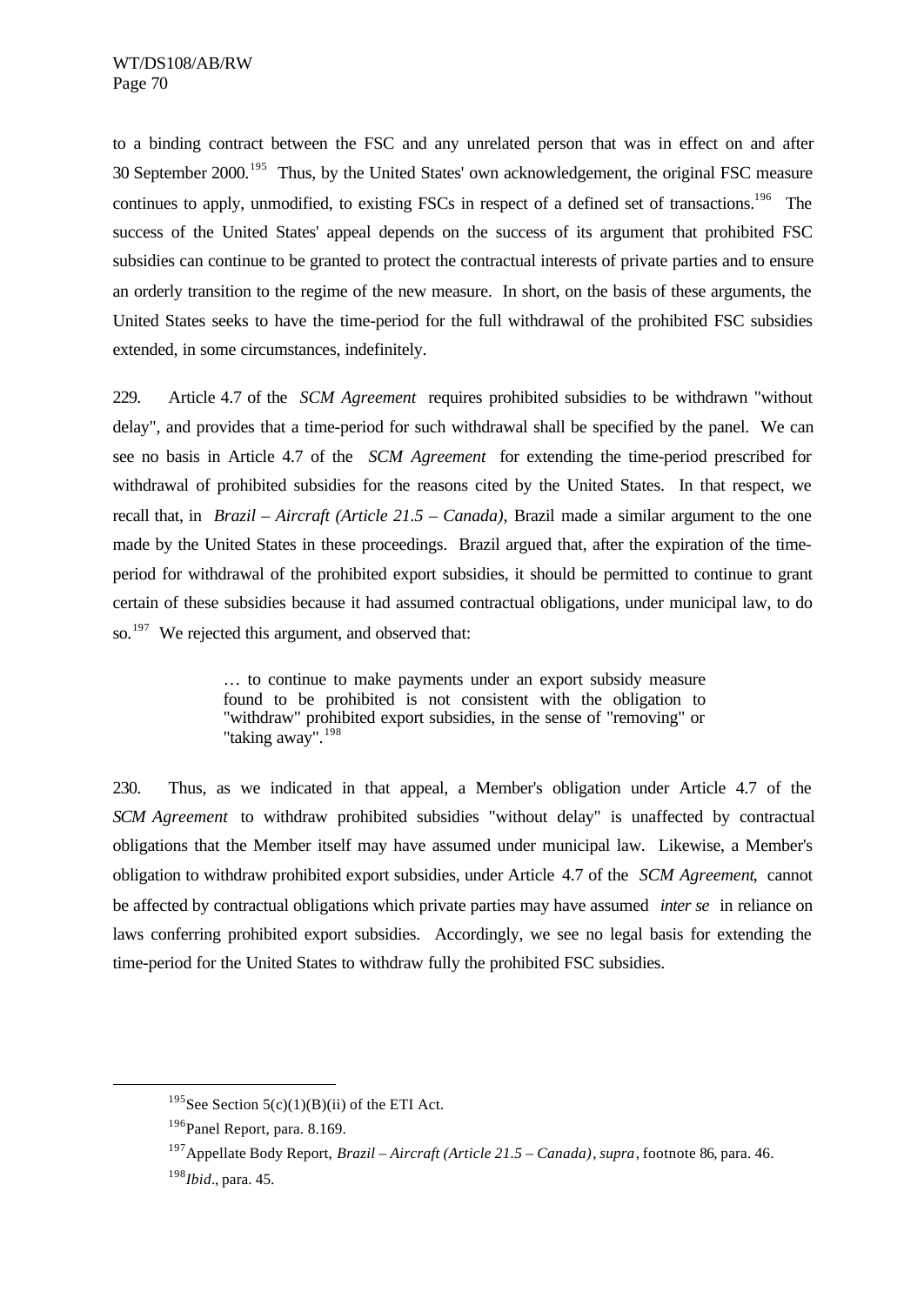231. Accordingly, we uphold the Panel's finding, in paragraphs 8.170 and 9.1(e) of its Report, that the United States has not fully withdrawn the FSC subsidies found to be prohibited export subsidies under Article 3.1(a) of the *SCM Agreement* and has therefore failed to implement the recommendations and rulings of the DSB made pursuant to Article 4.7 of the *SCM Agreement*.

## **XI. Article 10.3 of the DSU**

232. In its first written submission to the Panel, the European Communities requested:

… the Panel to make a preliminary ruling to the effect that third parties are entitled to receive all written submissions of the parties submitted prior to the meeting of the Panel and to make this preliminary ruling and communicate it to the parties and the third parties as soon as possible after receipt of the US first written submission and before the date for the presentation of the second written submissions. $199$  (footnote omitted)

233. The United States requested the Panel to reject the European Communities' request and to find, on the basis of reasoning employed by previous panels proceeding under Article 21.5 of the DSU, "that the third parties in this proceeding do not have a right to the parties' rebuttal submissions."<sup>200</sup>

234. On 21 February 2001, the Panel issued a decision to the parties refusing the request of the European Communities and stating that:

> … we do not consider that Article 10.3 *DSU* requires that third parties receive all pre-meeting submissions of the parties (including rebuttal submissions) in the context of an accelerated proceeding under Article 21.5 *DSU* that involves only one meeting of the parties and third parties with the panel. <sup>201</sup>

<sup>&</sup>lt;sup>199</sup>Panel Report, para. 6.1; European Communities' first submission to the Panel, paras. 247-258 and 260; Panel Report, pp.  $A-44 - A-45$ .

<sup>200</sup>Panel Report, para. 6.2. (footnote omitted)

<sup>201</sup>*Ibid*., para. 6.3, subpara. 2.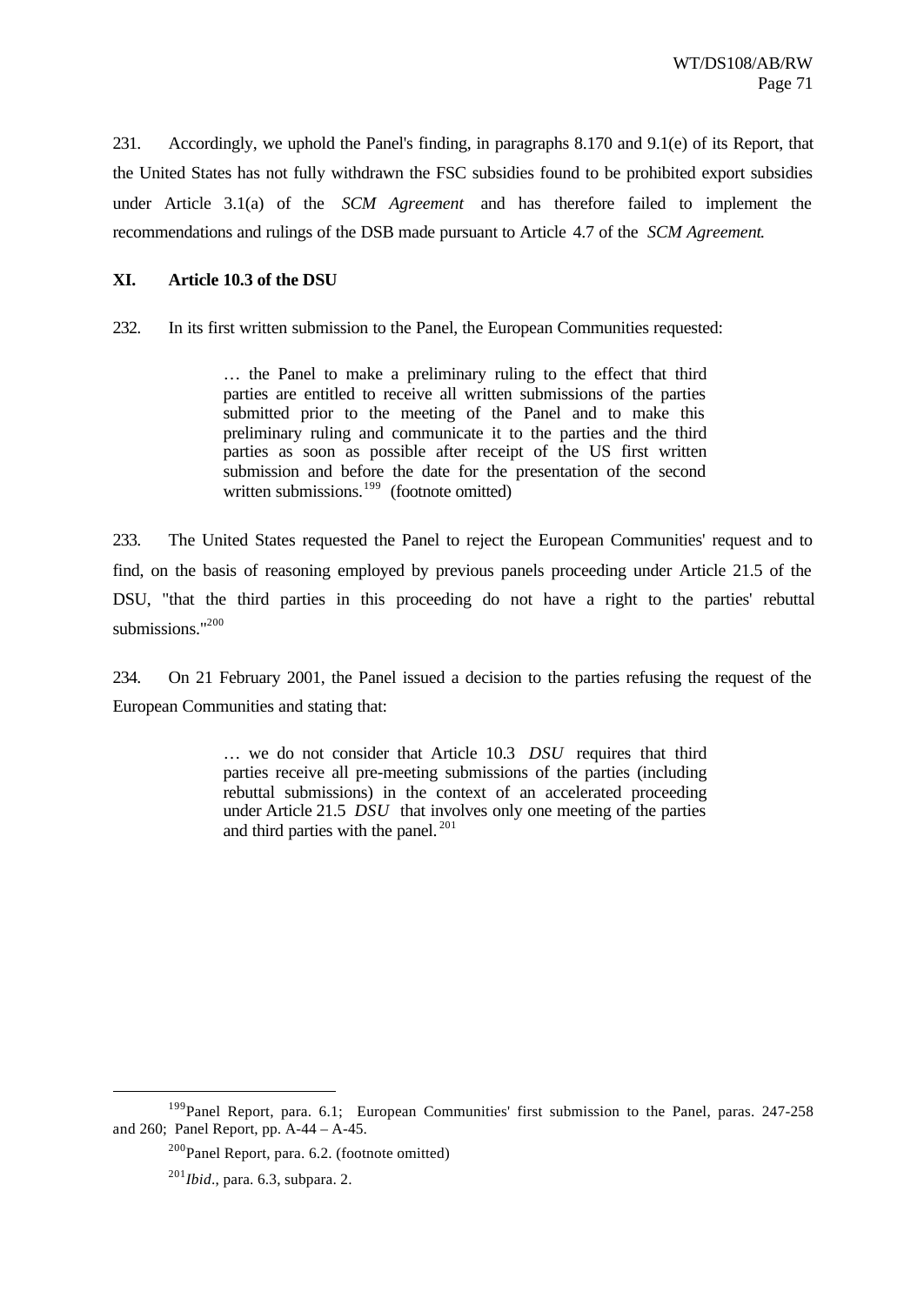235. The European Communities appeals this interpretive preliminary ruling by the Panel. In the view of the European Communities, Rule 9 of the working procedures adopted by the Panel in this case (the "Working Procedures") conflicts with Article 10.3 of the DSU and does not respect the rights afforded to third parties under the DSU. According to the European Communities, although panels have a certain discretion to establish their own working procedures, they may not derogate from binding provisions of the DSU, including the requirement in Article 10.3 of the DSU that "[t]hird parties *shall receive* the submissions of the parties to the dispute to the *first meeting of the panel.*" (emphasis added) In the view of the European Communities, this requirement means that third parties are entitled to receive *all* written submissions made *prior to* the *first* meeting of the panel – even if, as in many proceedings under Article 21.5 of the DSU, there is only one meeting with the panel.

236. We review briefly the factual background against which this appeal is made. The Working Procedures provide for two written submissions by each party to be made to the Panel, followed by a single meeting of the Panel. The Panel communicated its proposed Working Procedures to the parties on 20 December 2000, and requested that the parties comment on them at the organizational meeting of the Panel to be held the following day. The proposed Rule 9 provided, in relevant part, that:

> Third parties *shall receive* copies of the parties' *first written submissions*. Any party may decide to provide the third parties with a copy of its rebuttal or other submissions. (emphasis added)

237. Neither of the parties commented on the proposed Rule 9 at the organizational meeting.<sup>202</sup> The Working Procedures adopted by the Panel – including the above-quoted portion of Rule 9 – were communicated to the parties on 22 December 2000, and to the third parties on 4 January 2001.

238. In its first written submission to the Panel, submitted on 17 January 2001, the European Communities requested the Panel to amend Rule 9 of the Working Procedures to provide that third parties shall receive copies of *all* the submissions filed by the parties prior to the single meeting of

<sup>202</sup>Panel Report, para. 6.3, subpara. 11.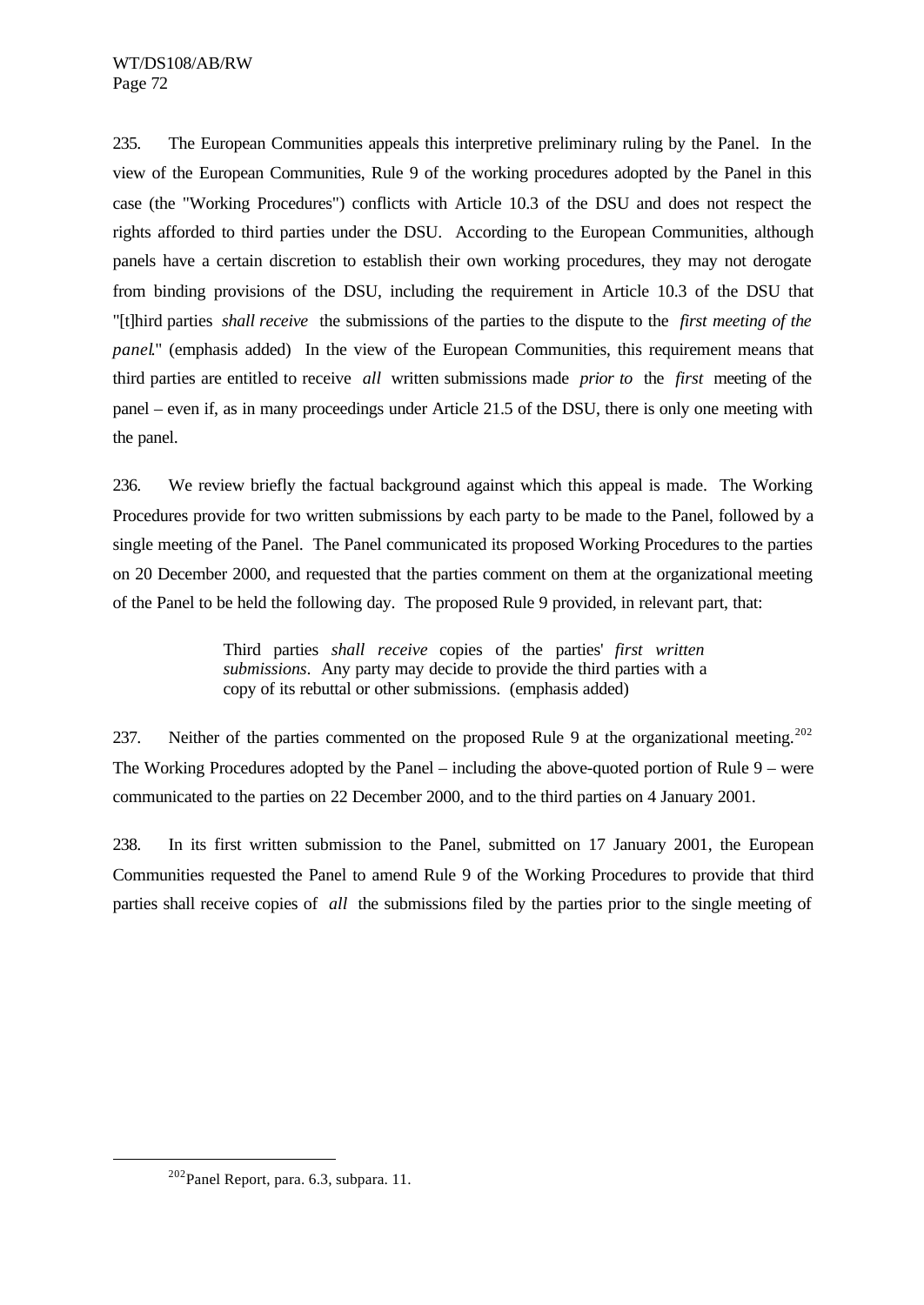the Panel.<sup>203</sup> The United States opposed the request in its first written submission, submitted to the Panel on 7 February 2001. On 21 February 2001, the Panel issued its decision denying the request of the European Communities.

239. We also note that in proceedings under Article 21.5, which are subject to considerably shorter time-frames than apply under Article 12.8 of the DSU  $^{204}$ , panels have adopted the practice of holding a single meeting with the parties, rather than two meetings. At the same time, Article 21.5 panels uniformly have maintained the practice of requiring parties to file two written submissions.

240. We begin our examination of the European Communities' appeal with Article 12.1 of the DSU, which states that panels "shall" follow the working procedure set out in Appendix 3 to the DSU "unless the panel decides otherwise after consulting the parties to the dispute". We observe, first, that the DSU and, in particular, paragraphs 5, 6 and 7 of Appendix 3 to the DSU, "contemplate two distinguishable stages in a proceeding before a panel."<sup>205</sup> The "first stage" comprises the first written submissions by the parties and the first meeting of the panel, while the "second stage" consists of the second written submissions – or "rebuttal" submissions – and the second meeting with the panel.<sup>206</sup> However, no provision of the DSU explicitly requires panels to hold two meetings with the parties, or to oblige the parties to submit two written submissions.

 $^{203}$ By way of background, we note that the European Communities has, as a third party in four unrelated proceedings under Article 21.5 of the DSU, requested an Article 21.5 panel to amend a rule in its working procedures similar to the contested portion of Rule 9 of the Working Procedures. Two of those panels denied the request by the European Communities. (Panel Report, *Australia – Measures Affecting Importation of Salmon – Recourse to Article 21.5 of the DSU by Canada*, WT/DS18/RW, adopted 20 March 2000, paras. 7.5 – 7.6; and Panel Report, *Australia – Subsidies Provided to Producers and Exporters of Automotive Leather – Recourse to Article 21.5 of the DSU by the United States*, WT/DS126/RW and Corr.1, adopted 11 February 2000, paras. 3.9-3.10) According to the United States, a similar decision refusing the request of the European Communities was taken by the panel in a third case, although such decision was not published as the parties ultimately reached a mutually acceptable solution. (Panel Report, *United States – Anti-Dumping Duty on Dynamic Random Access Memory Semiconductors (DRAMS) of One Megabit or Above from Korea – Recourse to Article 21.5 of the DSU by Korea*, WT/DS99/RW, 7 November 2000; Decision of the panel concerning the EC request for access to the parties' rebuttal submissions, 27 June 2000, reproduced in part in the United States' first submission to the Panel, para. 236; Panel Report, p. A-103) One panel agreed to modify its working procedures to provide that the third parties in those proceedings were entitled to receive all written submissions submitted by the parties prior to the single substantive meeting of the panel. (Panel Report, *Canada – Measures Affecting the Importation of Milk and the Exportation of Dairy Products – Recourse to Article 21.5 of the DSU by New Zealand and the United States* ("*Canada – Dairy (Article 21.5 – New Zealand and US)* "), WT/DS103/RW, WT/DS113/RW, adopted 18 December 2001, as reversed by the Appellate Body Report, WT/DS103/AB/RW, WT/DS113/AB/RW, paras. 2.32-2.35) This is the first occasion on which this issue has been raised on appeal.

 $204$ Article 21.5 of the DSU contemplates that panels will complete their work within 90 days, whereas Articles 12.6 and 12.8 of the DSU contemplate that panels will circulate their reports within six months.

<sup>205</sup>Appellate Body Report, *Argentina – Measures Affecting Imports of Footwear, Textiles, Apparel and Other Items*, WT/DS56/AB/R and Corr.1, adopted 22 April 1998, DSR 1998:III, 1003, para. 79.

<sup>206</sup>*Ibid*.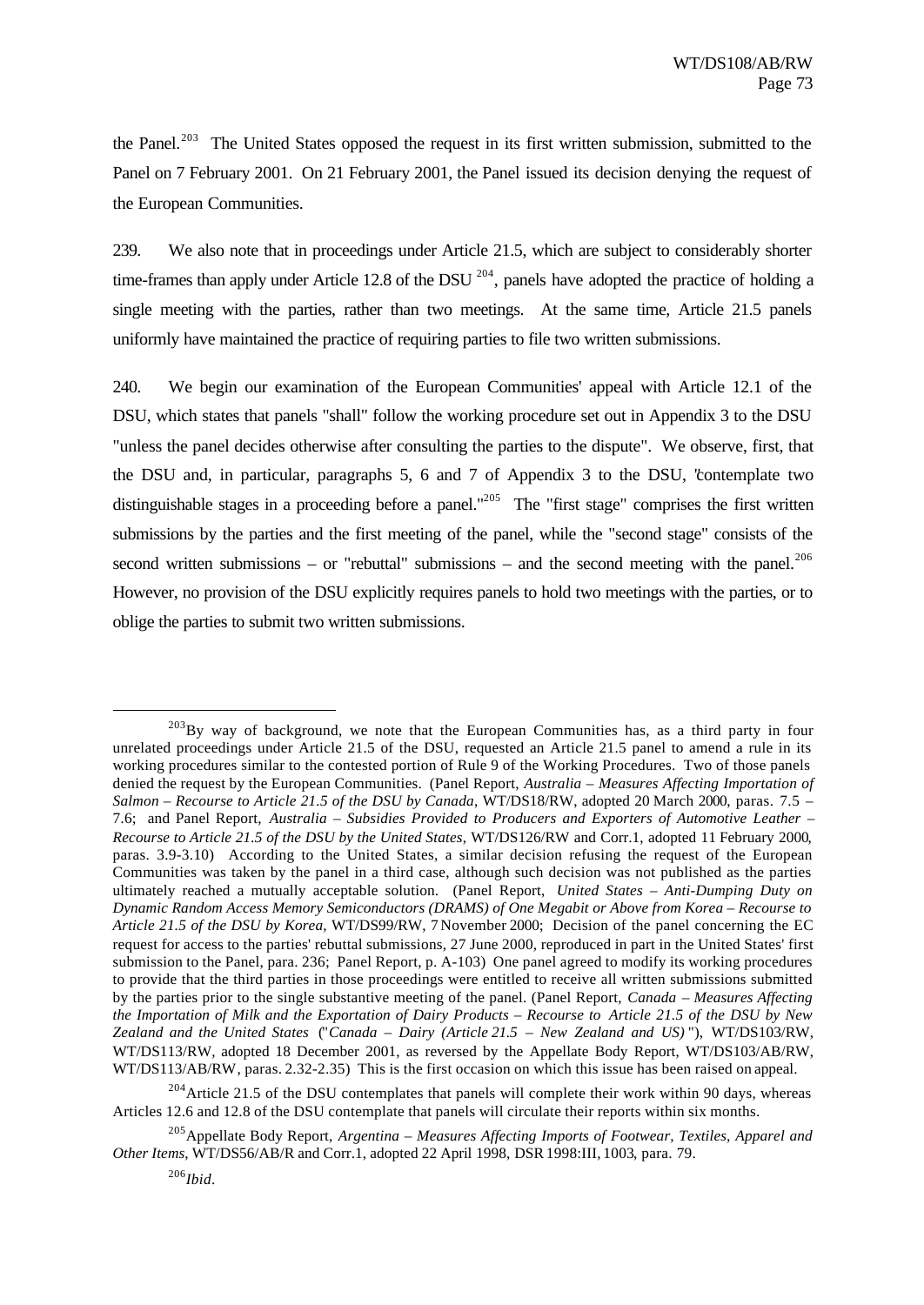l

241. We have already observed that:

[a]lthough panels enjoy some discretion in establishing their own working procedures, this discretion does not extend to modifying the substantive provisions of the DSU. … Nothing in the DSU gives a panel the authority either to disregard or to modify other explicit provisions of the DSU.<sup>207</sup>

242. In this appeal, we must determine whether, in refusing to require that the third parties be given access to the second, "rebuttal", submissions filed prior to the sole substantive meeting with the Panel, the Panel acted inconsistently with any provision of the DSU.

243. In respect of the provisions of the DSU governing third party rights, we have already observed that, as the DSU currently stands, the rights of third parties in panel proceedings are limited to the rights granted under Article 10 and Appendix 3 to the  $DSU<sup>208</sup>$  Beyond those minimum guarantees, panels enjoy a discretion to grant additional participatory rights to third parties in particular cases, as long as such "enhanced" rights are consistent with the provisions of the DSU and the principles of due process.<sup>209</sup> However, panels have no discretion to circumscribe the rights guaranteed to third parties by the provisions of the DSU.

244. In this appeal, the European Communities alleges that the Working Procedures adopted by the Panel are inconsistent with the rights afforded to third parties pursuant to Article 10.3 of the DSU, which provides:

> Third parties *shall receive* the submissions of the parties to the dispute to the *first meeting* of the panel. (emphasis added)

<sup>207</sup>Appellate Body Report, *India – Patent Protection for Pharmaceutical and Agricultural Chemical Products*, WT/DS50/AB/R, adopted 16 January 1998, DSR 1998:I, 9, para. 92.

<sup>208</sup>Appellate Body Report, *United States – Anti-Dumping Act of 1916* ("*US – 1916 Act* "), WT/DS136/AB/R, WT/DS162/AB/R, adopted 26 September 2000, para. 145.

<sup>209</sup>Appellate Body Report, *US – 1916 Act*, *supra*, footnote 208, para. 150. See also Appellate Body Report, *EC-Hormones, supra*, footnote 40, para. 154.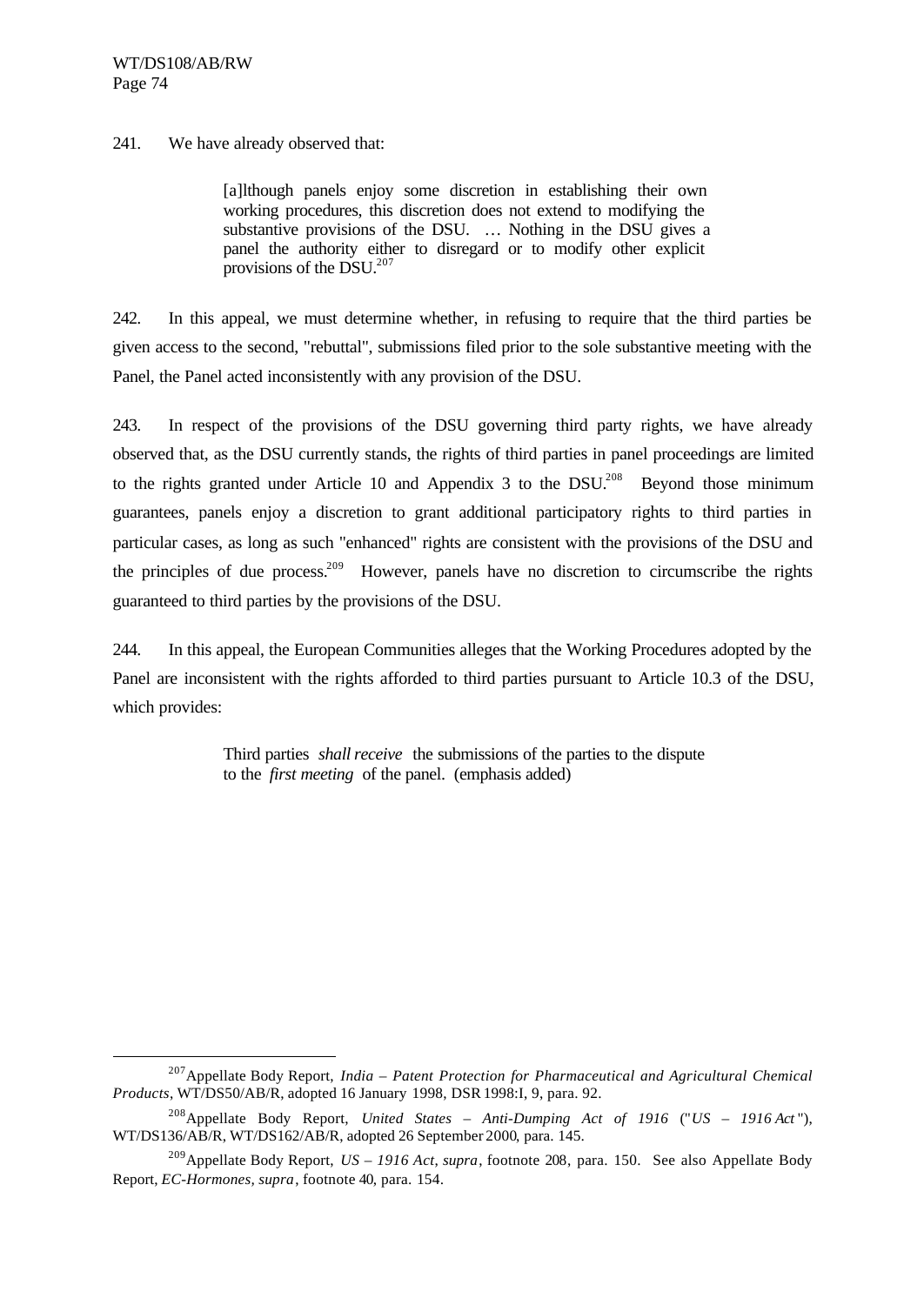245. Article 10.3 of the DSU is couched in mandatory language. By its terms, third parties "shall" receive "the submissions of the parties to the *first* meeting of the panels". (emphasis added) Article 10.3 does *not* say that third parties shall receive "the *first* submissions" of the parties, but rather that they shall receive "*the* submissions" of the parties. (emphasis added) The number of submissions that third parties are entitled to receive is *not* stated. Rather, Article 10.3 defines the submissions that third parties are entitled to receive by reference to a specific step in the proceedings – the first meeting of the panel.<sup>210</sup> It follows, in our view, that, under this provision, third parties must be given all of the submissions that have been made by the parties to the panel up to the first meeting of the panel, irrespective of the number of such submissions which are made, including any rebuttal submissions filed in advance of the first meeting. $211$ 

246. The Panel, however, reasoned that the use of the word "first" in Article 10.3 "presupposes a context where there is more than one meeting of a Panel."<sup>212</sup> The Panel concluded, from this "presupposition", that in proceedings involving a single panel meeting, Article 10.3 "must be understood as limiting third party rights in these proceedings to access to the *first* written submissions *only*, and as not including access to the written rebuttals."<sup>213</sup>

247. In our view, the interpretation of Article 10.3 of the DSU must start from the express wording of the provision. We have noted that the text of Article 10.3 does not limit the number of submissions which third parties may receive prior to the "first meeting". We do not see any reason to "presuppose" that such a limitation applies in cases where the "first meeting" with the Panel proves to be the only meeting. The DSU allows panels the flexibility, in determining their procedures, to request more than one submission in advance of the first meeting, and the DSU also allows for the possibility that panels may, ultimately, hold only one meeting. The text of Article 10.3 applies the same rule in each case – third parties are entitled to receive the submissions to the first meeting.

248. We read the reference to the "first meeting" as reflecting the flexibility that exists in panel proceedings under the DSU. Thus, in any proceedings, even if only one meeting with the parties is initially scheduled, it cannot be excluded that a second will not be held later. Panels have the discretion to request such an additional meeting with the parties, and the parties can also request such

 $^{210}$ We note, in this regard, that paragraph 6 of Appendix 3 to the DSU also links the participatory rights of third parties to this step in the proceeding. It states that third parties "*shall be invited in writing to present their views during a session of the first substantive meeting of the panel*". (emphasis added)

 $211$ We note, in that respect, that the DSU does not place any limits on the number of submissions which panels can request of the parties in advance of the first meeting.

 $^{212}$ Panel Report, para. 6.3, subpara. 5.

<sup>213</sup>*Ibid*., para. 6.3, subpara. 9. (emphasis added)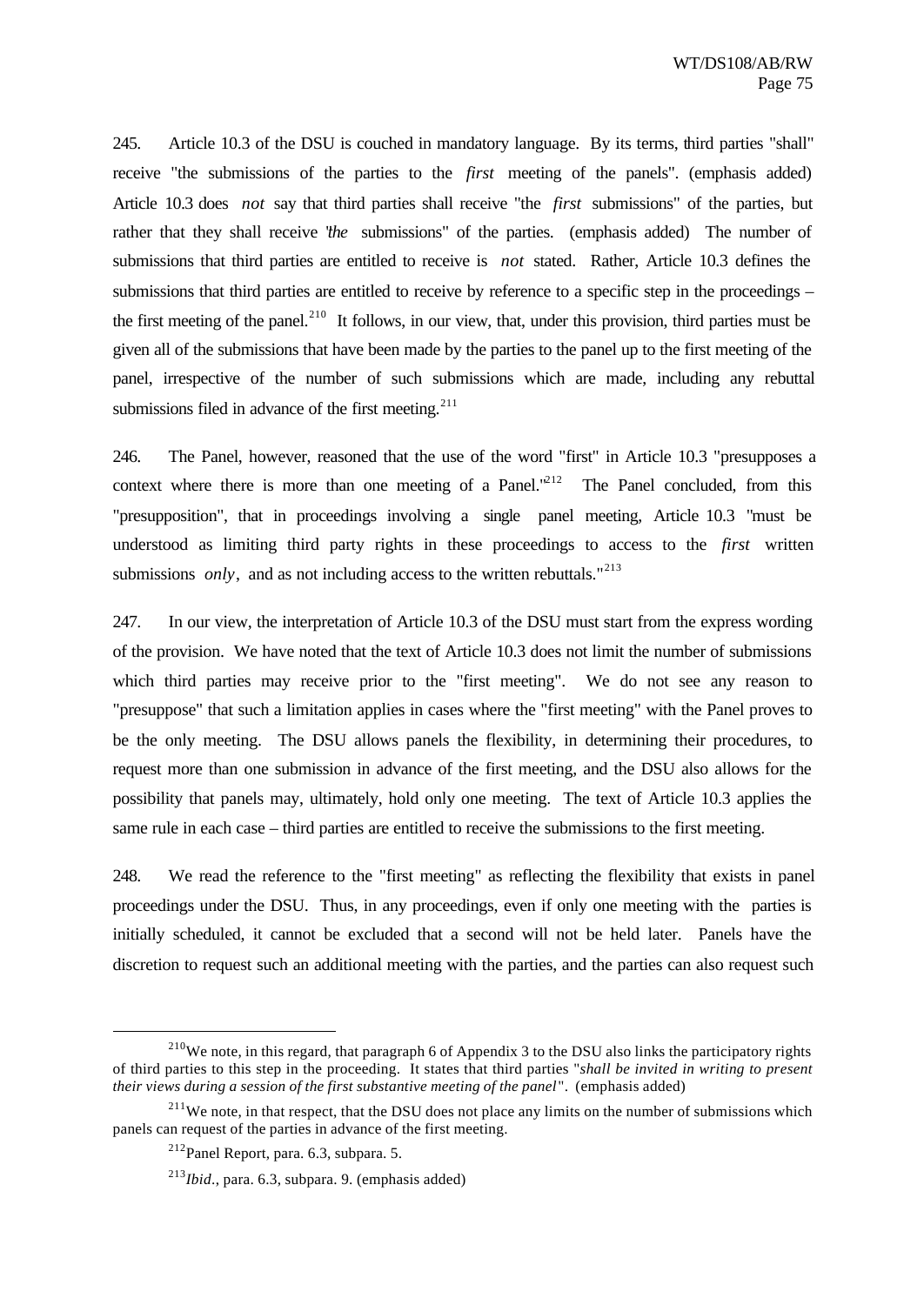a meeting with the panel at the stage of interim review.<sup>214</sup> The wording of Article 10.3 provides for this flexibility by referring generically to the "first meeting", which may be one of a series of meetings or may be the only meeting.

249. Our interpretation of Article 10.3 is also consistent with the context of that provision. Article 10.1 directs panels "fully" to take into account the interests of Members other than the parties to the dispute, and Article 10.2 requires panels to grant to third parties "an opportunity to be heard". Article 10.3 ensures that, up to a defined stage in the panel proceedings, third parties can participate fully in the proceedings, on the basis of the same written submissions as the parties themselves. Article 10.3 thereby seeks to guarantee that the third parties can participate at a session of the first meeting with the panel in a full and meaningful fashion that would not be possible if the third parties were denied written submissions made to the panel before that meeting. Moreover, panels themselves will thereby benefit more from the contributions made by third parties and will, therefore, be better able "fully" to take into account the interests of Members, as directed by Article 10.1 of the DSU.

250. In this regard, we observe that we agree with the panel in *Canada – Dairy (Article 21.5 – New Zealand and US)*, which reasoned that:

> Third parties can only [participate in an informed and, hence, meaningful, manner] if they have received all the information exchanged between the parties before that session. Otherwise, third parties might find themselves in a situation where their oral statements at the meeting become partially or totally irrelevant or moot in the light of second submissions by the parties to which third parties did not have access. Without access to all the submissions by the parties to the dispute to the first meeting of the panel, uninformed third party submissions could unduly delay panel proceedings and … prevent the Panel from receiving "the benefit of a useful contribution by third parties which could help the Panel to make the objective assessment that it is required to make under Article 11 of the DSU.<sup>215</sup> (footnote omitted)

251. For these reasons, we believe that Article 10.3 requires that third parties be provided with all of the submissions made by the parties up to the time of the first panel meeting in which the third parties participate – whether that meeting is the first of two panel meetings, or the first and only panel meeting. Read in this way, Article 10.3 has the same meaning, and can be applied in the same way, regardless of the number of panel meetings that are held in a particular case.

<sup>&</sup>lt;sup>214</sup>Paragraph 12 of Appendix 3 to the DSU recognizes that the standard timetable for panels may be adjusted to allow for "additional meetings with the parties", including a possible meeting at the stage of interim review.

<sup>215</sup>Panel Report, *supra*, footnote 203, para. 2.34.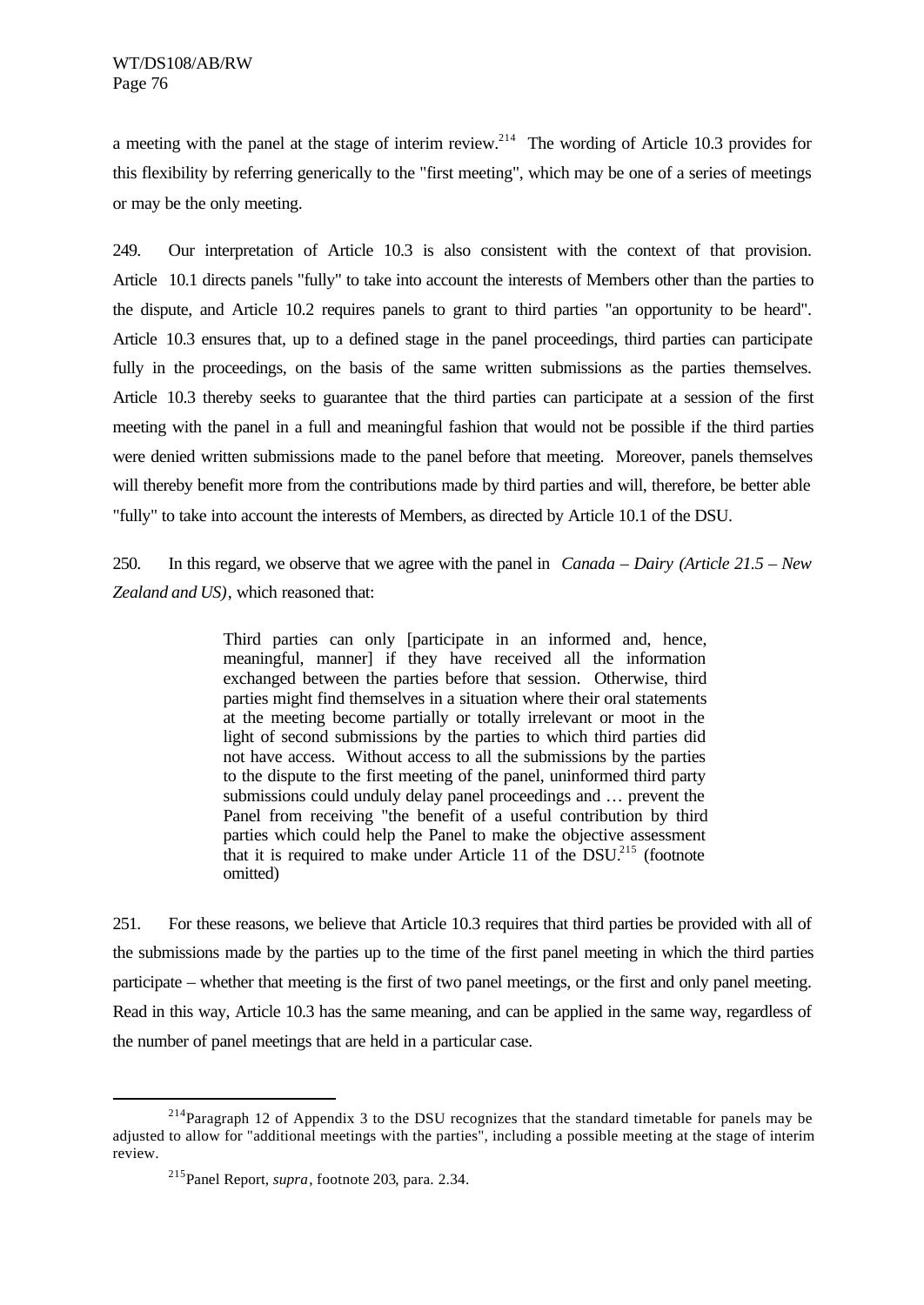252. We, therefore, find that, in its decision refusing the European Communities' request to modify Rule 9 of the Panel's Working Procedures, the Panel erred in its interpretation of Article 10.3 of the DSU.

## **XII. Conditional Appeals**

253. The European Communities makes four conditional appeals requesting us to consider claims in respect of which the Panel exercised judicial economy.<sup>216</sup> It declares that these appeals are made only "in case [the Appellate Body] should reverse those of the Panel's findings that led the Panel to exercise judicial economy."<sup>217</sup> The European Communities states explicitly that it is *not* challenging the Panel's exercise of judicial economy *as such*, and that it considers that "the Panel has effectively ruled on all elements of the subsidy scheme under review and has, accordingly, already given sufficiently precise guidance  $\ldots$  ".<sup>218</sup>

254. The United States observes that "the conditions that would trigger the Appellate Body's consideration of any of these claims is not clear".<sup>219</sup>

255. In this Report, we have upheld all of the Panel's findings under appeal. Therefore, in any event, none of the conditions on which the European Communities' appeal is predicated arise, and there is no need for us to examine any of the conditional appeals.

## **XIII. Findings and Conclusions**

256. For the reasons set out in this Report, the Appellate Body:

- (a) upholds the Panel's finding, in paragraphs 8.30 and 8.43 of the Panel Report, that the ETI measure involves the foregoing of revenue which is "otherwise due" and thus gives rise to a "financial contribution" within the meaning of Article  $1.1(a)(1)(ii)$  of the *SCM Agreement*;
- (b) upholds the Panel's finding, in paragraphs 8.75 and 9.1(a) of the Panel Report, that the ETI measure includes subsidies "contingent … upon export performance" within the meaning of Article 3.1(a) of the *SCM Agreement*;

<sup>216</sup>Panel Report, paras. 8.108, 8.162-8.163 and 8.171.

 $^{217}$ European Communities' other appellant's submission, para. 31.

<sup>218</sup>*Ibid*., para. 30.

<sup>219</sup>United States' appellee's submission, para. 13.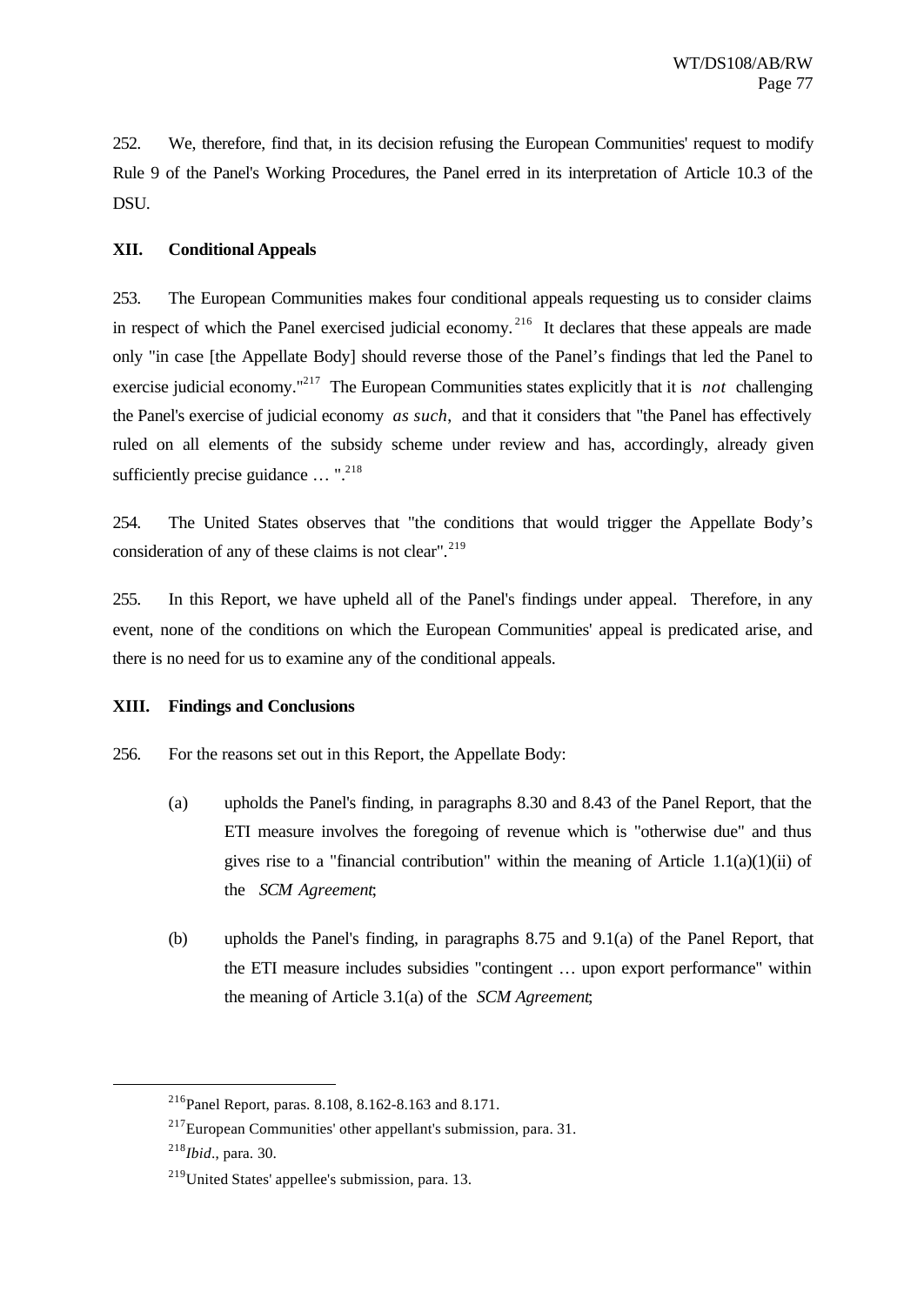- (c) upholds the Panel's finding, in paragraphs 8.107 and 9.1(a) of the Panel Report, that the ETI measure, viewed as a whole, does not fall within the scope of footnote 59 of the *SCM Agreement* as a measure taken to avoid the double taxation of foreignsource income;
- (d) upholds the Panel's finding, in paragraphs 8.122 and 9.1(c) of the Panel Report, that the ETI measure involves export subsidies inconsistent with the United States' obligations under Articles 3.3, 8 and 10.1 of the *Agreement on Agriculture*;
- (e) upholds the Panel's finding, in paragraphs 8.158 and 9.1(d) of the Panel Report, that the ETI measure is inconsistent with the United States' obligations under Article III:4 of the GATT 1994 because it accords less favourable treatment to imported products as compared with like products of United States origin;
- (f) upholds the Panel's finding, in paragraphs 8.170 and 9.1(e) of the Panel Report, that the United States has not fully withdrawn the subsidies found, in the original proceedings, to be prohibited export subsidies under Article 3.1(a) of the *SCM Agreement*, and that the United States has, therefore, failed fully to implement the recommendations and rulings of the DSB made pursuant to Article 4.7 of the *SCM Agreement*; and
- (g) finds that the Panel erred in its interpretation of Article 10.3 of the DSU in declining, in its decision of 21 February 2001, reproduced in paragraph 6.3 of the Panel Report, to rule that all the written submissions of the parties filed prior to the only meeting of the Panel must be provided to the third parties.

257. The Appellate Body *recommends* that the DSB request the United States to bring the ETI measure, found in this Report, and in the Panel Report as modified by this Report, to be inconsistent with its obligations under Article 3.1(a) of the *SCM Agreement*, under Articles 3.3, 8 and 10.1 of the *Agreement on Agriculture*, and under Article III:4 of the GATT 1994, into conformity with its obligations under those Agreements, and that the DSB request the United States to implement fully the recommendations and rulings of the DSB in *US – FSC*, made pursuant to Article 4.7 of the *SCM Agreement*.